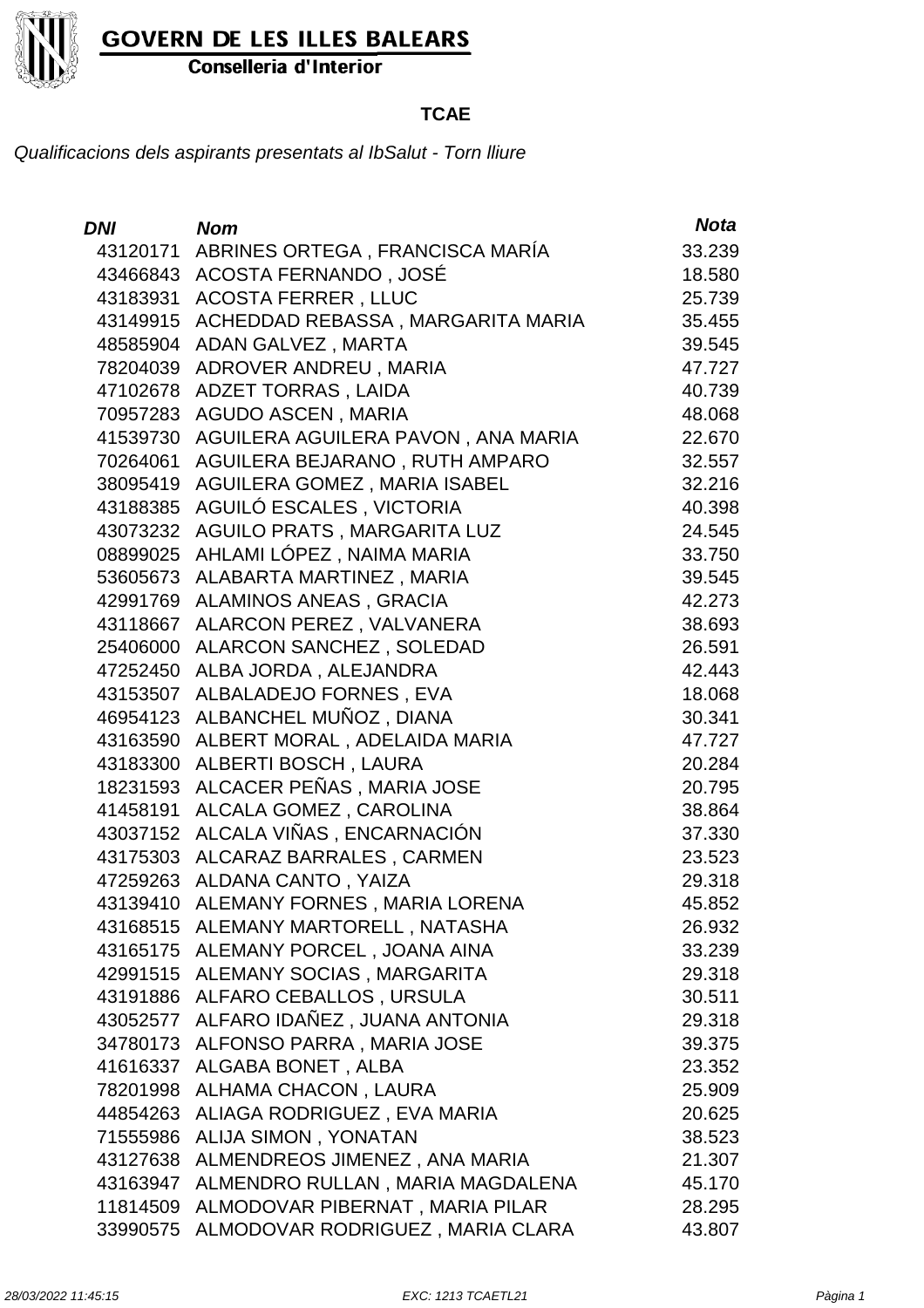

Conselleria d'Interior

#### **TCAE**

| DNI      | <b>Nom</b>                        | <b>Nota</b> |
|----------|-----------------------------------|-------------|
| 78218450 | ALOMAR FIOL, PAULA MARIA          | 15.852      |
| 43051858 | ALOMAR MIR, MARIA ANTONIA         | 31.705      |
| 36078843 | ALONSO MOREIRA, MARIA CONSUELO    | 45.000      |
| 37337965 | <b>ALONSO TAPIA, ANTONIA</b>      | 12.614      |
| 43211806 | ALONSO VAQUER, LAURA MARIA        | 40.398      |
| 43233484 | ALORDA MORAGUES, MARIA            | 16.023      |
| 43218096 | ALORDA OLIVER, MATEU ANGEL        | 20.795      |
| 43168767 | ALORDA RIPOLL, RAISA NORA         | 36.307      |
| 41519167 | ALOY SASTRE, JUANA MARIA          | 43.636      |
| 41697140 | ALTEZ ROSANO, ROBERTO EDUARDO     | 36.136      |
| 54624749 | ALVARADO BENITEZ, GILDA ELENA     | 38.182      |
| 43205997 | ALVAREZ BENAVENT, MARIA DEL PILAR | 18.750      |
| 43178493 | ALVAREZ DELGADO, LETICIA          | 30.170      |
| 04159679 | ALVAREZ MONTERO, ENCARNACION      | 28.125      |
| 43130071 | ÁLVAREZ PRIETO, PAULA MARIA       | 27.273      |
| 49867254 | ÁLVAREZ VÁSQUEZ, JULIANA          | 40.398      |
| 43206443 | ALVAREZ VILCHES, MARIA SOLEDAD    | 23.693      |
| 41572979 | ALVES BALLESTER, MARTA            | 26.761      |
| 43061277 | ALZAMORA BARCELO, MARIA ANTONIA   | 19.943      |
| 43144024 | ALZAMORA RODRÍGUEZ, SERGIO        | 43.807      |
| 41585408 | ALZAMORA RUIZ, MARGARITA MARIA    | 35.795      |
| 43189809 | ALZINA SERVERA, NURIA             | 14.489      |
| 42985999 | ALLES POMAR, MARGARITA FRANCISCA  | 15.000      |
| 41736263 | ALLÉS TOVAR, JUANA                | 35.114      |
| 28643735 | AMAYA BERNAL, VANESA              | 31.705      |
| 46957239 | AMAYA MEJIAS, VICTORIA            | 33.580      |
| 43188025 | AMAYA PÉREZ, MARIA DEL CARMEN     | 30.682      |
| 43231537 | AMENGUAL ALCALÁ, DIEGO            | 30.852      |
| 43133773 | AMENGUAL ALCOVER, MAGDALENA       | 39.716      |
| 78217203 | AMENGUAL BOTELLO, NATALIA         | 27.273      |
| 43155321 | AMENGUAL CALDÉS, VICTOR           | 17.898      |
| 43024044 | AMENGUAL COLL, CATALINA           | 31.364      |
| 43111983 | AMENGUAL ESTELRICH, GREGORIO      | 34.091      |
| 43082650 | AMENGUAL MARTINEZ, CATALINA       | 41.080      |
| 43075377 | AMENGUAL NEGRE, ANA MARIA         | 27.784      |
| 43104465 | AMENGUAL ROIG, MONICA             | 35.966      |
| 41542315 | AMENGUAL VERDERA, LAURA           | 32.386      |
| 43155476 | AMENGUAL VICENS, JUAN             | 20.795      |
| 43041533 | AMER AMENGUAL, JUANA MARIA        | 33.239      |
| 43209874 | AMER MAESTRE, MARIA LORENA        | 34.432      |
| 43184891 | AMOR DIAZ, LUNA                   | 28.977      |
| 25954489 | AMURGO GALAN, CARMEN              | 15.341      |
| 42378231 | ANDREEVA ANTONOVA, NATALIA        | 31.534      |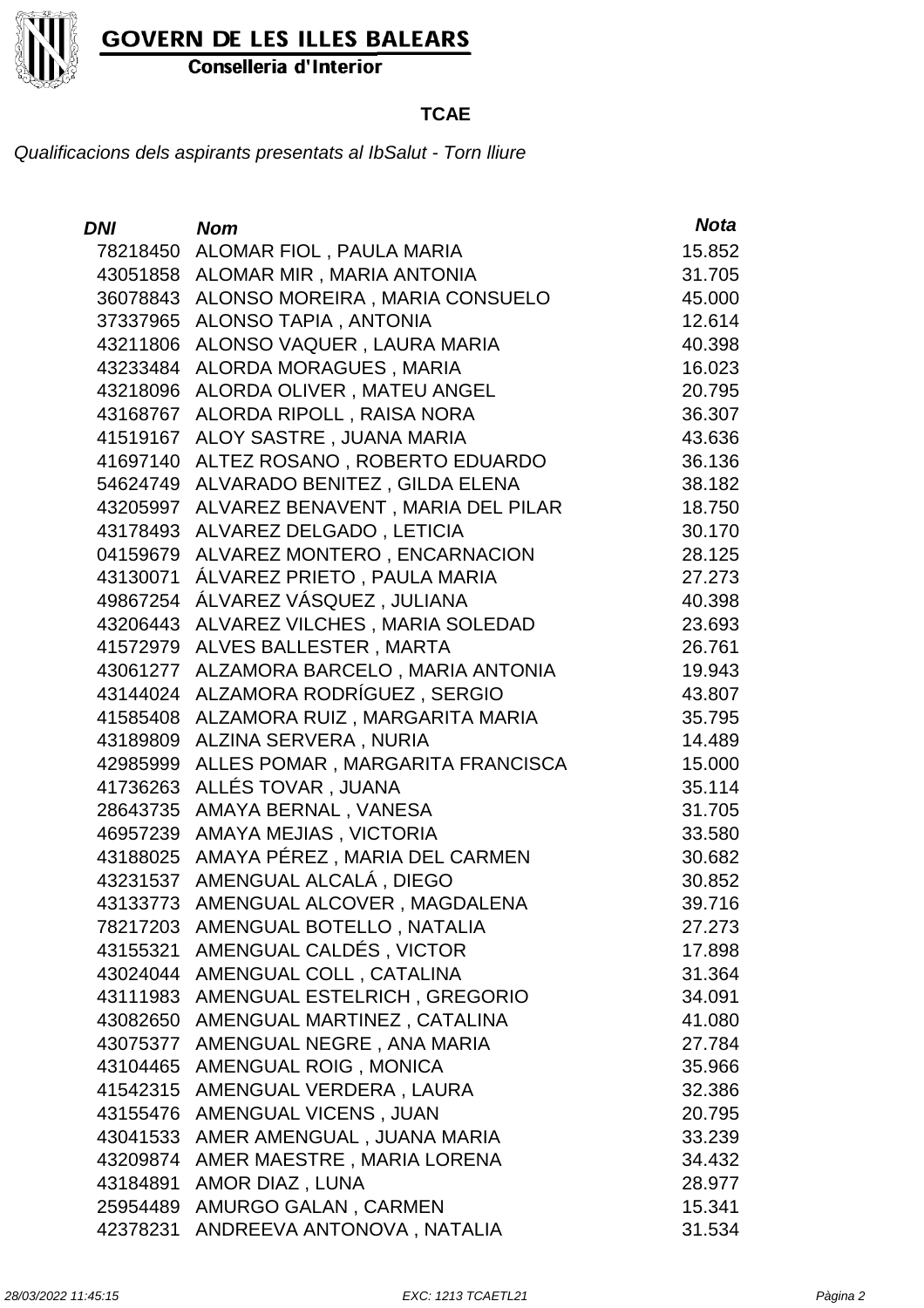

Conselleria d'Interior

#### **TCAE**

| <b>DNI</b> | <b>Nom</b>                           | <b>Nota</b> |
|------------|--------------------------------------|-------------|
| 43109952   | <b>ANDRES GARCIA, BEATRIZ</b>        | 25.909      |
| 43166785   | ANDREU AMER, VERÒNICA                | 23.523      |
| 37341282   | ANDREU BAUZA, MARIA MAGDALENA        | 26.080      |
| 41505139   | ANDREU MARTÍ, FRANCESCA              | 39.034      |
| 41503549   | ANDREU TUDURÍ, SUSANA                | 21.477      |
| 43033692   | ANDUJAR PEREZ, MARIA ARACELI         | 36.477      |
| 43137344   | ANGLADA AVILÉS, JUANA                | 33.750      |
| 41739776   | ANGLADA VILLALONGA, SUSANA MARGARITA | 41.420      |
| 41520092   | <b>ANTICH VALENS, BERNAT</b>         | 36.989      |
| 41459385   | APARISI ALFARO, MARIA DE LAS NIEVES  | 41.250      |
| 41697133   | AQUINO TANTA, MILAGROS MERCEDES      | 34.943      |
| 34014705   | ARANDA CARVAJAL, RAFAELA             | 39.716      |
| 05638437   | ARANDA DEL ÁLAMO, MARÍA DEL CARMEN   | 27.614      |
| 43145631   | ARANDA GARCIA, ANA ISABEL            | 25.398      |
| 49927114   | ARAUJO SANTANA, VICKEVELYN RAMONA    | 17.386      |
| 43180376   | ARCA GUIJARRO, ROSA                  | 21.818      |
| 43141978   | ARCAS RODRIGUEZ, MARIA               | 33.580      |
| 75127985   | ARCO RUIZ, MARIA CRUZ                | 49.943      |
| 35120019   | ARCOS MONZON, YOLANDA                | 35.114      |
| 43477187   | ARCOS SORIANO, ANDREA                | 37.841      |
| 28797783   | ARCOS VENEGAS, LAUREANA JOSEFA       | 33.239      |
| X4097731   | ARENAS, CAMILA CELESTE               | 22.159      |
| 43462054   | ARGOTI RAMOS, JENNY MILENA           | 25.398      |
| 74677551   | ARIAS RUIZ, GUADALUPE                | 38.864      |
| 77583264   | ARMESTO DIAZ, ROSARIO                | 16.193      |
| 43162645   | ARMILLAS BREIJO, VICTORIA RAQUEL     | 22.670      |
| 41495708   | ARNAU ARNAU, CATALINA MARIA          | 43.466      |
| 43482709   | ARNDT BOSCH, BRICIA YVONNE           | 24.375      |
| 43213272   | ARQUES HILA, ANDREA                  | 23.864      |
|            | 42989109 ARRIAZA SOBRINO, CARMEN     | 46.705      |
| 43478626   | ARRIERO AZNAR, ZOE                   | 27.443      |
| 43136977   | ARROM CÁNOVAS, MARGARITA             | 34.602      |
| 43092481   | <b>ARTES GIL, ANA</b>                | 25.568      |
| 41570312   | ARTIGUES BARCELO, MARIA ANTONIA      | 33.920      |
| 43204931   | ARTIGUES FIOL, REBECA VICTORIA       | 33.409      |
| 43213586   | ARTIGUES MARTÍN, LARA                | 26.761      |
| 43096437   | <b>ARTIGUES MATAS, MARTA</b>         | 39.716      |
| 46395188   | ASTUDILLO GALARZA, SUSAN ELENA       | 36.307      |
| 43141221   | ATENCIA DÍAZ, VERÓNICA               | 28.125      |
| 43072512   | ATIENZA BALLESTER, MARIA DOLORES     | 48.239      |
| 44862538   | ATIENZAR DOMINGUEZ, ESPERANZA        | 39.886      |
| 43195285   | AVELLA BELTRAN, TERESA               | 27.955      |
| 75961534   | AYALA GARCIA, TAMARA                 | 30.511      |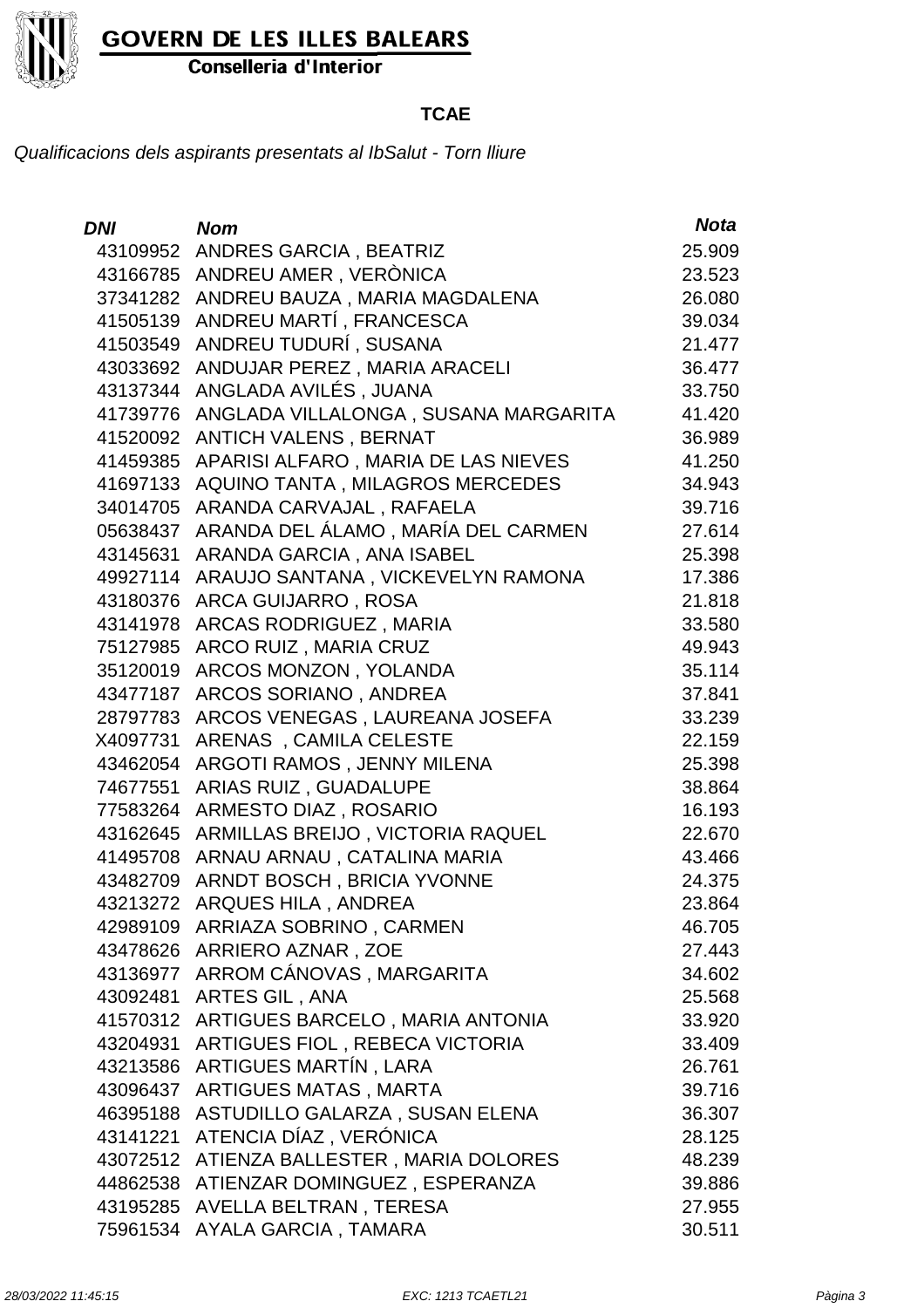

Conselleria d'Interior

#### **TCAE**

| DNI      | <b>Nom</b>                                | <b>Nota</b> |
|----------|-------------------------------------------|-------------|
| 78219366 | AYALA GUIRADO, LIDIA                      | 38.523      |
|          | 43233314 AYCART BARRIOS, MARTA            | 30.170      |
| 49774163 | AYOUCH EL BAJTAOUI, KARIMA                | 24.886      |
|          | 43208765 BABLER ALONSO, ETHEL             | 48.068      |
| 25412874 | <b>BADIA COSTA, SOFIA</b>                 | 43.125      |
| 43179067 | <b>BADILLO VICENS, ZAIRA</b>              | 30.852      |
| 46389312 | BAEZ GERMAN, YESENIA ELIZABETH            | 17.386      |
| 75071041 | <b>BAEZA GALLARDO, CARMEN</b>             | 40.398      |
| 26218665 | <b>BAEZA GALLARDO, ENCARNACION</b>        | 33.750      |
| 75068488 | <b>BAEZA GALLARDO, ROCIO</b>              | 23.693      |
| 41457836 | <b>BAILEY KICK, DEANNA LYNNE</b>          | 28.295      |
| 78205353 | <b>BALAGUER MARTI, CATALINA</b>           | 35.625      |
| 34067040 | <b>BALLANO FRAU, NOELIA MARIA</b>         | 43.125      |
| 43473702 | <b>BALLESTER MARTIN, AINHOA</b>           | 23.693      |
| 24387616 | <b>BALLESTEROS GUALDA, NOE</b>            | 29.148      |
| 43071141 | BALLESTEROS SANCHEZ, JUAN CARLOS          | 27.614      |
| 33969445 | <b>BALLONGA HERNANDEZ, LIDIA</b>          | 33.409      |
|          | 41572258 BARBA ALZINA, NURIA              | 21.989      |
| 41506115 | BARBER RIUDAVETS, MARGARITA               | 44.148      |
|          | 43195213 BARBERA CRIADO, CINTHYA          | 24.205      |
| 43161938 | BARCELO BENNASAR, MARÍA ROSA              | 36.989      |
| 43089015 | BARCELO CORTES, MARIA MARGARITA           | 20.966      |
| 43044683 | BARCELO DOMENECH, CECILIA MAGDALENA       | 28.466      |
| 43108109 | BARCELO FERRER, MAGDALENA                 | 39.886      |
| 43172645 | BARCELO GELABERT, LLUC ALBERT             | 18.750      |
|          | 43183328 BARCELO LOPEZ, ALFONSO           | 28.636      |
| 43158782 | BARCELO LLORET, CAROLINA                  | 26.932      |
|          | 43169535 BARCELO LLORET, MARIA JOSE       | 39.716      |
| 43084320 | <b>BARCELO MAS, CATALINA</b>              | 38.523      |
|          | 43233526 BARCELO MOLINA, TAMAR            | 38.864      |
|          | 43036551 BARCELO MORLA, MARIA             | 34.261      |
|          | 41524124 BARCELÓ PUJOL, CATALINA          | 28.466      |
|          | 43114826 BARCELO ROMAN, DAVID             | 36.989      |
|          | 18216698 BARCELÓ SALAS, MARGARITA         | 31.193      |
| 43147564 | BARQUERO LLAMAS, MARIA ESTER              | 24.545      |
| 43070851 | <b>BARQUIER RODRIGUEZ, ELISABET</b>       | 27.955      |
| 43192890 | <b>BARRACHINA VICH, FRANCISCA</b>         | 33.068      |
| 49775847 | BARRAGAN CASTRO, ELVIA ALEXANDRA          | 36.648      |
| 45188524 | BARRAGÁN CHIRIBOGA, YESSENIA ESTEFANIA    | 28.295      |
| 47613828 | BARRAGAN LLABERIA, LIDIA                  | 29.830      |
| 43008895 | <b>BARRERA TRIAS, MARIA</b>               | 41.761      |
|          | 41539980 BARRIENTOS ALMAGRO, LORENA MARIA | 44.830      |
| 10878281 | <b>BARRIENTOS RUIZ, GLORIA</b>            | 25.909      |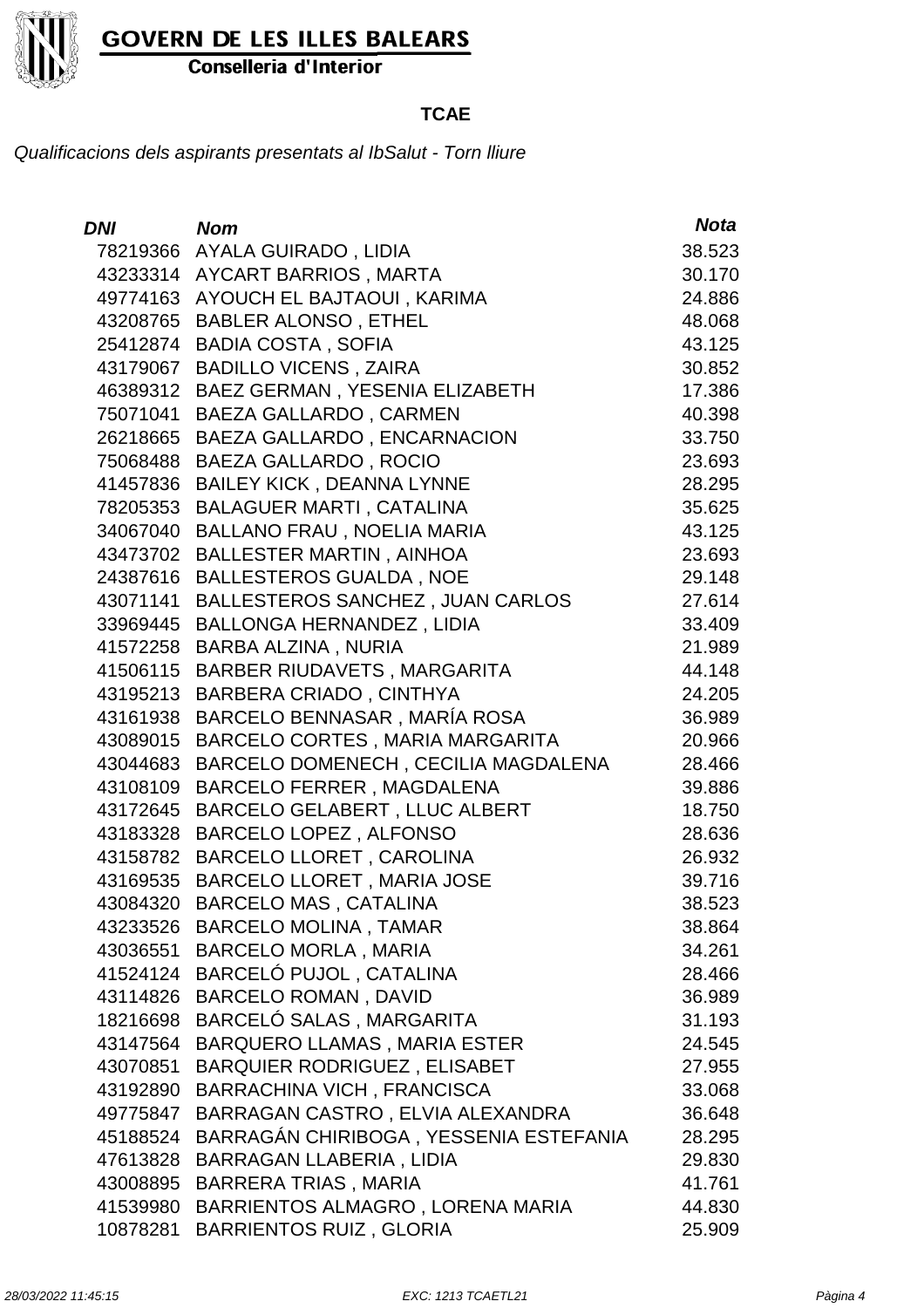

Conselleria d'Interior

#### **TCAE**

| DNI      | <b>Nom</b>                         | <b>Nota</b> |
|----------|------------------------------------|-------------|
| 76037500 | BARRIGA MOLANO, INMACULADA         | 40.909      |
| 25145751 | <b>BARRIGA RODRIGUEZ, VICTORIA</b> | 23.523      |
| 41737821 | <b>BARRO BENEJAM, AGUEDA</b>       | 25.227      |
| 80077421 | BATUCA GONZALEZ, INMACULADA        | 46.023      |
| 43037651 | <b>BAUCELLS ALOY, MAGDALENA</b>    | 29.318      |
| 43087923 | <b>BAUTISTA GINER, JAIME</b>       | 38.352      |
| 43192454 | <b>BAUTISTA OSMA, AINHOA</b>       | 19.602      |
| 31723419 | <b>BAUTISTA SIERRA, ROSARIO</b>    | 21.136      |
| 43142084 | <b>BAUZA FERNANDEZ, AINA</b>       | 25.739      |
| 43171975 | <b>BAUZA FERNANDEZ, IRENE</b>      | 38.352      |
| 43139563 | BAUZA FERNANDEZ, MARIA ANGELES     | 43.807      |
| 41584858 | <b>BAUZA FLORIT, CATERINA</b>      | 19.432      |
| 43125653 | <b>BAUZA PONS, MARIA ANTONIA</b>   | 34.602      |
| 43019424 | BAUZA SALVA, MARIA ISABEL          | 46.023      |
| 43120922 | BAUZA SUREDA, ANA FRANCISCA        | 31.193      |
| 78209861 | <b>BAUZA TOMAS, PERETA</b>         | 46.534      |
| 41746254 | BEJARANO CAPO, MARIA DEL CARMEN    | 26.932      |
| 43202889 | <b>BELMONTE LOPEZ, CRISTINA</b>    | 41.420      |
| 41542971 | BELMONTE NARVAEZ, PAOLA            | 41.761      |
| 78218465 | BELTRAN BAUZA, CATALINA MARIA      | 26.591      |
| 43015290 | BELTRAN GOMILA, CATALINA           | 30.000      |
| 43145967 | BELTRAN GONZALEZ, SARA             | 46.023      |
| 41538924 | BELTRAN MAS, JOANA MARIA           | 28.977      |
| 43156834 | BELTRAN OLIVER, MARGARITA          | 45.341      |
| 41541647 | BELTRAN PALOU, MARIA PAULA         | 25.909      |
| 41584018 | <b>BELTRAN SOTO, CARLOS</b>        | 41.250      |
|          | 43194778 BELTRAN WALSTAD, MONICA   | 16.875      |
|          | 52953435 BELVIS PIZARRO, MIRIAM    | 36.136      |
| 45691886 | <b>BEN ALLOUCH IBNAJIBA, ANISA</b> | 25.227      |
| 43197180 | BENAVENT RODRIGUEZ, CARLOS         | 34.432      |
| 43176617 | <b>BENGHANOU SANCHO, DUNIA</b>     | 23.352      |
| 43038639 | <b>BENITO PORTELL, AINA MARIA</b>  | 33.580      |
| 43195257 | <b>BENLLOCH GARCIA, JOSE LUIS</b>  | 39.034      |
| 43195771 | BENNASAR GARCIA, MARTINA           | 28.295      |
| 43182302 | BENNASAR LLADO, JOANA MARIA        | 45.341      |
| 37337488 | BENNASAR LLULL, JERONIA MARGALIDA  | 38.523      |
| 18218799 | BENNASAR RIUTORT, MAGDALENA        | 41.080      |
| 43127274 | BENNASSAR GOST, ANTONIA            | 41.761      |
| 43206595 | <b>BERGA REGIS, MARIA</b>          | 34.432      |
| 37342157 | <b>BERGAS FONS, CATALINA</b>       | 39.716      |
| 43076641 | <b>BERGAS MOREY, MARTINA</b>       | 42.784      |
| 43105174 | <b>BERGAS NIELL, CATALINA</b>      | 19.602      |
| 43175635 | <b>BERMEJO VACHIANO, LAURA</b>     | 51.477      |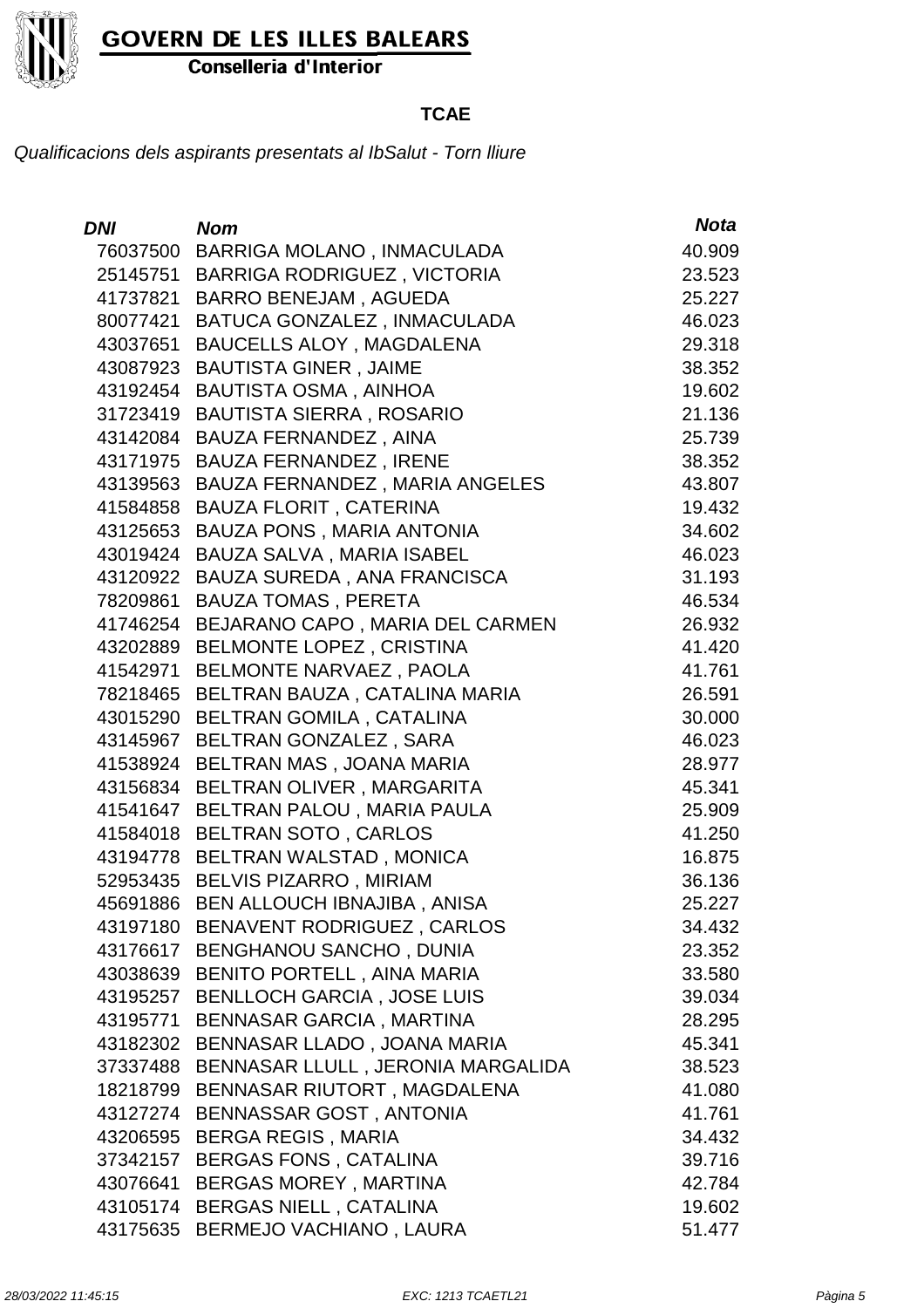

Conselleria d'Interior

#### **TCAE**

| DNI      | <b>Nom</b>                             | <b>Nota</b> |
|----------|----------------------------------------|-------------|
| 20521973 | BERMÚDEZ EXPÓSITO, NOELIA              | 22.159      |
| 43209557 | BERNABEU RODRIGUEZ, ANNABEL            | 27.273      |
| 46952859 | <b>BERNAL SANCHEZ, MIRIAM</b>          | 37.500      |
| 80134428 | <b>BERNI PEREZ, ANTONIO JOSE</b>       | 26.080      |
| 49626122 | <b>BERON VERA, SILVINA</b>             | 3.239       |
| 43136743 | BESTARD BORRAS, MARIA ROSA             | 20.114      |
| 43206278 | BESTARD GOST, PERE ANTONI              | 25.227      |
| 43479558 | BESTARD LOBO, ALICIA MARIA             | 19.943      |
| 43021194 | <b>BESTARD LLABRES, JERONIMA</b>       | 28.977      |
| 43064137 | BESTARD VAN OVERBEEK, MARGARITA        | 25.739      |
| 43089475 | BIBILONI DEL BLANCO, MARIA DEL PILAR   | 31.875      |
| 41587218 | <b>BIBILONI JAUME, MARIA AGNÉS</b>     | 33.750      |
| 43214199 | BIEDMA DE LA VILLA, MARINA             | 39.545      |
| 43203549 | <b>BINIMELIS SUREDA, AFRICA</b>        | 37.330      |
| 28756070 | <b>BLANCO ARJONA, AGUSTIN</b>          | 25.227      |
| 11958688 | <b>BLANCO BLANCO, MARIA BEGONA</b>     | 19.432      |
| 43182942 | <b>BLANCO GUILLEN, ANGELA</b>          | 24.545      |
| 09372171 | <b>BLANCO HUERTA, JUAN CARLOS</b>      | 33.920      |
| 43232008 | <b>BLANCO MOTA, LAURA</b>              | 30.170      |
| 43103171 | <b>BLAS DE PABLOS, LOURDES</b>         | 31.705      |
| 28863792 | <b>BOLANCE DELGADO, RAFAELA</b>        | 19.773      |
| 78215709 | BOLIVAR VEGA, ESTEFANIA DE LA          | 26.932      |
| 43187305 | <b>BONED GOMEZ, DAVID</b>              | 52.500      |
| 41535780 | <b>BONET ANDREU, APOLONIA</b>          | 27.102      |
| 46957115 | <b>BONET PALERM, SUSANA</b>            | 23.352      |
| 43041995 | <b>BONET PUJOL, MAGDALENA</b>          | 34.261      |
| 43196565 | <b>BONET SABARIEGO, FRANCISCA</b>      | 44.318      |
| 43179249 | <b>BONET SALAS, VIRGINIA</b>           | 30.511      |
| 43206599 | BONET TORO, ANTONIO                    | 27.102      |
|          | 43153958 BONET VANRELL, CATALINA MARIA | 42.102      |
| 41664757 | <b>BONILLA CRUZ, MARLEN VICTORIA</b>   | 41.420      |
| 45699241 | BONILLA MERCADO, LUZ ADRIANA           | 36.136      |
| 48150589 | <b>BOQUER MOLL, MARÍA</b>              | 26.420      |
| 18220287 | <b>BORDOY GOMILA, CATALINA</b>         | 40.398      |
| 43160213 | BORDOY LLABRES, MARIA MAGDALENA        | 21.136      |
| 43154564 | BOREL RAMIS, CATALINA MARIA            | 28.807      |
| 43018897 | <b>BORRAS COLL, ANTONIA</b>            | 39.205      |
| 43152116 | <b>BORRAS JUAN, FRANCISCA</b>          | 35.114      |
| 41506272 | BORRAS PONS, MARIA DEL PILAR           | 37.670      |
| 28612333 | <b>BORREGO GIL, CONSUELO</b>           | 38.182      |
| 41742015 | BOSCH DE SALORT, MARIA DEL CARMEN      | 44.830      |
| 43468121 | <b>BOSCH DURAN, MARTA</b>              | 23.523      |
| 41750126 | <b>BOSCH FERRER, NÚRIA</b>             | 31.023      |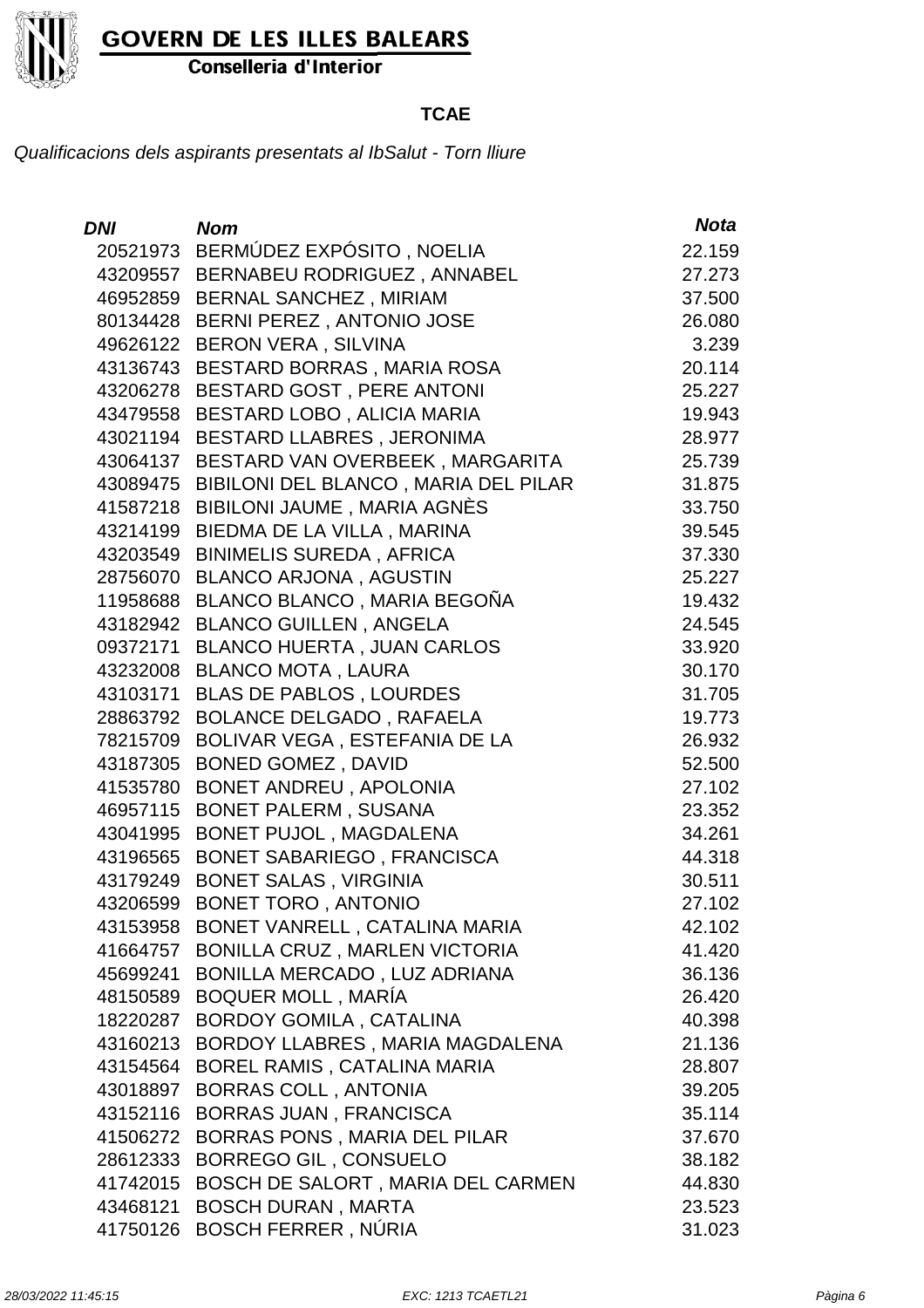

Conselleria d'Interior

#### **TCAE**

| <b>DNI</b> | <b>Nom</b>                            | <b>Nota</b> |
|------------|---------------------------------------|-------------|
| 37340758   | <b>BOSCH MARIN, ELVIRA</b>            | 40.398      |
| 41737241   | <b>BOSCH MOLL, MARIA</b>              | 22.670      |
| 43129415   | BOTELLA RUIZ, MARÍA DEL PILAR         | 27.102      |
| 41616425   | BOURNISSENT FRAU, MÓNICA DEL CARMEN   | 42.443      |
| 43463448   | BOVER OBRADOR, CATALINA               | 38.693      |
| 43131734   | <b>BRAVO CORTES, ANA MARIA</b>        | 30.170      |
| 23026919   | <b>BRIONES MARTÍNEZ, ROCÍO</b>        | 34.261      |
| 43169873   | <b>BRIONES MIRA, MARIA JOSE</b>       | 27.614      |
| 41522685   | BRODESSER SERRA, ANA ISABEL           | 24.375      |
| 46679889   | <b>BRUN SAGRISTA, MERITXELL</b>       | 32.045      |
| 43119809   | <b>BRUNET GARCIA, MARIA ISABEL</b>    | 41.591      |
| 41623386   | BUADES ALORDA, MARIA MAGDALENA        | 23.864      |
| 43204948   | <b>BUADES HUGUET, MERCE</b>           | 31.193      |
| 41537897   | <b>BUADES MAIRATA, CATERINA</b>       | 23.523      |
| 44329185   | <b>BUADES MATEU, MARGARITA</b>        | 24.205      |
| 43196155   | <b>BUADES MORELL, FRANCISCA MARIA</b> | 45.511      |
| 43131071   | <b>BUENO SIMONET, SUSANA</b>          | 21.136      |
| 43175608   | <b>BUJOSA RAMIREZ, MIGUEL ÁNGEL</b>   | 39.716      |
| 43463988   | <b>BURGUERA BESTARD, NEUS</b>         | 30.170      |
| 43109927   | BURON NOGUERAS, MARÍA JOSÉ            | 24.375      |
| 43210744   | <b>BUSQUETS ROJAS, VICTORIA</b>       | 27.273      |
| 71166080   | BUSQUETS SABATER, MARIA DEL CARMEN    | 18.239      |
| 43168058   | CABA JORGE, SAIDA VICTORIA            | 33.920      |
| 77677039   | CABALLERO AROCA, SANDRA               | 31.364      |
| 43125213   | CABALLERO SÁNCHEZ, CATALINA           | 28.807      |
| 74505022   | CABALLERO VILLAESCUSA, ENCARNACIÓN    | 31.875      |
| 43155490   | CABAÑES TORRENS, CARLOS               | 30.000      |
| 43160891   | CABELLO BENITEZ, MARIA EUGENIA        | 18.580      |
| 43129604   | CABOT TOMAS, EVA MARIA                | 31.705      |
|            | 43180284 CABRERA GARCIA, MARIA VANESA | 55.227      |
|            | 43108309 CABRERA LÓPEZ, VANESSA       | 46.023      |
| 52675385   | CABRERA MORENO, ENCARNACION           | 30.170      |
| 47254614   | <b>CACERES CASTRO, PILAR</b>          | 28.295      |
| 52835539   | CACERES RODRIGUEZ, Mª EVELIA          | 40.909      |
| 43191439   | CAIA BUSTO, MARIA JOSEFINA            | 19.432      |
| 43105012   | CAIRABU PUCCINI, CLAUDIA GRACIELA     | 33.920      |
| 41522552   | <b>CALAFAT ALOS, BARBARA</b>          | 23.693      |
| 41747277   | <b>CALAFAT CORTES, CARLOS</b>         | 42.443      |
| 43192152   | CALAFAT MARTINEZ, LAURA               | 49.432      |
| 41521088   | <b>CALDENTEY LLITERAS, MARIA</b>      | 47.898      |
| 41510340   | CALDERON TRIVIÑO, YOLANDA             | 48.580      |
| 41537883   | CALDÉS MIR, CATERINA                  | 22.159      |
| 43034676   | CALVIN TRUJILLO, CATALINA             | 41.420      |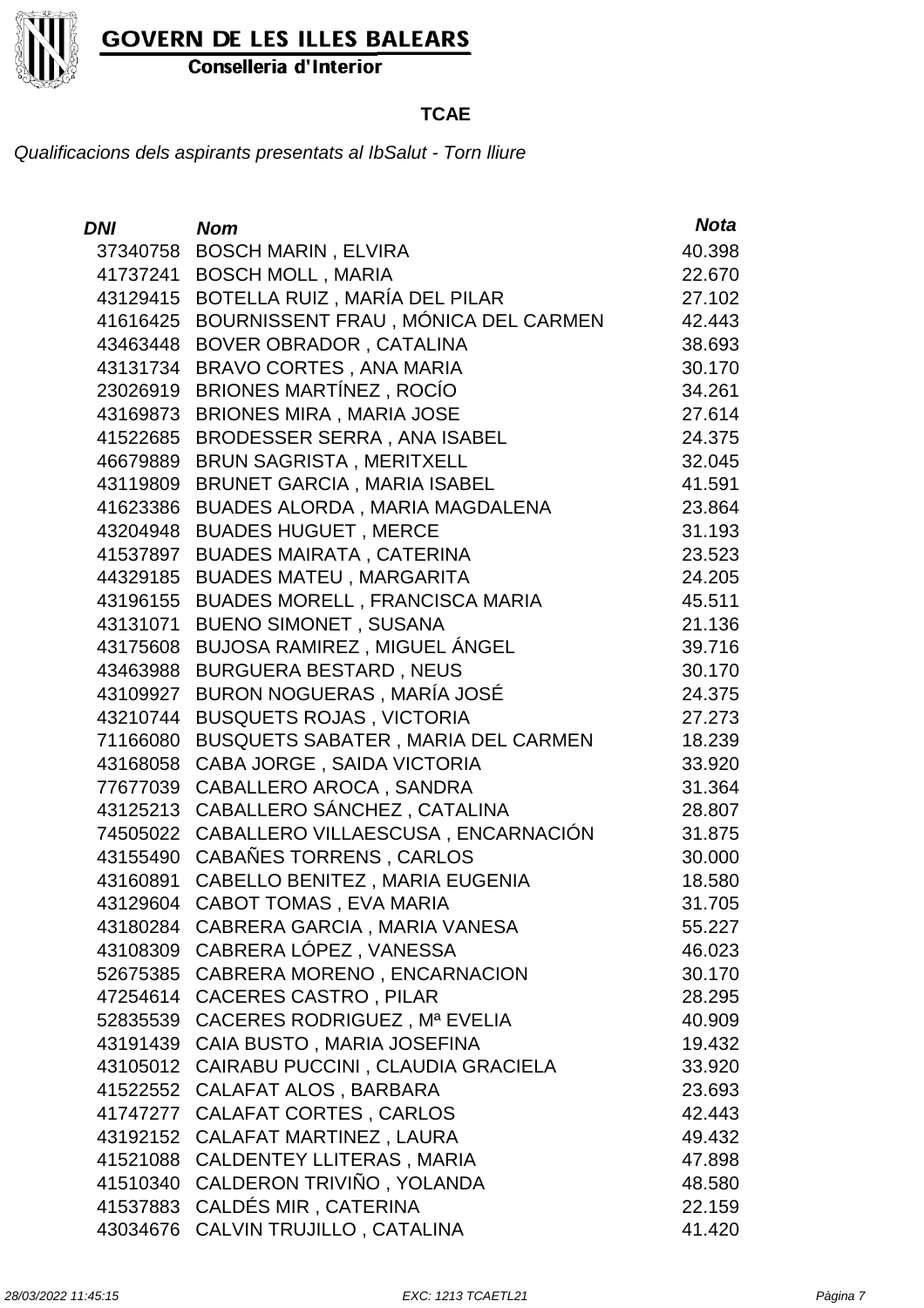

Conselleria d'Interior

#### **TCAE**

| <b>DNI</b> | <b>Nom</b>                         | <b>Nota</b> |
|------------|------------------------------------|-------------|
| 43147031   | <b>CALVO BELMONTE, MERCEDES</b>    | 31.534      |
| 43053625   | CALVO RONDA, MARIA ANGELES         | 45.511      |
| 41539809   | CAMACHO CASTILLO, MARIA DEL PILAR  | 29.318      |
| 30787552   | CAMACHO RODRIGUEZ, MARÍA PILAR     | 40.398      |
| 43468853   | CÁMARA PALMER, MERCEDES            | 17.386      |
| 43180747   | <b>CAMARA SALAS, ISABEL</b>        | 21.989      |
| 43117301   | CAMPANER BAUZA, MARIA DEL MAR      | 12.614      |
| 43109837   | CAMPAÑA SANCHEZ, ELENA             | 26.932      |
| 43083668   | <b>CAMPILLO GIL, ANDREA</b>        | 31.193      |
| 43176264   | CAMPINS COMAS, ARANTXA DEL SOL     | 36.136      |
| 43185483   | <b>CAMPOS AYELO, ESTEFANIA</b>     | 30.000      |
| 37338825   | CAMPOS GARCÍA, DAVID               | 33.750      |
| 41496683   | CAMPS HUGUET, MARIA INMACULADA     | 31.875      |
| 41507051   | <b>CAMPS PALLISER, FRANCISCA</b>   | 26.420      |
| 41497614   | CAMPS TRIAY, MARIA NURIA           | 28.636      |
| 00394122   | CAMPUZANO FERNANDEZ, MAR           | 27.955      |
| 43081423   | <b>CANALS MESQUIDA, SILVIA</b>     | 31.364      |
| 43197667   | CANAVES AMENGUAL, VANESSA          | 30.170      |
| 78218101   | <b>CANAVES GARCIAS, MARIA</b>      | 32.557      |
| 34066686   | <b>CANAVES SERRA, FRANCISCA</b>    | 25.057      |
| 43032285   | <b>CANDEL PALOU, SANTIAGO</b>      | 29.659      |
| 41619186   | CANDEL VANRELL, CATALINA MARIA     | 32.557      |
| 75771298   | <b>CANDON SANCHEZ, ROCIO</b>       | 30.852      |
| 41742254   | CANET RIUTORT, CAROLINA            | 26.250      |
| 41583986   | CANET SUÑER, MICAELA MARIA         | 28.295      |
| 42985234   | CANO ALVAREZ, ENCARNACION          | 35.795      |
| 46825231   | <b>CANO HERNANDEZ, NURIA</b>       | 29.318      |
| 41446405   | <b>CANO JUAN, CARMEN</b>           | 31.023      |
| 43223967   | CANO NAVARRO, MIREIA               | 24.545      |
|            | 45610903 CANO NICOLAU, ADRIAN      | 40.568      |
| 43196666   | <b>CANO PEREZ, NATALIA</b>         | 30.341      |
| 41616437   | CANO VALENCIA, SORAYA              | 25.057      |
| 43162113   | CÁNOVAS AGUILA, ANA LÍA            | 38.352      |
| 43100858   | <b>CANOVAS SOTOS, ELISA</b>        | 29.148      |
| 43475410   | CANTALEJO CARVAJAL, IVÁN           | 29.659      |
| 41537892   | CANTALLOPS ALOY, CATALINA          | 39.545      |
| 41537891   | CANTALLOPS ALOY, JERONIA           | 34.091      |
| 78218884   | CANTALLOPS CANTALLOPS, JOANA MARIA | 34.091      |
| 43154807   | <b>CANTALLOPS CRESPI, PAULA</b>    | 18.409      |
| 43212238   | CANTARELLAS ALCALA, MARIBEL        | 26.591      |
| 78208030   | CANTO CANET, MARGALIDA             | 30.341      |
| 41508743   | <b>CANUS BENEJAM, RICARDO</b>      | 35.625      |
| 43219041   | CAÑELLAS ARTIGUES, LAURA           | 33.750      |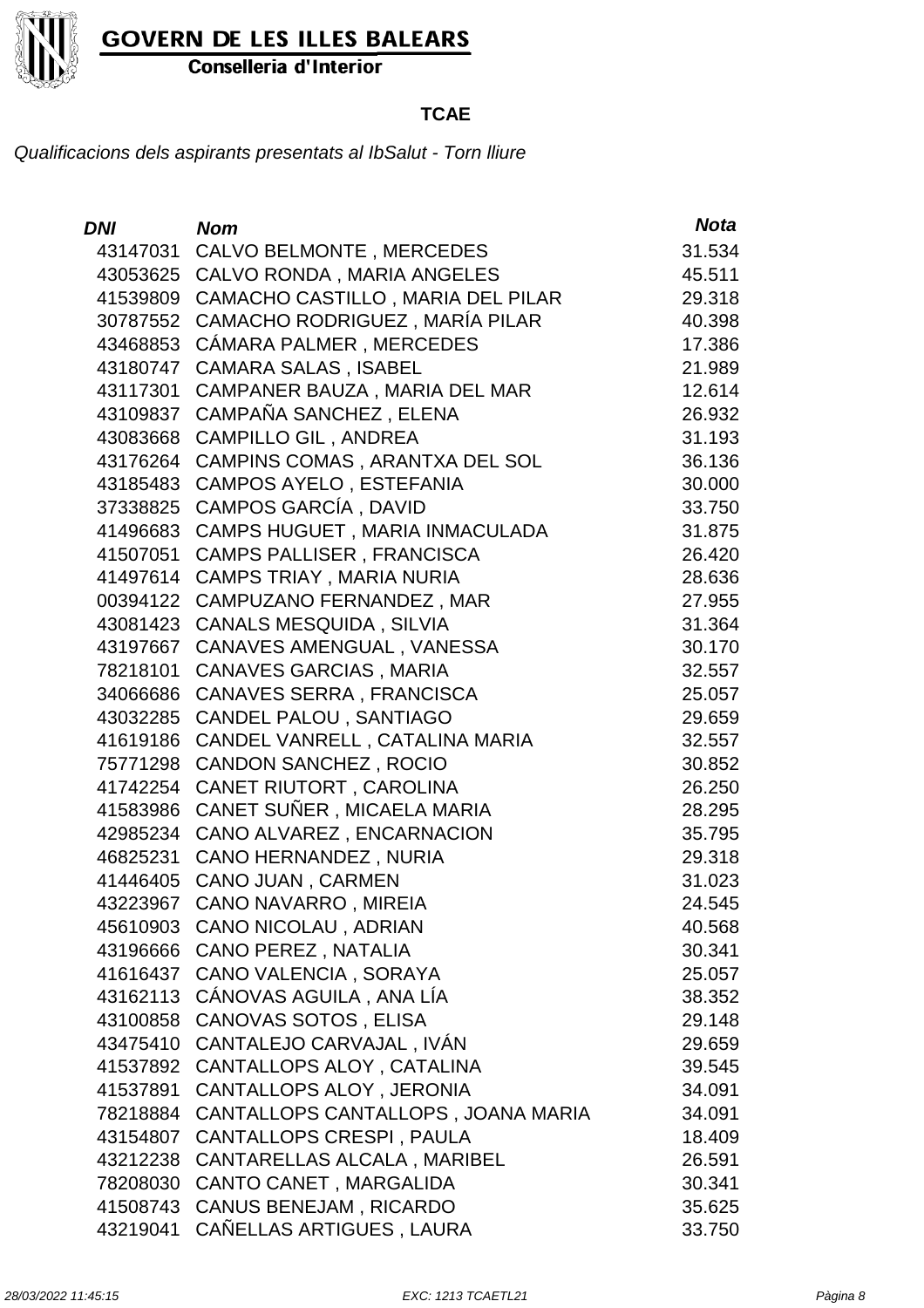

Conselleria d'Interior

#### **TCAE**

| <b>DNI</b> | <b>Nom</b>                               | <b>Nota</b> |
|------------|------------------------------------------|-------------|
|            | 43220848 CAÑELLAS ARTIGUES, MARÍA TERESA | 23.182      |
|            | 45188130 CAÑELLAS BOSCH, AINA            | 27.273      |
| 43024114   | CAÑELLAS COLOM, MARIA                    | 47.386      |
| 43212221   | CAÑELLAS GARCIA, PRISCILA                | 23.864      |
| 43184982   | CAÑELLAS LINARES, MARIA ANGELES          | 24.375      |
| 43111401   | CANELLAS MARTINEZ, FRANCISCA             | 19.261      |
| 43121017   | CAÑELLAS MIR, SALVADOR                   | 24.375      |
| 78218342   | CAÑELLAS PULIDO, NOEMI                   | 22.500      |
| 43026483   | CAÑELLAS REDONDO, MARIA MONTSERRAT       | 29.148      |
| 78222002   | CAÑETE RAMALLO, JONATAN                  | 28.807      |
| 43177958   | CAPARAS MORENO, YASHMINA ERICA           | 28.466      |
| 43198198   | CAPILLA NAVARRO, ZAIRA                   | 25.398      |
| 37340848   | <b>CAPLLONCH GONZALEZ, ANA</b>           | 29.659      |
| 43191929   | CAPO FEMENIA, MARGARITA                  | 34.432      |
| 78218910   | CAPO MATEU, MARIA CRISTINA               | 26.250      |
| 43469650   | CAPÓ ORTIZ , ANAÏS                       | 37.841      |
| 43003817   | CAPÓ SALAMANCA, ANTONIA                  | 28.636      |
| 34068823   | CAPÓ SERRANO, FRANCISCA SOFIA            | 41.761      |
| 78218880   | CAPO VALLESPIR, FRANCESCA                | 22.500      |
| 43102178   | <b>CARACUEL LOPERA, OLGA</b>             | 23.011      |
| 43076694   | CARBONELL OLIVER, MARIA ANTONIA          | 32.386      |
| 18233982   | CARBONELL VANRELL, ANTONIA               | 21.136      |
| 43009849   | CARCELES GIL, MARIA JOSE                 | 20.795      |
| 43073055   | CARDELL FLUXÀ, CATALINA                  | 44.148      |
| 43129648   | <b>CARDELL MAYORAL, JUAN</b>             | 33.580      |
| 41494721   | CARDONA AMELLER, MARIA SOLEDAD           | 26.080      |
| 41501015   | CARDONA DOYLE, MARIA ANA                 | 16.023      |
| 47257714   | CARDONA JIMENEZ, VICTOR                  | 31.534      |
| 43235469   | CARDONA NEIRA, MARGARITA                 | 32.727      |
|            | 43136064 CARDONA VIDAL, OLGA             | 36.648      |
|            | 14320583 CARDOSO MARIN, PATRICIA         | 44.318      |
| 30811797   | CARMONA BERMUDO, MARIA JOSEFA            | 30.170      |
| 43104136   | <b>CARMONA HEREDIA, CRISTINA</b>         | 31.023      |
| 43155409   | CARMONA HEREDIA, LAURA                   | 21.648      |
| 43178582   | CARMONA URBANO, AINHOA                   | 18.068      |
| 11936973   | CARNERO MARQUINA, MARÍA DEL PILAR        | 46.364      |
| 41459734   | CARRASCO ANGULO, ANTONIA ISABEL          | 26.250      |
| 43182647   | <b>CARRASCO CANOVAS, NOEMI</b>           | 22.500      |
| 43173599   | CARRASCOSA MINGUEZ, NOELIA               | 13.295      |
| 43070457   | <b>CARRERA SANCHEZ, ANTONIA</b>          | 30.852      |
| 41502440   | CARRERAS PORTELLA, NATALIA               | 36.989      |
| 41509135   | <b>CARRERAS TUR, ESTEFANIA</b>           | 20.966      |
| X6570907   | CARRETERO, MARCELA ALEJANDRA             | 29.489      |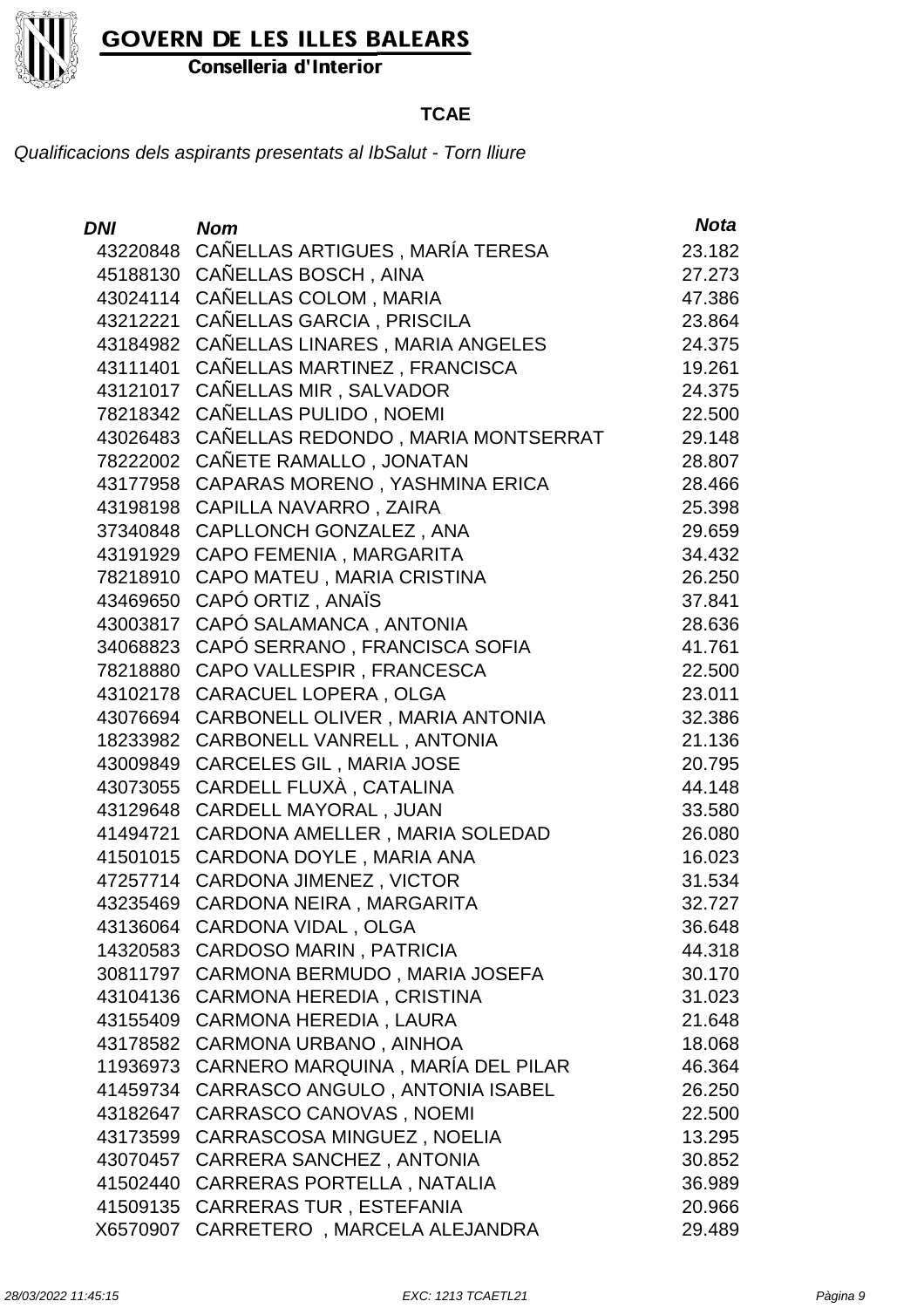

Conselleria d'Interior

#### **TCAE**

| <b>DNI</b> | <b>Nom</b>                                  | <b>Nota</b> |
|------------|---------------------------------------------|-------------|
| 41508592   | CARRETERO CALDENTEY, JOSUÉ                  | 40.739      |
|            | 43110963 CARRIZALES DÁVILA, ARANZAZU        | 33.239      |
| 43131352   | <b>CARTES FABREGAS, SILVIA</b>              | 43.807      |
| 43197417   | CARVAJAL GARCIA, MARIA NIEVES               | 14.659      |
| 41542910   | CASADO CANTALLOPS, MARIA DEL MAR            | 30.852      |
| 24187813   | CASADO ROBLES, MARIA DEL CARMEN             | 34.432      |
| 43177118   | CASAS ROUBICHOU, MARINA                     | 21.307      |
| 34069263   | <b>CASELLAS SASTRE, CATALINA</b>            | 24.716      |
| 75142038   | CASERO CORCOLES, CARMEN MARIA               | 23.523      |
| 43175019   | CASTAÑER NAVARRO, MARIA VICTORIA            | 33.580      |
| 43145632   | CASTAÑO CANOVES, MARÍA JESÚS                | 37.500      |
| 43048918   | CASTAÑO FLORIT, MARIA DE LAS MERCEDES       | 31.364      |
| 43229937   | <b>CASTEDO RAMON, ANDREA</b>                | 21.136      |
| 43166650   | CASTELO SARDINERO, CYNTIA PILAR             | 55.057      |
| 43233590   | CASTILLO BOSCH, MARÍA VERÓNICA              | 22.500      |
| 37337886   | <b>CASTOR DURAN, MARIA CRISTINA</b>         | 43.807      |
| 43130786   | CASTREJON IBAÑEZ, PATRICIA                  | 23.523      |
| 37341534   | CASTRILLO CALVO, LARA                       | 40.909      |
| 76728931   | CASTRO BLANCO, MARIA JOSE                   | 24.375      |
| 40994049   | CASTRO GALLEGO, ESTER MARIA                 | 28.636      |
| 11936110   | CASTRO POZOS, MARIA CONCEPCION              | 41.761      |
| 41517745   | CASTRO RABANAL, ANABELA                     | 22.670      |
| 43106515   | CASTRO RUIZ, MARIA DEL MAR                  | 23.523      |
| 55087593   | <b>CASTRO SANCHEZ, TANIA</b>                | 25.909      |
| 42999468   | CASTRO SERRA, MARIA DOLORES                 | 24.375      |
| 41520357   | CATALÀ MAYOL, MONSERRAT                     | 18.409      |
| 43205739   | CATALA PARRON, MARIA SOLEDAD                | 26.932      |
| 41583584   | CATALAN ADROVER, MARGALIDA                  | 29.318      |
| 41503577   | <b>CATCHOT FUXA, BEATRIZ</b>                | 31.705      |
|            | 43479228 CATUCHE LONDOÑO, MARYERI KATHERINE | 32.727      |
|            | 43141267 CAUBARRERE PEDREÑO, SARA           | 37.670      |
|            | 41609876 CAYO VELASQUEZ, SONIA MARIBEL      | 34.261      |
|            | 39155036 CAYUELA BRAGULAT, NURIA            | 50.114      |
|            | 32828146 CEDRON CAMBA, DANIEL               | 35.966      |
|            | 43020019 CEDRUN MARTIN, MARGARITA           | 29.489      |
| 30541804   | <b>CENTELLA PEREZ, MARIA</b>                | 28.977      |
|            | 43080310 CEPERO RODRÍGUEZ, MERCEDES         | 38.864      |
|            | 43163219 CERDA FERNANDEZ, JUANA MARIA       | 32.045      |
|            | 42977289 CERDA FUSTER, JAIMITA              | 29.659      |
| 43174327   | <b>CERDA LLOMPART, MARIA</b>                | 22.330      |
|            | 43205338 CEREZUELA CLEMENTE, MONICA         | 29.830      |
|            | 78206038 CERRO GARRIDO, JULIA               | 38.182      |
| 43153407   | <b>CESAR MIGUEL, ESTHER</b>                 | 27.102      |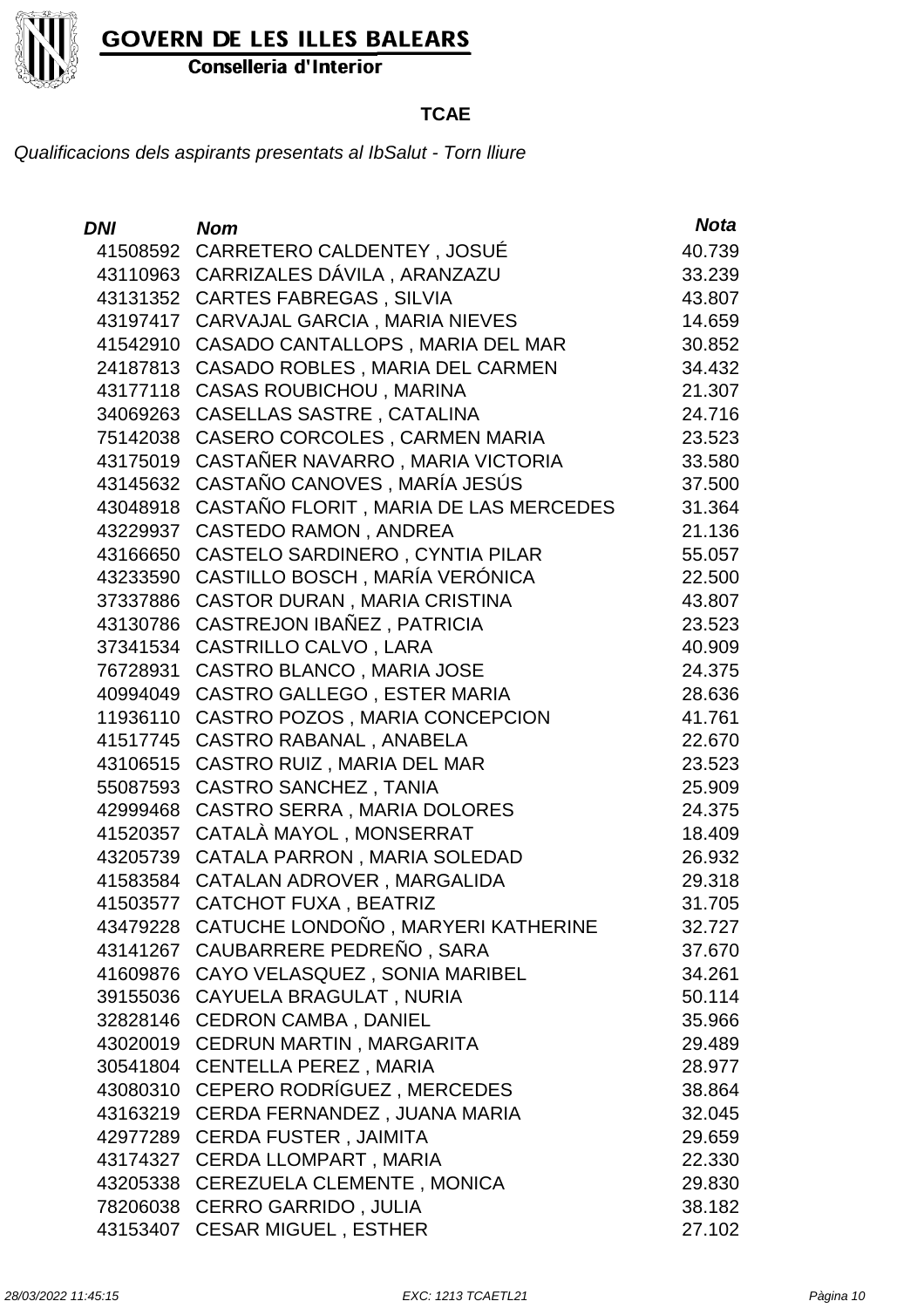

Conselleria d'Interior

#### **TCAE**

| DNI      | <b>Nom</b>                           | <b>Nota</b> |
|----------|--------------------------------------|-------------|
| X1441526 | CIEJKA, ELZBIETA                     | 50.625      |
| 41585974 | <b>CIFRE ROIG, MARTA ROSER</b>       | 23.182      |
| 78209070 | CIFRE TORRES, MARIA DEL PILAR        | 51.136      |
| 43152301 | CIFRE VERDERA, MARIA VICTORIA        | 19.602      |
| 44328595 | CIFUENTES GÓMEZ, ANTONIA             | 30.000      |
| X8391889 | CIMPEAN, ANA DANIELA                 | 26.080      |
| 43104063 | CIRER CIRER, FRANCISCA MARIA         | 37.330      |
| 43117896 | <b>CIRER PUJOL, FELIPE</b>           | 27.955      |
| 78219434 | <b>CIRER URIBE, ASUNCION</b>         | 31.534      |
| 41521362 | CIRIA MAIMO, FRANCINA                | 30.511      |
| 43028615 | CIUDAD LORO, MAXIMA                  | 24.375      |
| 41574831 | CLADERA FONT, MARIA DEL MAR          | 34.773      |
| 78217547 | CLADERA SOLER, JOANA MARIA           | 28.125      |
| 47251071 | <b>CLEDERA TORRES, ANDREA</b>        | 27.955      |
| 43043759 | CLEMENTE GAMBAO, MARIA TERESA        | 30.511      |
|          | 43209428 COBIAN DELGADO, ANTONIO     | 26.420      |
| 37342223 | <b>COBO RAMIREZ, SILVIA</b>          | 40.739      |
| 30787819 | <b>COBOS DORADO, MARIA JOSE</b>      | 42.102      |
| 43217044 | COLI ANDREU, MARIA DEL MAR           | 21.136      |
| 43170862 | <b>COLOM CUART, ELENA MARIA</b>      | 27.955      |
| 43194763 | COLOM GÓMEZ, MÓNICA                  | 28.466      |
| 43196027 | <b>COLOM HERMIDA, BEATRIZ</b>        | 31.193      |
| 34069328 | <b>COLOMAR MARÍ, MARI CARMEN</b>     | 42.102      |
| 43124611 | <b>COLOMAR TORA, ESTER</b>           | 41.591      |
| 41619231 | COLOMINA OBRADOR, MARIA ANTONIA      | 22.841      |
| 43184174 | <b>COLL GARCIAS, FRANCISCA MARIA</b> | 40.227      |
| 43231166 | COLL HIDALGO, MARIA ANTONIA          | 23.523      |
| 43481775 | <b>COLL MASCARÓ, CATALINA</b>        | 28.295      |
| 41507373 | <b>COLL MELITON, REBECA</b>          | 32.727      |
|          | 41518938 COLL MOREY, ANTONIA         | 25.568      |
| 43058708 | <b>COLL PONS, MARGARITA</b>          | 41.591      |
| 43151315 | <b>COLL ROSA, CATALINA</b>           | 21.307      |
| 78215904 | COLL SARRIÓ, MARIA                   | 17.386      |
| 43156808 | <b>COMAS FRONTERA, MARGARITA</b>     | 14.659      |
| 43160743 | COMAS JURADO, MARIA DEL PILAR        | 29.318      |
| 78217546 | <b>COMAS SERRA, JUANA MARIA</b>      | 44.148      |
| 52363237 | COMINO ARROYO, MARIA ISABEL          | 42.955      |
| 43194499 | <b>COMINO TERRASA, BEGOÑA</b>        | 32.216      |
| X8695278 | CONDREA, DOINA GEANINA               | 32.045      |
| 44280491 | CONTRERAS GONZALEZ, GONZALO          | 23.011      |
| 43169522 | CONTRERAS JIMENEZ, PATRICIA          | 25.227      |
| 43172542 | COPADO IBAÑEZ, RUBEN                 | 29.659      |
| 43231910 | <b>CORCOLES CRESPI, SARA</b>         | 27.614      |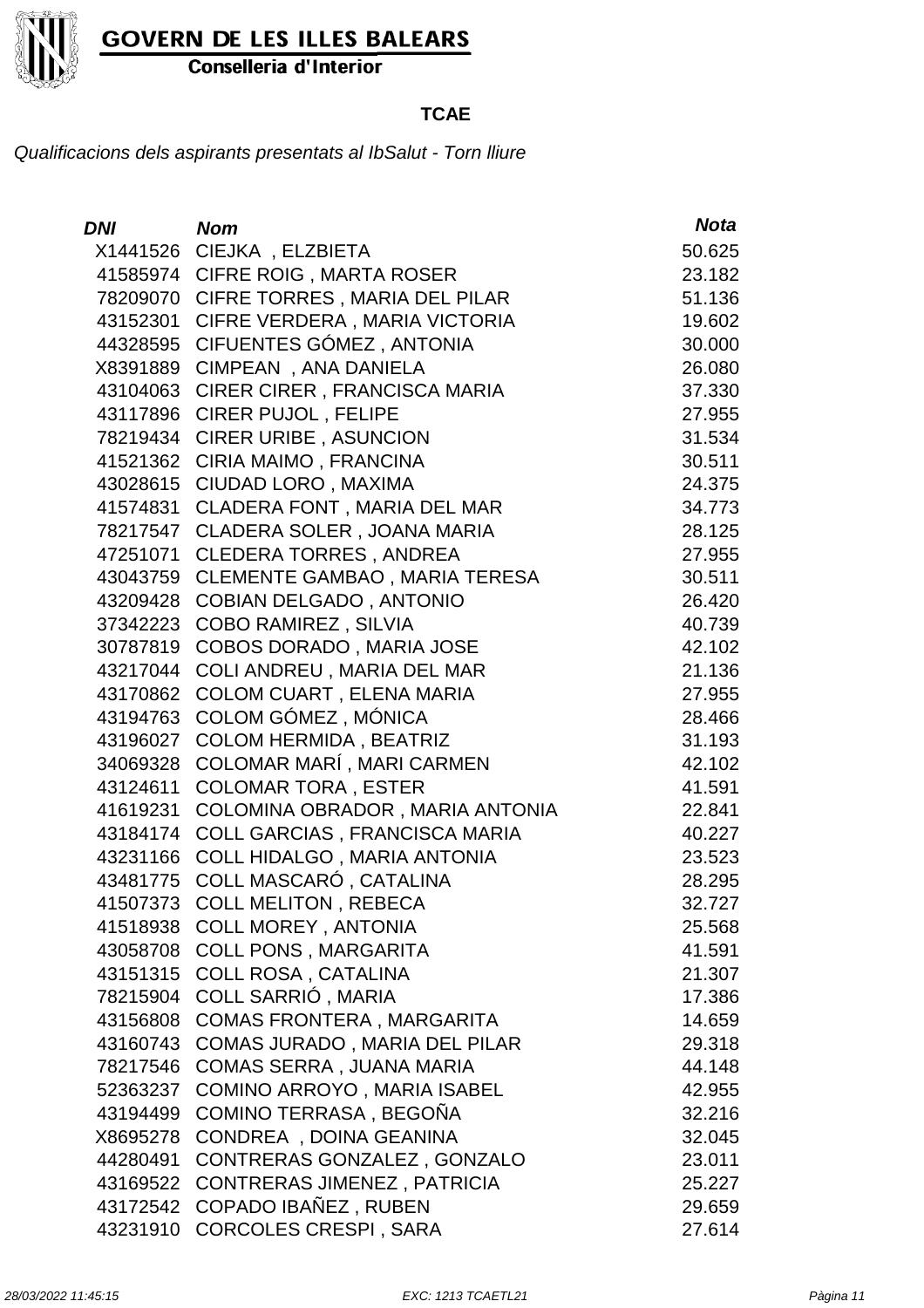

Conselleria d'Interior

#### **TCAE**

| DNI      | <b>Nom</b>                            | <b>Nota</b> |
|----------|---------------------------------------|-------------|
| 45928690 | <b>CORCOLES RODENAS, NURIA</b>        | 30.852      |
| 45699145 | CORDOVA SALAZAR, CESAR JOAQUIN        | 43.125      |
| 53981693 | <b>CORE AHTAN, SOLEDAD</b>            | 30.170      |
| 43186587 | CORNEJO COELLO, ADRIAN ALEXANDER      | 25.227      |
| 44045710 | CORNEJO GONZALEZ, DAVID               | 40.398      |
| 43174233 | <b>CORREA PARETS, JAUME</b>           | 41.932      |
| 34064866 | CORTES CALDENTEY, FRANCISCO JAVIER    | 16.193      |
| 43091873 | <b>CORTES PALENZUELA, MONICA</b>      | 23.523      |
| 47251542 | COSTA AVILA, MARIA DEL CARMEN         | 23.523      |
| 41514140 | COSTA ESCRICH, CLAUDIA ELISA          | 35.455      |
| 43114141 | <b>COSTA PETIT, GEMMA</b>             | 41.250      |
| 46956840 | <b>COSTANILLA CANO, MARTA</b>         | 23.352      |
| 43173113 | <b>COTA RIERA, CRISTAL</b>            | 44.318      |
| 42969508 | COVAS HURTADO, Mª TERESA              | 0.511       |
| X2630907 | COY SCHOOF, SILVIA GRACIELA           | 40.398      |
| 42996078 | COZAR ARMIJO, MARGARITA               | 33.068      |
| 43224365 | <b>CREHUET COMAS, PATRICIA</b>        | 21.648      |
| 43476572 | <b>CRESPI GIMENEZ, MARIA MERCEDES</b> | 26.420      |
| 41616625 | CRESPÍ JAUME, JOANA MARIA             | 29.830      |
| 43223895 | CRESPÍ ROIG, MARINA                   | 32.898      |
| 43010442 | CRESPI TERRASA, MARIA DE LOS DOLORES  | 20.795      |
| 76136442 | CRESPO ALONSO, MARIA ELENA            | 36.648      |
| 51642329 | CRESPO LOPEZ, MARIA OLGA              | 42.102      |
| 43087763 | <b>CREUS SUREDA, CATALINA</b>         | 30.170      |
| 43089320 | CRUZ GUTIERREZ, MARIA DEL MAR         | 42.614      |
| 43038846 | <b>CRUZ MARTINEZ, JOSEFA</b>          | 42.102      |
| 41504528 | <b>CRUZ TROYANO, JUANA</b>            | 40.227      |
| 43059529 | <b>CUADRADO RODRIGUEZ, ISABEL</b>     | 50.284      |
| 43121282 | CUARESMA ÁLVAREZ, LORENA              | 28.466      |
| 47251369 | <b>CUBEL MORENO, LAURA</b>            | 36.818      |
| 41510208 | <b>CUBERO ALIAS, MARIA GRACIA</b>     | 32.557      |
| 49415676 | <b>CUENCA PINOS, MISHEL LILI</b>      | 23.864      |
| 80030854 | <b>CUENDA CARRETERO, ISABEL</b>       | 39.716      |
| 73763109 | CUERDA CAÑAVERAS, ANTONIA             | 33.580      |
| 43183003 | <b>CUESTA FERNANDEZ, MARINA</b>       | 42.443      |
| 26491715 | <b>CUEVA RUIZ, RAMONA</b>             | 34.602      |
| 43006941 | <b>CULLA TORRENS, ELISA MERCEDES</b>  | 33.239      |
| 51993798 | <b>CUPIDO OSUNA, TAMARA</b>           | 26.761      |
| 43110679 | CHACÓN MARI, JOSE MANUEL              | 19.091      |
| 30609082 | <b>CHACON RUEDA, SOLEDAD</b>          | 26.932      |
| 49774442 | <b>CHAMCHAM EL HROUZ, INSSAF</b>      | 34.432      |
| 41454214 | <b>CHARLES MORO, SANDRA</b>           | 23.182      |
| 31852356 | <b>CHAVES GARCIA, MARIA ISABEL</b>    | 35.455      |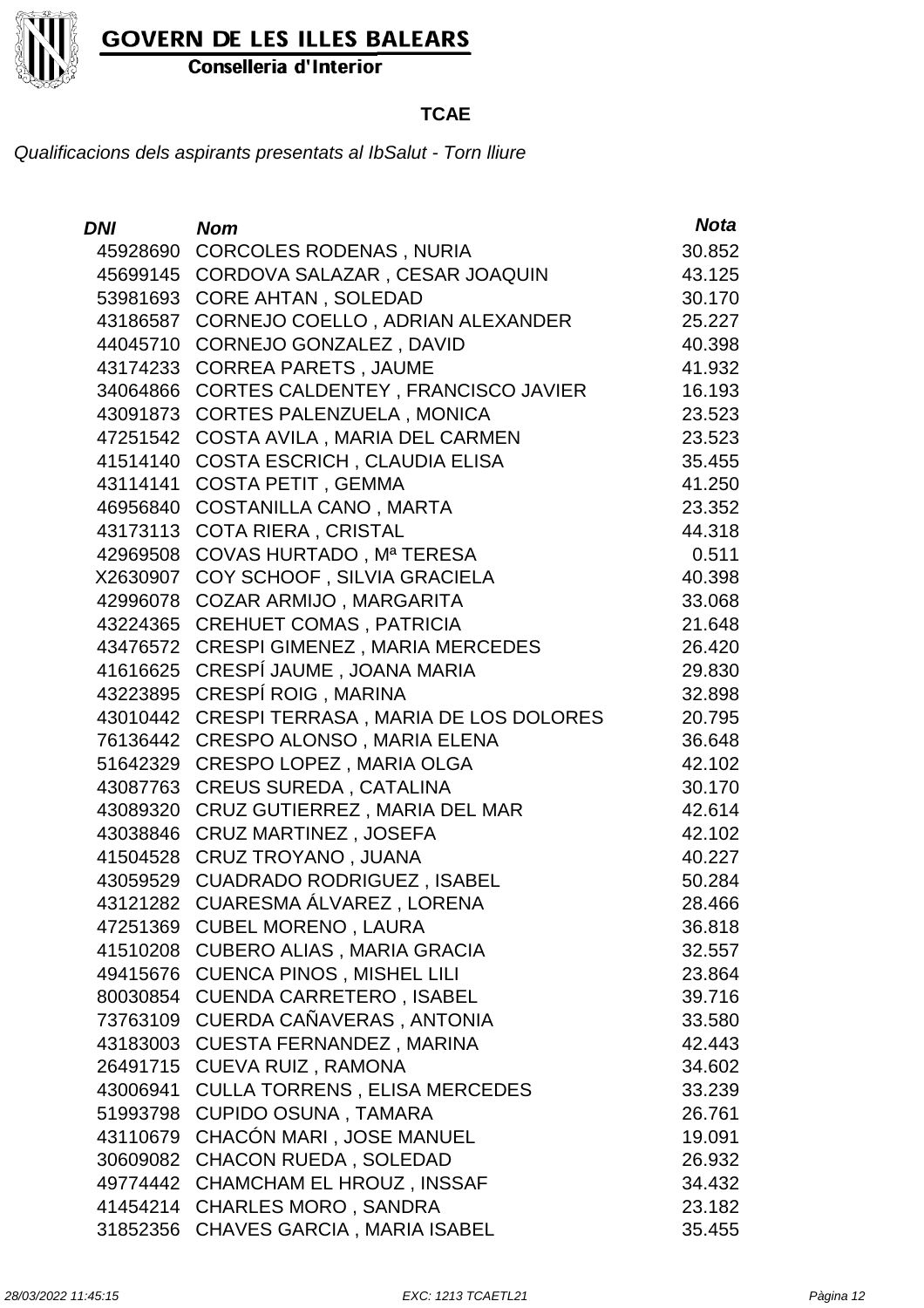

Conselleria d'Interior

#### **TCAE**

| <b>DNI</b> | <b>Nom</b>                           | <b>Nota</b> |
|------------|--------------------------------------|-------------|
| 54630965   | CHIGUER YAYA, CHOUHRA                | 25.398      |
| 54622450   | CHUQUITAYPE MANRIQUE, DANNY MARTIN   | 24.205      |
| 41707097   | DA COSTA TRINDADE, NADIA             | 30.000      |
| 45699153   | DADIN RODRIGUEZ, ELENA               | 31.875      |
| 78203598   | DALMAU GARAU, JUANA                  | 38.011      |
| 37342019   | DARDER BARCELO, ISABEL               | 33.409      |
| 43083945   | DAVILA PLIEGO, MARIA DOLORES         | 34.432      |
| 43140816   | DE DIOS ESTADES, RAFAEL              | 40.398      |
| 43229970   | DE LA ROSA FERNANDEZ, JOSE MIGUEL    | 15.682      |
| 09729660   | DE LA VARGA RODRIGUEZ, EUTIMIA       | 34.943      |
| 05668100   | DE LOS REYES MONEDERO, MARIA DOLORES | 17.216      |
| 41584623   | DE LUIS MARTINEZ, BEGOÑA             | 29.148      |
| 43164914   | DE MORELL SCHOMAKER, REBECA MARIA    | 25.227      |
| 44328840   | DE PRADA HERRERA, CATALINA ANA       | 39.716      |
| 09793018   | DE PRADO ORDÁS, MARÍA                | 36.477      |
| 43196846   | DE SAN SEGUNDO RAMIS, MARINA         | 24.375      |
| 43227894   | DE SANTIAGO LÓPEZ, MARINA            | 23.523      |
| 33974859   | DEL ALAMO VALENCIA, ASCENSION        | 33.409      |
| 09166034   | DEL ALAMO VALENCIA, JUANA            | 22.841      |
| 46579433   | DEL BARCO MARTINEZ, JOSE MARIA       | 31.364      |
| 43191386   | DEL CID MARTIN, RAQUEL               | 30.511      |
| 43211266   | DEL MORAL GARCIA, JUANA MARIA        | 46.023      |
| 43142766   | DEL PRADO SIMON, PATRICIA            | 33.068      |
| 43158634   | DEL VALLE OLIVA, MARÍA               | 27.273      |
| 43084200   | DELGADO JIMENEZ, ESPERANZA           | 21.477      |
| 43180665   | DELGADO SANTIN, JOSE MARIA           | 45.682      |
| 47955354   | <b>DELIS RUBIO, SANDRA</b>           | 27.614      |
| 76147317   | DENGRA LOPEZ, MARIA JESSICA          | 37.330      |
| 43101539   | <b>DEVEZ GARCIA, IRENE</b>           | 37.159      |
|            | 43148993 DEVEZ GARCIA, RAQUEL        | 53.182      |
|            | 43471218 DEVEZ RIPOLL, AIDA          | 24.034      |
|            | 38827059 DIAMANT AVILA, NATALIA      | 41.932      |
|            | 41502905 DIAZ BARRAGAN, YOLANDA      | 30.170      |
|            | 21475565 DIAZ CAVA, MARIA LUZ        | 49.773      |
| 43165194   | DÍAZ GALLEGO, LOURDES MARIA          | 25.909      |
| 44326498   | DIAZ LEIVA, MARIA DEL PILAR          | 24.886      |
| 43213676   | DIAZ LOPEZ, FRANCISCO JAVIER         | 37.500      |
|            | 47535483 DIAZ MENDOZA, CORAL         | 32.386      |
| 01110644   | DIAZ MUÑOZ, MARIA DOLORES            | 35.455      |
| 43221155   | DÍAZ PÉREZ, AINHOA                   | 39.034      |
| 43204064   | DIAZ RODRIGUEZ, MANUELA              | 27.273      |
| 43137152   | DÍAZ VACHIANO, CATALINA              | 35.625      |
| 43193970   | DIEGUEZ BENNASAR, MARIA DEL MAR      | 35.795      |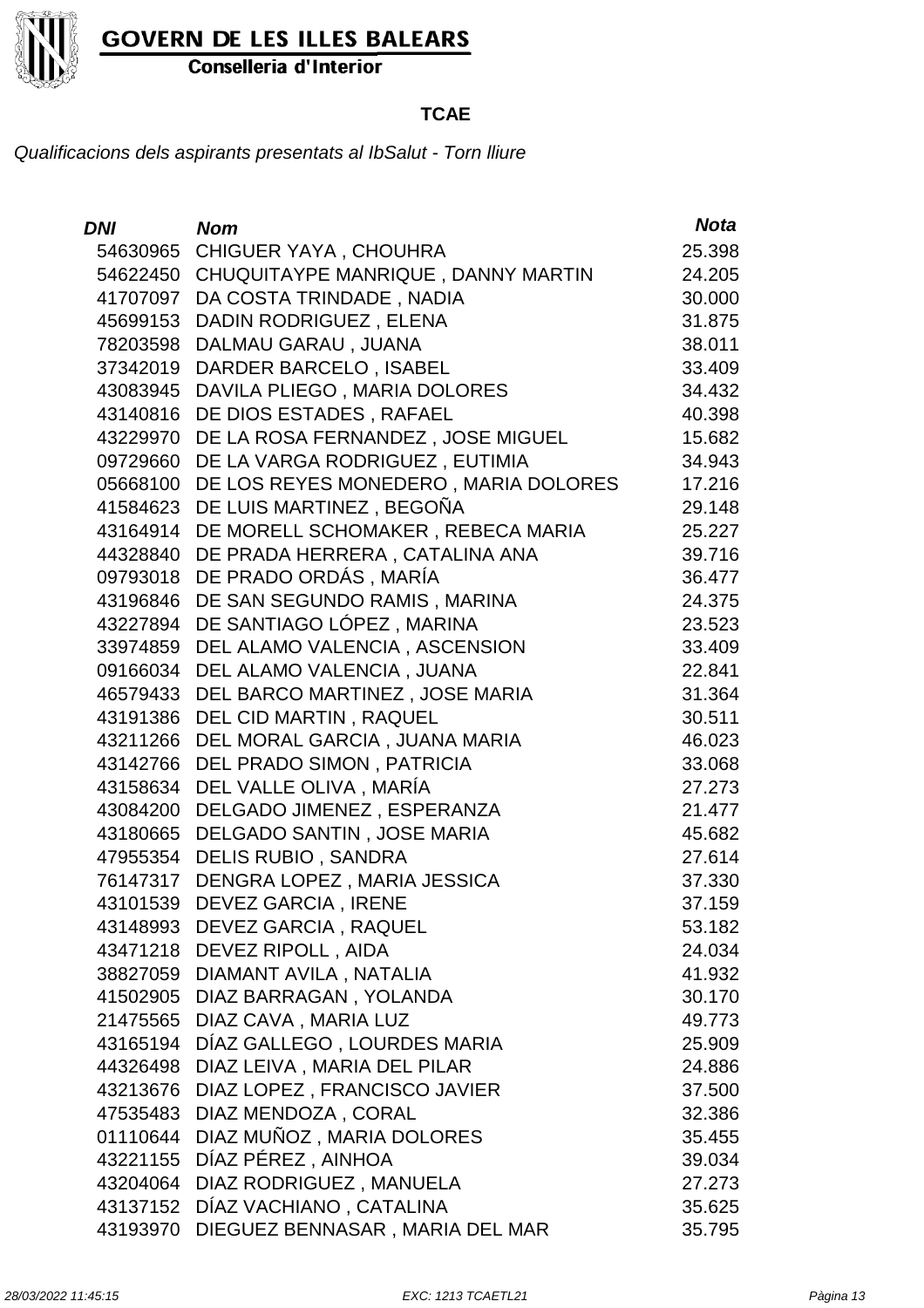

Conselleria d'Interior

#### **TCAE**

| <b>DNI</b> | <b>Nom</b>                         | <b>Nota</b> |
|------------|------------------------------------|-------------|
| 18220080   | DIEZ MOLLA, ANA MARIA              | 23.693      |
| X6903291   | DIMITROVA, DIMITRINA VASILEVA      | 46.705      |
| 41624082   | DIOSA CORDOBA, YULLI YANETH        | 43.125      |
| 76729990   | <b>DOCAMPO GARCIA, YENI</b>        | 22.841      |
| 43159406   | DOLS RIERA, MARGARITA MARIA        | 30.852      |
| 18233777   | DOMENECH ROTGER, MARIA MICAELA     | 43.977      |
| 44871200   | DOMINGO GONZÁLEZ, ERNESTO          | 38.693      |
| 43214489   | DOMINGUEZ ARMIJO, VERONICA         | 32.727      |
| 43070199   | DOMÍNGUEZ CALDERÓN, ANTONIA        | 30.852      |
| 41605370   | DOMÍNGUEZ MELIÀ, MARIA DEL MAR     | 39.205      |
| 49480889   | DOMÍNGUEZ MORALES, SEBASTIÁN       | 37.841      |
| 43202113   | DOMINGUEZ MUÑOZ, NURIA             | 43.807      |
| 43088806   | DOMINGUEZ RODRIGUEZ, SUSANNA       | 32.727      |
| 41510410   | <b>DONATE GARCIA, JENNIFER</b>     | 42.273      |
| X3195268   | DONCHEVA SHOYLEVA, MAYA            | 40.568      |
| 43067469   | DORADO MARI, MARIA DEL PILAR       | 42.273      |
| 38833976   | DURAN ALVAREZ, CAROLINA            | 24.205      |
| 53737168   | DURAN CARMONA, IVAN                | 25.398      |
| 53737167   | DURAN CARMONA, MINERVA             | 35.284      |
| 37338860   | <b>DURAN CRESPI, ANA</b>           | 34.943      |
| 43101844   | DURAN GONZALEZ, RAQUEL             | 25.909      |
| 43139047   | DURAN MESQUIDA, SONIA              | 35.625      |
| 43143197   | DURAN ROSILLO, VANESSA             | 28.636      |
| 43160971   | DURO VADELL, SILVIA                | 37.500      |
| 73084168   | EDO ARIÑO, RAQUEL                  | 39.375      |
| 43230500   | EGEA RAMIREZ, MARIA ASUNCIÓN       | 28.807      |
| 43204974   | EL JAOUHARI BENNIS, DALILA         | 28.466      |
| 41658281   | EL MAKIOUI BEN YAGOUB, AZDIN       | 28.977      |
| 43001528   | ELENA CABEZA, TERESA               | 32.045      |
| 41695505   | <b>ENCHEV TSONCHEV, SVETOSLAV</b>  | 32.216      |
| 48292785   | ENGUIX CALATAYUD, RITA CAROLINA    | 49.091      |
| 04305160   | <b>ENNAJI RACHIDI, SABAH</b>       | 49.091      |
| 45609102   | <b>ENRIQUE RECIO, NAYAS MEYLAN</b> | 34.943      |
| 43467799   | ENSEÑAT BLANCO, MARIA              | 18.750      |
|            | 43003503 ENSEÑAT BOSCH, MILAGROS   | 43.636      |
| 43086729   | ENSEÑAT SÁNCHEZ DE ALCÁZAR, MARÍA  | 39.205      |
| 43226643   | <b>ESCALAS NAVARRO, REBECA</b>     | 22.841      |
| 46952644   | <b>ESCANDELL GUASCH, CRISTINA</b>  | 49.432      |
| 43047372   | <b>ESCANDELL JUAN, CATERINA</b>    | 36.307      |
| 43204016   | ESCANERO BALLESTER, ANGELA ELENA   | 24.375      |
| 47250455   | ESCOBAR ANGULO, LITA ELENA         | 36.477      |
| 24244364   | ESCOBAR MUÑOZ, SACRAMENTO          | 49.773      |
| 43159381   | <b>ESCUDERO COLL, ESTER</b>        | 51.307      |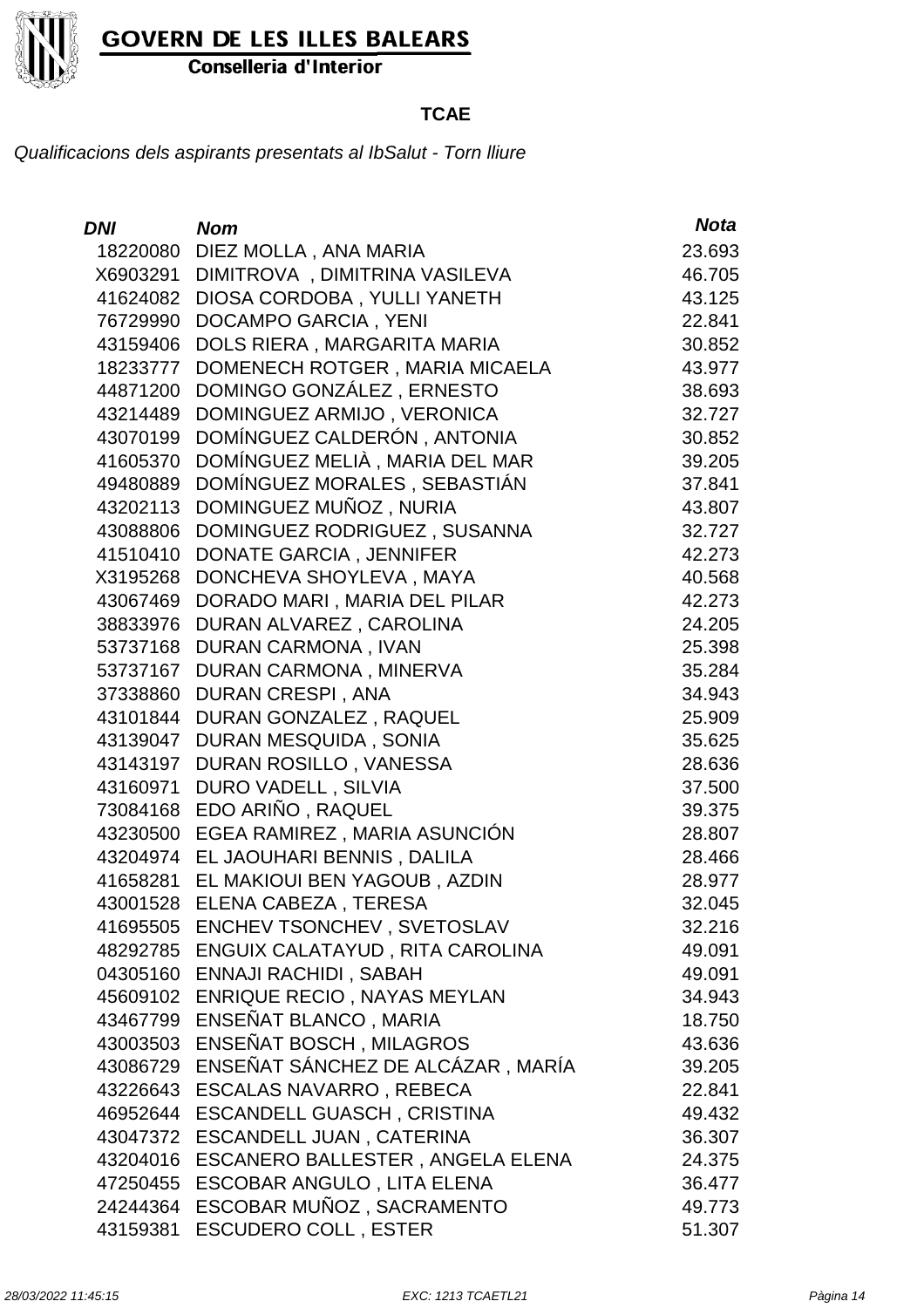

Conselleria d'Interior

#### **TCAE**

| DNI      | <b>Nom</b>                            | <b>Nota</b> |
|----------|---------------------------------------|-------------|
| 75129534 | <b>ESCUDERO SANCHEZ, RAUL</b>         | 28.636      |
| 41520763 | ESPADA BIBILONI, MARIA DEL CARMEN     | 35.966      |
| 43153309 | ESPADAS BALLESTER, MARIA DEL MAR      | 43.807      |
| 43117417 | ESPARRELL VÁZQUEZ, CARMEN MARIA       | 33.580      |
| 43144962 | <b>ESPEJO MARTIN, VANESA</b>          | 46.023      |
| 20444373 | <b>ESPI TORMO, ZAIRA</b>              | 23.352      |
| 46667028 | <b>ESPIN SAURA, MARIA DOLORES</b>     | 24.205      |
| 49867600 | ESPINOZA CASTILLO, VIRLETA EDELMIRA   | 35.284      |
| 20845429 | ESPIRITUSANTO BLANCO, CAROLINA        | 41.591      |
| 43141467 | <b>ESQUER RIERA, IRENE</b>            | 31.193      |
| 49776591 | ESTACIO QUESADA, LUISA FERNANDA       | 34.602      |
| 43227624 | ESTANY BALAGUER, MARIA NEUS           | 29.659      |
| 45192759 | <b>ESTANY BLAGUER, JOAN RAMON</b>     | 23.182      |
| 43147634 | ESTAPE FRAU, FRANCISCO JOSE           | 35.114      |
| 43059351 | ESTARELLAS BESTARD, MARIA             | 34.091      |
| 45611417 | ESTARELLAS DE HARO, AINA MARÍA        | 23.693      |
| 43099550 | <b>ESTARELLAS DOLS, COLOMA</b>        | 35.114      |
| 43185288 | <b>ESTARELLAS FERRER, GUILLERMO</b>   | 15.852      |
| 43199389 | ESTARELLAS HERREZUELO, MARIA DEL      | 37.159      |
| 18236753 | ESTEBAN RODRÍGUEZ, ANA                | 35.625      |
| 43049803 | ESTELLERS COMELLAS, MARIA DEL CARMEN  | 27.102      |
| 41518149 | <b>ESTEVA NIETO, ALICIA</b>           | 32.898      |
| 43175871 | ESTEVA SOBRINO, ISABEL                | 30.341      |
| 43125578 | ESTEVEZ CERDA, MARIA JESUS            | 40.057      |
| 34628131 | ESTÉVEZ VÁZQUEZ, LORENA               | 47.386      |
| 42995817 | ESTRELLA GARRIDO, NATALIA             | 35.455      |
| 43097984 | EUGENIO MANEIRO, MANUELA              | 36.307      |
| 45372275 | FAJARDO MIRANDA, CRISTINA             | 29.318      |
| 47409350 | FAJULA JIMÉNEZ, ANAIS                 | 20.114      |
|          | 43179455 FAR FIOL, JUAN GABRIEL       | 33.239      |
| 37339961 | FEBRER LLITERAS, FRANCISCA MARIA      | 41.250      |
|          | 43477636 FEMENIA MUÑOZ, PATRICIA      | 20.625      |
|          | 18232128 FEMENIA REYNES, MARGARITA    | 54.034      |
|          | 43212079 FEMENIAS CALERO, ANA MARIA   | 23.352      |
| 02258186 | FERNANDEZ AGUILAR, VANESA             | 34.091      |
| 75868273 | FERNANDEZ AGUILERA, ALEJANDRO         | 35.625      |
| 23806387 | FERNANDEZ ALBERRTUZ, MONICA CARMEN    | 30.170      |
|          | 43478715 FERNANDEZ BERMUDEZ, JONATHAN | 16.875      |
| 43474413 | FERNÁNDEZ BLAYA, LORENA               | 42.955      |
| 43102708 | FERNANDEZ BOSCH, MIGUEL               | 41.250      |
| 34066533 | FERNÁNDEZ CAMPAÑA, ISABEL             | 32.557      |
| 43132838 | FERNANDEZ CEJUDO, MANUELA DEL ROCIO   | 46.534      |
| 44006553 | FERNANDEZ GARCIA, ELISABET            | 23.182      |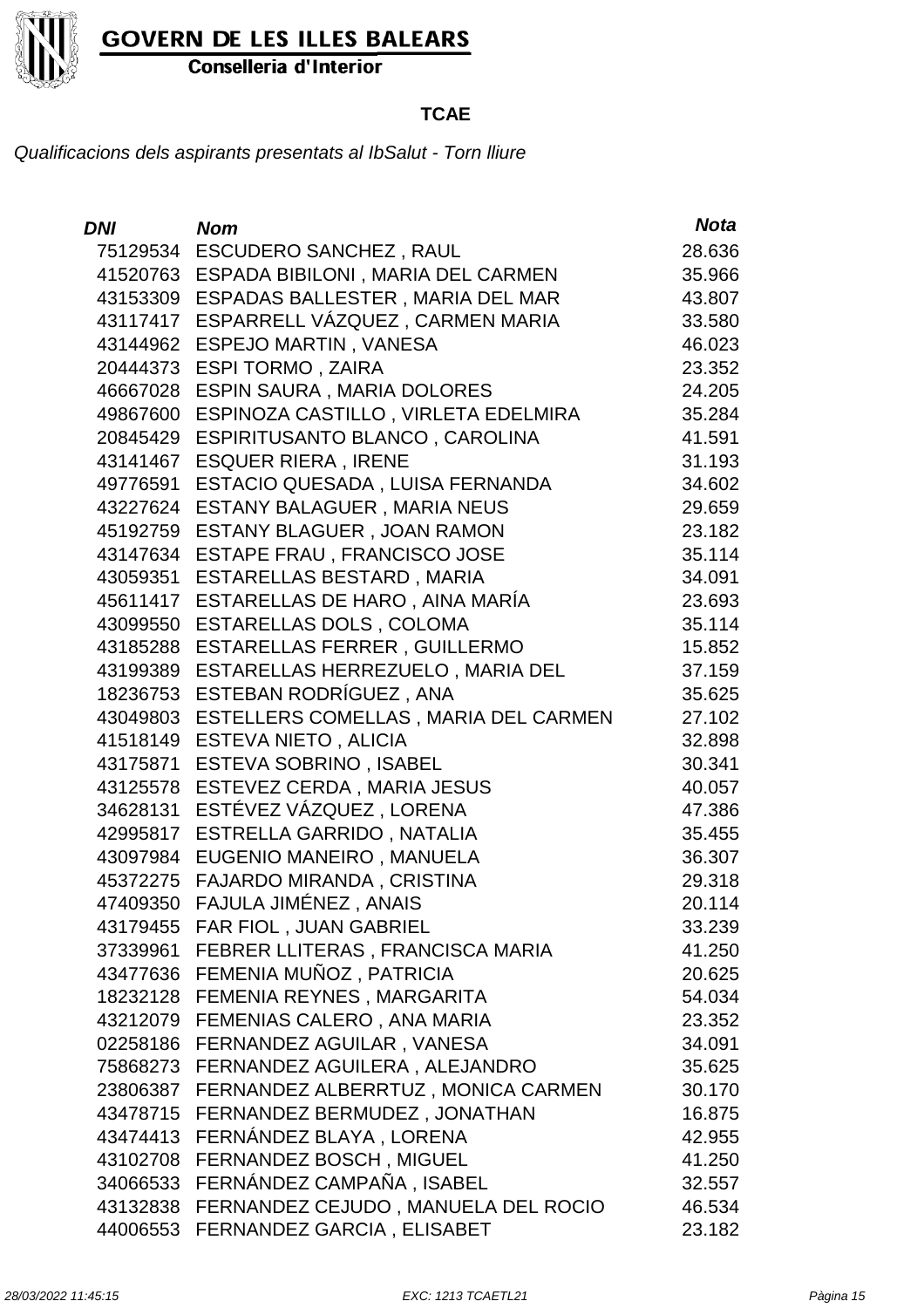

Conselleria d'Interior

#### **TCAE**

| DNI      | <b>Nom</b>                                 | <b>Nota</b> |
|----------|--------------------------------------------|-------------|
| 43464873 | FERNÁNDEZ GÓMEZ, LORENA                    | 33.750      |
| 43165884 | FERNANDEZ GOMEZ, MARIA DOLORES             | 47.216      |
| 74867129 | FERNANDEZ GONZALEZ, SANDRA                 | 47.045      |
| 43161670 | FERNÁNDEZ HERNÁNDEZ, MARGARITA             | 20.795      |
| 43013382 | FERNANDEZ HURTADO, ROSA MARIA              | 25.398      |
| 47406921 | FERNÁNDEZ LAUCIRICA, SAIOA                 | 26.250      |
| 43165511 | FERNÁNDEZ LÓPEZ, MAR                       | 44.318      |
| 43213522 | FERNANDEZ MANRESA, BEATRIZ                 | 23.352      |
| 46395953 | FERNÁNDEZ MARCÉ, NOELIA                    | 28.977      |
| 10874359 | FERNANDEZ MARTIN, ROSA MARIA               | 51.648      |
| 43117593 | FERNÁNDEZ MARTÍN, ROSARIO                  | 37.670      |
| 43042285 | FERNANDEZ MARTINEZ, MARIA ANTONIA          | 42.102      |
| 50863408 | FERNANDEZ MASANES, MARIA YASMINA           | 44.148      |
| 37381488 | FERNANDEZ MENDEZ, MARIA TERESA             | 42.102      |
| 44971235 | <b>FERNANDEZ MOLES, MELIBEA</b>            | 29.489      |
| 43169245 | FERNANDEZ MONTERO, RUBEN                   | 28.466      |
| 43169052 | FERNANDEZ MONTES, ELISABETH                | 23.182      |
| 43154355 | FERNANDEZ MORLA, CRISTINA                  | 31.875      |
| 37340233 | FERNANDEZ MUNAR, BASILIA                   | 22.670      |
| 43091517 | FERNÁNDEZ NICOLAU, MARIA TRINIDAD          | 38.693      |
| 43187581 | FERNANDEZ ORTEGA, LUIS SEBASTIAN           | 48.068      |
| 43103796 | <b>FERNANDEZ PEREZ, FELICIDAD</b>          | 20.455      |
| 41505013 | FERNANDEZ PEREZ, MARIA TERESA              | 30.682      |
| 43220260 | FERNANDEZ PIÑA, NOELIA                     | 26.080      |
| 43202140 | FERNANDEZ RODRIGUEZ, MARIA DEL MAR         | 27.273      |
| 43126405 | FERNANDEZ SERRANO, RAQUEL                  | 23.523      |
| 43075642 | FERNANDEZ TIMONER, MARIA ENCARNACION       | 38.352      |
| 41454426 | <b>FERNANDEZ TUR, RAMON</b>                | 33.580      |
| 22979485 | FERNANDEZ VALERO, ADRIANA                  | 26.761      |
|          | 43189161 FERNÁNDEZ VALERO, TAMARA          | 27.955      |
|          | 34069904 FERRA SANSO, MAGDALENA            | 31.534      |
|          | 41536503 FERRAGUT TEJEDOR, ALEXANDRA       | 25.398      |
|          | 47009630 FERRAL VAQUERO, NATIVIDAD         | 35.625      |
|          | 47256063 FERREIRA BASCUÑANA, MARIA ANTONIA | 35.625      |
|          | 41501341 FERRER BALLESTER, JUANA           | 31.705      |
|          | 78212944 FERRER BAUZA, CATALINA            | 28.125      |
|          | 43162250 FERRER FERRER, CRISTINA           | 41.591      |
|          | 43133258 FERRER GELABERT, MARIA DEL CAMI   | 15.852      |
|          | 43178943 FERRER GOMEZ, MONICA              | 33.409      |
|          | 43004757 FERRER MARI, CONCEPCION           | 35.114      |
|          | 44268765 FERRER NOGUERA, JOSE JUAN         | 41.761      |
|          | 43195661 FERRER OSMA, PATRICIA             | 31.534      |
|          | 43100418 FERRER PICORELLI, MARIA MANUELA   | 30.170      |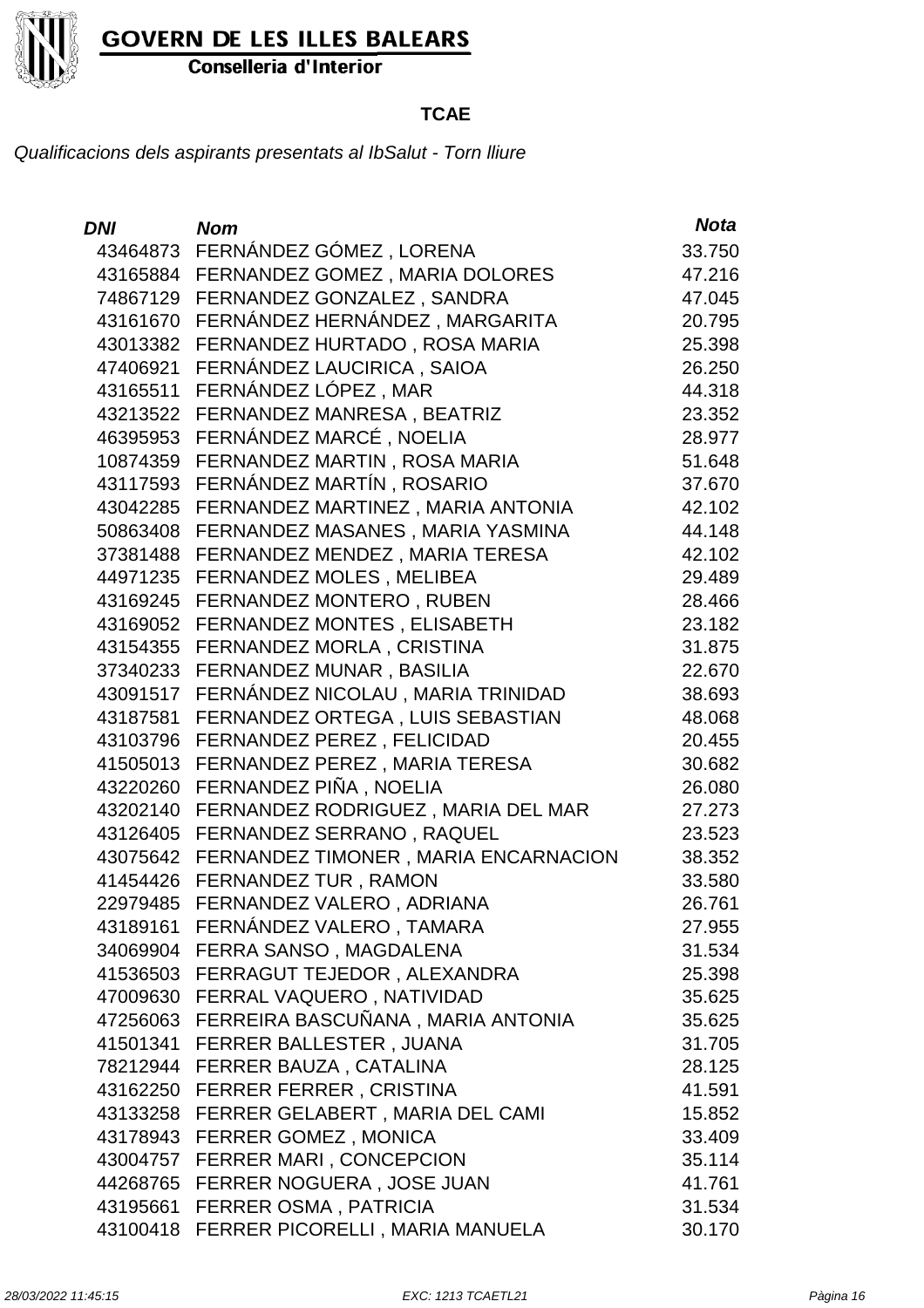

Conselleria d'Interior

#### **TCAE**

| DNI      | <b>Nom</b>                          | <b>Nota</b> |
|----------|-------------------------------------|-------------|
|          | 41522612 FERRER SANCHEZ, MARIA      | 40.909      |
|          | 43053828 FERRER TORRES, MARIA       | 27.102      |
| 46956693 | <b>FERRER TUR, MONICA</b>           | 49.773      |
|          | 43135290 FERRER VILA, ANA           | 36.648      |
| 78218974 | FERRIOL ROSSELLÓ, MARTA             | 32.898      |
| 78212583 | FERRIOL VICH, MARIA FRANCISCA       | 33.580      |
| 41446196 | FIDELAIRE GUILLEMIN, PAGONA ELODIE  | 25.909      |
| 18235503 | FIGUEREDO ESTEBAN, MARIA DOLORES    | 51.136      |
| 43156647 | FIGUEROA MILLAN, PEDRO ANTONIO      | 29.318      |
| 43203929 | FIOL ALCARRIA, ANDREA               | 32.727      |
| 43126702 | <b>FIOL COLL, TANI</b>              | 37.670      |
| 43026704 | FIOL CRESPI, ROSA MARIA             | 30.341      |
| 43223364 | FIOL MARÍ, PERE                     | 25.227      |
| 41451569 | FIOL ROSSELLO, MARIA ANTONIA        | 43.295      |
| 41570566 | FLAQUER CASTILLO, ROSA MARIA        | 34.773      |
| 43123012 | FLEXAS ISABEL, MAGDALENA            | 35.795      |
| 43128492 | FLEXAS MAURA, EVA MARIA             | 50.625      |
| 44326780 | FLEXAS MAURA, MARGARITA             | 37.670      |
| 43083841 | FLOR DURAN, MARIA INMACULADA        | 45.511      |
| 21639411 | FLORENCIO QUILIS, MARIA AUXILIADORA | 30.511      |
| 43173789 | FLORENZA FERRAGUT, ITZIAR           | 31.705      |
| 39376206 | FLORES ARROYO, IVÁN DE JESÚS        | 32.045      |
| 78218721 | FLORES MARTÍN, ÁNGELA               | 24.034      |
| 43161444 | <b>FLORES RAMIREZ, NOEMI</b>        | 41.761      |
| 43124643 | FLORIT CAÑELLAS, MAGDALENA          | 22.159      |
| 41511502 | FLORIT GARCIA, MAGDALENA            | 38.011      |
| 43076016 | <b>FLORIT IGLESIAS, IRENE</b>       | 41.250      |
| 43462702 | <b>FLORIT PAREDES, MIGUEL</b>       | 35.455      |
| 41746425 | <b>FLORIT SAURA, MARC</b>           | 39.886      |
|          | 43164991 FLORIT VERD, MARIA ANTONIA | 19.602      |
| 02636825 | FONSECA GONZALEZ, BELINDA           | 34.773      |
| 18220189 | FONT BENNASAR, MARIA FRANCISCA      | 22.670      |
| 41538600 | FONT BUÑOLA, CATALINA               | 28.636      |
| 43084841 | FONT BUSQUETS, ANTONIA              | 28.295      |
| 43191197 | FORTEZA CHARLES, FRANCISCA RAQUEL   | 26.420      |
| 10874771 | FRAGUIO HUERGO, ANA CARMEN          | 44.318      |
| 43145536 | FRAU ALONSO, MARGARITA              | 39.034      |
| 18227216 | FRAU ANDREU, MARIA ANTONIA          | 20.795      |
| 41616097 | FRAU AROCA, MARTA                   | 32.216      |
| 43061389 | FRAU CORTÉS, MARIA JESÚS            | 37.500      |
| 41539515 | <b>FRAU FUSTER, JAIME</b>           | 25.909      |
| 37340033 | FRAU PERELLO, CATALINA MARIA        | 41.932      |
| 43126165 | FRAU ROSSELLO, MARIA MAR            | 36.818      |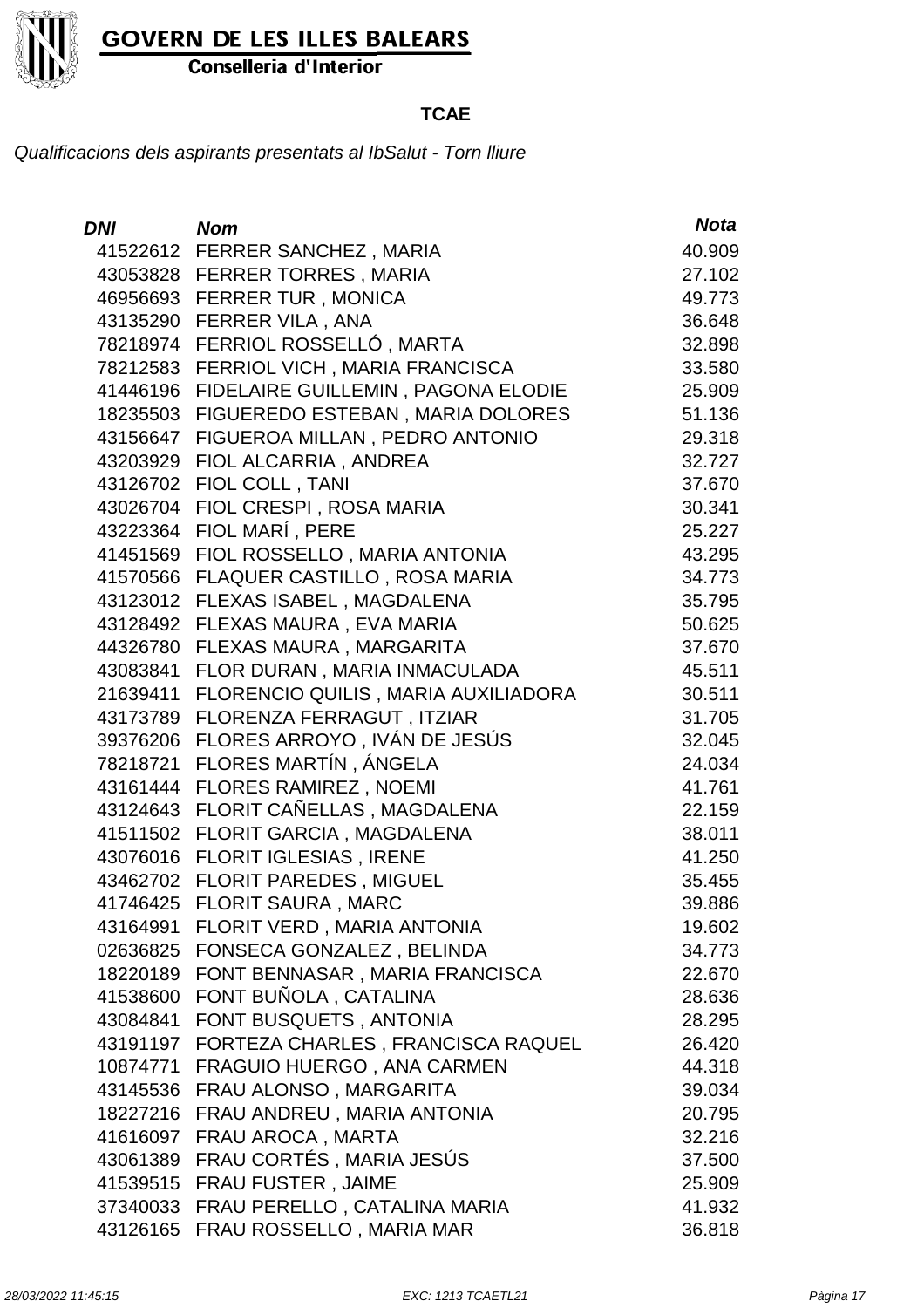

Conselleria d'Interior

#### **TCAE**

| <b>DNI</b> | <b>Nom</b>                               | <b>Nota</b> |
|------------|------------------------------------------|-------------|
|            | 43466253 FREIRE MORGAN, VANESA ELIZABETH | 35.284      |
|            | 43029358 FRESNEDA GONZÁLEZ, JOSÉ         | 40.568      |
| 43087285   | FRONTERA CAÑELLAS, MARIA                 | 29.489      |
| 43032330   | FRONTERA PONS, CATALINA                  | 27.273      |
| 43220630   | FRONTERA RIUTORT, FRANCESCA              | 27.443      |
| 52955933   | FUENTEFRIA MARTINEZ, SONIA               | 41.761      |
| 43065954   | FUENTES AVELLANEDA, MARIA CARMEN         | 33.750      |
| 43161160   | FUENTES BENITEZ, MARIA DEL MAR           | 23.523      |
| 47260286   | <b>FUENTES CABEZUELO, SONIA</b>          | 46.534      |
| 43166291   | FUENTES GOMEZ, JUANA MARIA               | 25.398      |
| 25341714   | <b>FUENTES GONZALEZ, TANIA</b>           | 37.841      |
| 76145660   | <b>FUERTES LLAMAS, ENCARNACION</b>       | 52.841      |
| X2970145   | FURLAN, MOIZA                            | 34.943      |
| 43193406   | <b>FUSTER BONET, NEUS</b>                | 24.375      |
| 43102607   | <b>FUSTER ESTEBAN, ROBERTO</b>           | 32.216      |
| 43090076   | <b>FUSTER ORFILA, LLUC</b>               | 51.136      |
| 71012846   | GAGO CAMPESINO, MARÍA ASUNCIÓN           | 47.045      |
| 43170683   | <b>GALÁN ESPARCIA, PATRICIA</b>          | 39.886      |
| 41536232   | <b>GALAN FERNANDEZ, MARINA</b>           | 39.716      |
| 49919712   | <b>GALARZA GUZMAN, LIZBETH</b>           | 30.341      |
| 41502822   | <b>GALBANY SANCHEZ, NURIA</b>            | 20.114      |
| 43138955   | <b>GALIAN LOMBARDO, MARIA DEL PILAR</b>  | 35.625      |
| 43223821   | <b>GALIAN SALAS, SARAH</b>               | 31.023      |
| 52956101   | <b>GALICIA ACEITUNO, MARTA</b>           | 35.625      |
| 73203764   | <b>GALINDO NAVARRA, MARTA</b>            | 31.705      |
| 42980276   | <b>GALMES CERDA, MARGARITA</b>           | 29.830      |
| 41584149   | <b>GALMES LOPEZ, ISABEL MARIA</b>        | 32.216      |
| 42996044   | <b>GALMES MAS, CATALINA MARGARITA</b>    | 24.205      |
| 41519672   | <b>GALMES MIQUEL, AINA MARIA</b>         | 44.830      |
| 43171493   | <b>GALVEZ PEREZ, ADELA MARI</b>          | 32.727      |
| 18218930   | GALLARDO BELTRÁN, FRANCISCA              | 45.852      |
| 34068500   | GALLARDO BERROCAL, VÍCTOR MANUEL         | 38.523      |
| 33975236   | <b>GALLARDO BURGUILLO, LEONARDA</b>      | 30.000      |
| 43176802   | <b>GALLARDO LAFUENTE, CAROLINA</b>       | 19.943      |
| 43226352   | <b>GALLARDO PONS, ISABEL</b>             | 33.409      |
| 43204811   | <b>GALLARDO SERRA, CRISTINA</b>          | 32.216      |
| 29198628   | <b>GALLEGO BUENO, EVA</b>                | 45.341      |
| 43189132   | <b>GALLEGO LOPEZ, VIRGINIA</b>           | 31.875      |
| 11958561   | <b>GALLEGO ROMERO, LUCIA</b>             | 48.239      |
| 43048890   | <b>GAMBIN SANCHEZ, ASCENSION</b>         | 22.500      |
| 43154416   | GAMERO RUEDA, MARIA JOSE                 | 39.545      |
| 52524672   | <b>GAMEZ MORENO, CRISTINA RAQUEL</b>     | 19.261      |
| 41657033   | GAMUNDI FONT, FRANCISCA MARIA            | 21.477      |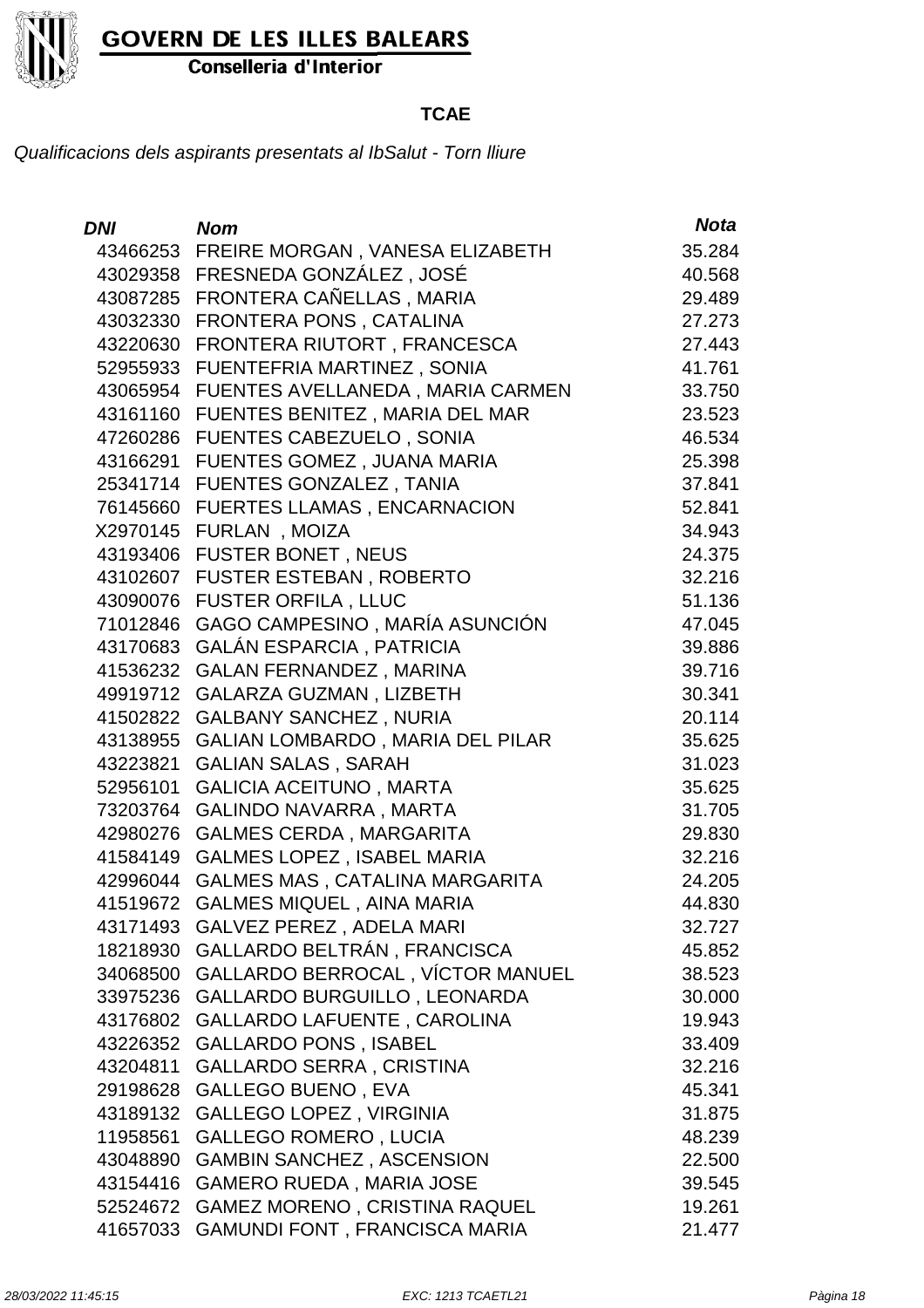

Conselleria d'Interior

#### **TCAE**

| <i>DNI</i> | <b>Nom</b>                              | <b>Nota</b> |
|------------|-----------------------------------------|-------------|
| 41507824   | <b>GAONA HERRERA, RAQUEL</b>            | 41.591      |
| 43024665   | <b>GARAU JUAN, MAGDALENA</b>            | 49.773      |
| 41541196   | GARAU RAMIS, MARIA MAGDALENA            | 22.841      |
| 43026512   | <b>GARAU SALOM, ISABEL</b>              | 25.057      |
| 43096172   | GARAU SANCHEZ, JUANA MARIA              | 36.136      |
| 43143571   | <b>GARCIA ANKERMANN, ISABEL</b>         | 16.534      |
| 43108623   | GARCIA ANTEQUERA, VERONICA              | 47.045      |
| 43183316   | <b>GARCIA APARICIO, ALBA</b>            | 19.602      |
| 43081037   | <b>GARCIA BENNASAR, MARIA DEL PILAR</b> | 32.557      |
| 43075683   | <b>GARCÍA BOSCH, MARIA LUISA</b>        | 52.500      |
| 43060330   | <b>GARCIA BOZADA, JOSE MANUEL</b>       | 35.625      |
| 41570423   | <b>GARCIA CABOT, MARIA ANTONIA</b>      | 48.239      |
| 21678564   | <b>GARCIA CALBO, ARACELI</b>            | 29.830      |
| 41500929   | <b>GARCIA CARRERAS, NURIA</b>           | 40.568      |
| 09786801   | <b>GARCIA CEBA, NURIA</b>               | 28.295      |
| 43195034   | <b>GARCIA CLEMENT, NOEMI</b>            | 37.330      |
| 43201616   | <b>GARCIA CORONADO, DAVID</b>           | 31.534      |
| 43072161   | <b>GARCIA DEL CASTILLO PONT, JESUS</b>  | 36.648      |
| 43120823   | <b>GARCIA DELGADO, JOAQUIN</b>          | 24.545      |
| 43212257   | <b>GARCIA ESCANELLAS, YOLANDA</b>       | 33.920      |
| 41524360   | GARCÍA ESPADA, MARIA DEL CARMEN         | 23.352      |
| 76034902   | <b>GARCIA FALCON, RAQUEL</b>            | 41.420      |
| 37342378   | <b>GARCIA FERNANDEZ, CRISTIAN</b>       | 19.773      |
| 10886206   | GARCÍA FERNÁNDEZ, DIMAS ÁNGEL           | 38.864      |
| 41509394   | <b>GARCIA FLORIT, EUNICE</b>            | 29.318      |
| 02654511   | <b>GARCIA FLUXA, RAQUEL</b>             | 25.398      |
| 43181048   | <b>GARCIA FUSTER, NOELIA</b>            | 40.057      |
| 43199746   | <b>GARCIA GALMES, PALOMA</b>            | 23.523      |
| 05169358   | <b>GARCIA GARCIA, MILAGROS</b>          | 38.182      |
| 43159160   | <b>GARCIA GARCIA, SONIA</b>             | 27.614      |
| 52528981   | <b>GARCIA GARCIA, YOLANDA REYES</b>     | 41.932      |
| 11910377   | GARCIA GOMEZ, MARIA DEL PILAR           | 27.614      |
| 43182474   | GARCIA GONZALEZ, MARIA DEL ROSARIO      | 32.898      |
| 09422700   | <b>GARCIA GONZALEZ, PATRICIA</b>        | 36.307      |
| 79252083   | GARCÍA JURADO, CONCEPCIÓN               | 29.489      |
| 43116321   | GARCIA LOPEZ, MARIA DEL MAR             | 25.568      |
| 43197215   | GARCIA MANRESA, MARÍA VICTORIA          | 23.011      |
| 49926374   | GARCIA MARRERO, MARTHA ELENA            | 52.841      |
| 43232982   | <b>GARCIA MARTINEZ, ALVARO</b>          | 19.091      |
| 43075507   | <b>GARCIA MARTINEZ, MARIA JOSE</b>      | 44.659      |
| 43141866   | <b>GARCIA MAYOL, LAURA</b>              | 20.625      |
| 78204507   | <b>GARCIA MENDEZ, ANA MARIA</b>         | 29.489      |
| 41542096   | <b>GARCIA MERCADO, TANIA</b>            | 29.489      |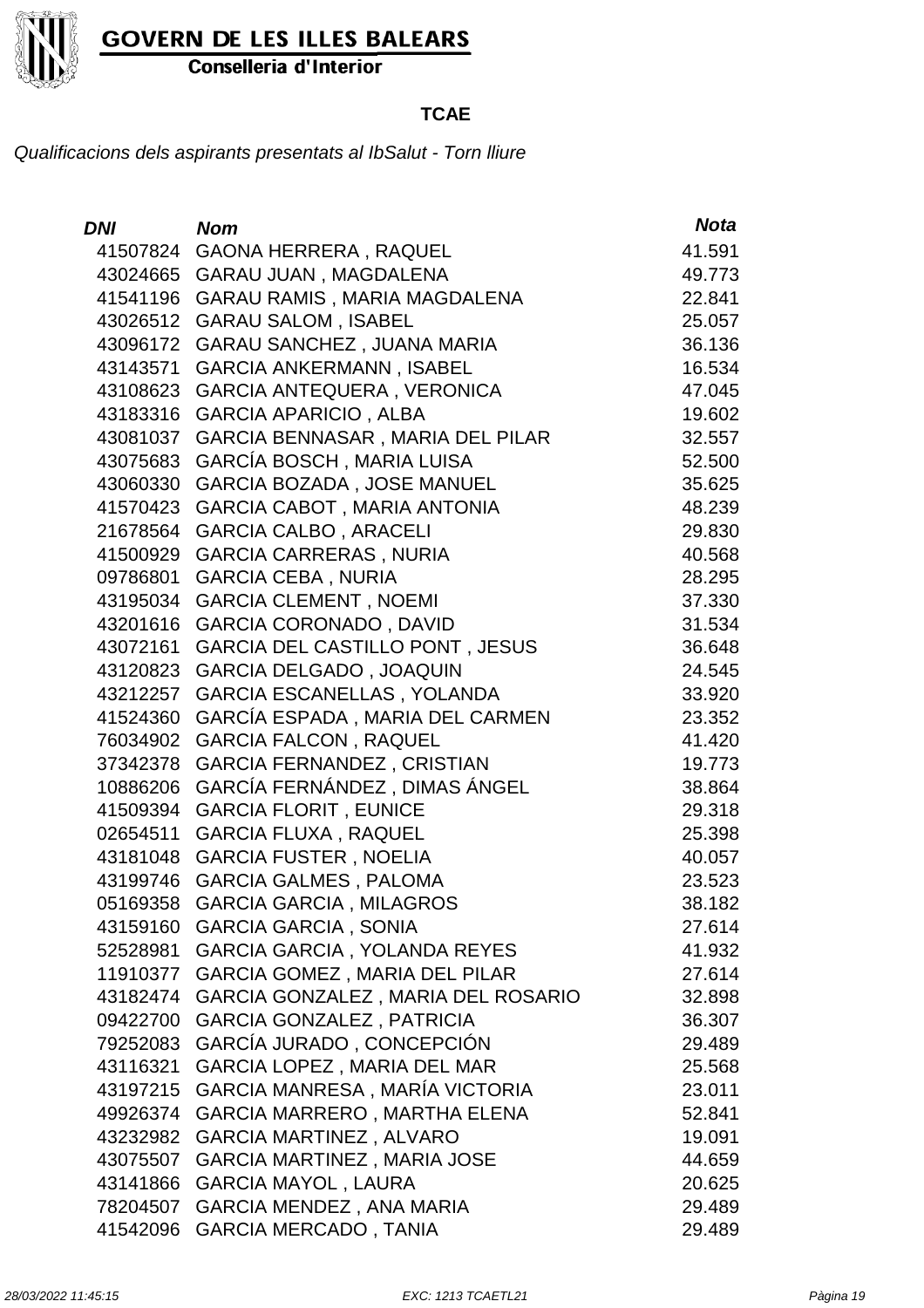

Conselleria d'Interior

#### **TCAE**

| <b>DNI</b> | <b>Nom</b>                             | <b>Nota</b> |
|------------|----------------------------------------|-------------|
| 26228912   | <b>GARCIA MONTES, MARIA DEL CARMEN</b> | 43.636      |
| 43156007   | <b>GARCIA MONTIEL, AIDA</b>            | 38.864      |
| 43051026   | <b>GARCIA MORANTA, ISABEL</b>          | 31.364      |
| 43212898   | <b>GARCIA NUÑEZ, PAU</b>               | 36.477      |
| 46953513   | <b>GARCIA PARRILLA, INMACULADA</b>     | 39.545      |
| 43168442   | <b>GARCIA PEDERSEN, MONICA</b>         | 41.591      |
| 43478472   | <b>GARCIA PICAZO, JUAN</b>             | 21.307      |
| 43161025   | <b>GARCIA PUJOL, MARTIN</b>            | 16.193      |
| 43196878   | <b>GARCIA REIFS, LIDIA</b>             | 43.636      |
| 43072131   | <b>GARCIA ROMAN, ANDRES</b>            | 40.398      |
| 43098788   | <b>GARCIA SAMPOL, DAVID</b>            | 26.591      |
| 31843856   | <b>GARCIA SANCHEZ, ANTONIA</b>         | 33.068      |
| 41735171   | <b>GARCIA SIERRA, MODESTA</b>          | 15.000      |
| 78213000   | GARCÍA SOCÍAS, EVA                     | 47.386      |
| 43192423   | <b>GARCIA TERRADAS, SONIA</b>          | 31.534      |
| 43060811   | GARCIA VEGA, MARIA DEL ROSARIO         | 22.841      |
| 44328777   | GARCIAS AGUILO, MARTA CATALINA         | 31.705      |
| 43138398   | <b>GARCIAS CIFUENTES, LAURA</b>        | 42.614      |
| 18221534   | <b>GARCIAS FERRER, GUILLEM</b>         | 35.284      |
| 43196222   | <b>GARCIAS SUAREZ, SANDRA</b>          | 33.068      |
| 43181733   | <b>GARI LLOMPART, ANTONIA</b>          | 18.920      |
| 43140813   | <b>GAROFANO MEDINA, MARIA DOLORES</b>  | 35.455      |
| 41706580   | <b>GAROUAOUI LOUKILI, SIHAM</b>        | 28.977      |
| 15371783   | <b>GARRIDO FERNANDEZ, MARIA SOFIA</b>  | 41.932      |
| 43473019   | <b>GARRIDO QUINN, DAVID</b>            | 22.500      |
| 53705848   | <b>GARRIDO SANCHEZ, SONIA MARIA</b>    | 35.966      |
| 49865750   | GARRIDO SANTACRUZ, ANA CRISTINA        | 25.909      |
| 43095874   | <b>GARRIDO TORRES, MARGARITA</b>       | 32.557      |
| 45609906   | <b>GARRUCHO PALMER, NEUS</b>           | 37.330      |
|            | 45609905 GARRUCHO PALMER, PAULA        | 16.534      |
| 43139926   | <b>GASTON SANCHIS, MONICA</b>          | 31.023      |
| 38119028   | GAVALDA IRUJO, MARIA TERESA            | 35.455      |
| 47250390   | <b>GAVILAN GARCIA, AINHOA</b>          | 40.739      |
| 78217059   | GAYA BUJOSA, BARBARA                   | 29.830      |
| 41616639   | GAYÀ RIERA, MARGALIDA ANTÒNIA          | 32.216      |
| 45188190   | <b>GAYOSO SEGUI, MARINA</b>            | 27.614      |
| 43212875   | <b>GELABERT ACEVEDO, CRISTINA</b>      | 32.557      |
| 45189439   | <b>GELABERT FORTEZA, MARIONA</b>       | 25.398      |
| 18234186   | <b>GELABERT GELABERT, MARIA</b>        | 21.989      |
| 41572831   | <b>GELABERT MARTORELL, MARGARITA</b>   | 15.682      |
| 43228835   | <b>GELABERT SAMPERE, IRENE</b>         | 33.068      |
| 43190309   | <b>GELABERT TORRENS, JOAN</b>          | 23.523      |
| 43168376   | <b>GELABERT VENEGAS, ARACELI</b>       | 34.091      |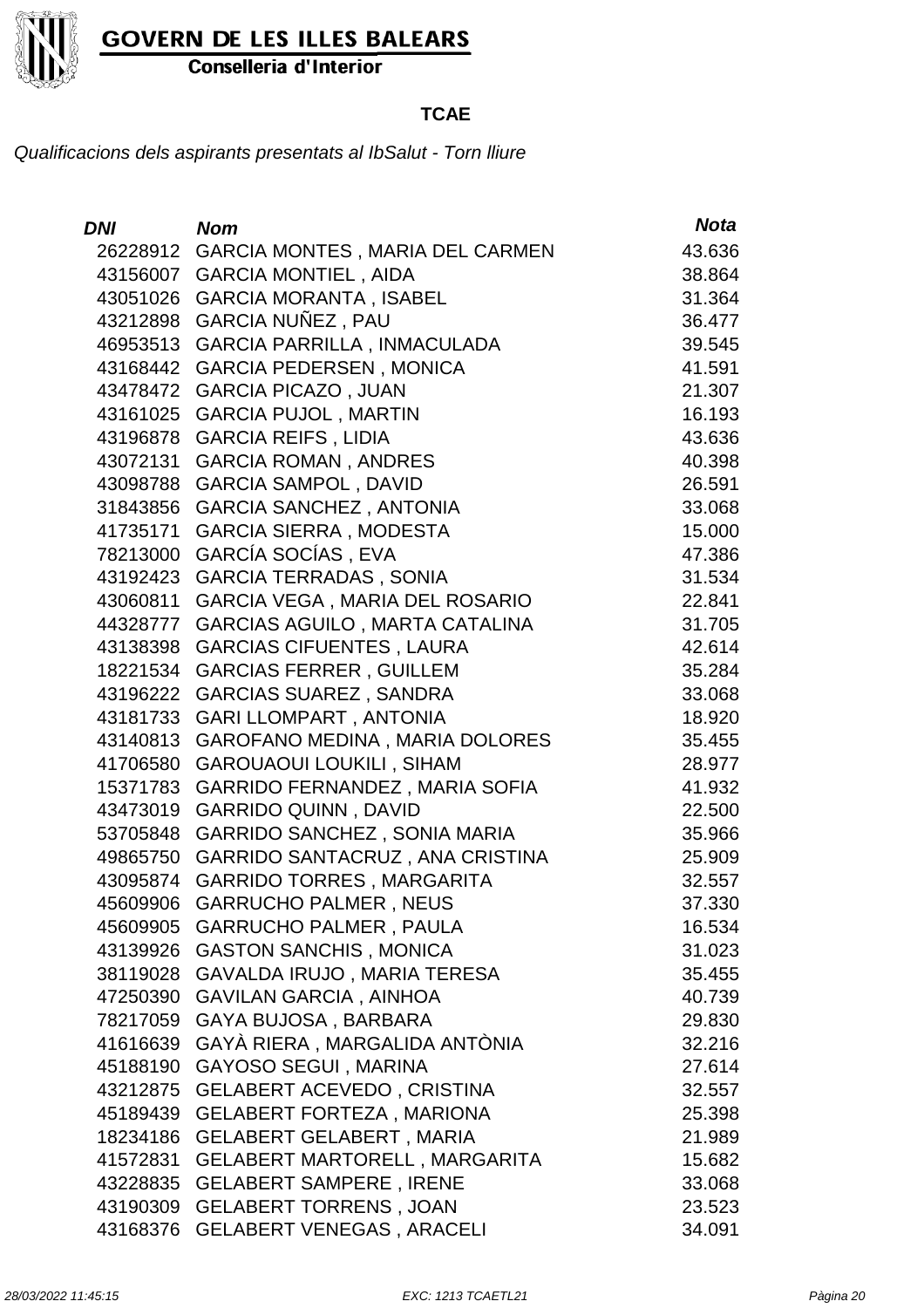

Conselleria d'Interior

#### **TCAE**

| <b>DNI</b> | <b>Nom</b>                           | <b>Nota</b> |
|------------|--------------------------------------|-------------|
| 43191887   | <b>GELABERT VICH, MARIA DEL MAR</b>  | 32.898      |
| 43129671   | <b>GELABERT VIDAL, YOLANDA MARIA</b> | 46.534      |
| 43115299   | <b>GEMIO MARTINEZ, IVAN</b>          | 29.830      |
| 43069351   | <b>GENESTRA SERRA, PAULA MARIA</b>   | 44.659      |
| 41587719   | GENOVARD SANSO, MARIA SOLEDAD        | 13.125      |
| 41521756   | GENOVART ALZAMORA, MAGDALENA         | 35.455      |
| X9090743   | <b>GENT</b> , DEMI LEIGH             | 27.102      |
| X5148905   | <b>GERATZ, NICOLE</b>                | 33.580      |
| 43475793   | <b>GIBERT AGUILO, AINA</b>           | 34.261      |
| 43216537   | GIBERT CORZO, FRANCISCO RAUL         | 31.364      |
| 43096923   | GIGANTE MOTA, MARÍA CONCEPCIÓN       | 23.352      |
| 43167252   | GIL BURGUERA, MARIA JOSE             | 29.659      |
| 18227219   | <b>GIL NICOLAU, CATALINA</b>         | 32.386      |
| 46967639   | <b>GIL PEREZ, LAIA</b>               | 43.125      |
| 34003576   | <b>GIL REINADO, MANUELA</b>          | 21.818      |
| 41535938   | GIL RODRÍGUEZ, ANA ISABEL            | 40.739      |
| 43117356   | <b>GIL RODRIGUEZ, LAURA</b>          | 28.466      |
| 41458685   | GIL SERRANO, MARIA LUISA             | 37.500      |
| 43201414   | GILI AMENGUAL, MARIA LORETO          | 36.477      |
| 41515359   | GILI GINARD, MARIA DEL CARMEN        | 30.341      |
| 43179610   | <b>GIMENO FERRAGUT, ELENA</b>        | 40.398      |
| 41570419   | GINARD BURGUERA, SEBASTIÀ            | 29.148      |
| 41521817   | GINARD GINARD, MARIA DEL MAR         | 25.057      |
| 43471160   | GINARD VILLAJOS, ARIADNA             | 32.386      |
| 41508891   | GISBERT MUÑOZ, CLAUDIA               | 43.125      |
| 37339368   | GODOY MORENO, MARÍA CARMEN           | 41.591      |
| 43097252   | GOMARIZ BALAGUER, MARÍA DEL MAR      | 39.545      |
| 43100787   | GÓMEZ ALAMEDA, SARA                  | 28.466      |
| 37335072   | GOMEZ BALLESTER, ENCARNACIÓN         | 28.295      |
|            | 41509594 GOMEZ CARDONA, DANIEL       | 23.864      |
| 43122439   | <b>GOMEZ CUBERO, VANESA</b>          | 28.636      |
| 43208935   | GÓMEZ DOMÍNGUEZ, JULIA               | 20.795      |
| 43472336   | <b>GOMEZ ESTEVA, SORAYA</b>          | 38.693      |
| 53555364   | <b>GOMEZ GARCIA, VANESA</b>          | 40.398      |
| 43119796   | <b>GOMEZ GOMEZ, JUANA VERONICA</b>   | 24.375      |
| 43210426   | GÓMEZ MARTÍNEZ, FERNANDO             | 35.114      |
| 43181954   | <b>GÓMEZ ORTIZ, DANIEL</b>           | 40.398      |
| 34068725   | <b>GOMEZ PINA, BEATRIZ</b>           | 39.886      |
| 43099909   | <b>GÓMEZ PINA, CRISTINA</b>          | 32.898      |
| 74907198   | <b>GOMEZ RAMOS, ROSARIO</b>          | 28.466      |
| 41445852   | GOMEZ REYES, JULIANA MONTSERRAT      | 26.250      |
| 18965087   | GÓMEZ ROMERO, ROSA ANA               | 43.125      |
| 43126940   | <b>GÓMEZ SANTOS, DAVID</b>           | 37.159      |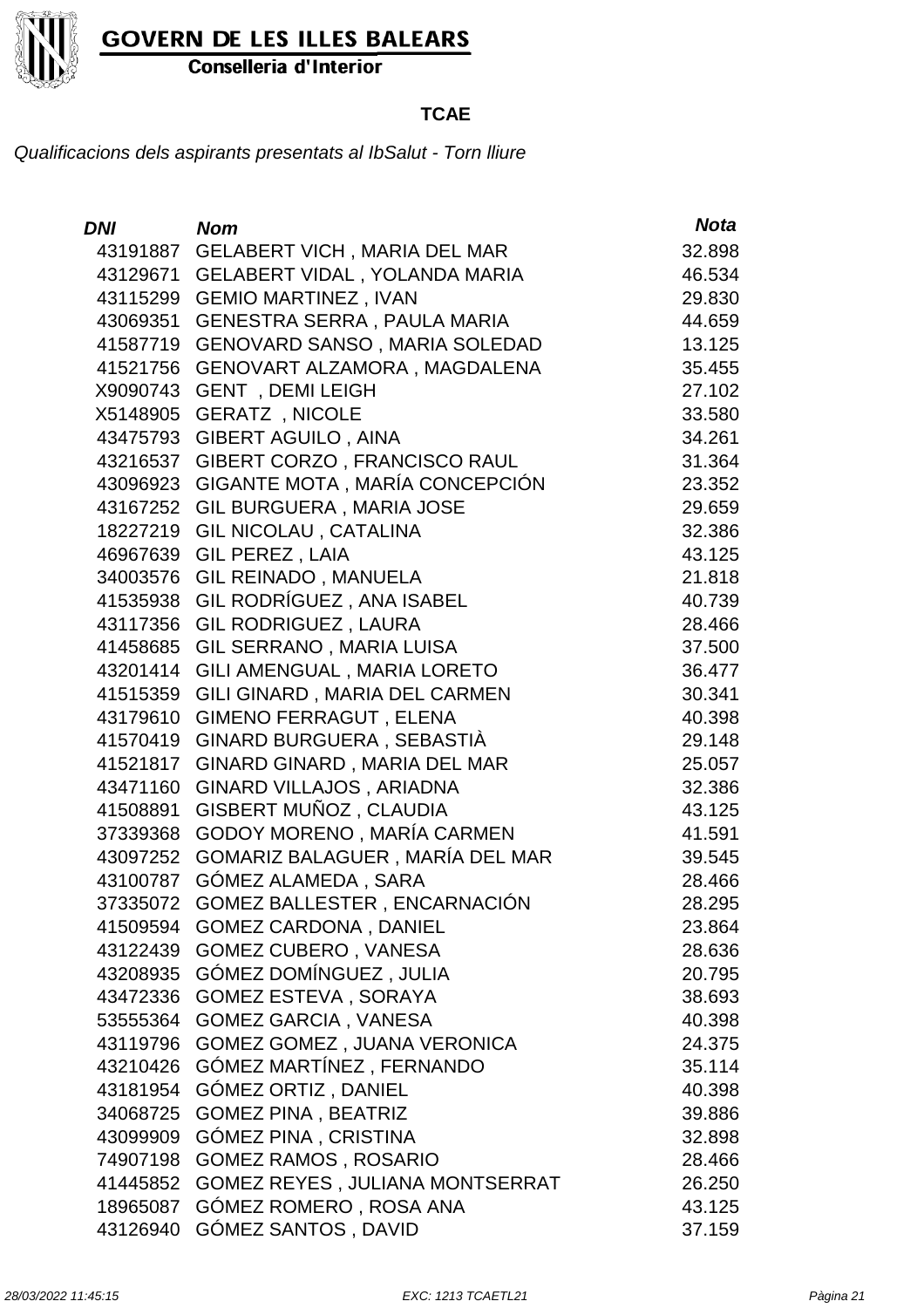

Conselleria d'Interior

#### **TCAE**

| DNI      | <b>Nom</b>                           | <b>Nota</b> |
|----------|--------------------------------------|-------------|
| 43074016 | GÓMEZ VEGA, MARÍA GRACIA             | 21.648      |
| 45695064 | GOMILA COMAS, MARIA FRANCISCA        | 37.500      |
| 18221783 | <b>GOMILA MARTI, PETRA</b>           | 28.636      |
| 41535073 | <b>GOMILA NICOLAU, MARIA TERESA</b>  | 28.636      |
| 41502464 | <b>GOMILA OLIVES, CAROLINA</b>       | 40.568      |
| 41513828 | <b>GOMILA PASCUCHI, ALBA</b>         | 18.750      |
| 43169253 | <b>GOMILA PONS, MARGARITA</b>        | 40.398      |
| 41501554 | <b>GOMILA RAFAEL, MARGARITA</b>      | 23.182      |
| 43133784 | <b>GOMIS RAMON, CRISTINA</b>         | 36.307      |
| 74690364 | GONZÁLEZ ALFARO, AMALIA MARÍA        | 34.943      |
| 43173711 | <b>GONZALEZ AMAT, CRISTINA</b>       | 36.136      |
| 34074695 | GONZALEZ BALLESTEROS, MARIA MAR      | 26.250      |
| 43078677 | <b>GONZALEZ CARMONA, ELISA</b>       | 38.864      |
| 24191803 | <b>GONZALEZ CASTILLA, NIEVES</b>     | 45.511      |
| 43094016 | <b>GONZALEZ COMITRE, SILVIA</b>      | 34.091      |
| 76896136 | GONZALEZ CORDERO, MARIA JOSE         | 38.011      |
| 43092541 | GONZALEZ CORDOBA, MARIA ROSA         | 43.466      |
| 43153970 | GONZALEZ DOMINGUEZ, MARIA DEL CARMEN | 29.318      |
| 08836639 | GONZALEZ FERNANDEZ, INMACULADA       | 39.545      |
| 43017675 | <b>GONZALEZ FERNANDEZ, JOSEFA</b>    | 28.807      |
| 43189213 | <b>GONZALEZ FRIAS, ESTEFANIA</b>     | 38.352      |
| 37341291 | GONZÁLEZ GARABATO, MARÍA VIRGINIA    | 35.966      |
| 44325548 | GONZÁLEZ GARCÍA, NURIA MARIA         | 45.000      |
| 37335079 | <b>GONZALEZ GIL, YOLANDA</b>         | 25.398      |
| 46955477 | GONZALEZ GINES, MARIA DEL CARMEN     | 52.330      |
| 43027924 | GONZALEZ GOMEZ, ENCARNACIÓN          | 31.534      |
| 43474193 | GONZÁLEZ GONZÁLEZ, SUSANA            | 10.739      |
| 43025388 | GONZÁLEZ GUZMÁN, RAIMUNDA ADELA      | 36.818      |
| 28649418 | GONZALEZ HUESO, CARMEN ROCIO         | 31.023      |
| 04172814 | GONZALEZ JIMENEZ DE CASTRO, MARIA    | 32.216      |
| 41452439 | GONZALEZ LEAL, LEONOR ESTEFANIA      | 46.875      |
| 43159599 | <b>GONZALEZ LOPEZ, CARMEN</b>        | 54.034      |
| 52757218 | GONZALEZ LOPEZ, MARIA CELIA          | 38.693      |
| 41539971 | GONZÁLEZ LLINÀS, CARME               | 37.670      |
| 43745324 | GONZALEZ MALMIERCA, JUAN JERONIMO    | 36.136      |
| 41583488 | GONZALEZ MATEO, FRANCISCO JAVIER     | 35.625      |
| 43125359 | GONZALEZ MONTIEL, FRANCISCA MARIA    | 39.545      |
| 43128812 | GONZALEZ NAVARRO, MARIA ENCARNACION  | 41.591      |
| 41515290 | GONZALEZ NEVADO, LORENA              | 30.511      |
| 43133516 | GONZÁLEZ PÉREZ, LAURA                | 18.239      |
| 43104486 | GONZÁLEZ PINO, ANA ANTONIA           | 33.068      |
| 43131394 | <b>GONZALEZ PIRO, ANTONIA</b>        | 18.580      |
| 43189621 | <b>GONZALEZ RODRIGUEZ, SILVIA</b>    | 23.011      |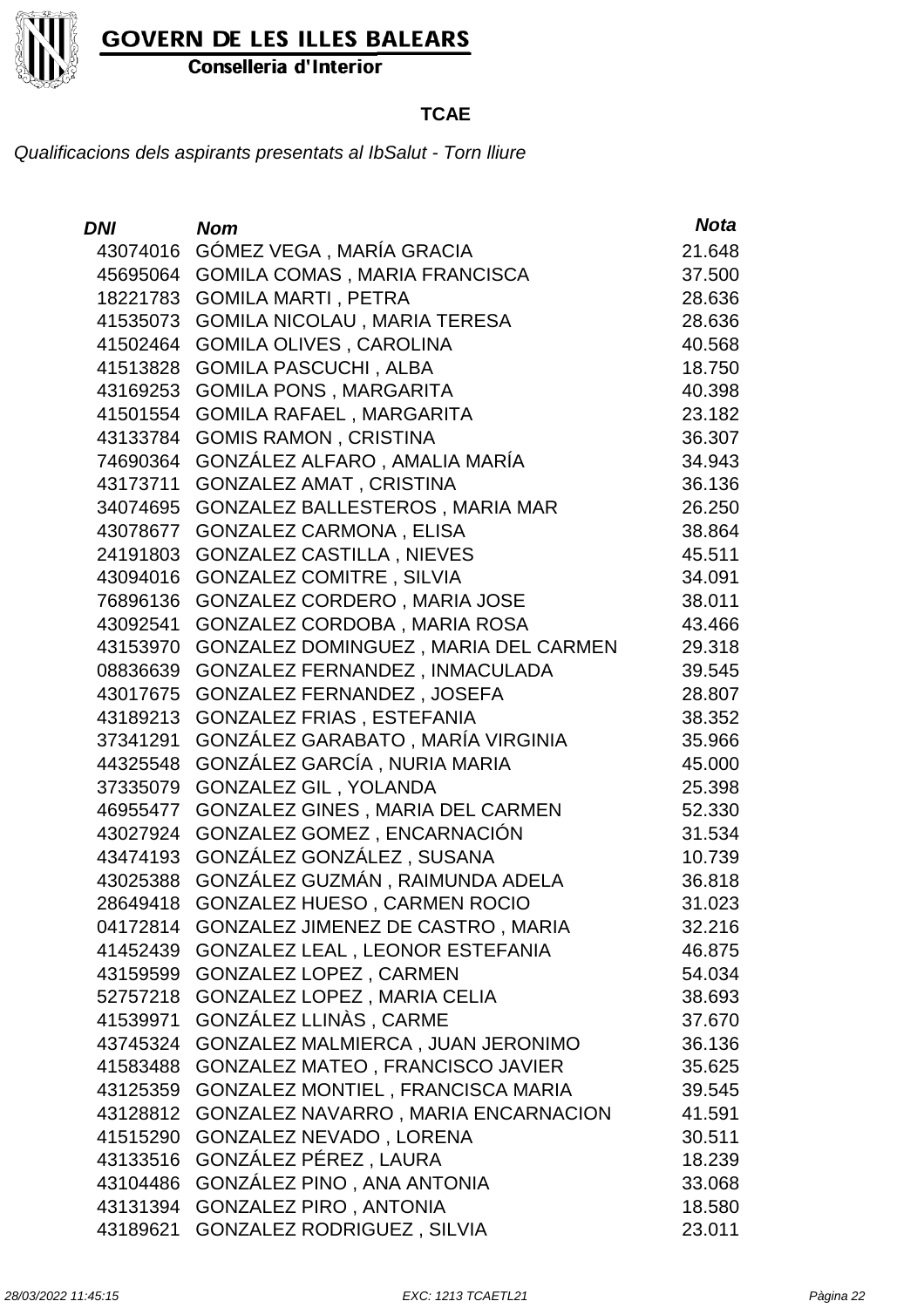

Conselleria d'Interior

#### **TCAE**

| <b>DNI</b> | <b>Nom</b>                               | <b>Nota</b> |
|------------|------------------------------------------|-------------|
| 09286908   | GONZÁLEZ SÁNCHEZ, MARIA DOLORES          | 41.932      |
| 43181655   | <b>GONZALEZ SANTOS, MARIA ISABEL</b>     | 34.091      |
| 43046338   | GONZALEZ SOLANO, MARIA ANGELES           | 34.602      |
| 43170392   | <b>GONZALEZ SOLANO, NATALIA</b>          | 22,330      |
| 48232949   | GONZALEZ SOTO, COROMOTO ALEXANDRA        | 28.977      |
| 48986721   | <b>GONZALEZ TOLEDO, ELENA</b>            | 32.045      |
| 43186460   | GONZALEZ VALERO, ANA MARIA               | 22.670      |
| 41605669   | GOÑALONS ORFILA, CLARA                   | 21.477      |
| 41502041   | <b>GOÑALONS PONS, CATALINA</b>           | 36.477      |
| 41502201   | <b>GOÑALONS SINTES, MARGARITA</b>        | 44.830      |
| 43178965   | GÓRRIZ MARTÍNEZ, OLAIA                   | 53.352      |
| X3218520   | GOSPODINOVA PENDEKOVA, DANIELA           | 32.045      |
| 41518864   | <b>GOST NEGRE, FRANCISCA MARGARITA</b>   | 31.534      |
| 41456203   | <b>GRACIA SANTOS, MARIA JOSE</b>         | 39.205      |
| 43170791   | <b>GRANDA MECO, ESTEFANIA</b>            | 22.841      |
| 51385713   | <b>GRANDE MARTIN, CARMEN</b>             | 30.341      |
| 43112869   | <b>GRANELL MARTINEZ, MARIA DEL PILAR</b> | 31.364      |
| 55465481   | <b>GREBO HADZIBULIC, ALVIN</b>           | 9.545       |
| 41517655   | GRIMALT GOMILA, MARIA MAGDALENA          | 39.545      |
| 37339367   | GUAL CALVIÑO, FERNANDA KARINA            | 50.455      |
| 41538260   | GUAL MESQUIDA, MARGALIDA SARA            | 27.443      |
| 43164968   | <b>GUAL MORELL, ISABEL</b>               | 39.205      |
| 78202977   | <b>GUAL PERELLO, ISABEL</b>              | 31.875      |
| 45694464   | <b>GUASP COLOM, CLAUDIA</b>              | 21.818      |
| 22578570   | <b>GUEROLA CALABUIG, FRANCISCO</b>       | 36.136      |
| 43202228   | <b>GUERRA FUSTER, BELEN</b>              | 27.614      |
| 46956943   | <b>GUERRERO BERNAL, PATRICIA</b>         | 35.795      |
| 43464168   | GUERRERO CADENA, BELKIS GIANELLA         | 25.568      |
| 43464165   | <b>GUERRERO CADENA, SHARINE DOMENIKA</b> | 18.580      |
| 80072662   | GUERRERO GUTIERREZ, MARIA CRISTINA       | 32.386      |
| 43071542   | GUERRERO MUÑOZ, ISABEL                   | 38.182      |
| 43153148   | GUERRERO SÁNCHEZ, MARÍA ALMUDENA         | 33.068      |
| 43160557   | <b>GUIJARRO BARRIOS, CRISTINA</b>        | 25.909      |
| 43158863   | <b>GUILABERT TOMAS, PATRICIA</b>         | 44.318      |
| 43194268   | <b>GUILLEN ESPINOSA, SANDRA</b>          | 49.432      |
| 43192425   | <b>GUILLEN PEREZ, IRENE</b>              | 30.170      |
| 44253048   | <b>GUIRADO PRETEL, ANTONIO MIGUEL</b>    | 33.409      |
| 43087844   | <b>GUISADO SANTIAGO, DIANA</b>           | 40.909      |
| 03811967   | GUTIERREZ ESPINOSA, MARIA CARMEN         | 35.284      |
| 26018257   | <b>GUTIERREZ EXPOSITO, YOLANDA</b>       | 44.489      |
| 41536223   | GUTIÉRREZ GILI, MARIA DEL MAR            | 38.011      |
| 43000687   | GUTIERREZ MEGIAS, MARIA BARBARA          | 19.602      |
| 75157833   | <b>GUTIERREZ PADIAL, MIRIAM</b>          | 35.284      |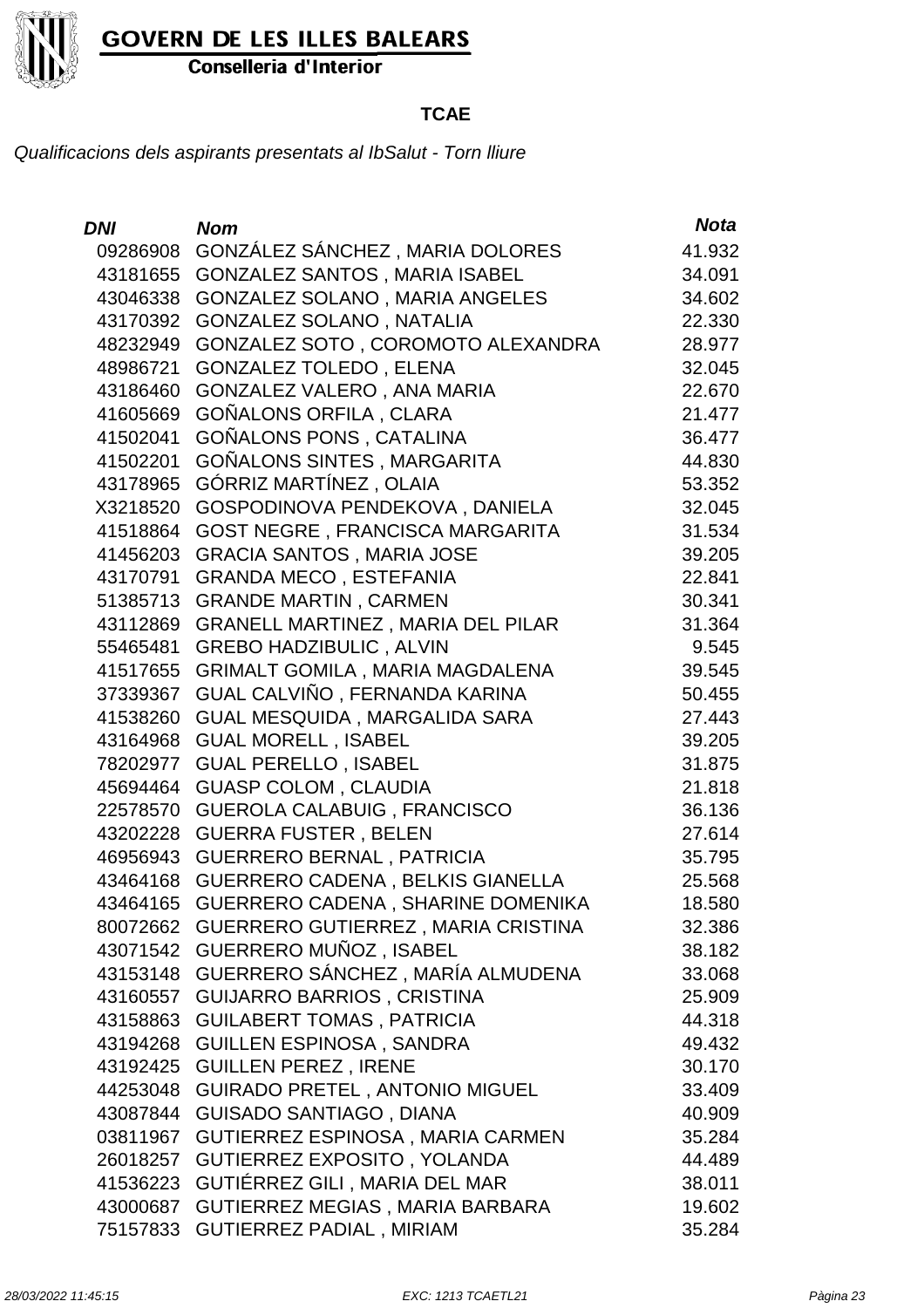

Conselleria d'Interior

#### **TCAE**

| DNI      | <b>Nom</b>                           | <b>Nota</b> |
|----------|--------------------------------------|-------------|
| 43052999 | <b>GUTIERREZ SANCHEZ, INMACULADA</b> | 40.398      |
|          | 45656455 GUTIERREZ VILLALOBOS, ANGEL | 30.341      |
|          | X3605517 GYULTEKINOVA ZENOLOVA, ELIS | 25.057      |
| 43142738 | <b>HABIB MANERA, IVONNE</b>          | 49.432      |
| 43105822 | <b>HABIB MANERA, OLGA</b>            | 45.170      |
| 45371306 | HARO LOPEZ, DELIA MARIA              | 35.795      |
| 43235163 | HARTFIEL CAPRILES, CATE CATALINA     | 24.034      |
| 41511010 | HARTLEY ZAMORA, JANINA               | 42.955      |
| 43134348 | <b>HENALES LOBATO, SILVIA</b>        | 26.932      |
| 78219014 | HENAREJOS CRESPI, CRISTINA           | 24.716      |
| 43183483 | <b>HERAS ALCAZAR, SARA</b>           | 41.761      |
| 43161720 | HEREDIA SOTO, MARIA BELEN            | 41.761      |
| 41522269 | HERNAIZ BUADES, FERNANDO             | 37.330      |
| 74629952 | HERNANDEZ CAMPOY, ROSARIO DE LOS     | 41.250      |
| 41506072 | HERNANDEZ CERDA, CARMEN YOLANDA      | 24.375      |
| 43221157 | HERNANDEZ CONEJERO, MARGARITA        | 32.216      |
| 41498505 | HERNANDEZ CRUZ, ANGELES              | 35.795      |
| 43109477 | HERNANDEZ GALVEZ, ANA BELÉN          | 45.000      |
| 41620017 | HERNANDEZ LOPEZ, PAULA               | 34.091      |
| 74360696 | HERNANDEZ VAZQUEZ, MARIA TERESA      | 50.114      |
| 43227347 | HERNANDEZ VILLUENDAS, GLORIA         | 50.455      |
| 43184129 | <b>HERNANDEZ VILLUENDAS, ISAAC</b>   | 21.818      |
| 43121996 | <b>HERRAIZ APARICIO, EVA</b>         | 29.830      |
| 47251282 | HERRANZ GONZALEZ, TAMARA             | 39.034      |
| 43181087 | HERRERA GUERRERO, JESSICA            | 29.318      |
| 43131380 | HERREZUELO GONZÁLEZ, SUSANA          | 32.727      |
| 43190377 | HERVÁS REDONDO, LIDIA                | 19.602      |
| 41517577 | HIDALGO CASADO, LORENA               | 28.807      |
| 43125942 | HIDALGO DE LA ROSA, VERONICA         | 41.250      |
| 72452870 | HIDALGO ESPADA, MARIA DOLORES        | 33.750      |
| 49413979 | HIDALGO HERRERA, CONISE SUSANA       | 31.705      |
| 43197628 | HINOJOSA DELGADO, FRANCISCA YAIZA    | 40.227      |
| 46396705 | HOLGADO CALAFAT, MARIANA             | 39.716      |
| 43206720 | HOMAR MOREY, CRISTINA                | 31.193      |
| 41461889 | HUGUET BONED, MARTA                  | 39.375      |
| 43191570 | <b>HUGUET GAETE, MARIA VICTORIA</b>  | 37.500      |
| 43180580 | HURTADO ANGULO, RAQUEL               | 42.102      |
| 41696437 | HURTADO HURTADO, KATHERIN JOHANA     | 19.943      |
| 43122575 | HURTADO RIPOLL, PATRICIA             | 44.659      |
| 77009410 | IBAÑEZ CARDALDA, LAURA               | 36.136      |
| 41572075 | <b>IGLESIAS IGLESIAS, ANDREA</b>     | 32.045      |
| 43158228 | <b>IGLESIAS PASCUAL, CARMEN</b>      | 20.795      |
| 43158229 | <b>IGLESIAS PASCUAL, LARA</b>        | 22.500      |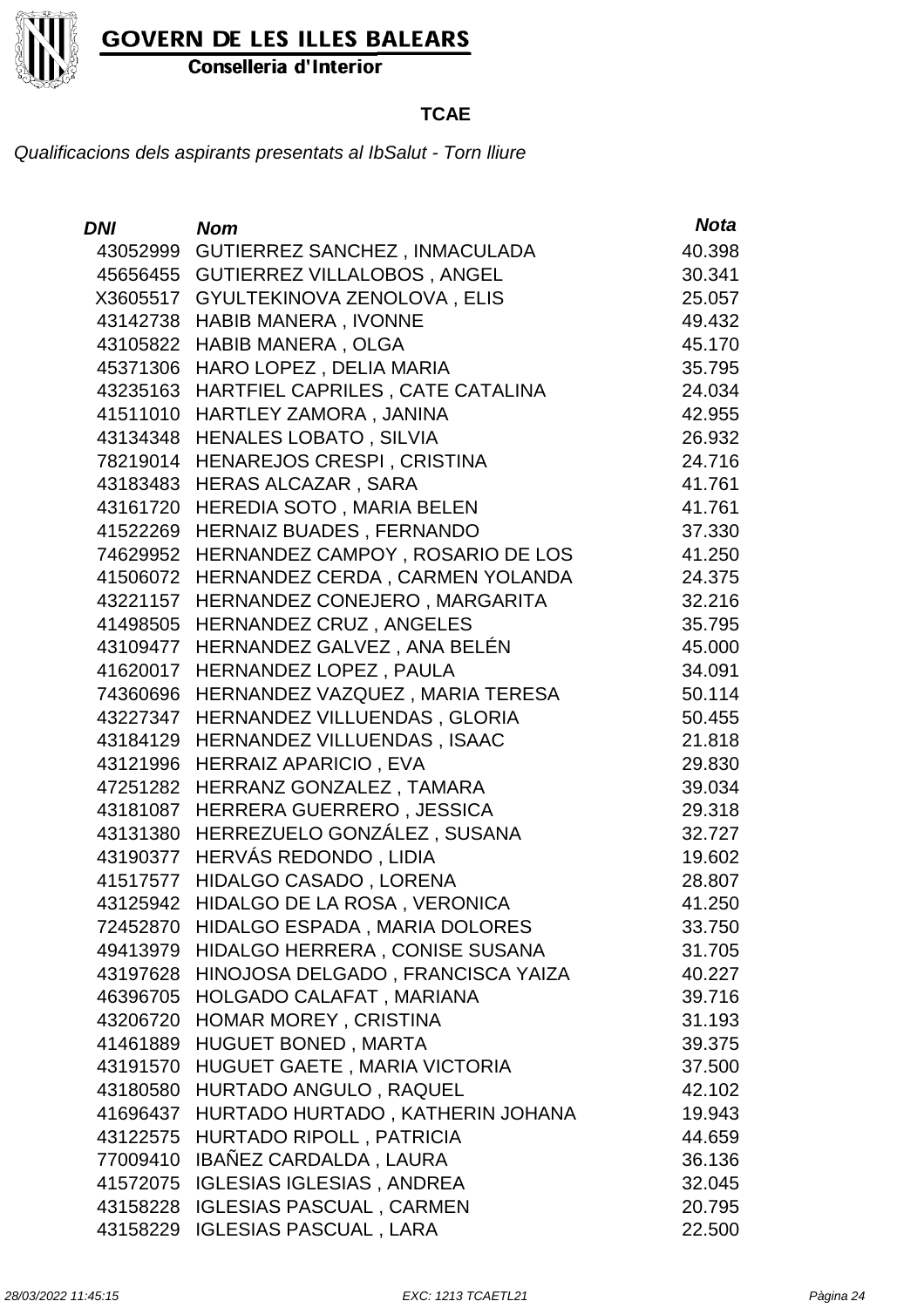

Conselleria d'Interior

#### **TCAE**

| DNI      | <b>Nom</b>                              | <b>Nota</b> |
|----------|-----------------------------------------|-------------|
|          | 43193369 IGLESIAS REAL, CAROLINA        | 34.773      |
|          | X6617820 ILIEVA SIMEONOVA, ELENA        | 16.193      |
|          | 43198038 ILLANA JAUME, JAIME            | 23.352      |
|          | 43157153 INFANTES CABELLO, ELENA        | 42.614      |
| 43080526 | <b>INIESTA REQUENA, ANTONIA</b>         | 26.761      |
| 49922691 | IPIA VANEGAS, LEYDI CECILIA             | 30.170      |
| 25156182 | IRIBAS MINGUILLÓN, MARIA ARANZAZU       | 22.500      |
|          | 43133831 ISERN POU, SEBASTIÁN           | 30.511      |
| 43157358 | <b>ISERN RIQUEL, SUSANA</b>             | 27.443      |
| 42985031 | <b>ISERN VIDAL, CATALINA</b>            | 36.989      |
| 49610719 | JARAMILLO BARROS, RONNIE ALBERTO        | 12.273      |
|          | 43118113 JARILLO NOVALIA, EVA           | 45.682      |
| 43172408 | JAUME AMENGUAL, CAROLINA                | 40.227      |
|          | 41574173 JAUME BURGUERA, MARIA ANTONIA  | 36.818      |
|          | 43203046 JAUME CORDOBA, MIGUEL          | 30.511      |
|          | 43234432 JAUME GONZALEZ, JESSICA        | 26.591      |
| 43184634 | JAUME JUAN, FRANCISCA                   | 27.102      |
| 43149084 | JAUME MARTINEZ, FRANCISCO JAVIER        | 21.136      |
|          | 43018436 JAUME RAMIS, MARIA PAULA       | 36.818      |
|          | 18226014 JAUME UMBERT, PEP              | 32.386      |
| 43469164 | JAUME VÁZQUEZ, AROA MARÍA               | 37.500      |
| 43133297 | JAUME VIDAL, CATALINA                   | 40.227      |
| 43216780 | JAVALOYAS MOLINA, ALBA                  | 41.591      |
|          | 71472288 JAVE FERNANDEZ, ERIT ADEMIR    | 26.080      |
| 43218229 | JIMENEZ AGUILERA, ARANTXA               | 30.511      |
| 43074844 | JIMÉNEZ CHICA, DOLORES                  | 28.466      |
|          | 45191583 JIMÉNEZ CHIVA, MARIA ANTONIA   | 32.557      |
| 52748831 | JIMENEZ DÍAZ, MARIA DOLORES             | 28.125      |
| 43190071 | <b>JIMENEZ GIL, VICTORIA</b>            | 20.284      |
|          | 52755806 JIMÉNEZ GONZÁLEZ, LUCÍA        | 31.193      |
|          | 43211338 JIMENEZ GONZALEZ, PAULA        | 25.398      |
|          | 47256116 JIMÉNEZ GRACIA, CRISTINA LUCÍA | 47.386      |
| 43066501 | JIMENEZ HURTADO, SUSANA                 | 24.034      |
|          | 43171608 JIMENEZ MARTINEZ, MARIA ROSA   | 42.273      |
| 20798918 | JIMÉNEZ MARTÍNEZ, YAMILLETTE            | 25.909      |
| 49779657 | JIMENEZ MENDOZA, LAURA GABRIELA         | 28.807      |
| 31731807 | JIMENEZ MESA, INMACULADA                | 33.920      |
|          | 43143144 JIMENEZ MONTALVO, VANESA       | 51.307      |
| 78217847 | JIMÉNEZ MORALES, BEATRIZ                | 20.114      |
| 43131743 | JIMENEZ MORALES, JOSEFINA               | 28.466      |
| 43086734 | JIMENEZ NAVARRO, CLARA                  | 36.307      |
|          | 43048229 JIMENEZ OLIVAS, ANTONIA        | 40.909      |
| 43215643 | JIMÉNEZ PEÑA, ADRIANA MARIA             | 17.216      |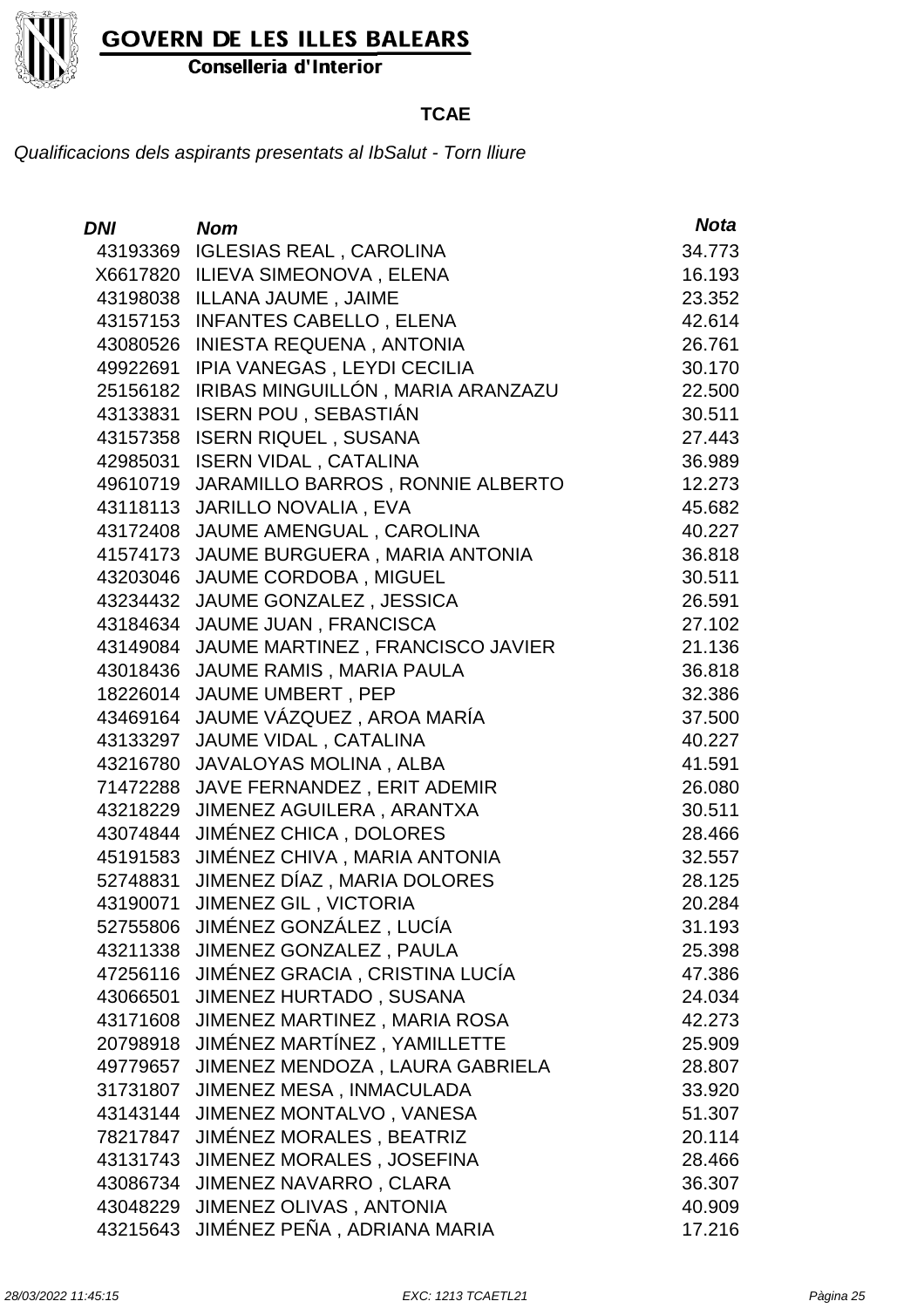

Conselleria d'Interior

#### **TCAE**

| DNI      | <b>Nom</b>                                 | <b>Nota</b> |
|----------|--------------------------------------------|-------------|
| 41504261 | JIMENEZ PLA, MARIA TERESA                  | 38.182      |
| 45610381 | <b>JIMENEZ PLAZA, CORAL</b>                | 22.670      |
| 43231737 | JIMENEZ POZO, MARIA JOSE                   | 24.375      |
| 78219290 | JIMENEZ ROMERO, MARGARITA                  | 34.432      |
| 43059420 | JIMENEZ RUIZ, MARIA JOSE                   | 30.000      |
| 43140190 | JIMENEZ SANCHEZ, MARIA DEL PILAR           | 35.114      |
| 41570814 | JOFRE FERRER, FRANCISCA                    | 44.830      |
| 43010579 | JOFRE SALAS, CATALINA                      | 30.852      |
| 43159215 | JORAJURIA CAÑELLAS, JUANA MARIA            | 27.273      |
| 43084901 | JORDA JUAN, FRANCISCA                      | 30.682      |
| 44515820 | JORDAN LOPEZ, CRISTINA                     | 30.341      |
| 44326201 | JOVELLAR VIDAL, PATRICIA MARIA             | 24.545      |
| 43216329 | JOYA PEREZ, FERNANDO MIGUEL                | 24.545      |
| 46950280 | <b>JUAN CANDELAS, EMILIA</b>               | 27.955      |
| 41736356 | <b>JUAN CAULES, NATALIA</b>                | 39.545      |
|          | 41523446 JUAN COMAS, PAULA SARAY           | 31.023      |
| 43136274 | JUAN JOVER, JUANA MARIA                    | 23.182      |
| 43136337 | <b>JUAN MIRO, SERGIO</b>                   | 31.193      |
|          | 37336842 JUAN ORELL, MARIA                 | 27.273      |
|          | 43149894 JUAN PALOU, ANA MARIA             | 21.307      |
| 45694759 | <b>JUAN RIBERA, MARINA</b>                 | 33.409      |
| 43144185 | <b>JUAN RUIZ, CATALINA</b>                 | 45.852      |
| 41570590 | <b>JUAN VIVES, MARTA</b>                   | 30.511      |
|          | 43153203 JUANICO BAILON, AZAHARA           | 38.011      |
| 41508247 | <b>JUANICO ORFILA, CATALINA</b>            | 33.920      |
|          | 41587130 JULIA HURTADO, MARIA ISABEL       | 37.841      |
|          | 45186572 JULIA NOBEL, DESIRÉE              | 24.205      |
|          | 43174537 JUNQUERA TALAVERA, ADELA          | 38.011      |
|          | 43197196 JURADO GALINDO, MARCOS            | 30.682      |
|          | 43211601 JURADO GARI, MARTA AINARA         | 25.909      |
|          | 43463063 JURADO HUERTAS, NORA ELIZABETH    | 39.205      |
|          | 43202731 JURADO MUNTANER, ROCIO            | 34.432      |
|          | X8454589 KAVETSKA, VIKTORIYA               | 13.977      |
|          | 55230296 KHELIF AGROUCHE, FARIDA           | 31.023      |
| 54630960 | KLÜVER SOSA, ANDRÉS                        | 33.409      |
| X6116792 | KOSTADINOVA, PETYA ROSENOVA                | 30.170      |
| X2128101 | KUPISZ, BOZENA                             | 14.830      |
|          | X1995231 KUSTER, CLAUDINE SYLVIE           | 37.500      |
|          | 47250504 LAFUENTE MARTINEZ, MARIA MERCEDES | 25.227      |
|          | 04304375 LAKSIR CHAIB, HAJAR               | 21.818      |
|          | 04306398 LAKSIR CHAIB, SOURIYA             | 21.136      |
|          | 43192471 LAMBORENA RAMOS, DAVID            | 31.193      |
|          | 47227950 LARA DURAN, SONIA                 | 35.284      |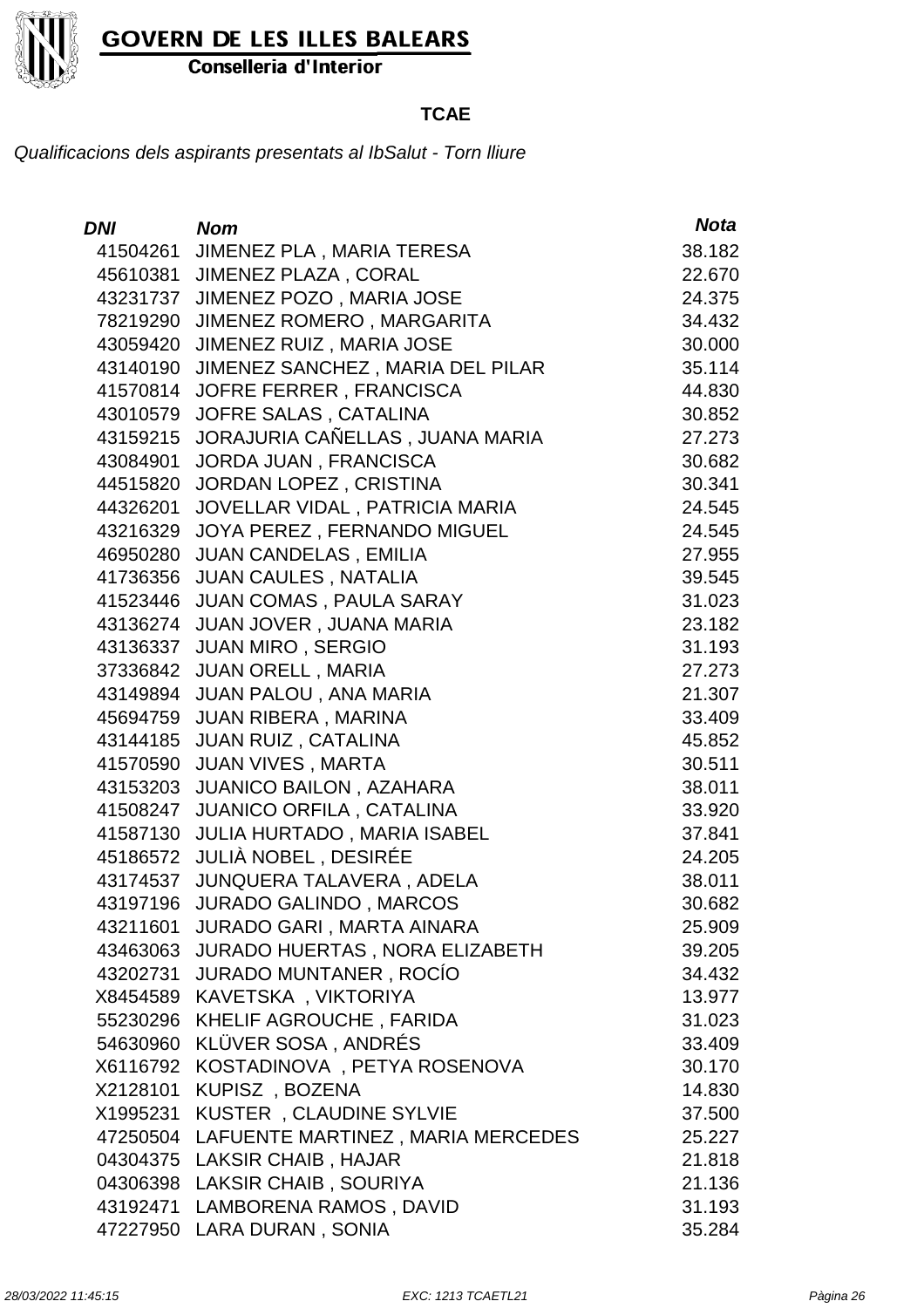

Conselleria d'Interior

#### **TCAE**

| <b>DNI</b> | <b>Nom</b>                                | <b>Nota</b> |
|------------|-------------------------------------------|-------------|
|            | 78217254 LARA GARCIA, LUCIA               | 46.364      |
|            | 47431699 LARA SAEZ, SONIA                 | 35.114      |
|            | 41510457 LARA UBETE, ISABEL               | 26.080      |
|            | 47616573 LARRAD BLASCO, RAQUEL            | 42.273      |
|            | 43124123 LARRAÑAGA JIMENEZ, YOLANDA       | 38.693      |
|            | 43079035 LASO MORAGUES, ENRIQUE           | 38.693      |
|            | 43112238 LEAL MARTINEZ, AMPARO            | 36.307      |
|            | 43174978 LECHUGA ALOMAR, ANA MARIA        | 21.648      |
|            | 47252631 LEDESMA VICARIA, RAQUEL          | 19.432      |
|            | 43180876 LEDO GONZALEZ, LEYDIS            | 29.489      |
|            | 43227359 LEIVA DE LAS MUELAS, NATALIA     | 23.693      |
|            | 43480827 LEMA AMENGUAL, MARTA             | 27.955      |
|            | 43041489 LENDINEZ HURTADO, MARTINA        | 34.432      |
|            | 10904012 LEON ABARRIO, VERÓNICA           | 33.409      |
|            | 43162249 LEON BUENO, YASMINA              | 21.818      |
|            | 43154915 LEÓN GONZALEZ, SANTIAGO          | 42.955      |
|            | 41574149 LEÓN VIEDMA, MARÍA LUCÍA         | 36.136      |
|            | 43116939 LINARES FRANCO, MARIA ANGELES    | 38.182      |
|            | 41540529 LINARES LÓPEZ, NATALIA           | 26.761      |
|            | 43076426 LINARES ORIA, JACOB              | 45.852      |
|            | 47432222 LINERO RAMIREZ, GEMA             | 21.989      |
|            | 43060546 LIRÓN MARTÍNEZ, JUAN             | 43.807      |
|            | 43232222 LISALDE ESCOBAR, MARÍA CRISTINA  | 38.523      |
|            | 41524766 LOAISA COBOS, AZAHARA            | 26.932      |
|            | 44364009 LOAISA COBOS, MARIA DEL CARMEN   | 45.852      |
| 41519289   | LOBATO MOLINA, ELENA                      | 49.602      |
|            | 45191034 LONDOÑO MORENO, CLAUDIA PATRICIA | 39.545      |
|            | 43206486 LOPEZ ALABARCE, MARTA            | 35.455      |
|            | 43189714 LOPEZ ALAMINOS, MIKEL            | 29.148      |
|            | 43092970 LOPEZ CABOT, JULIA MARIA         | 21.648      |
|            | 31636954 LOPEZ CARRIL, GUADALUPE          | 30.000      |
|            | 43138704 LOPEZ ESCUDERO, LORENA           | 30.682      |
|            | 75071264 LÓPEZ GARCÍA, FRANCISCO          | 34.432      |
|            | 43046552 LOPEZ GARCIA, MARIA DEL CARMEN   | 29.659      |
|            | 43141413 LOPEZ GARCIA, RAQUEL             | 39.205      |
| 43007150   | LOPEZ GELABERT, GLORIA                    | 30.000      |
|            | 43095517 LOPEZ GOMEZ, MARIA DEL CARMEN    | 40.398      |
|            | 47431426 LOPEZ GONZALEZ, IRENE            | 31.534      |
|            | 43057032 LOPEZ HIDALGO, MARÍA YOLANDA     | 34.943      |
|            | 43157952 LOPEZ HUERTA, RAQUEL             | 30.682      |
|            | 43089940 LÓPEZ LÓPEZ, ASUNCIÓN            | 47.045      |
|            | 75244735 LOPEZ LOPEZ, MARIA DEL CARMEN    | 31.023      |
| 52525961   | LOPEZ LOSADA, ENCARNACION                 | 25.227      |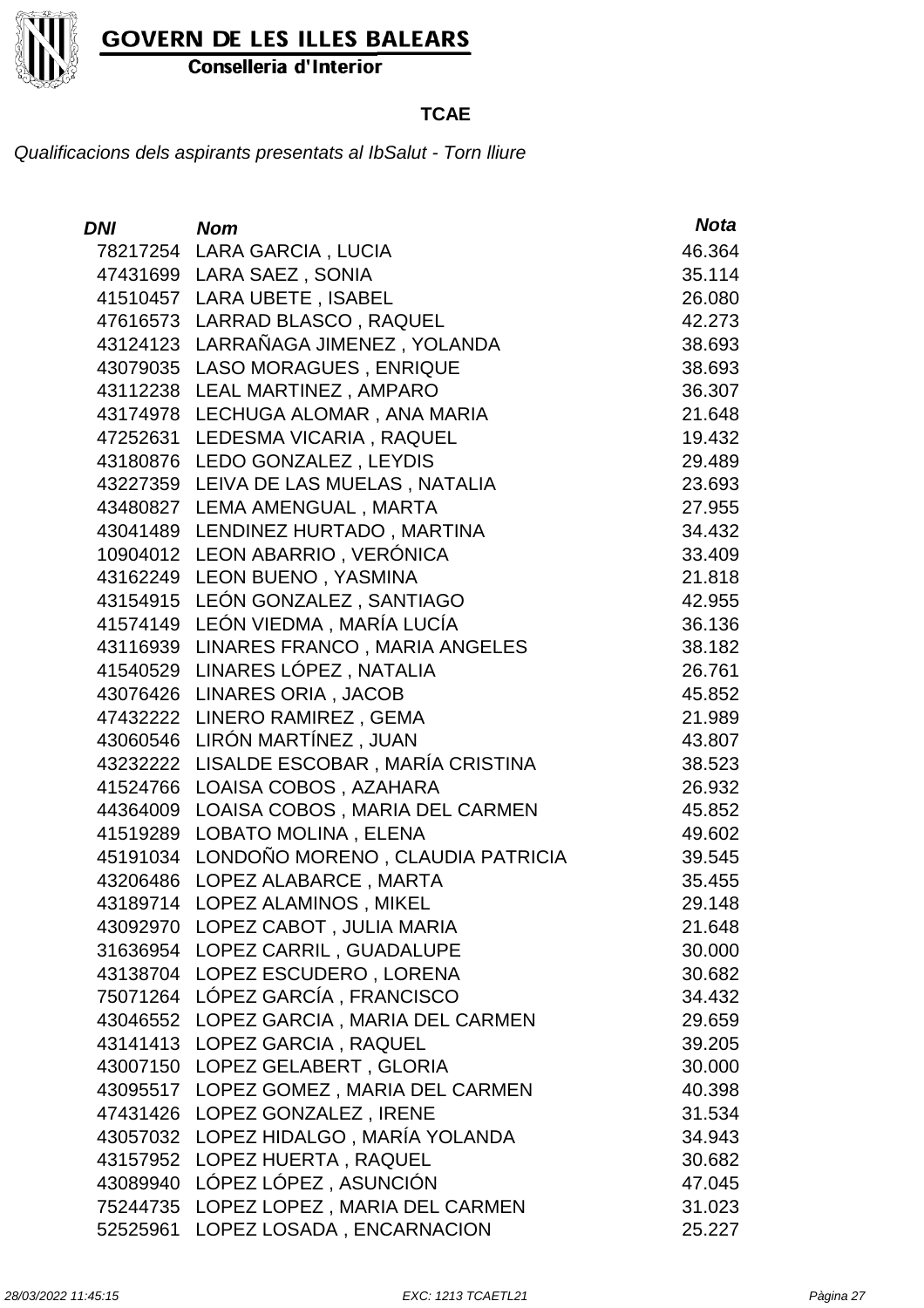

Conselleria d'Interior

#### **TCAE**

| <b>DNI</b> | <b>Nom</b>                            | <b>Nota</b> |
|------------|---------------------------------------|-------------|
| 18222839   | LOPEZ MARTINEZ, ANA MARIA             | 41.591      |
| 43034935   | LOPEZ MARTINEZ, MARIA JOSE            | 48.920      |
| 52758984   | LOPEZ MARTINEZ, PEDRO LUIS            | 40.227      |
| 43145112   | LOPEZ MUÑOZ, MARIA SOLEDAD            | 28.466      |
| 37336481   | LOPEZ PEREZ, MARIA VIRTUDES           | 17.045      |
| 43212161   | LÓPEZ PRATS, MARIA JOSÉ               | 39.375      |
| 34065076   | LÓPEZ ROMÁN, CARMEN DOLORES           | 37.159      |
| 24178121   | LÓPEZ RUANO, MARI PAZ                 | 38.182      |
| 24228157   | LOPEZ SANCHEZ, MARIA PRUDENCIA        | 37.670      |
| 41536356   | LÓPEZ SÁNCHEZ, SANDRA                 | 39.375      |
| 43107497   | LOPEZ VIVO, MARIA LUISA               | 34.091      |
| 43004647   | LÓPEZ-PÀEZ FERNÁNDEZ, ANA MARIA       | 36.648      |
| 43185784   | LOPEZ-VIOTA SERVERA, MARGARITA ISABEL | 53.693      |
| 43185814   | LORA SUAREZ, LORENA                   | 24.034      |
| 45697882   | LORENTE LLOBERA, MARIA ANTONIA        | 27.273      |
| 41535083   | LORENTE PERICÀS, MARIA DEL PILAR      | 32.727      |
| 43216913   | LORITE POLO, JAVIER                   | 25.227      |
| 45612697   | LOYOLA REYES, JEANETTE ROCIO          | 36.136      |
| 43159214   | LOZANO CAÑELLAS, MARIA ANTONIA        | 40.227      |
| 43478928   | LOZANO GARAU, LORENA                  | 27.784      |
| 43230745   | LOZANO SANCHEZ, ROSA PATRICIA         | 40.909      |
| 44896228   | LOZANO VALENCIA, PRISCILA MARIA       | 24.205      |
| 43083562   | <b>LUCAS MARIN, JESUS</b>             | 22.500      |
| 30804800   | LUCENA RUÍZ, M. EVA                   | 42.443      |
| 43167558   | LUJAN GARCIA, MARIA DE LAS NIEVES     | 18.920      |
| 43183293   | LUQUE BANEGAS, CRISTINA               | 25.909      |
| 43062846   | LLABRÉS RODRÍGUEZ, JUANA MARÍA        | 33.920      |
| 78216524   | LLABRES ROTGER, FRANCISCA             | 30.000      |
| 11082804   | LLANEZA JURADO, LAUREANO              | 48.239      |
|            | 43113867 LLAURADÓ VILLENA, EMMA       | 30.000      |
|            | 43108018 LLEDO GARCÍA, CRISTINA       | 43.466      |
| 43057739   | LLEONART OBRADOR, MARIA ELENA         | 30.341      |
| 43136628   | LLINAS FORNARI, AGUEDA MARIA          | 30.682      |
| 41583521   | LLITERAS RIERA, CATALINA MARIA        | 34.432      |
| 43201368   | LLOBERA BISQUERRA, AMANDA             | 31.534      |
| 43149338   | LLOMPART BIBILONI, INES               | 33.239      |
| 78210554   | LLOMPART CERDA, JUANA                 | 34.261      |
| 34066984   | LLOMPART COSTA, JERONIMA              | 33.068      |
| 43046313   | LLOMPART PLANAS, MARIA MAGDALENA      | 37.330      |
| 43155244   | LLOMPART SERRA, ESTEL-LA              | 50.114      |
| 41495285   | LLOPIS GARI, JUANA PILAR              | 36.477      |
| 41585951   | LLULL FUSTER, ANTONIA                 | 28.125      |
| 41585952   | LLULL FUSTER, CATERINA                | 22.841      |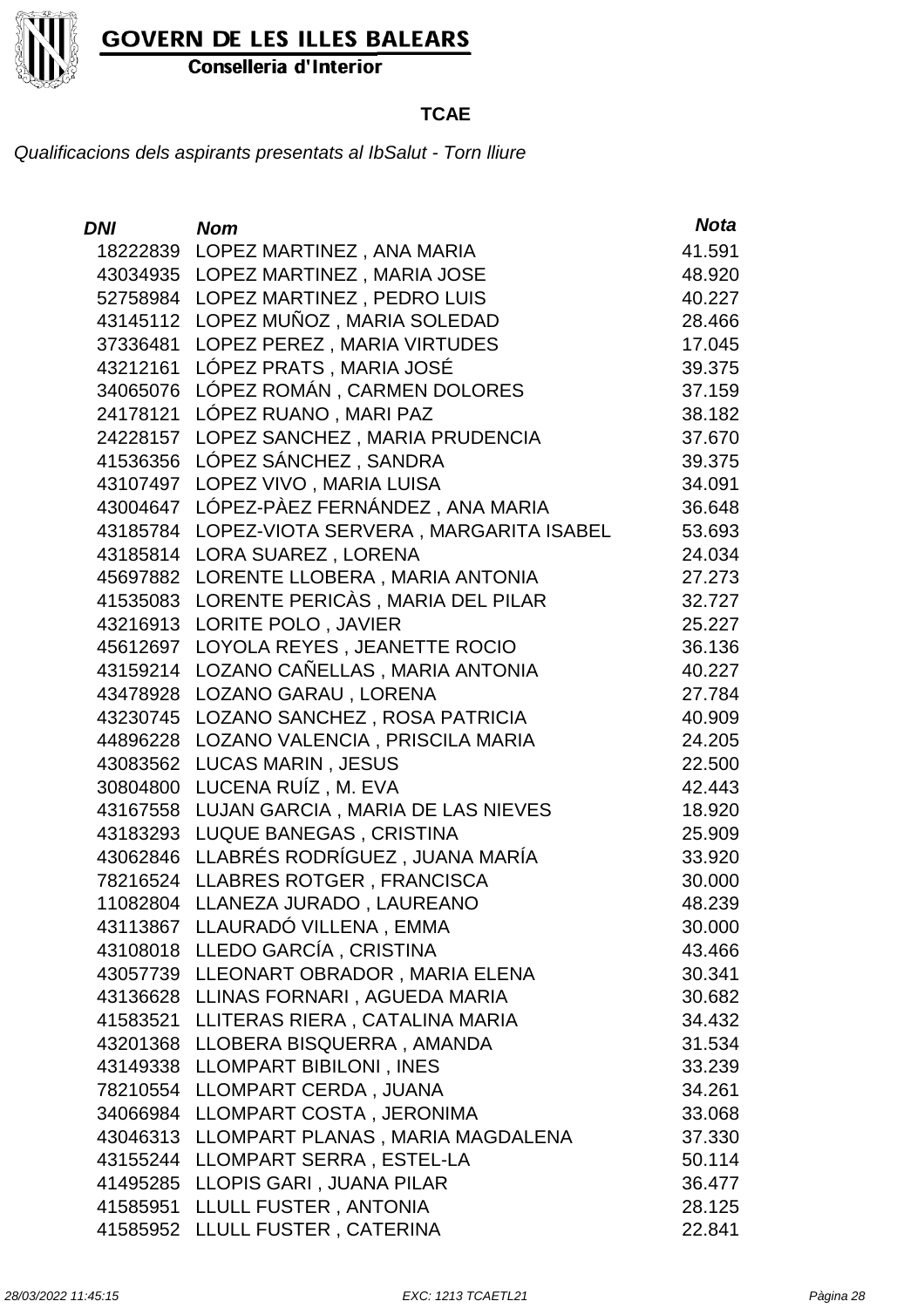

Conselleria d'Interior

#### **TCAE**

| <b>DNI</b> | <b>Nom</b>                       | <b>Nota</b> |
|------------|----------------------------------|-------------|
|            | 43155090 LLULL GARCÍA, LAURA     | 41.250      |
|            | 18221228 LLULL LLODRÀ, JOANA     | 31.534      |
|            | 43078916 LLULL MAS, ANTONIA      | 40.739      |
|            | 41620200 LLULL SÁNCHEZ, JOANA    | 22.159      |
| 43235299   | MACARRO RODRIGUEZ, MINERVA       | 34.432      |
| 45188983   | MACAS VASQUEZ, MARTHA JOSEFINA   | 21.989      |
| 15401927   | MACHADO RODRIGUEZ, JUAN JOSÉ     | 45.682      |
| 43140384   | MADRID BURGUEÑO, JOSÉ IGNACIO    | 29.148      |
| 31680066   | MAESTRE SÁNCHEZ, PEDRO           | 41.420      |
| 43172827   | MAESTRO JUAN, MARIA TERESA       | 38.693      |
| 43183840   | MAGAN MAGAN, MÓNICA              | 31.023      |
| 43461226   | MAIA SOARES, MARILENA            | 36.818      |
| 78216016   | MAIRATA PONS, CATALINA           | 39.375      |
| 43159716   | MALDONADO ARIAS, DEBORA          | 32.557      |
| 46397008   | <b>MAMOU GIL, SARA</b>           | 26.420      |
| 41457583   | MANGAS PARTIDA, MARIA JESUS      | 43.295      |
| 29000812   | MANZANARES SOLER, ALEJO          | 27.955      |
| 43059704   | MANZANO PICAZO, SUSANA           | 18.409      |
| 43139072   | MAQUEDA ARBIDE, CRISTINA         | 38.523      |
| 46954264   | <b>MARCE TUR, SUSANA</b>         | 22.159      |
| 44791407   | <b>MARCO SANCHEZ, BLANCA</b>     | 45.511      |
| 46957201   | MARCOS COLL, JOSEFA              | 29.830      |
| 43154490   | MARCHENA PEREA, LIDIA ANA        | 28.466      |
| 47253195   | MARI BODIN, CLARA                | 19.261      |
| 43121194   | MARÍ CLOQUELL, YOLANDA           | 27.955      |
| 43137890   | <b>MARI GARCIA, LIDIA</b>        | 24.205      |
| 47258710   | MARI RIBAS, LAURA CRISTINA       | 47.727      |
| 42992902   | MARI RIUTORT, ANTONIA            | 35.625      |
| 43027896   | MARÍ RIUTORT , MARGALIDA         | 38.352      |
|            | 18233755 MARI SERRA, ALICIA      | 28.977      |
| 43049963   | MARI SUAU, MARIA ISABEL          | 38.523      |
| 46950224   | MARI SUÑER, MARIA CATALINA       | 34.091      |
| 18235882   | MARIN COFIÑO, OLGA               | 37.841      |
| 37337464   | MARIN CUESTA, YOLANDA            | 53.352      |
| 43185613   | MARIN GARRIDO, ALICIA            | 26.932      |
| 43193173   | MARIN WEBER, CARLOS ADALBERTO    | 40.909      |
| 45743308   | MARINA BAENA, DANIEL             | 38.011      |
| 30999036   | <b>MARINA BAENA, SARA</b>        | 28.636      |
| 37339954   | MARIÑO POCOVI, HERMOSINDA ISABEL | 25.398      |
| 43109585   | <b>MAROTO CAPILLA, MERCEDES</b>  | 35.284      |
| 43184012   | MARQUEÑO SERRA, JUAN ANTONIO     | 33.580      |
| 43119498   | <b>MARQUES GARCIA, YOLANDA</b>   | 51.477      |
| 41735890   | <b>MARQUES PONS, PEDRO</b>       | 34.943      |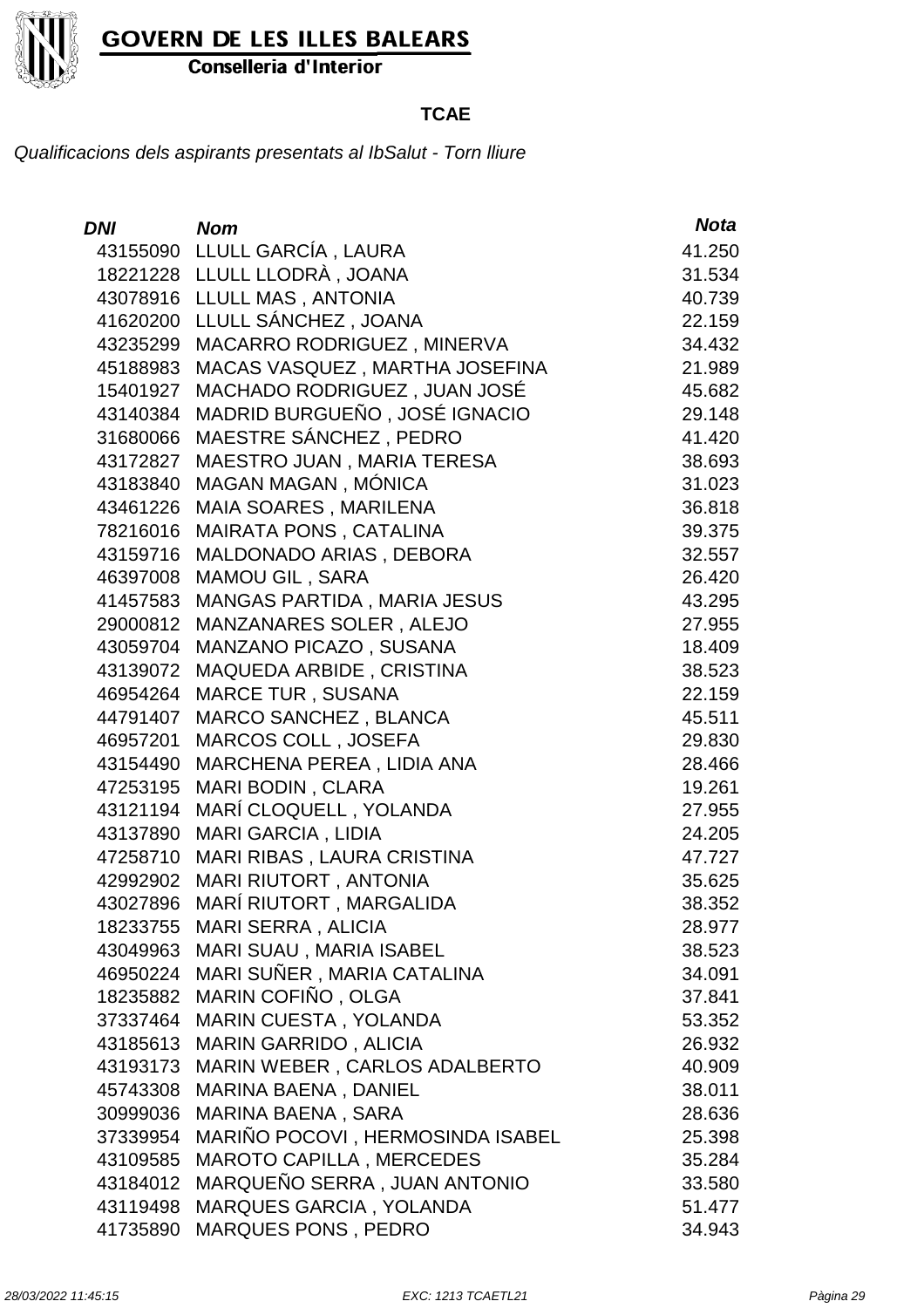

Conselleria d'Interior

#### **TCAE**

| <b>DNI</b> | <b>Nom</b>                             | <b>Nota</b> |
|------------|----------------------------------------|-------------|
| 41737828   | <b>MARQUES PRATS, ROSA MARIA</b>       | 24.545      |
| 43538006   | MARQUEZ JIMENEZ, NURIA                 | 26.080      |
| 43178389   | MARTÍ FORTIS, ESTEFANÍA                | 24.886      |
| 41585782   | <b>MARTI JUAN, AINA</b>                | 32.557      |
| 41585781   | MARTÍ JUAN, NÚRIA                      | 29.659      |
| 43012251   | <b>MARTI RIBOT, ISABEL MARGARITA</b>   | 37.159      |
| 43209824   | <b>MARTIN AVILA, VICTORIA</b>          | 24.034      |
| 25317182   | MARTIN BARRANCO, ANA DEL MAR           | 49.773      |
| 43121450   | MARTÍN COMAS , FRANCISCO JAVIER        | 45.682      |
| 43182776   | MARTIN FERRER, MARIA DE LOS ANGELES    | 49.091      |
| 43159767   | <b>MARTIN LLADO, LARA</b>              | 32.045      |
| 12398564   | <b>MARTIN MARTIN, BEATRIZ</b>          | 41.591      |
| 43176543   | <b>MARTIN MARTIN, JENIFER</b>          | 32.727      |
| 43474064   | MARTÍN MARTÍNEZ, JONAY DANIEL          | 29.830      |
| 43219572   | <b>MARTIN MOLINA, CRISTINA</b>         | 39.034      |
| 45370211   | <b>MARTÍN PARETS, LAURA</b>            | 42.955      |
| 43198846   | MARTIN RODRIGUEZ, ALBA                 | 34.432      |
| 44328315   | <b>MARTIN SALAS, FRANCISCA</b>         | 31.705      |
| 44328316   | MARTÍN SALAS , MARÍA ANTONIA           | 48.239      |
| 33517858   | MARTÍN-ARAGÓN PRUDENCIO, MARIA ELIA    | 42.102      |
| 04587622   | MARTINEZ ALCALDE, MARTA                | 51.477      |
| 41536577   | MARTINEZ ALGABA, ELISA                 | 28.125      |
| 43215735   | MARTÍNEZ ALOMAR , ANA MARIA            | 13.125      |
| 46397639   | MARTÍNEZ ÁLVAREZ, ALBA ROSA            | 38.352      |
| 43462380   | MARTINEZ ALVAREZ, MARISOL              | 34.773      |
| 43185169   | MARTINEZ ANDREU, VANESA                | 30.852      |
| 45698460   | MARTINEZ BONILLA, JUAN CAMILO          | 29.659      |
| 43197768   | MARTINEZ BURGOS, LUCILA FELONILA       | 18.239      |
| 44759807   | MARTINEZ CANTO, ALMUDENA               | 30.341      |
|            | 43217966 MARTINEZ COLL, MARIA VICTORIA | 27.614      |
| 43051891   | MARTINEZ COSTA, ANA MARÍA              | 38.011      |
| 43116413   | MARTÍNEZ DIAZ, CRISTINA                | 29.148      |
| 41450891   | MARTINEZ DIAZ, GEMA                    | 43.977      |
| 43155514   | MARTINEZ DOMINGUEZ, VIRGINIA           | 21.989      |
| 41624184   | MARTÍNEZ FERNÁNDEZ, ISABEL             | 26.591      |
| 46396020   | MARTINEZ FEYEN, MIRTA GRACIELA         | 41.591      |
| 43234563   | MARTINEZ FRANCO, CLAUDIA               | 16.534      |
| 43178194   | MARTINEZ GARCÍA, MARÍA CRISTINA        | 18.068      |
| 43024070   | MARTINEZ GARCIA, MARIA VICTORIANA      | 29.830      |
| 43165593   | MARTINEZ GARRIDO, VERONICA             | 33.580      |
| 43133259   | MARTÍNEZ GELABERT, MARÍA ANTONIA       | 32.216      |
| 43176268   | MARTINEZ GOMEZ, IRENE                  | 31.875      |
| 41523799   | <b>MARTINEZ LAMAS, JESICA</b>          | 24.205      |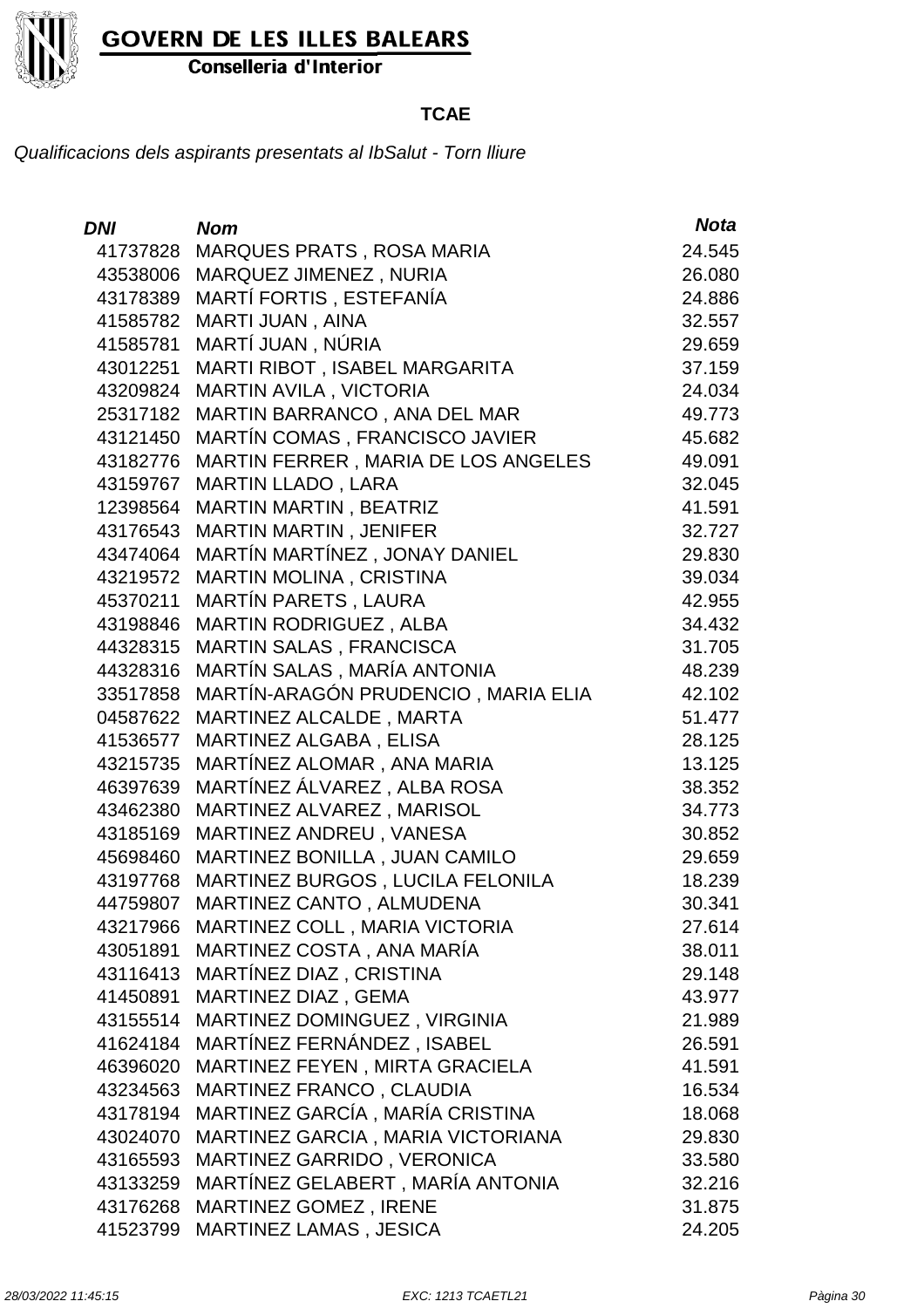

Conselleria d'Interior

#### **TCAE**

| <b>DNI</b> | <b>Nom</b>                          | <b>Nota</b> |
|------------|-------------------------------------|-------------|
|            | 43197548 MARTÍNEZ LENDÍNEZ, NOELIA  | 27.273      |
| 43196621   | <b>MARTINEZ MARTI, EVA</b>          | 31.705      |
| 43173569   | MARTINEZ MARTINEZ, JUAN MANUEL      | 21.648      |
| 43150838   | MARTINEZ MASCARO, ISABEL MARIA      | 36.136      |
| 38060740   | MARTINEZ MONTEAGUDO, PILAR          | 36.989      |
| 43063992   | MARTINEZ MONTERO, MONTSERRAT        | 29.148      |
| 52238750   | MARTINEZ MONTES, RAQUEL             | 38.182      |
| 43190177   | MARTINEZ QUETGLAS, SONIA            | 23.693      |
| 23250216   | MARTINEZ RUBIO, ANTONIA FRANCISCA   | 36.136      |
| 23232332   | MARTINEZ RUBIO, SEBASTIANA          | 48.239      |
| 41521160   | MARTÍNEZ SÁNCHEZ, EMILIO JOSÉ       | 25.568      |
| 43184261   | MARTÍNEZ SÁNCHEZ, MARTA             | 30.682      |
| 43198391   | MARTINEZ TANDAYPÁN, BERTHA FELICITA | 41.761      |
| 43477270   | MARTINEZ TEJADA, NEUS               | 33.239      |
| 43129941   | MARTORELL CARO, MARGARITA           | 33.580      |
| 43063021   | MARTORELL CLADERA, JAUME            | 44.318      |
| 41617552   | MARTORELL CRESPI, ANTONIA MARIA     | 24.886      |
| 43055419   | MARTORELL MORAGUES, JAIME           | 31.875      |
| 78199800   | MARTORELL REBASSA, MARGARITA        | 29.659      |
| 43226392   | MARTORELL SÁNCHEZ, ANGELA           | 28.807      |
| 41615694   | <b>MAS BINIMELIS, FRANCISCO</b>     | 36.648      |
| 43050974   | <b>MAS BLANCO, ANTONIA</b>          | 33.068      |
| 43059012   | MAS CARRERAS, ANTÒNIA               | 42.443      |
| 43179194   | MAS DALMAU, MARTA                   | 28.466      |
| 48667035   | MAS DEVESA, MARCO                   | 22.670      |
| 43459871   | MAS FERRAGUT, MARIA MAGDALENA       | 21.648      |
| 41574118   | MAS FERRIOL, JOANA MARIA            | 49.773      |
| 78217002   | MAS MARTI, ELIONOR MARIA            | 37.841      |
| 41573551   | MAS MASCARÓ, MARIA MAGDALENA        | 24.375      |
| 43013800   | <b>MAS NIELL, ANTONIA</b>           | 31.705      |
| 43101298   | <b>MAS OLIVER, MARGARITA</b>        | 34.943      |
| 43099619   | <b>MAS ORELL, ANTONIA</b>           | 25.227      |
| 43158370   | MAS PIRA, JOANA MARIA               | 27.614      |
| 43161273   | MAS SANSÓ, CATALINA                 | 22.500      |
| 43111968   | <b>MAS SOLER, FRANCISCA</b>         | 26.932      |
| 41587791   | MASCARO ARBONA, MIQUEL              | 33.580      |
| 41605005   | MASCARO CABELLO, RAQUEL             | 44.318      |
| 43154780   | MASCARO COVAS, MARGARITA LAURA      | 44.318      |
| 41617874   | MASCARÓ FIOL, MAGDALENA             | 16.534      |
| 41524400   | MASCARÓ LLITERAS, MARIA             | 30.000      |
| 18236181   | MASCARÓ PÉREZ, ANTONIO JOSE         | 44.318      |
| 43184121   | MASCARO SALVA, JAUME                | 26.761      |
| 43061185   | <b>MASIP PARETS, ROSALIA</b>        | 31.023      |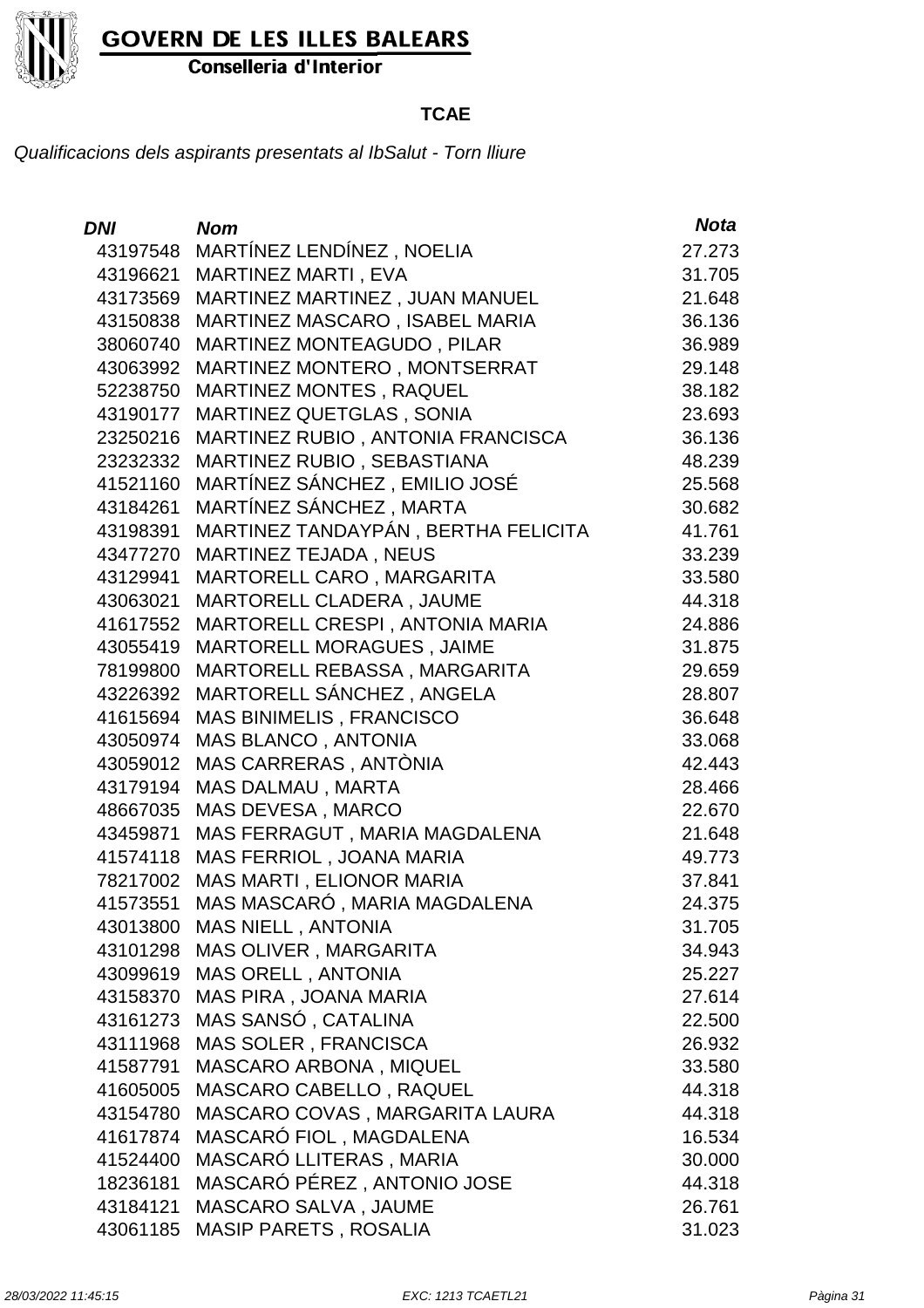

Conselleria d'Interior

#### **TCAE**

| DNI      | <b>Nom</b>                             | <b>Nota</b> |
|----------|----------------------------------------|-------------|
| 41522093 | <b>MASSANET HIDALGO, GLORIA</b>        | 21.989      |
| 41460995 | <b>MASSANET MAURI, MARIA</b>           | 41.761      |
| 43069648 | MASSANET VERA, MARIA ANTONIA           | 38.352      |
| 18227835 | MASSANET VERA, MARIA DEL CARMEN        | 42.784      |
| 43459633 | MASSIP SUAU, NEUS                      | 22.330      |
| 43133988 | MATA CAÑELLAS, CECILIA                 | 27.955      |
| 43219738 | MATA MALAGON, SARA ELIZABETH           | 25.909      |
| 18219315 | <b>MATAS BARCELO, ANA MARIA</b>        | 47.557      |
| 41571305 | <b>MATAS CURIENT, OTILIA</b>           | 36.818      |
| 43175244 | MATAS PERELLÓ, MARIA ANGELES           | 38.011      |
| 43170005 | MATAS ROIG, MAGDALENA                  | 32.898      |
| 43189078 | <b>MATAS ROIG, MARIA</b>               | 27.614      |
| 43083801 | MATEAURE PASCUAL, MARÍA DOLORES        | 41.761      |
| 43212706 | MATEO LUQUE, MARÍA                     | 33.580      |
| 43090640 | MATEOS DE PORRAS PASTOR, MARIA         | 46.023      |
| 43194653 | MATEOS DE PORRAS RODRIGUEZ, MIRIAM     | 31.193      |
| 43203135 | <b>MATEU COMAS, ALICIA</b>             | 37.330      |
| 43011262 | MATEU COMAS, MARGARITA                 | 43.636      |
| 43157449 | MATEU MUNTANER, MARIA ANGELES          | 44.318      |
| 43225129 | MATUS DE LA PARRA GARMENDIA, MARIA PIA | 29.659      |
| 43114937 | MAYOL BONET, SUSANA                    | 34.773      |
| 43132969 | MAYOL FERRER, PEDRONA                  | 32.898      |
| 43140159 | <b>MAYOL FRAU, ALEX</b>                | 22.500      |
| 43086700 | MAYOL OLIVER, PEDRO                    | 26.932      |
| 37340705 | <b>MAYOL ROCA, MARIA</b>               | 28.466      |
| 43131154 | MAYOL TORRENS, MARIA LUISA             | 50.114      |
| 41508285 | MAZUECO CASTRO, BEATRIZ                | 39.034      |
| 43150124 | MECO FERNANDEZ, ALBERTO                | 20.795      |
| 41458899 | MEDINA ARREBOLA, ANTONIA MARIA         | 22.159      |
| 41457995 | MEDINA CALDERÓN, CONCEPCIÓN            | 54.886      |
| 41450467 | MEDINA COBOS, MARÍA GLORIA             | 29.659      |
| 43013781 | MEDINA FRANCO, MARIA ANTONIA           | 47.216      |
| 41586938 | <b>MEDINA MEDINA, ROCIO</b>            | 23.523      |
| 47004523 | MEDINA SÁNCHEZ, MARÍA DOLORES          | 44.659      |
| 49608814 | MEGHIREF FLOD, SABRINA                 | 25.227      |
| 41504890 | MELERO BLANCO, YOLANDA                 | 25.909      |
| 41507576 | MELERO HERNANDEZ, JESSICA              | 21.989      |
| 44328272 | MELGARES DIANA, MARÍA DEL PILAR        | 28.125      |
| 48428487 | MEMBRILLA QUEREDA, GEMA                | 39.716      |
| 43012779 | <b>MENA BATLE, MARIA ELISABET</b>      | 21.477      |
| 43468650 | <b>MENA ROTGER, LARA</b>               | 17.727      |
| 45192613 | MENA YERO, ALDO                        | 47.898      |
| 41583606 | MENAYO ALMODOVAR, JUAN CARLOS          | 23.011      |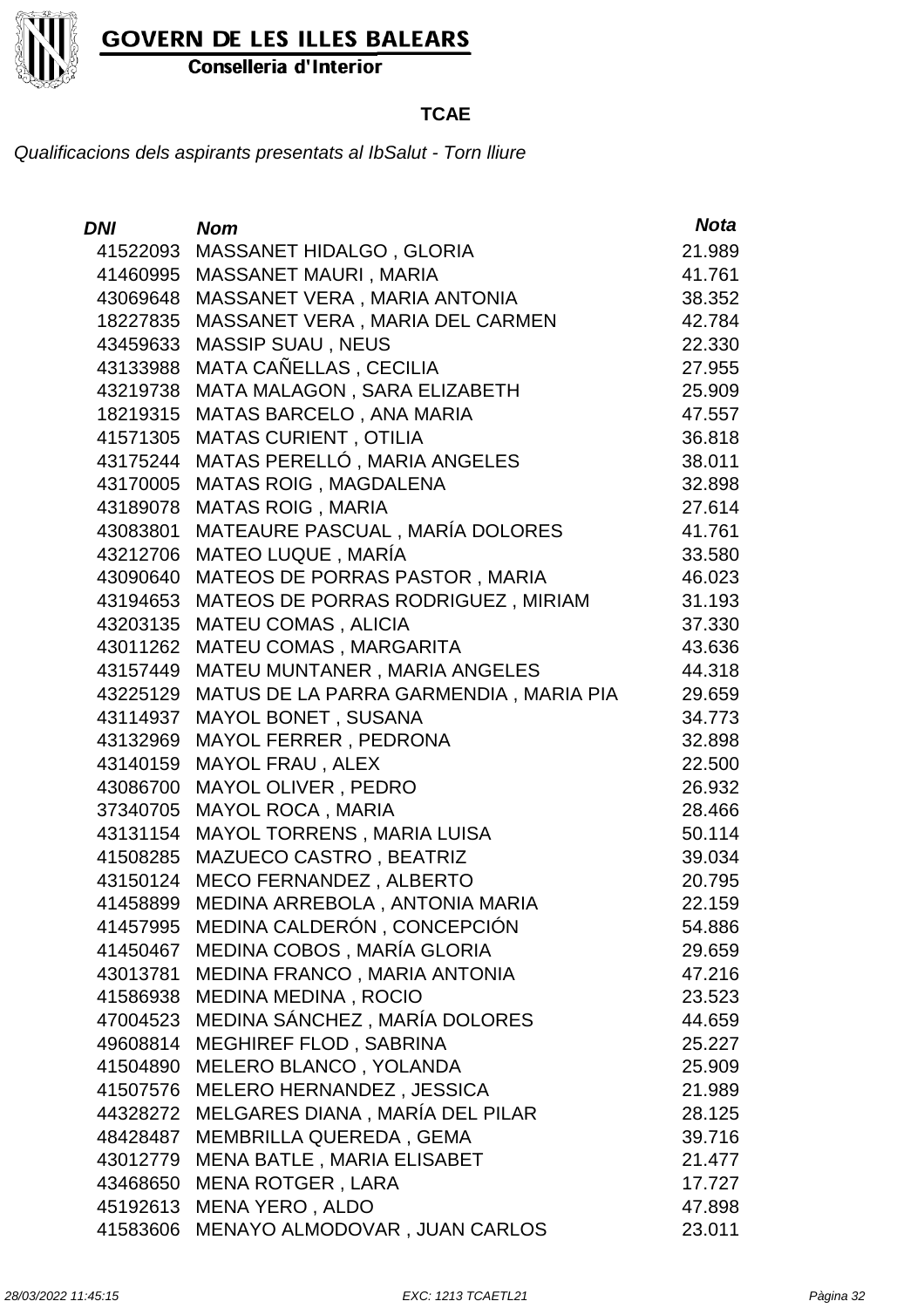

Conselleria d'Interior

#### **TCAE**

| <b>DNI</b> | <b>Nom</b>                          | <b>Nota</b> |
|------------|-------------------------------------|-------------|
| 43192545   | MENDEZ LLORET, VERONICA SOLANGE     | 25.739      |
| 43184114   | MÉNDEZ OLIVER, CRISTINA             | 23.352      |
| 18233313   | MÉNDEZ SERRA, Mª FRANCISCA          | 43.807      |
| 43174427   | MENGUIANO MAESTRE, MARIA LORENA     | 34.261      |
| 32860303   | MERA MORALES, MARIA CARMEN          | 50.795      |
| 41617273   | MERCADAL ARTIGUES, MARIA ANTÒNIA    | 26.932      |
| 41510338   | MERCADAL TRENADO, MÓNICA            | 27.614      |
| 41449668   | MERCADER GARCIA, ENRIQUETA          | 15.852      |
| 43069033   | <b>MERCE ORDINAS, CATALINA</b>      | 30.511      |
| 43076934   | MERCHANTE ZAFRA, MARÍA DEL CONSUELO | 38.864      |
| 45610163   | MERINO JARA, TARGELIA NARCISA       | 37.159      |
| 43172403   | <b>MERINO MARTORELL, NOEMI</b>      | 34.432      |
| 80149368   | MERINO MUÑOZ, JOSEFA                | 33.920      |
| 43016242   | MERINO ORTEGA, AMADORA              | 33.750      |
| 43172654   | <b>MERINO RAMIREZ, IVAN</b>         | 27.955      |
| 45371867   | MERINO SEMINARIO, DIANA MARIBEL     | 36.136      |
| 23794339   | MERLO ALABARCES, ENCARNACIÓN        | 36.989      |
| 31665845   | <b>MESA CARO, SILVIA</b>            | 45.341      |
| 43104719   | MESA MOLINA, BEATRIZ                | 45.341      |
| 43189968   | MESAS PIÑERO, FRANCISCO JAVIER      | 43.636      |
| 78209857   | MESQUIDA CATALÀ, MARIA DEL PILAR    | 36.989      |
| 43141419   | MESQUIDA COLL, CATALINA             | 32.557      |
| 43159821   | MESQUIDA GALLEGO, MARIA JOSE        | 27.102      |
| 43096608   | MESQUIDA ORDINAS, FRANCISCA         | 34.261      |
| 43008720   | MESQUIDA RIERA, FRANCISCA           | 42.443      |
| 78218032   | MESQUIDA ROSSELLÓ, MARIA ANTONIA    | 45.170      |
| 43104932   | MESTRE CRIADO, ANA MARÍA            | 37.159      |
| 43138300   | MESTRE MASCARAQUE, EVA MARIA        | 44.830      |
| 78206209   | MESTRE NOGUERA, CATALINA            | 21.818      |
| 08865531   | MICHARET GASTÓN, RUTH MARÍA         | 50.455      |
| 43162059   | <b>MIGUEL RAMIS, MARCOS</b>         | 31.534      |
| 43158214   | <b>MIJOLER MARTOS, ANGEL LUIS</b>   | 27.443      |
| 46979286   | MILLA PORTILLO, SUSANNA             | 31.193      |
| 43193426   | <b>MILLAN FRANCO, ANA</b>           | 32.386      |
| 43074549   | MILLAN JIMENEZ, MARIA TERESA        | 34.773      |
| 43165537   | MINGORANCE LOPEZ, ESPERANZA         | 34.943      |
| 78218277   | MIQUEL CAPO, MARIA ANTONIA          | 29.318      |
| 78220000   | MIQUEL LOPEZ, FRANCISCA             | 42.273      |
| 43180915   | MIR AVELLANEDA, SOL BELEN           | 24.375      |
| 34069759   | MIR MOREY, MARIA ANTONIA            | 29.148      |
| 43012501   | <b>MIR PAYERAS, JOANA</b>           | 31.875      |
| 41570421   | MIR ROLDAN, MARIA CATALINA          | 35.795      |
| 43145057   | MIR SERRA, YAIZA                    | 32.386      |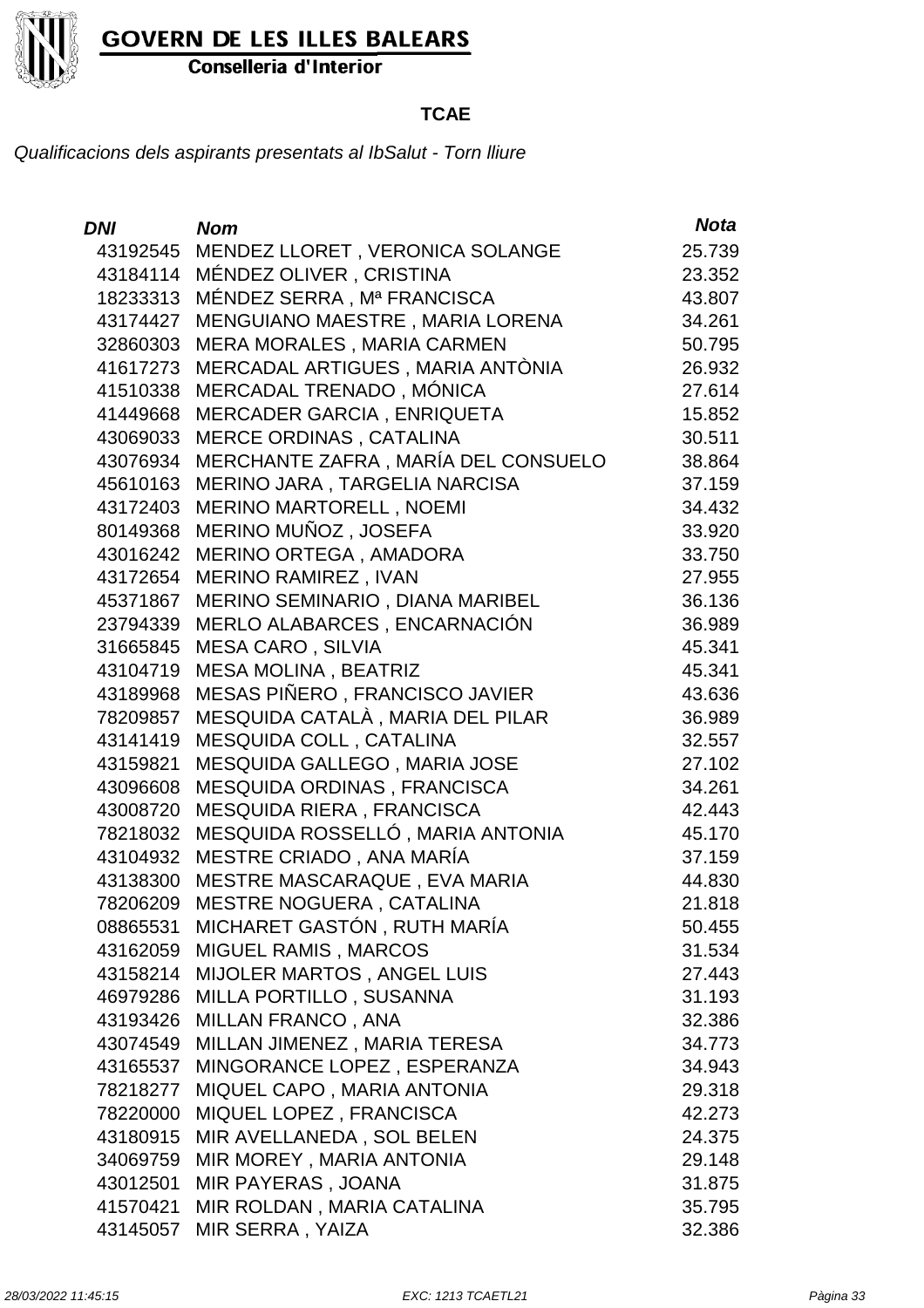

Conselleria d'Interior

#### **TCAE**

| <b>DNI</b> | <b>Nom</b>                         | <b>Nota</b> |
|------------|------------------------------------|-------------|
| 43035904   | MIR SOLER, ANTONIA ANA             | 45.511      |
| 43192376   | MIRA OLIVER, VICTORIA              | 36.477      |
| 18225995   | MIRALLES ARMERO, NOELIA            | 32.727      |
| 43137672   | MIRALLES ESCOBAR, NOEMI            | 44.148      |
| 43139374   | MIRALLES LLABRÉS, MARGARITA        | 25.739      |
| 43063444   | MIRANDA CAMBIL, OLGA PATRICIA      | 35.284      |
| 43179139   | MIRANDA PÉREZ, VIRGINIA            | 43.977      |
| 43123578   | MIRO BONNIN, MARIA DEL PILAR       | 28.466      |
| 43183898   | MIRO GRANADO, MARIA LORENA         | 44.659      |
| 43205072   | MIRÓ MOYÀ, MARTA                   | 45.000      |
| X8630761   | MIROSLAVOVA VASILEVA, NIKOL        | 24.375      |
| 49609324   | MITA HUANCA, ANA                   | 30.341      |
| 41697438   | MITA HUANCA, NORHA NANCY           | 12.443      |
| 45090872   | MOHAMED DOS SANTOS, ALIA           | 45.852      |
| 41520876   | MOJER GOMEZ, MARINA                | 31.023      |
| 43193901   | <b>MOJER PUIGSERVER, NEUS</b>      | 26.591      |
| 43482277   | MOLINA CERDÁ, MARIA CONCEPCIÓN     | 25.057      |
| 43135918   | MOLINA CREGO, MARÍA ESTHER         | 40.398      |
| 46956359   | MOLINA ECKERSLEY, JACQUELINE       | 34.432      |
| 43129798   | MOLINA FERNANDEZ, SANDRA           | 30.341      |
| 43211541   | MOLINA GARAU, JOSE VICENTE         | 19.773      |
| 46958320   | MOLINA GUTIÉRREZ, PILAR            | 40.568      |
| 43060155   | MOLINA LOPEZ, MARIA ENCARNACIÓN    | 43.295      |
| 43068405   | MOLINA MARTINEZ, ARANZAZU          | 37.841      |
| 43168302   | MOLINA PEREZ, ANDREA REMEDIOS      | 30.341      |
| 45914943   | <b>MOLINA RESA, CARLA</b>          | 25.568      |
| 29038566   | MOLINA VILLA, JOSEFA               | 28.807      |
| 41570661   | MOLINAS PERELLO, CATALINA          | 25.057      |
| 18220944   | <b>MOLINES JULIA, MELCIOR</b>      | 30.170      |
| 43197638   | <b>MOLINO HEREDIA, SANDRA</b>      | 27.273      |
| 41739202   | <b>MOLL BAGUR, YOLANDA</b>         | 16.193      |
| 41746059   | MOLL FEBRER, ÚRSULA                | 28.807      |
| 41733442   | MOLL MERCADAL, MARIA AUXILIADORA   | 48.920      |
| 41735275   | MOLL PASCUAL, MARGARITA            | 38.864      |
| 20420864   | MOMPÓ VALLÉS, ROSA ANA             | 23.864      |
| 41738615   | MONCADA JUANEDA, BEGOÑA            | 39.205      |
| 78220584   | MONCADAS CIRER, FRANCISCA MARIA    | 29.318      |
| 43177526   | MONCAYO CAZORLA, OLGA              | 40.227      |
| 43070861   | MONDEJAR CARRASCO, BEGOÑA CRISTINA | 22.500      |
| 20250419   | MONJO RUIZ, MANUEL                 | 40.057      |
| 43158655   | MONJÓN ESTORCHS, SUSANA            | 39.375      |
| 43163315   | MONLEON PERNIAS, MARIA NATALIA     | 39.205      |
| 43199465   | MONREAL REDONDO, SARA              | 28.295      |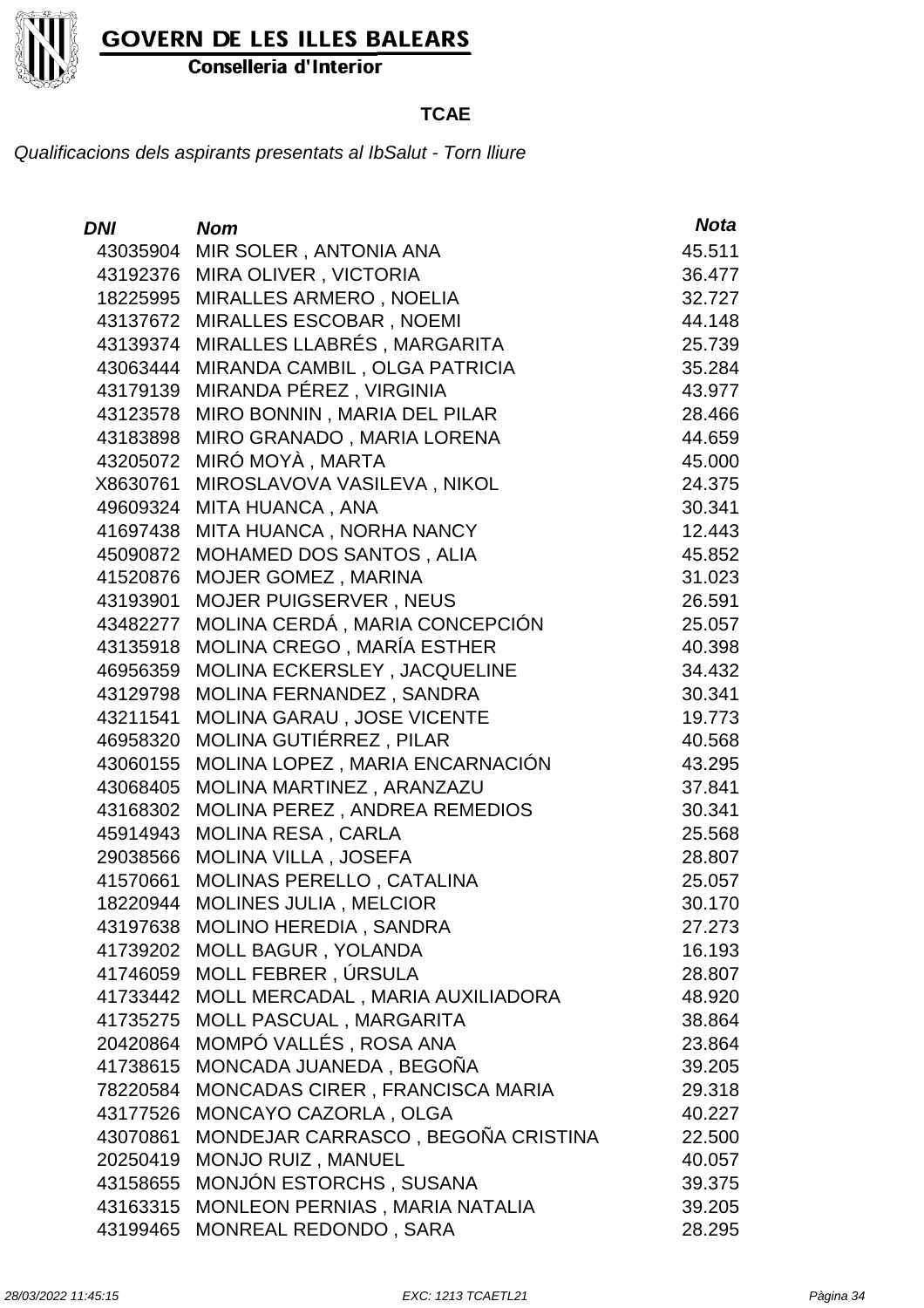

Conselleria d'Interior

#### **TCAE**

| <b>DNI</b> | <b>Nom</b>                            | <b>Nota</b> |
|------------|---------------------------------------|-------------|
| 41535031   | <b>MONSERRAT MAS, CARME</b>           | 36.818      |
| 43196887   | MONSERRAT SALAS, LOURDES              | 25.568      |
| 49481723   | MONSERRATE TELLO, SAMANTHA BELEN      | 43.807      |
| 43152594   | MONTALBAN FERRER, ADELA               | 23.693      |
| 49483214   | MONTALBÁN SOMOZA, PEDRO JOSÉ          | 26.420      |
| 41570440   | MONTANO ARRIAZA, NOELIA               | 32.898      |
| 43161379   | MONTEAGUDO CABOT, LAURA               | 30.682      |
| 43196436   | MONTEAGUDO ENFEDAQUE, MARGARITA       | 25.057      |
| 43186946   | MONTEAGUDO GALVEZ, YAIZA              | 38.693      |
| 41541603   | MONTES PULIDO, ELIAMAR                | 23.352      |
| 43203200   | MONTEVERDE DIEZ, VALENTINA            | 25.398      |
| 43187404   | MONTIS SANCHEZ, MARIA DE LOS ANGELES  | 41.420      |
| 41515310   | MONTORO MASCARO, DAMIAN               | 41.591      |
| 37340289   | MONTSERRAT BORDOY, MARIA MAGDALENA    | 26.761      |
| 78206533   | MOÑINO GOMEZ, JUAN                    | 42.443      |
| 72976249   | MOÑIZ OLIVEIRA, MONICA                | 31.534      |
| 43144624   | MORA COLL, CATALINA                   | 23.352      |
| 43106999   | MORA GARCIA-ADAMEZ, MARIA DEL CARMEN  | 39.375      |
| 41511015   | MORA GARRIGA, MARIA ANTONIA           | 35.966      |
| 78214695   | MORA MESQUIDA, MARIA ANTONIA          | 20.625      |
| 78219199   | MORA PUJADAS, BARBARA MARIA           | 24.886      |
| 28464790   | MORA RODRIGUEZ, JUANA DEL PILAR       | 39.716      |
| 44327554   | MORA SÁNCHEZ, MARIA TERESA            | 51.307      |
| 41616012   | MORA SÁNCHEZ, VICTÒRIA                | 19.602      |
| 41584503   | MORAGUES MARTINEZ, MARINA             | 34.943      |
| 37337988   | MORAGUES SERRA, MARGARITA             | 43.636      |
| 43197243   | MORAL VELLISCO, ALEJANDRO             | 29.148      |
| 41517613   | MORALES ALVAREZ, GEMA                 | 14.318      |
| 43132507   | MORALES CORTES, INMACULADA            | 23.523      |
|            | 46391714 MORALES FERNANDEZ, ANA MARIA | 28.636      |
| 43028789   | MORALES GRANADOS, MARIA DEL CARMEN    | 37.330      |
| 43210742   | <b>MORALES LEAL, CRISTIAN</b>         | 29.830      |
| 49613332   | MORALES MERINO, MARCO VINICIO         | 42.273      |
| 43229767   | <b>MORALES MORELL, VANESSA</b>        | 19.943      |
| 43127332   | MORALES ORIHUELA, NURIA               | 21.989      |
| 41540334   | MORALES PADIAL, LAURA                 | 33.580      |
| 47259475   | MORALES RAMIREZ, DESIREE              | 23.693      |
| 43017347   | MORANTA BIBILONI, JOANA MARIA         | 42.614      |
| 43204264   | <b>MORATINOS TRAPERO, LUCIA</b>       | 32.898      |
| 18235402   | MORCILLO SÁNCHEZ, JOSEFA              | 36.307      |
| 43144689   | MORELL BENNASAR, MARIA ANTONIA        | 26.591      |
| 41448731   | MORENATE MAILLON, MARIA TERESA        | 39.545      |
| 15421367   | MORENO ARRONES SANCHEZ, RAQUEL        | 28.466      |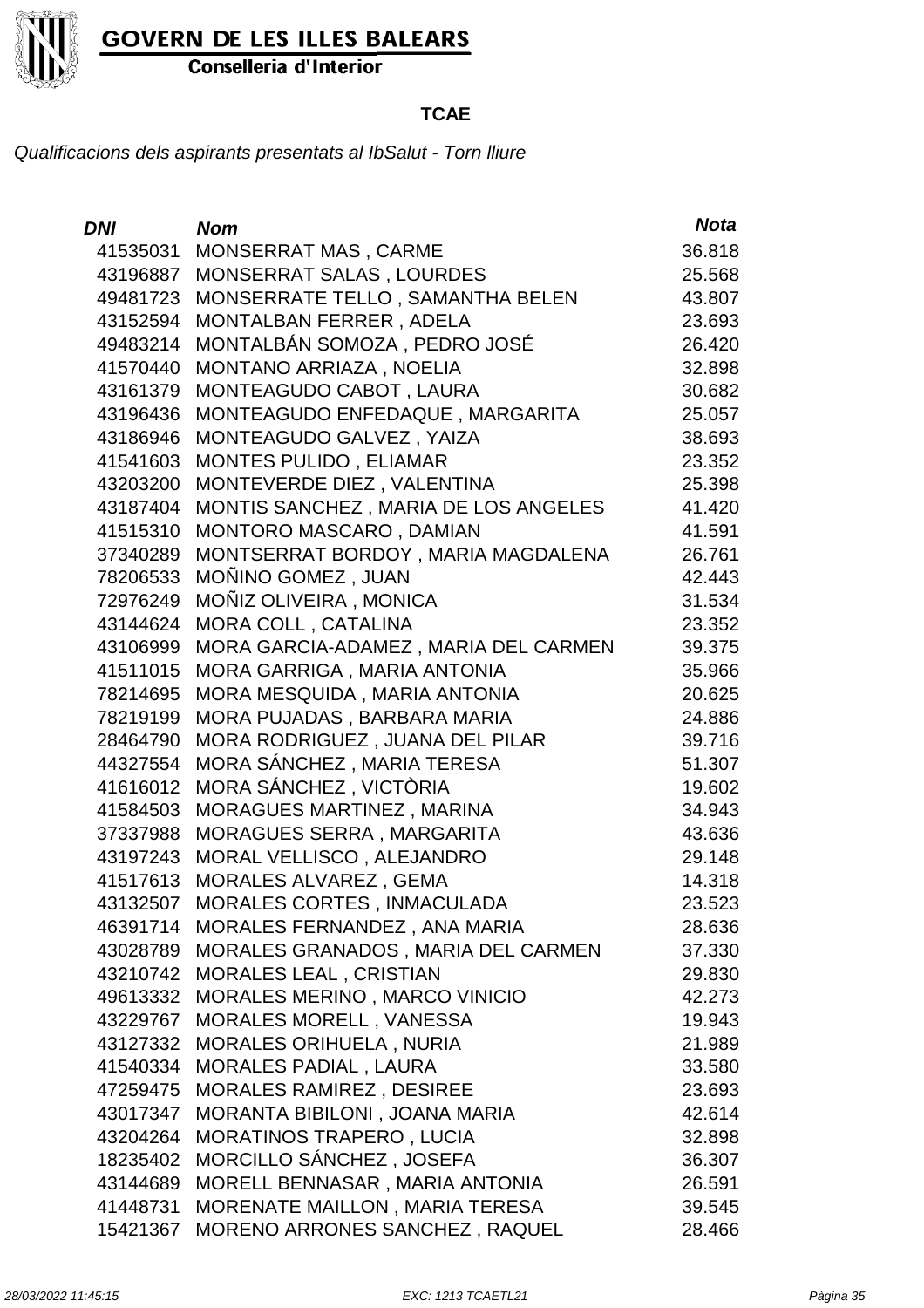

Conselleria d'Interior

#### **TCAE**

| DNI      | <b>Nom</b>                           | <b>Nota</b> |
|----------|--------------------------------------|-------------|
| 43209831 | MORENO BAUSELA, JESSICA              | 21.648      |
| 43114808 | <b>MORENO BRUNET, CATALINA</b>       | 26.420      |
| 44327748 | MORENO CABOT, MATEO                  | 49.773      |
| 49779697 | MORENO CABRAL, CAMILA                | 39.716      |
| 43158223 | <b>MORENO CAMPS, DANIEL</b>          | 29.318      |
| 43134567 | MORENO CONTESTI, MARIA MAGDALENA     | 18.409      |
| 42996928 | MORENO GONZALEZ, MARIA CARMEN        | 24.375      |
| 43153860 | MORENO JIMENEZ, SUSANA               | 21.989      |
| 18222613 | MORENO LÓPEZ, CAROLINA               | 45.341      |
| 43089671 | MORENO LLABRES, JULIA MARIA          | 42.955      |
| 44327792 | MORENO MARTIN, MARIA DEL MAR         | 35.625      |
| 24398845 | MORENO MOLINA, BEATRIZ               | 25.057      |
| 55237924 | MORENO MORENO, NATALIA NOEMI         | 15.511      |
| 52293820 | MORENO OLIAS, ISABEL MARIA           | 33.580      |
| 43126646 | MORENO PEÑA, MONICA                  | 34.091      |
| 41452177 | MORENO ROSA, FRANCISCO ANTONIO       | 44.489      |
| 41607192 | MORENO ROTGER, JESSICA               | 35.966      |
| 43229633 | MORENO TINEO, AINARA                 | 28.466      |
| 43207683 | MORENO URIBE, MARIA DE LOS DOLORES   | 15.682      |
| 18222351 | MOREY ALOMAR, ANTONIA                | 37.841      |
| 43471574 | MOREY BONNIN, MARIA MAGDALENA        | 32.216      |
| 18215753 | <b>MOREY FONS, CATALINA</b>          | 31.875      |
| 43087726 | <b>MOREY GARCIA, CATALINA</b>        | 41.080      |
| 18216430 | MOREY GELABERT, MARGARITA            | 32.216      |
| 43041250 | MOREY MAS, JUANA MARIA               | 26.761      |
| 43143740 | MOREY NADAL, ANTONIA                 | 26.250      |
| 53211482 | MORILLAS MARTI, MARIA JOSE           | 30.000      |
| 28688598 | <b>MORILLO RODA, ROSARIO</b>         | 30.170      |
| 43227996 | MORLA RIVED, ANTONIA                 | 27.784      |
| 43169483 | MORLA RIVED, MARIA REYES             | 39.886      |
| 78216960 | <b>MORRO MUNTANER, ISABEL</b>        | 40.398      |
| 34069012 | <b>MORRO SANS, FRANCISCA LOURDES</b> | 32.727      |
| 41572550 | MORRO VANRELL, MARIA DEL MAR         | 33.580      |
| X8342801 | MOS, LARISA IOANA                    | 38.693      |
| 80121201 | <b>MOSCOSO PULIDO, PURIFICACION</b>  | 25.227      |
| 43206590 | MOTOSO SORIANO, VICTORIA             | 44.318      |
| 43103545 | MOYA ALONSO, SUSANA                  | 36.818      |
| 45188763 | MOYA CARDELL, MARIA MAGDALENA        | 20.795      |
| 53376150 | MOYA GONZALEZ, LAURA ANAIS           | 28.125      |
| 41504398 | <b>MOYA LLABRES, GERVASIA</b>        | 24.886      |
| 43196354 | MOYA POZO, DANIELA                   | 28.295      |
| 43210474 | <b>MOYA SALOM, AINA</b>              | 25.057      |
| 77809697 | MUELA CID, ALICIA                    | 30.170      |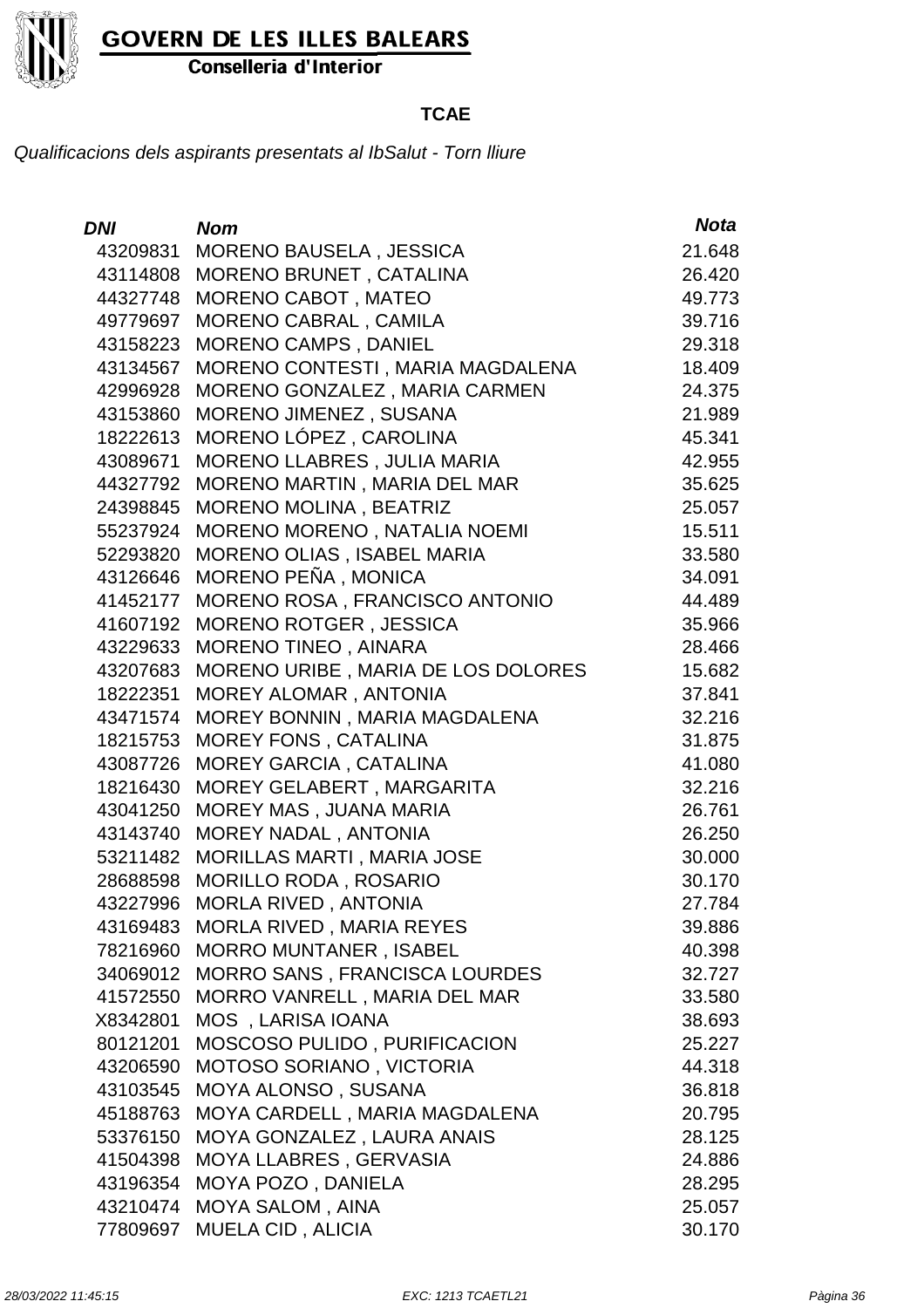

Conselleria d'Interior

#### **TCAE**

| DNI -    | <b>Nom</b>                          | <b>Nota</b> |
|----------|-------------------------------------|-------------|
| 46397484 | MULATO NARVAEZ, AURA ELIZABETH      | 30.682      |
| 41521118 | MULET MONSERRAT, ANTONIA            | 45.852      |
| 43138550 | <b>MULET PASTOR, MARIA LUCIA</b>    | 31.023      |
| 44998668 | MUMBRU VALLS, INGRID                | 49.773      |
| 78211576 | MUNAR COLL, LUCIA MARIA             | 31.705      |
| 43171559 | MUNAR FEMENIAS, MARÍA ANTONIA       | 30.511      |
| 41518600 | MUNAR FIOL, CATALINA MARIA          | 20.114      |
| 43203872 | MUNAR MECO, PILAR DE LLUC           | 20.966      |
| 43159837 | MUNAR REDONDO, VERONICA             | 42.102      |
| 43017233 | MUNTANER BENNASAR, ANTONIA PILAR    | 28.636      |
| 43232661 | MUNTANER LEDESMA, PATRICIA          | 28.466      |
| 29438474 | MUÑIZ MARTIN, ANA MARIA             | 42.102      |
| 41742720 | MUÑOZ CAMPS, ROSA                   | 24.375      |
| 43048435 | MUÑOZ DIAZ, FRANCISCA DEL ROSARIO   | 24.716      |
| 43179267 | MUÑOZ ESTERAS, LUIS                 | 42.102      |
| 20856654 | MUÑOZ FUSTER, MARINA                | 23.693      |
| 43224336 | MUÑOZ GARCIA, JUDIT                 | 10.227      |
| 43061437 | MUÑOZ GARCIA, SUSANA                | 22.500      |
| 43127293 | MUÑOZ GONZALEZ, MONICA              | 31.875      |
| 43092022 | MUÑOZ PÉREZ, DANIEL                 | 38.693      |
| 43129278 | MUÑOZ PEREZ, MARIA GUADALUPE        | 33.580      |
| 43122918 | MUR GIMENÉZ, MARISA GISELA          | 27.784      |
| 43178331 | <b>MURCI MARTI, MARINA</b>          | 24.375      |
| 43182318 | MURCIA MORANTE, DÉBORA              | 31.705      |
| 51338532 | MURO JUSTICIA, FUENSANTA            | 31.193      |
| 43164643 | MUT GARCIA, MARIA COLOMA            | 29.489      |
| 43176847 | MUT POU, MARIA JOSE                 | 36.989      |
| 37339260 | NADAL ATO, CATALINA                 | 24.205      |
| 43173351 | NADAL CERDÓ , FRANCISCO JAVIER      | 24.205      |
|          | 78208921 NADAL GALLARD , BÀRBARA    | 28.466      |
| 43108702 | NADAL PERELLO, MARIA DEL MAR        | 33.409      |
|          | 43024023 NADAL PIZA, JAIME          | 4.432       |
|          | 41521218 NADAL RIERA, MARIA         | 21.818      |
|          | 43036976 NADAL SALAS, JUANA         | 46.364      |
| 41573281 | <b>NADAL SALOM, COLOMA</b>          | 32.557      |
| 17474620 | NADIRI ZOUHARI, FATIMA              | 14.489      |
| 78219824 | NARANJO JIMENEZ, CRISTINA           | 31.705      |
| 04552618 | NAVA ROMERO, ROSALIA DEL PILAR      | 27.614      |
| 24272007 | NAVARRO ALFARO, JUAN MANUEL         | 34.091      |
| 43071311 | NAVARRO ALORDA, MARÍA JOSE          | 35.284      |
| 43193197 | NAVARRO COLOM, BARBARA              | 31.364      |
|          | 38555675 NAVARRO DELGADO, FRANCISCA | 49.943      |
| 43094668 | NAVARRO ESCUDERO, JULIO             | 31.364      |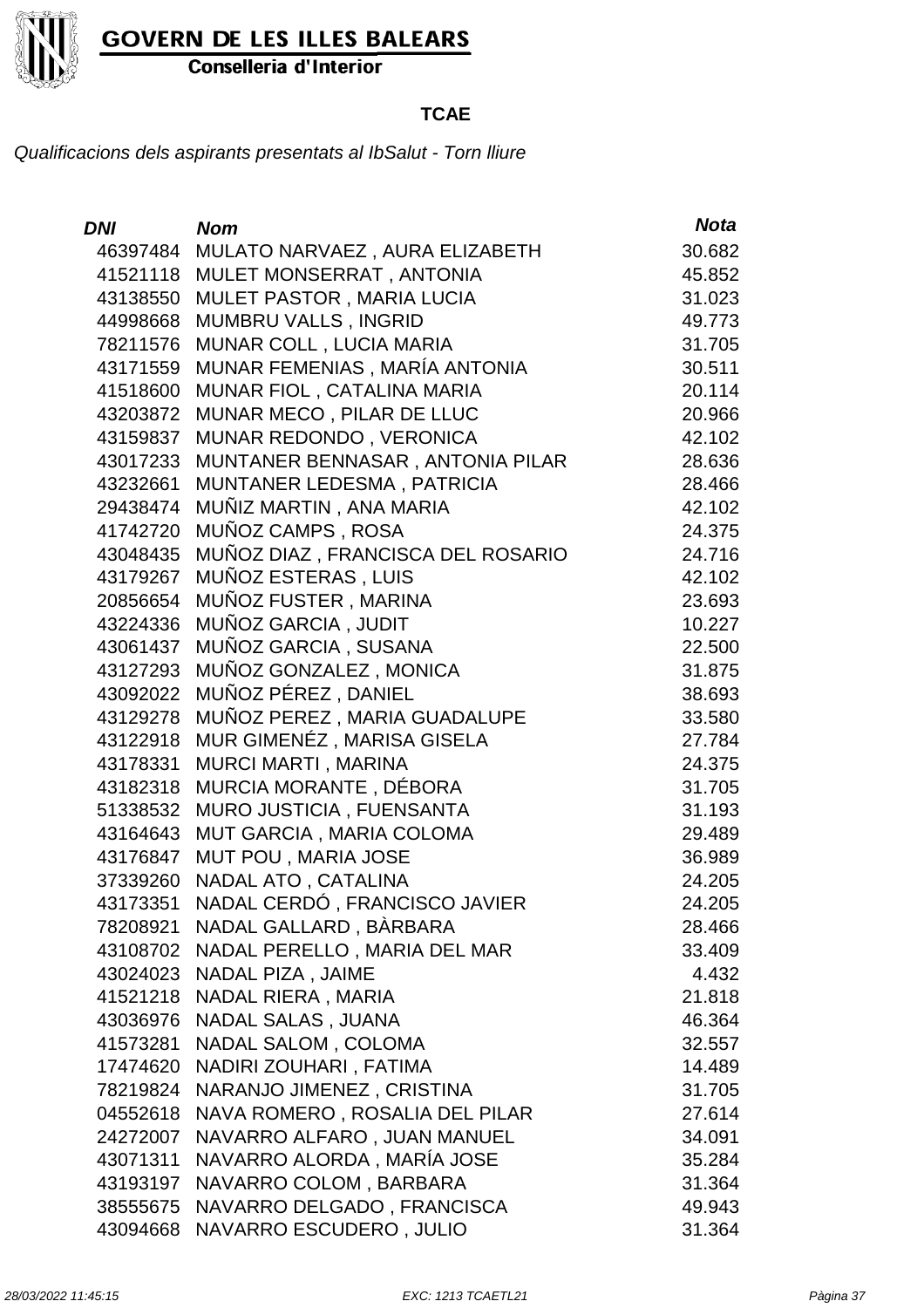

Conselleria d'Interior

#### **TCAE**

| <b>DNI</b> | <b>Nom</b>                         | <b>Nota</b> |
|------------|------------------------------------|-------------|
| 18219847   | NAVARRO FUSTER, ISABEL             | 31.705      |
| 43080507   | NAVARRO HERNANDEZ, MARIA JOSE      | 33.920      |
| 02538941   | NAVARRO MARTIN, EDUARDO            | 36.477      |
| 18235893   | NAVARRO MORENO, JOSE ANTONIO       | 30.170      |
| 43195116   | NAVARRO REINA, MARÍA DOLORES       | 39.545      |
| 43070620   | NAVARRO SAN MIGUEL, JOSEFA         | 34.261      |
| 76147754   | NAVAS RODRIGUEZ, ANA VANESA        | 26.932      |
| 43079593   | NAVIO CUTILLAS, JOSEFINA           | 36.307      |
| 49482993   | NDJEBAYI BAINDE, HERMINE NICOLE    | 24.375      |
| 43214343   | NEVADO LLODRÀ, MARIA FRANCISCA     | 20.795      |
| 43155133   | NEVADO MIR, LAURA                  | 31.364      |
| 43175435   | NICANOR LOPEZ, CLAUDIA             | 18.920      |
| 43168656   | NICOLÁS GARCÍA, LAURA              | 29.148      |
| 43213826   | NICOLAU ALONSO, VICTORIA ISABEL    | 23.011      |
| 43132668   | NICOLAU BARCELO, MARÍA MAGDALENA   | 19.091      |
| 43094804   | NICOLAU BESTARD, Mª MAGDALENA      | 28.466      |
| 43140241   | NICOLAU GOMEZ, JOSE ANTONIO        | 22.500      |
| 37340063   | NICOLAU GORNALS, MARIA ANTONIA     | 48.580      |
| 78213360   | NICOLAU OLIVER, MARGA              | 27.955      |
| 33410980   | NIETO CALPE, MARIA MERCEDES        | 38.864      |
| 43102995   | NIETO FLUXA, ISABEL                | 40.739      |
| 43044854   | NIETO MARTÍNEZ, MARÍA JOSEFA       | 32.557      |
| 43190460   | NIETO SÁNCHEZ, BEATRIZ             | 28.636      |
| 43159503   | NIETO SANCHO, MARIA NIEVES         | 38.693      |
| 47430027   | NIN MONTBLANCH, JULIA              | 24.375      |
| 43168046   | NOCEDA POLAR, JULIA                | 34.943      |
| 55085244   | NOFORE NDAW, AIDA                  | 17.727      |
| 18236531   | NOGUERA AGUILO, MAGDALENA          | 42.273      |
| 20474551   | NOGUERA GONZALEZ, ISABEL           | 15.341      |
| 74189683   | NOGUERA RAMÓN, POLICARPO           | 40.398      |
| 43192316   | NOGUERA RIGO, SANDRA               | 14.659      |
| 53750244   | <b>NOHALES BODOQUE, PATRICIA</b>   | 34.773      |
| 43112479   | NOVES CASAS, VANESSA               | 39.034      |
| 43189711   | NUÑEZ CABRERA, SONIA               | 35.795      |
| 43112748   | NUÑEZ LUZ, BEATRIZ ALEXANDR        | 41.932      |
| 43144862   | NUÑEZ MONTBLANCH, CAROLINA         | 32.045      |
| 24167731   | NÚÑEZ MORENO, MARIA DEL CARMEN     | 27.784      |
| 43158028   | NÚÑEZ TEJEDOR, LAURA               | 31.705      |
| 54870342   | NZE MANGUE, ANA CRISTINA           | 38.864      |
| 41515598   | OBRADOR FERRER, CATALINA MAGDALENA | 28.636      |
| 49482123   | OBRADOR FOLCH, DAVID               | 26.080      |
| 78218984   | OBRADOR GELABERT, MARIA MANUELA    | 39.034      |
| 43149004   | OBRADOR MELIA, BARBARA MARIA       | 47.045      |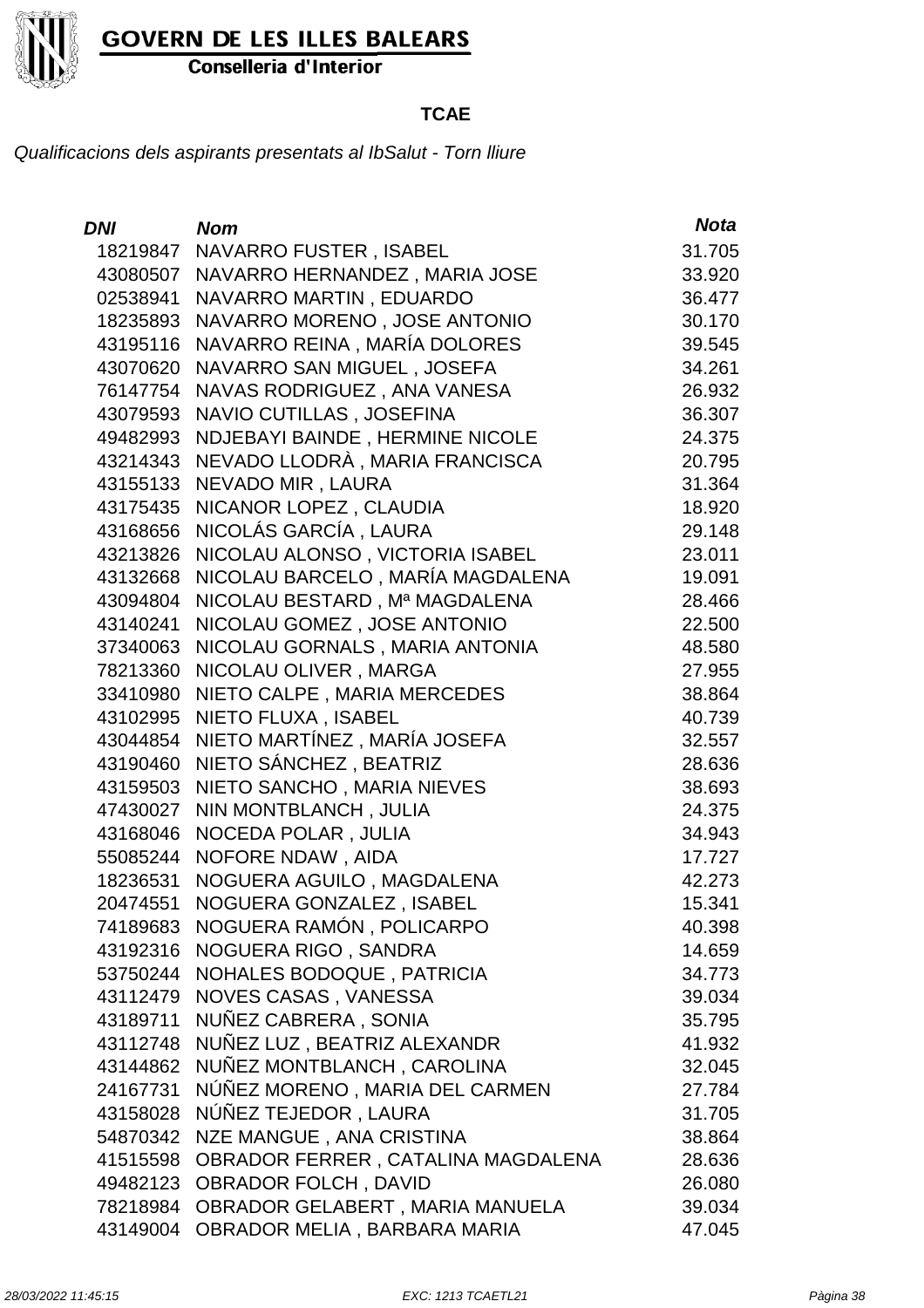

Conselleria d'Interior

#### **TCAE**

| <b>DNI</b> | <b>Nom</b>                       | <b>Nota</b> |
|------------|----------------------------------|-------------|
| 43148837   | OBRADOR MULET, MARIA DEL MAR     | 26.761      |
| 43062127   | <b>OBRADOR SALAS, MARGARITA</b>  | 40.398      |
| 43160310   | OCHOA MESA, NATALIA              | 30.682      |
| 43038771   | OJEDA MILLAN, MARIA DEL CARMEN   | 37.841      |
| 43013968   | OLÍAS MENA, AMELIA CONSUELO      | 48.409      |
| 43182163   | OLIVARES CABANELLAS, PAULA       | 49.091      |
| 43132886   | OLIVARES GAIXET, HÉCTOR          | 34.602      |
| 43165735   | OLIVAS GÓMEZ, CARLOS             | 43.807      |
| 49608343   | OLIVEIRA ARAUJO, IVANILDE        | 33.409      |
| 49921585   | OLIVEIRA DA SILVA, ELIZAMAR      | 37.670      |
| 41584774   | <b>OLIVER AMENGUAL, MARTA</b>    | 30.170      |
| 78208174   | OLIVER BALLESTER, ROSA MARIA     | 48.920      |
| 44329314   | OLIVER BENNASAR, MARIA FRANCISCA | 35.966      |
| 43101785   | <b>OLIVER CARMONA, SANDRA</b>    | 52.500      |
| 41535945   | OLIVER CIFRE, FRANCESCA          | 26.761      |
|            | 43032978 OLIVER MIRO, LUIS       | 23.011      |
| 43203639   | <b>OLIVER PARDO, AINA</b>        | 37.670      |
| 43460266   | OLIVER PIÑEIRO, MIGUEL ANGEL     | 23.182      |
| 43097267   | OLIVER PIZA, MARIA DE LLUC       | 21.818      |
| 18234789   | OLIVER POQUET, FRANCISCA         | 26.250      |
| 43204872   | <b>OLIVER RIBAS, MARTA</b>       | 26.250      |
| 41517355   | <b>OLIVER SAGRERA, MARIA</b>     | 31.193      |
| 43149126   | <b>OLIVER SASTRE, JAUME</b>      | 27.955      |
| 43073096   | <b>OLIVER SASTRE, MARIA LUZ</b>  | 27.784      |
| 43216209   | <b>OLIVER SERRANO, ISABEL</b>    | 24.545      |
| 41501841   | <b>OLIVES CAMPS, DESIRE</b>      | 37.500      |
| 43186612   | OLMO CASTILLA, YOHARA            | 17.045      |
| 43183508   | <b>OLMO FRAGUAS, TAMARA</b>      | 24.205      |
| 46393626   | OÑA RUEDA , JONNY RICHARD        | 34.091      |
|            | 43187170 OÑATE MÉNDEZ, SILVIA    | 26.080      |
| 43167077   | OÑATE VILLALOBOS, MARTA          | 49.773      |
| 41745772   | <b>ORFILA BALAGUER, ROSER</b>    | 24.716      |
| X4775314   | ORLANDO, ALEJANDRA               | 25.398      |
| 30960225   | OROZCO ROSA, YOLANDA             | 35.966      |
| 41540658   | ORTEGA JUNQUERA, ANABEL          | 37.500      |
| 41501641   | ORTEGA SINTES, SANDRA            | 30.341      |
| 25399216   | ORTI MUÑOZ, ANA MARIA            | 27.102      |
| 43477210   | <b>ORTIZ BLANCO, MARTA</b>       | 20.625      |
| 43061180   | ORTIZ JOVER, MARIA LUISA         | 27.614      |
| 34064869   | ORTIZ JOVER, SANDRA              | 52.330      |
| 43222622   | ORTIZ MENDIETA, MARTA            | 28.636      |
| 34828768   | ORTIZ TORTOSA, MARIA DOLORES     | 48.239      |
| 45186412   | OSORIO GÓMEZ, NICOLE ANDREA      | 36.136      |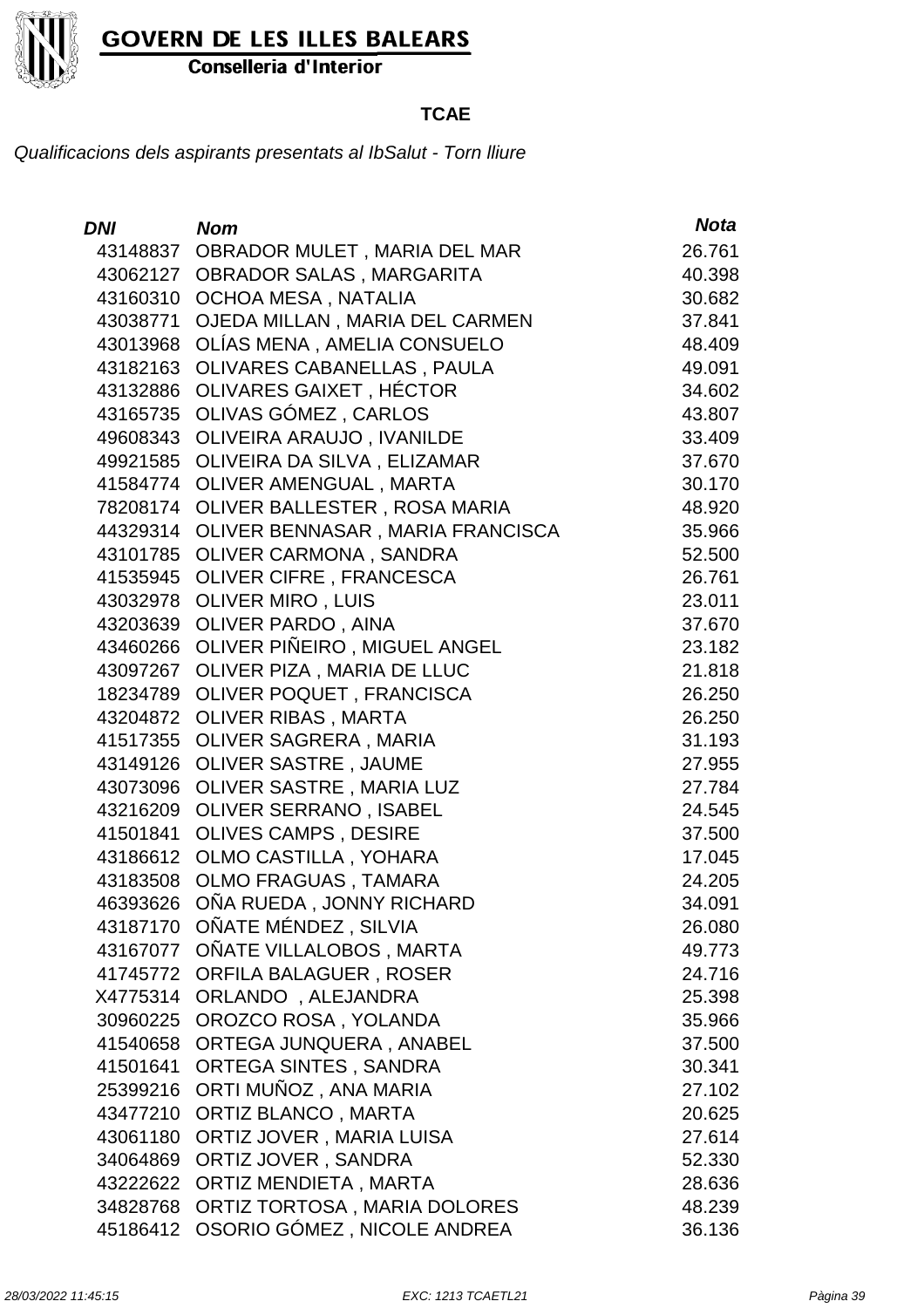

Conselleria d'Interior

#### **TCAE**

| DNI      | <b>Nom</b>                             | <b>Nota</b> |
|----------|----------------------------------------|-------------|
| 43153543 | <b>OSORIO RENDON, MYRIAM YISSET</b>    | 33.239      |
| 43144473 | <b>OSORNO GARCIA, LUCI</b>             | 28.466      |
| 43186262 | OSUNA SERRANO, LYDIA                   | 37.159      |
| 43050371 | OTEIZA PEDERSEN, VICTORIA LINDA        | 28.807      |
| 45862530 | <b>OTERO CACHO, MIGUEL</b>             | 31.193      |
| 43229577 | OULAD SIBOURIA OULAD EL HASSAN, NAJLAA | 30.852      |
| 43089858 | OYARZÁBAL CERDÁ, YOLANDA               | 38.011      |
| 41457303 | PABLO MARTINEZ, MARIA MAGDALENA        | 41.080      |
| 45612748 | PACHECO SINGALA, ESTEFANÍA             | 31.875      |
| 44371259 | PACHON POYATO, RAFAELA MARIA           | 36.818      |
| 43232644 | PAGAN GALBARRO, ALEJANDRO JOSE         | 34.432      |
| 47252098 | PAGUILLO TORRES, LAYA                  | 23.693      |
| 49776142 | PALACIOS GIRALDO, LUZ MARIA            | 30.852      |
| 43210370 | PALACIOS GRIMALDOS, DIANA              | 36.477      |
| 43110506 | PALACIOS MARTÍNEZ, SILVIA              | 26.420      |
| 46959531 | PALAU PLANELLS, LIDIA                  | 30.000      |
| 43469556 | PALERM SALVÁ, MARIA ANTÒNIA            | 24.886      |
| 41574590 | PALMA LARROSA, LAURA                   | 31.534      |
| 43182370 | PALMER LOPEZ, SERGIO                   | 31.705      |
| 43078874 | PALMER LLADÓ, MARÍA                    | 50.284      |
| 43004157 | PALMER MAHRBERG, MARÍA TERESA          | 18.750      |
| 43021589 | PALMER MARTI, MARGALIDA                | 44.659      |
| 45187168 | PALOU GONZÁLEZ, LAURA                  | 27.614      |
| 43059152 | PALOU PRATS, MARIA DE LAS NIEVES       | 35.625      |
| 43162195 | PALOU TORRENS, CATALINA                | 30.682      |
| 43151909 | PALLÉS ÁLVAREZ, CAROLINA               | 25.057      |
| 37339667 | PALLICER GUILLENA, IOLANDA             | 10.057      |
|          | 41493775 PALLISER SEGUI, MARGARITA     | 29.148      |
| 43131478 | PANIAGUA LEON, ALMUDENA                | 29.659      |
|          | 43475942 PANTOJA CASTELLANO, THAIS     | 19.602      |
|          | 34066880 PARDO ALFARO, ANGELES         | 38.011      |
|          | 43168144 PARDO BUENO, JAVIER           | 27.614      |
|          | 03132058 PARDO GONZALEZ, ROCIO         | 31.364      |
| 36967921 | PARDO MARTINEZ, GLORIA ISABEL          | 19.773      |
| 43122394 | PARDO PEREIRA, NOELIA                  | 37.500      |
| 43068633 | PARDO VILLALBA, JUANA MARÍA            | 40.568      |
| 52531746 | PAREJA GARCIA, MARIA TERESA            | 43.807      |
| 43111418 | PAREJO MARTIN, MARIA DOLORES           | 24.375      |
| 41587770 | PARERA CABRER, NATALIA                 | 32.557      |
| 43020262 | PARETS COMAS, MARIA DEL PILAR          | 26.761      |
| 49481065 | PARRA COLLADO, KAYRA ESTHER            | 23.523      |
|          | 41540475 PARRA FERNANDEZ, BEATRIZ      | 40.398      |
| 26480860 | PARRA GONZALEZ, ANGELA                 | 41.591      |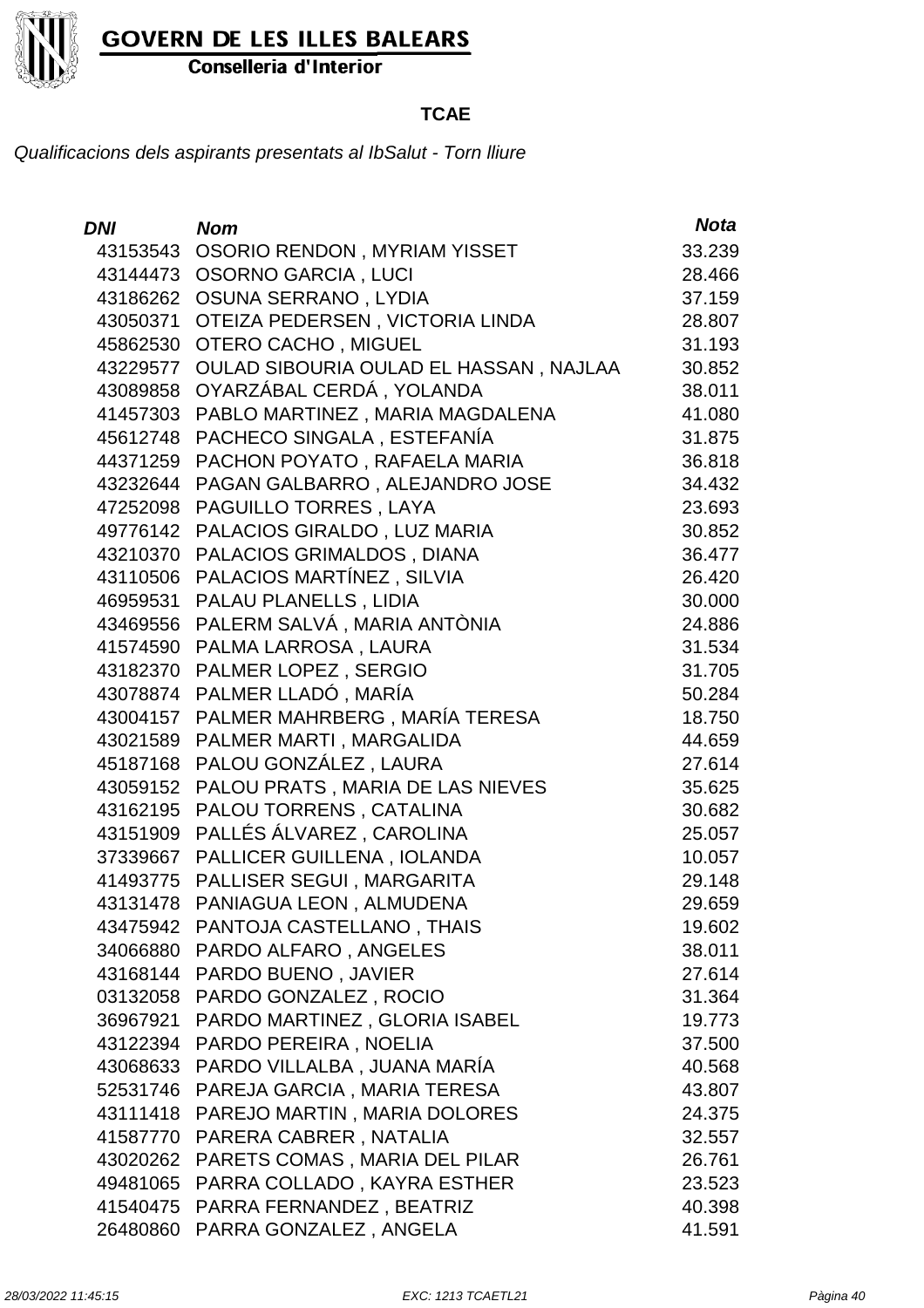

Conselleria d'Interior

#### **TCAE**

| DNI      | <b>Nom</b>                            | <b>Nota</b> |
|----------|---------------------------------------|-------------|
| 43004156 | PARRA LLOBERA, MARIA AMPARO           | 42.955      |
| 43476105 | PARRILLA GOMILA, MARIA DEL MAR        | 26.761      |
| 42981135 | PASCUAL CUART, MARIA MAGDALENA        | 27.273      |
| 78202514 | PASCUAL MASSANET, MARIA               | 30.000      |
| 34066220 | PASCUAL RIERA, FRANCISCA              | 31.875      |
| 43089206 | PASCUAL TORRES, ANA                   | 54.034      |
| 41499648 | PASCUCHI BARDIA, MONICA               | 38.693      |
| 21696738 | PASTOR ANDUIX, ANDREA                 | 29.318      |
| 43068590 | PASTOR FIGUEROLA, CATALINA            | 37.500      |
| 34067632 | PASTOR MIR, MARGARITA                 | 47.045      |
| 43205495 | PASTOR MIRÓ, MARIA DE LLUCH           | 24.205      |
| 41621936 | PASTOR ROTGER, AINA MARGALIDA         | 9.886       |
| 43135498 | PASTOR SAMPER, SERGIO GAIZKA          | 47.386      |
| 41460191 | PATIÑO IBAÑEZ, MARIA CARMEN           | 36.477      |
| 43104047 | PAU BUENO, MARGARITA                  | 43.807      |
| 43470728 | PAUL SÁNCHEZ, BLANCA                  | 35.455      |
| 43153546 | PAYERAS MONTES, MARIA MARGARITA       | 28.977      |
| 33995477 | PAZ TEIJEIRA, MÓNICA                  | 39.886      |
| 43476112 | PEDREGOSA BAUTISTA, MARINA            | 21.818      |
| 18232136 | PEDREÑO ORTIZ, JUANA MARIA            | 25.398      |
| 41509845 | PEDROSA MORENO, MARIA JOSE            | 18.239      |
| 43168350 | PEDROSA RUIZ, CATERINA MARIA          | 51.648      |
| 43095229 | PEGUERO RINCON, SERGIO                | 28.807      |
| 18236395 | PEINADO MEDINA, MARIA JOSE            | 53.182      |
| 43086426 | PEINADO RODRÍGUEZ, CRISTINA           | 25.739      |
| 43472054 | PELAEZ OBREGON, LIZETTE ANGELA        | 38.011      |
| 53535602 | PENA BOUSA, CONSUELO                  | 34.602      |
| 43114859 | PEÑA AGUILAR, ADELA                   | 43.125      |
| 29219934 | PEÑA BLANES, BELEN                    | 23.693      |
|          | 46957009 PEÑA GARCÍA, AGUSTÍN         | 29.830      |
|          | 78219951 PEÑA NUÑEZ, MACARENA         | 31.875      |
|          | 43210024 PEÑA ORTEGA, ROBERT NICOLAS  | 25.398      |
|          | 43060571 PEÑA PAZOS, SONIA            | 38.011      |
|          | 49605495 PEÑA REBAZA, MARIELA CECILIA | 41.250      |
|          | 52778394 PEÑALVER REQUENA, MARTINA    | 35.284      |
|          | 18219448 PEÑAS AROCAS, CATALINA       | 24.205      |
|          | 43158053 PEÑAS LOPEZ, CRISTINA        | 25.398      |
|          | 43472338 PEREDA BOSCH, TANIA          | 35.455      |
| 43082567 | PERELLÓ DOT, FRANCISCA MARIA          | 34.943      |
|          | 43046706 PERELLÓ JAUME, CATALINA      | 31.875      |
|          | 43072550 PERELLO LATORRE, ANA ISABEL  | 36.818      |
|          | 41540389 PERELLO PIZA, GUILLEM        | 31.875      |
|          | 43150520 PEREZ ADROVER, MARIA JESUS   | 23.864      |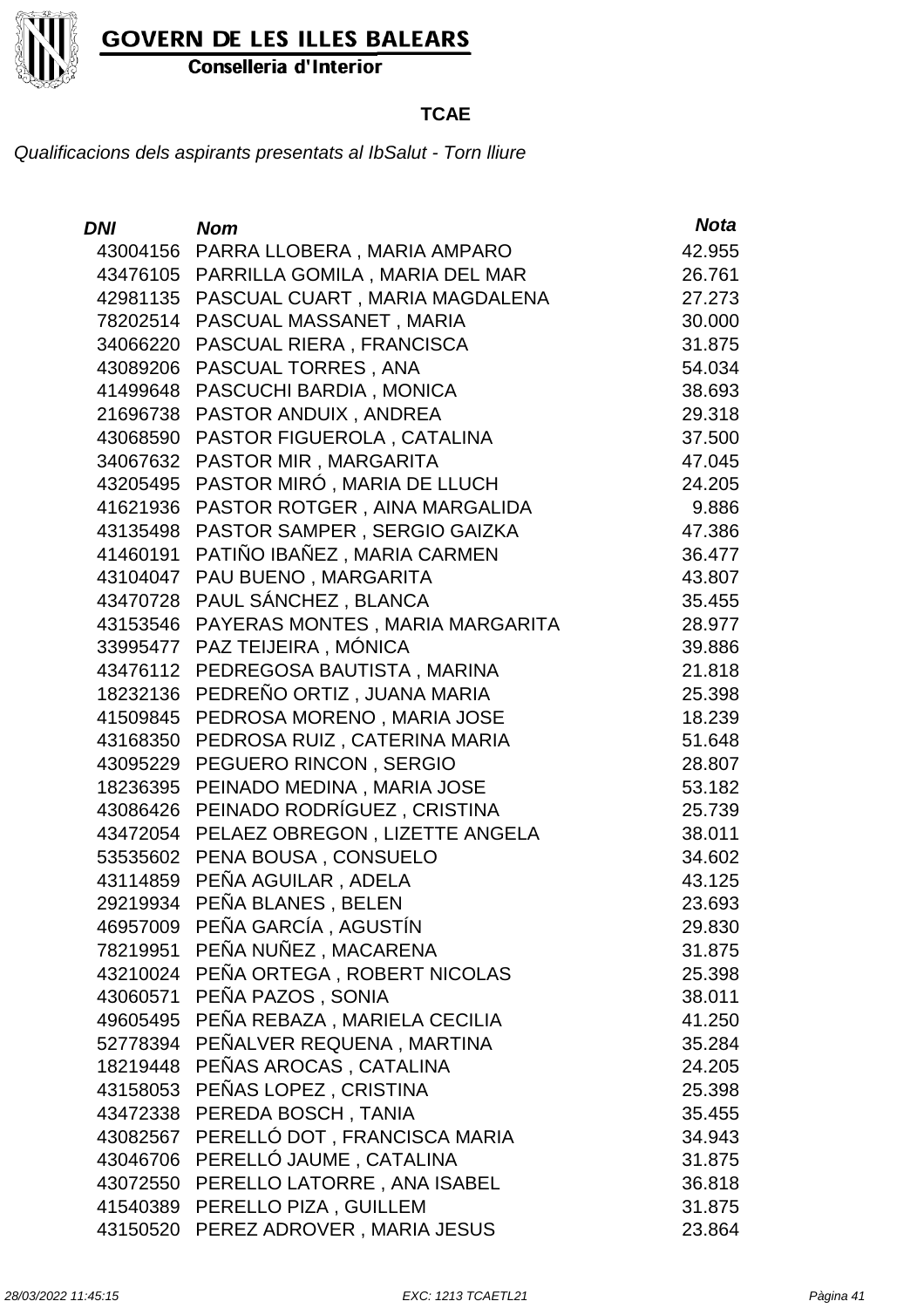

Conselleria d'Interior

#### **TCAE**

| DNI      | Nom                                 | <b>Nota</b> |
|----------|-------------------------------------|-------------|
|          | 43151556 PEREZ AGUILO, ESTER        | 45.341      |
| 43091798 | PEREZ ALAMINOS, ANGELES             | 31.023      |
| 76420460 | PEREZ ALVAREZ, BEATRIZ              | 35.966      |
| 75540913 | PEREZ BEBIAN, JUAN MARIA            | 48.580      |
|          | 41522973 PEREZ CALDERON, BEATRIZ    | 42.784      |
| 41452149 | PEREZ CUADRADO, ALICIA              | 41.420      |
| 41446298 | PÉREZ EXPÓSITO, MONTSERRAT          | 38.523      |
| 30487637 | PEREZ FUENTES, ENCARNACIÓN          | 41.420      |
| 41542573 | PEREZ GALVEZ, ALBA                  | 17.898      |
| 43135663 | PEREZ GIMENEZ, EVA LAURA            | 30.511      |
| 43218158 | PEREZ GINARD, ANTONIA               | 27.443      |
| 14620765 | PEREZ GIRALDO, FRANCISCO            | 39.886      |
| 43175241 | PEREZ LAMPRE, MARIA SOLEDAD         | 23.011      |
| 43164740 | PEREZ LIÑAYO, SERGIO DAVID          | 36.818      |
| 43161311 | PEREZ LOPEZ, MARIA DOLORES          | 46.534      |
| 78216664 | PEREZ LLABRES, LAURA                | 30.170      |
| 43230122 | PEREZ MEDINA, NATALIA               | 23.352      |
| 46622481 | PEREZ MORANTE, ANA MARIA            | 31.705      |
| 46394057 | PEREZ MUNARRIZ, WALTER OMAR         | 38.182      |
| 48232531 | PÉREZ NAVÍO, ELIA ANA               | 32.727      |
| 43174457 | PEREZ POZO, JOSE ANTONIO            | 14.318      |
| 43169494 | PÉREZ QUESADA, ANA MARIA            | 37.500      |
| 41619312 | PEREZ ROMAN, PENELOPE               | 30.170      |
| 43183475 | PEREZ ROSSELLO, CONCHI              | 25.398      |
| 43092465 | PÉREZ SELVA, YOLANDA                | 37.500      |
| 78209536 | PERONA ROBLES, ANA                  | 15.170      |
| 43139818 | PESO GONZALEZ, SANDRA               | 21.648      |
| X4300855 | PESSINA, LEONARDO                   | 36.989      |
| X3673072 | PETROVA PARGOVA, KREMENA            | 26.250      |
|          | X9922642 PETROVA YORDANOVA, PAULINA | 18.920      |
| 43209697 | PEWTRESS ORELL, CRISTINA            | 22.500      |
| 43150923 | PEZO BEIZAGA, MARLENI               | 32.727      |
| 41715549 | PEZO CANO, ROSARIO-LAURA            | 27.614      |
| 43164722 | PICAÑOL VAILLO, IGNACIO             | 28.636      |
| 43028359 | PICAZO RIERA, JUANA                 | 29.489      |
| 43093932 | PICO MUÑOZ, VANESSA DE LAS MERCEDES | 31.875      |
| 41584071 | PILARES GARCÍA, MARGALIDA           | 22.500      |
| 43223070 | PINEDA ALBARRÁN, SERGIO             | 26.420      |
| 43209493 | PINEDA PICON, NOEMI                 | 33.068      |
| 43187216 | PINTO GONZALEZ, MARIA ENCARNACION   | 31.534      |
| 43057458 | PINYA FERRER, ISABEL MARIA          | 30.852      |
| 43194026 | PIÑA TRIAY, MARINA                  | 14.318      |
| 43022721 | PIÑEIRO BUSTOS, MARIA ELENA         | 55.057      |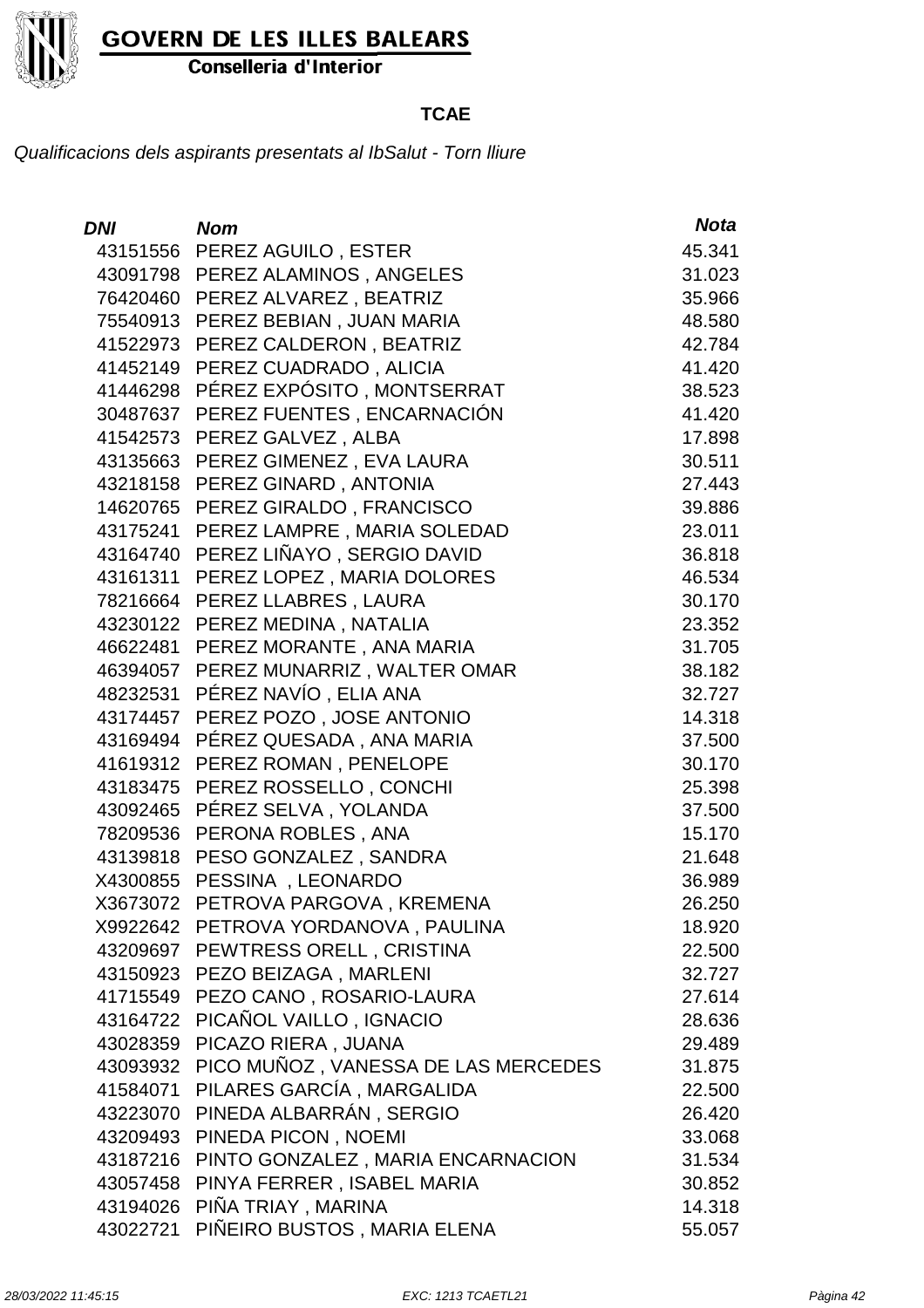

Conselleria d'Interior

#### **TCAE**

| DNI      | <b>Nom</b>                               | <b>Nota</b> |
|----------|------------------------------------------|-------------|
| 43128328 | PIÑEIRO BUSTOS, RAQUEL                   | 51.989      |
| 21682624 | PIQUERAS CALATAYUD, SANDRA               | 20.455      |
| 41745447 | PIRIS BENEJAM, MIRIAM                    | 26.761      |
|          | 41494705 PIRIS CARRERAS, FRANCISCA       | 28.125      |
| 43195462 | PIZÀ GAYÀ, MARGARITA                     | 29.318      |
| 46959859 | PLA BAENA, SONIA                         | 20.966      |
| 43162458 | PLANAS SIQUIER, MARÍA ISABEL             | 23.182      |
| 78216698 | PLANAS TELLO, MARIA                      | 21.648      |
| 43205505 | PLANAS VALIENTE, LAURA                   | 24.545      |
| 12771557 | PLAZA ENRIQUEZ, MARIA DEL CARMEN         | 33.920      |
| 41524329 | PLAZA JIMENEZ, ESTER                     | 25.057      |
|          | 43157274 POCOVÍ PERELLÓ, ISABEL          | 49.091      |
| 49866792 | POGGI ZANABRIA, ANA KARINA               | 45.511      |
| 78219069 | POL BUADES, MARIA LAURA                  | 17.898      |
| 41523037 | POL TRIGUEROS, CAROLINA                  | 33.920      |
| 78201452 | POL VIDAL, MARGALIDA                     | 31.534      |
| 25314699 | POLEY MARQUEZ, MARIA DOLORES             | 42.614      |
| 41736627 | PONCIANO BOVER, ANA MARIA                | 34.091      |
| 43106489 | PONS DE LA TORRE, MAGDALENA              | 25.568      |
|          | 78217734 PONS ESCANELLAS, CATERINA MARIA | 31.875      |
| 41513511 | PONS LUCAS, DUNA                         | 30.000      |
| 43168978 | PONS LLABRES, MARIA DEL CARMEN           | 34.943      |
| 41510452 | PONS MOLINA, SUSANA                      | 26.932      |
| 78202450 | PONS MORELL, MARGARITA                   | 21.477      |
| 41737709 | PONS ORFILA, MARGARITA                   | 26.080      |
| 43111763 | PONS PALOU, LUCÍA                        | 40.909      |
| 41508965 | PONS PINTO, MARIOLA                      | 27.955      |
| 41503660 | PONS PONS, ANNA                          | 33.068      |
| 41742019 | PONS PONS, CATALINA                      | 37.330      |
|          | 41494647 PONS PONS, FEDERICO             | 15.341      |
| 78320341 | PONS PONS, MARGARITA                     | 34.091      |
| 41503361 | PONS PONS, MONICA REYES                  | 24.205      |
| 78220341 | PONS RULL, CATERINA                      | 30.000      |
| 43220253 | PONS SAGRERA, MARIA MAGDALENA            | 32.216      |
| 43033843 | PONS SAMPOL, MARIA MAGDALENA             | 23.693      |
| 41498963 | PONS SINTES, MERCEDES                    | 36.477      |
| 41512712 | PONS TENDERO, ANDREA                     | 28.466      |
| 43184903 | PONS TERROBA, ANA ISABEL                 | 34.602      |
| 43054490 | PONS VALLES, FRANCISCA                   | 18.068      |
| 41605102 | PONS VELASCO, NAOMI                      | 19.261      |
| 41518974 | PONT FERRER, JOAN                        | 25.568      |
|          | 41616513 PONT MARTINEZ, NEUS             | 24.886      |
| 43140490 | PONT PUJOL, CRISTINA                     | 29.318      |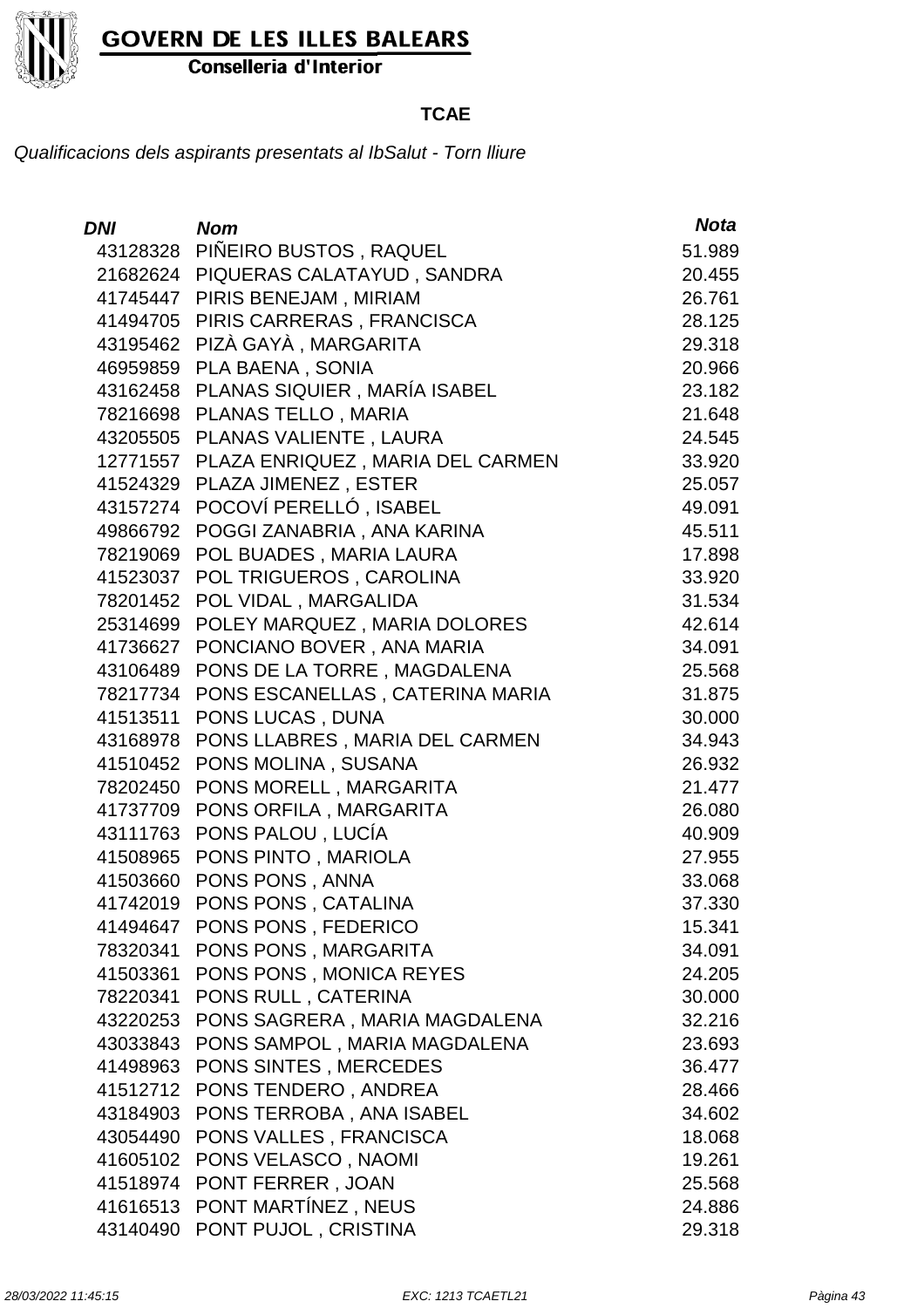

Conselleria d'Interior

#### **TCAE**

| DNI      | <b>Nom</b>                           | <b>Nota</b> |
|----------|--------------------------------------|-------------|
| 18227385 | PORCEL MARTORELL, MARÍA ENCARNACIÓN  | 34.943      |
| 41519369 | PORCEL PASCUAL, ENCARNACIÓN          | 21.307      |
| 41587509 | PORQUER CARBONELL, CATALINA MARIA    | 32.386      |
| 43053825 | PORTILLO VILCHEZ, ANA MARIA          | 40.398      |
| 43064067 | POU JAUME, ANTONIA                   | 19.091      |
| 43171143 | POU RAMIREZ, JUANA VICTORIA          | 24.034      |
| 43182696 | POU SANCHEZ, MARIA VICTORIA          | 15.511      |
| 43178003 | POU SERRA, MARIA DE LES NEUS         | 24.205      |
| 43003420 | POU THOMAS, MARIA ANTONIA            | 38.864      |
| 34069022 | POZAS COLL, SALVADOR                 | 42.102      |
| 29050867 | POZAS VAZ, MANUELA                   | 20.455      |
| 09191051 | POZO CABANILLAS, ROSALIA             | 51.477      |
| 43211166 | POZO GUTIÉRREZ, ARANTXA              | 27.443      |
| 43199288 | POZUELO TORRES, JULIA                | 36.136      |
| 11936366 | PRADA ALONSO, ANA ISABEL             | 47.557      |
| 43125618 | PRADA ARENAS, DANIEL                 | 31.534      |
| 43158593 | PRADES CAPÓ, JUDITH                  | 35.795      |
| 41586413 | PRADES XAMENA, MARIA NEUS            | 19.091      |
| 32817883 | PRADO ARES, ANA ISABEL               | 52.330      |
| 77834091 | PRADO FARNOS, MARIA CARMEN           | 43.125      |
| 41536865 | PRATS DELGADO, BELEN                 | 37.330      |
| 43225592 | PRATS MIRÓ, MARC                     | 26.932      |
| 43467974 | PRECIADO MERINO, LESLIA NADEZHNA     | 30.511      |
| 45696915 | PRECIADO MERINO, SHIRLEY TATIANA     | 28.125      |
| 43178804 | PRETO RUIZ, ASIRIA                   | 31.364      |
| 41506318 | PREVI FEBRER, AUBA                   | 26.761      |
| 43208087 | PRIETO OLMO, ANGELA                  | 39.205      |
| 43192734 | PROHENS BARCELO, JULIA               | 19.432      |
| 45612672 | PUCHADES BARRIGA, MACARENA           | 16.534      |
|          | 45699887 PUENTE MENDOZA, NANCY EDITH | 17.386      |
|          | 43149977 PUEYO QUERO, MARINA         | 29.148      |
|          | 43184952 PUGA MARTIN, KILIAN JAVIER  | 25.909      |
|          | 43185459 PUGA MARTÍN, MARÍA CELIA    | 50.966      |
|          | 43206433 PUIGCERVER DENGRA, MARINA   | 35.284      |
| 41572114 | PUIGROS CERCOS, CRISTINA             | 30.511      |
| 41574141 | PUIGROS FERNANDEZ, ESTHER            | 18.239      |
| 78220618 | PUIGSERVER BARCELO, FRANCISCA        | 36.477      |
| 43134447 | PUIGSERVER BARCELO, NURIA            | 25.909      |
| 37339179 | PUIGSERVER BORDOY, MARIA MAGDALENA   | 32.898      |
| 45192808 | PUJADAS GARAU, ANDRÉS                | 29.318      |
| 78212365 | PUJADAS ORDINAS, MARIA MAGDALENA     | 25.909      |
| 78212410 | PUJADAS RECIO, JUANA MARIA           | 45.682      |
| 78210237 | PUJADAS RECIO, MARGARITA             | 39.205      |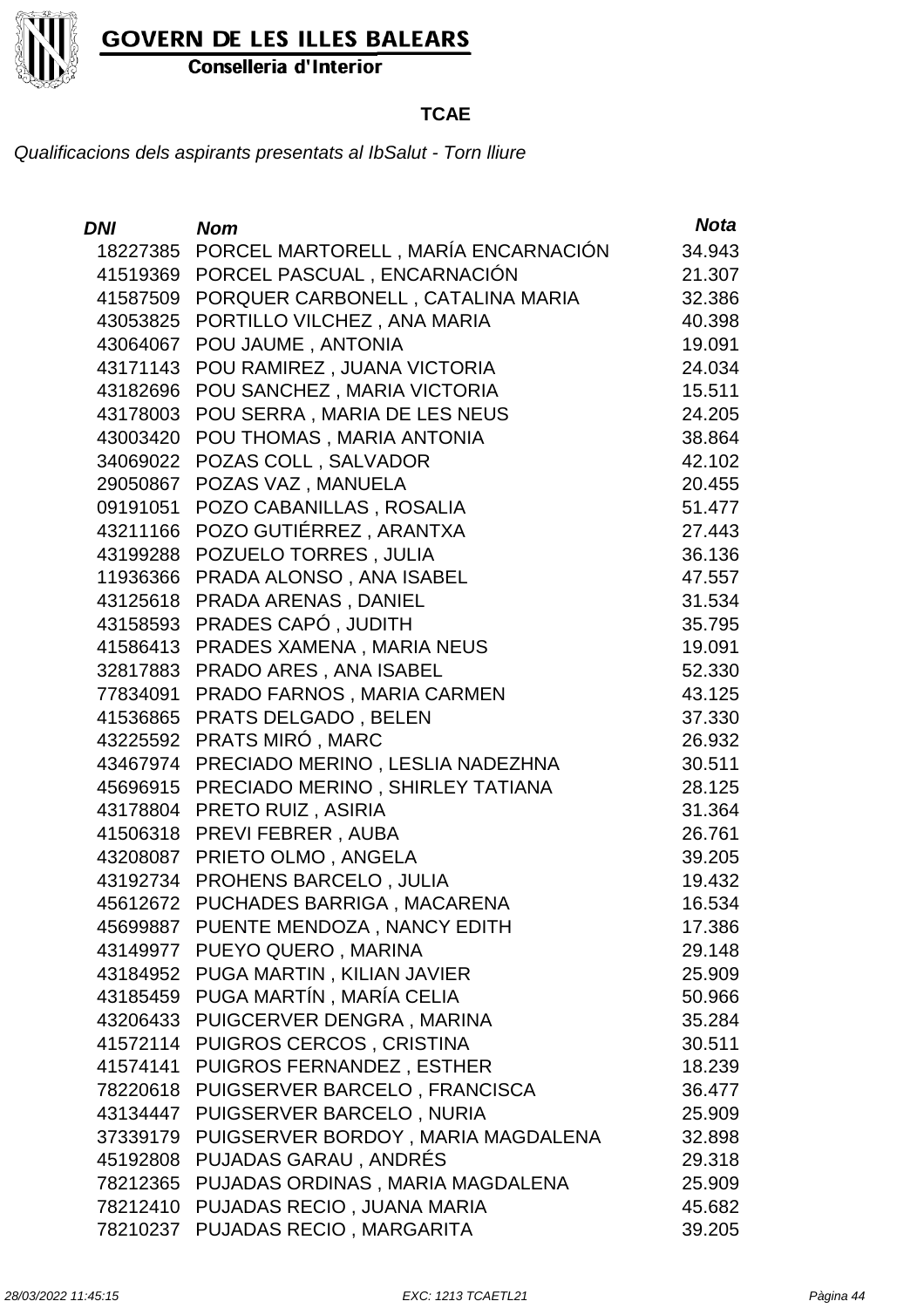

Conselleria d'Interior

#### **TCAE**

| <b>DNI</b> | <b>Nom</b>                           | <b>Nota</b> |
|------------|--------------------------------------|-------------|
| 34069597   | PUJOL JUAN, ANA MARIA                | 41.080      |
| 43149637   | PUJOL MARTORELL, JAIME               | 24.375      |
| 18231843   | PUJOL ROIG, ISABEL MARIA             | 44.489      |
| 43096509   | PULIDO OLIVARES, SONIA               | 45.000      |
| 43189866   | PULPILLO PONS, ADRIAN                | 32.045      |
| 43156186   | QUERO MONLLOR, MIGUEL ANGEL          | 21.989      |
| 43174437   | QUESADA CANO, LAURA                  | 44.830      |
| 43165235   | QUESADA JOYA, CAROLINA               | 32.727      |
| 78211434   | QUETGLAS CLADERA, MIGUEL             | 37.330      |
| 43159030   | QUETGLAS GARCIA, ANA MARIA           | 27.784      |
| 78209679   | <b>QUETGLAS MARTORELL, FRANCISCA</b> | 37.841      |
| 45185204   | QUETGLAS NOGUERA, ALICIA FRANCISCA   | 20.966      |
| 78206219   | QUETGLAS PASTOR, CATALINA            | 18.239      |
| 18219916   | <b>QUETGLAS ROS, MARIA JOSE</b>      | 38.182      |
| 43039058   | QUETGLAS SUAU, CATALINA              | 41.932      |
| 43143781   | QUINTANA GUERRA, EDURNE              | 33.239      |
| 49740533   | QUINTANA VILLACRES, MICHAEL STEVE    | 38.352      |
| 78399065   | QUINTERO CASTAÑEDA, JUANA MARÍA      | 37.500      |
| 49868415   | QUINTERO MARTINEZ, ELIZABETH         | 36.136      |
| X4887781   | QUINTERO PRECIADO, SANDRA NEDELKA    | 36.818      |
| 43201556   | QUIÑONERO CASTRO, JUAN CARLOS        | 26.932      |
| 43201555   | QUIÑONERO CASTRO, NOEMI              | 25.057      |
| 23238973   | QUIÑONERO PEREZ, DOLORES             | 51.648      |
| 55236815   | QUIÑONEZ RIVERA, ROXY YULIANA        | 31.705      |
| 43209130   | RALAT BORREGO, SARA                  | 20.966      |
| 43230241   | RAMIREZ BALLESTER, SANDRA            | 24.034      |
| 43149854   | RAMIREZ CAÑELLAS, ANGELA MARIA       | 41.080      |
| 43100552   | RAMIREZ COBOS, JUANA                 | 34.432      |
| 43048466   | RAMIREZ FELIPE, PIEDAD               | 36.136      |
|            | 45190448 RAMIREZ FLOREZ, LUZ NANCY   | 34.091      |
| 41586004   | RAMÍREZ FUSTER, DOLORES              | 29.318      |
| 43114862   | RAMÍREZ GALLEGO, MARÍA JOSEFA        | 41.932      |
| 43182921   | RAMIREZ GARRIDO, LETICIA             | 25.227      |
| 74641740   | RAMIREZ HUERTAS, ANTONIO             | 36.307      |
| 41616474   | RAMÍREZ MACHADO, MARTA               | 36.136      |
| 43213612   | RAMIREZ PICAZO, CELIA                | 21.818      |
| 43135794   | RAMIS ARTIGUES, ANA ISABEL           | 44.489      |
| 41518947   | RAMIS FLORIT, AGNÈS                  | 32.557      |
| 43198534   | RAMIS FRAU, YAIZA                    | 24.034      |
| 43198517   | <b>RAMIS MARTI, JUDIT</b>            | 33.750      |
| 44329484   | <b>RAMIS MUNTANER, JAIME</b>         | 25.227      |
| 78219544   | RAMIS PERALTA, ENCARNACIÓN           | 28.977      |
| 37339065   | RAMIS PÉREZ, MARIA MAGDALENA         | 15.852      |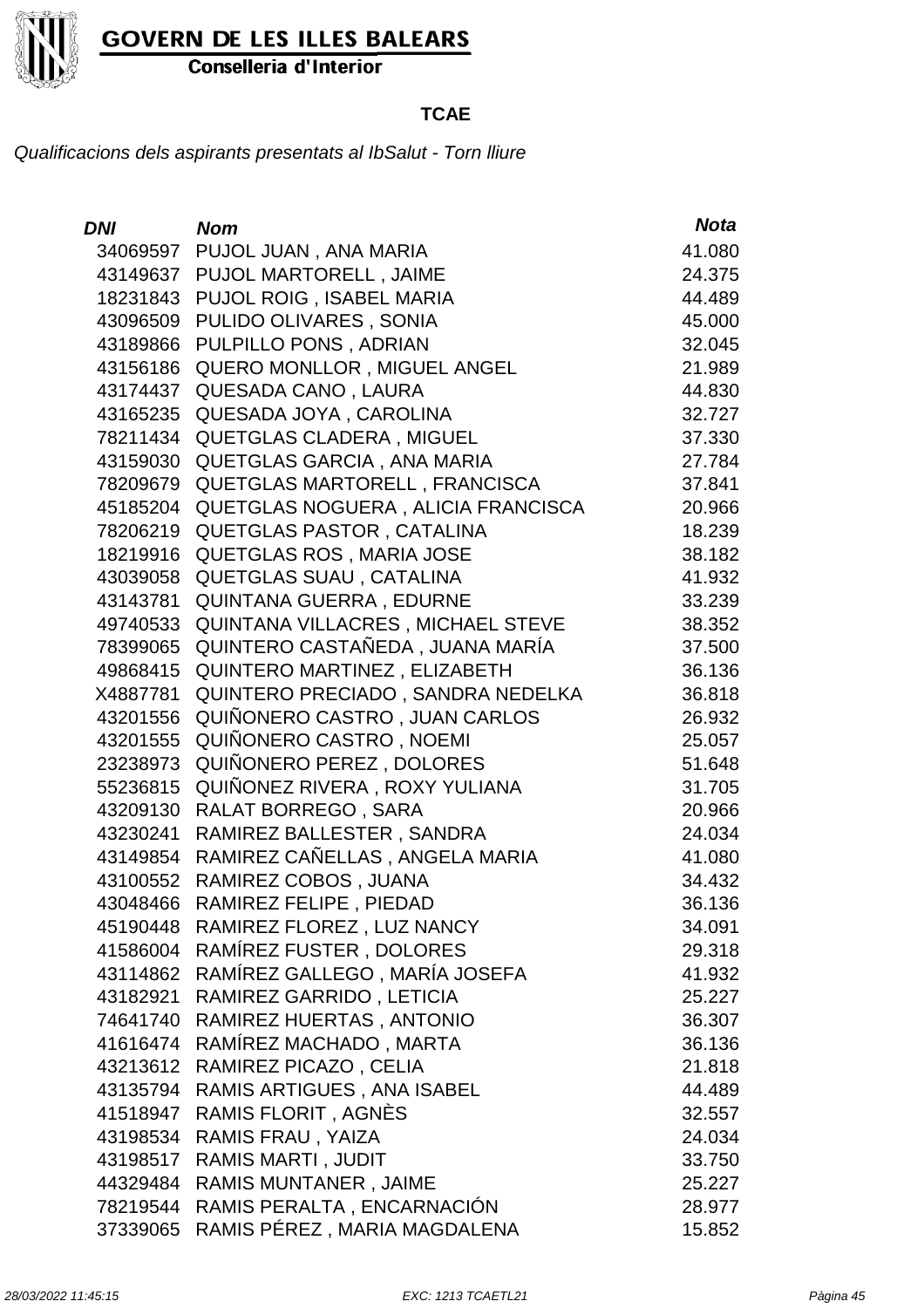

Conselleria d'Interior

#### **TCAE**

| DNI      | <b>Nom</b>                                  | <b>Nota</b> |
|----------|---------------------------------------------|-------------|
| 43067117 | <b>RAMIS VALLS, ISABEL</b>                  | 22.841      |
| 41571820 | RAMON FORTEZA, MARTA                        | 20.625      |
| 45185319 | RAMÓN RODRIGUEZ, MARTA                      | 21.818      |
| 43188674 | RAMOS CABOT, AMPARO                         | 29.489      |
| 43028962 | RAMOS ELIAS, AMALIA                         | 29.659      |
| 41510706 | <b>RAMOS PASCUAL, JUDIT</b>                 | 23.352      |
| 43201757 | <b>RAMOS RIVAS, MONICA</b>                  | 48.750      |
| 43114802 | RAMOS SERRA, MARIA ANTONIA                  | 46.705      |
| 43166799 | RAMOS SERRA, YOLANDA                        | 35.114      |
| 43198679 | RAPELA PARRA, CINTIA                        | 24.545      |
| 46395028 | RAYEL LINARES, GUILLERMINA NEYI             | 36.477      |
| 78209355 | RAYO GOST, ANTONIA                          | 36.818      |
| 41583958 | RAYO PASCUAL, AINA                          | 30.000      |
| 41591097 | RECASENS ARTIGUES, FRANCESC                 | 16.193      |
| 41510920 | RECASENS GONZALEZ, MARTA                    | 34.773      |
| 43181445 | RECHI MARTINEZ, PATRICIA                    | 33.409      |
| 41460149 | REDONDO COLOMAR, MONICA                     | 50.625      |
| 05252808 | REDONDO GARCIA, ADORACION                   | 26.080      |
| 80049980 | REGAJO BORREGO, ISABEL MARIA                | 38.352      |
| 41518782 | REGALADO ROBLES, FRANCISCO MANUEL           | 42.443      |
| 41541303 | <b>REGIS PERELLO, ANTONIA</b>               | 35.966      |
| 51099179 | REGO MILLA, TAMARA                          | 27.955      |
| 43160184 | REGUERA QUIÑONERO, LAURA                    | 46.193      |
| 42983599 | REINA QUIROS, JOSEFA                        | 13.977      |
| 43032982 | <b>REINA QUIROS, MANUELA</b>                | 15.000      |
| 41571567 | REINOSO BIBILONI, MARGARITA                 | 29.489      |
| 43175600 | REOLID GARCIA, LORENA                       | 27.955      |
| 43152551 | REQUENA CIFRE, JUANA ANA                    | 39.205      |
| 45371017 | REQUENA FORTIS, VICTORIA                    | 15.682      |
|          | 43117691 RETOLAZA FARRUGGIA, ANDREA SOLEDAD | 33.580      |
| 43111171 | <b>REUS BANZALEZ, IRENE</b>                 | 41.250      |
|          | 43111170 REUS BANZALEZ, SUSANA              | 38.182      |
| 43202518 | <b>REUS GONZALEZ, JAVIER</b>                | 20.795      |
|          | 43016268 REUS PONS, ANTONIA                 | 32.386      |
| 34064707 | REVELLES MONTERROSO, MARIA MANUELA          | 31.875      |
| 43194574 | <b>REYNES BUADES, MARINA</b>                | 26.761      |
| 78216852 | REYNÉS CAPÓ, JOANA                          | 30.170      |
| 43171287 | REYNÉS MARTÍNEZ, JUAN                       | 23.011      |
| 41587162 | <b>REYNES MOREY, MARTA</b>                  | 30.000      |
| 45696074 | REYNOSO BARBIER, YUDELSYS MARIA             | 18.920      |
| 43197258 | RIBAS ABELEDO, REBECA                       | 24.205      |
|          | 43173582 RIBAS PASTOR, AUBA                 | 48.068      |
| 41457579 | RIBAS SEGURA, JOSEFA                        | 32.727      |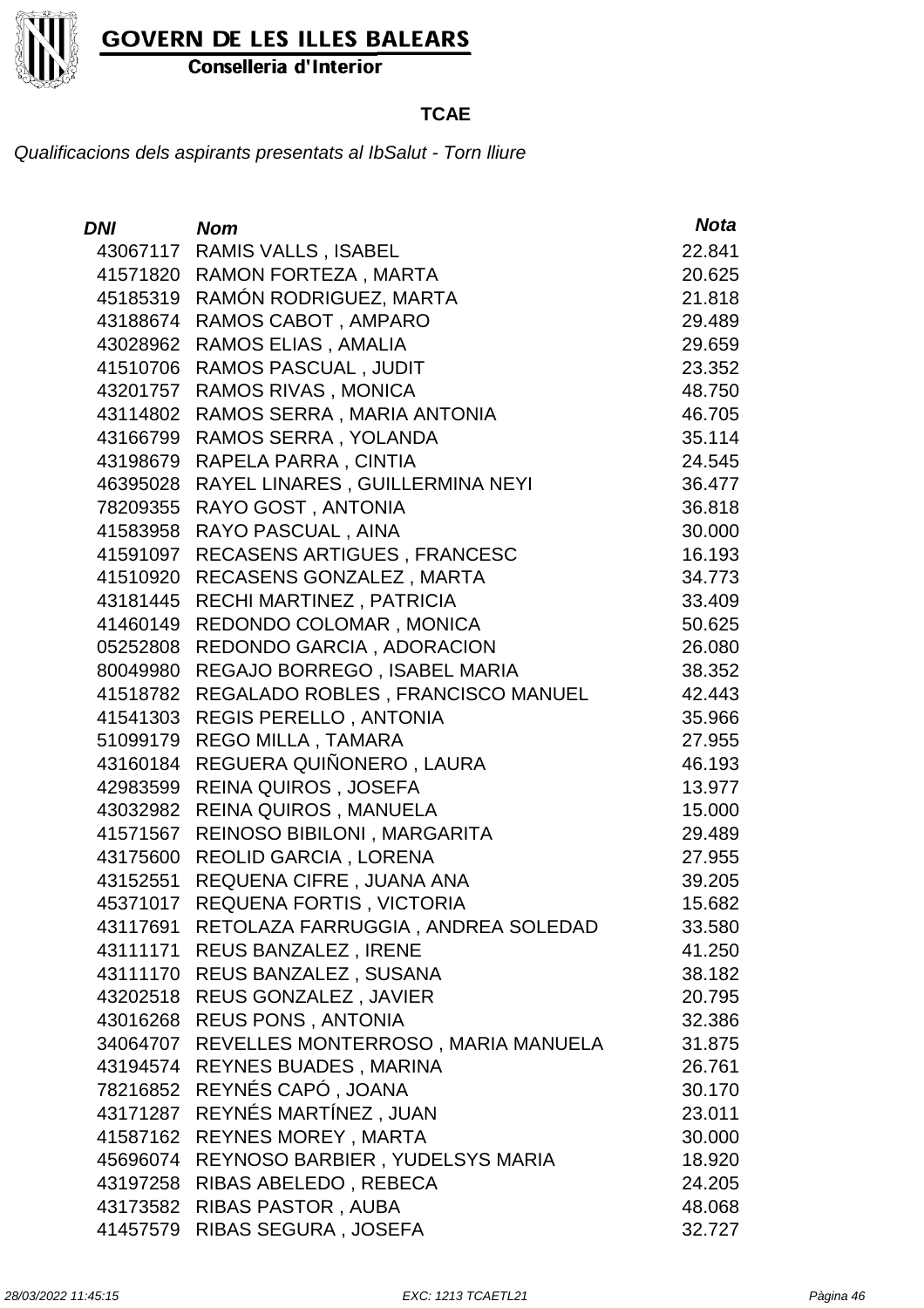

Conselleria d'Interior

#### **TCAE**

| DNI      | <b>Nom</b>                          | <b>Nota</b> |
|----------|-------------------------------------|-------------|
| 46957428 | RIBAS VAQUER, NATALIA               | 23.182      |
| 20414929 | RIBES RIBES, MARIA AMPARO           | 30.000      |
| 43163072 | <b>RIBOT MOLL, LAURA</b>            | 45.000      |
| 18218969 | RIBOT NICOLAU, MARIA                | 41.761      |
| 46039181 | RICO FLORES, FRANCISCA              | 21.307      |
| 43131898 | RICO REUS, AFRICA                   | 33.750      |
| 43462877 | RICO SAUCEDA, ELENA                 | 26.250      |
| 18221142 | RIERA FERRER, ANTONIA               | 32.727      |
| 43124129 | RIERA TRILLO, EVA MARIA             | 35.966      |
| 43182575 | RIGO BENÍTEZ, FRANCISCA             | 26.250      |
| 43083502 | RIGO BERNABEU, MARIA DE LOS ANGELES | 25.909      |
| 78218020 | RIGO GARAU, MARIA DEL CARME         | 36.989      |
| 43214776 | RIGO MORENO, ROSA                   | 36.307      |
| 43099477 | RIGO RIERA, MARIA ROSA              | 38.864      |
| 34069099 | RIPOLL ARELLANO, MARÍA LOURDES      | 41.932      |
| 43461735 | RIPOLL ARRIERO, CELIA               | 45.000      |
| 43471214 | RIPOLL DEVEZ, CLARA                 | 30.341      |
| 43148880 | RIPOLL DOLS, JENNIFER               | 48.068      |
| 18235948 | RIPOLL SIQUIER, CATALINA            | 29.659      |
| 41539366 | RIPOLL TORRES, CATERINA             | 44.148      |
| 33986672 | RISCO BORREGUERO, MARIA DEL CARMEN  | 27.614      |
| 78208887 | RISCO GARCÍA, MARÍA DEL CARMEN      | 46.705      |
| 45608969 | RISCO MARTORELL, ANTONIA DEL PILAR  | 36.136      |
| 43707658 | RIU GONZALEZ, MANELA                | 44.148      |
| 42988873 | RIUDAVETS SANCHEZ, PAULA            | 27.443      |
| 43215285 | RIVAS MELGARES, LAURA               | 33.750      |
| 41524698 | RIVERO MARI, JERONIMA               | 35.284      |
| 43228309 | ROBERTS GARCIA, ALEXANDRA           | 27.443      |
| 43474888 | ROBLAS GARI, CRISTINA               | 39.205      |
| 49922424 | ROBLEDO LOPEZ, MARCELA              | 43.466      |
| 26199475 | ROBLES GALERA, MARIA PILAR          | 47.386      |
| 46396638 | ROBLES JIMENEZ, MIRIAM              | 13.807      |
| 43051756 | ROBLES MAS, ANTONIA                 | 35.455      |
| 43134217 | ROCA CALLEJERO, LUIS MIGUEL         | 35.966      |
| 78216043 | ROCA MILLAN, MARIA TERESA           | 32.386      |
| 41540501 | ROCA OLIVER, MARIA MAGDALENA        | 36.307      |
| 43112734 | ROCA SERRA, ANTONIA                 | 36.307      |
| 43120713 | ROCA SUAU, CATALINA                 | 42.102      |
| 43216188 | RODA ALORDA, LAURA                  | 32.216      |
| 52658797 | RODA MURILLO, JOSE ANTONIO          | 32.045      |
| 49484426 | RODAS BETANCOURT, ANGIE MELISSA     | 15.852      |
| 43463849 | RODENAS FIGUERA, LAURA              | 26.420      |
| 41570594 | RODRIGO GUERRERO, TANIA             | 41.591      |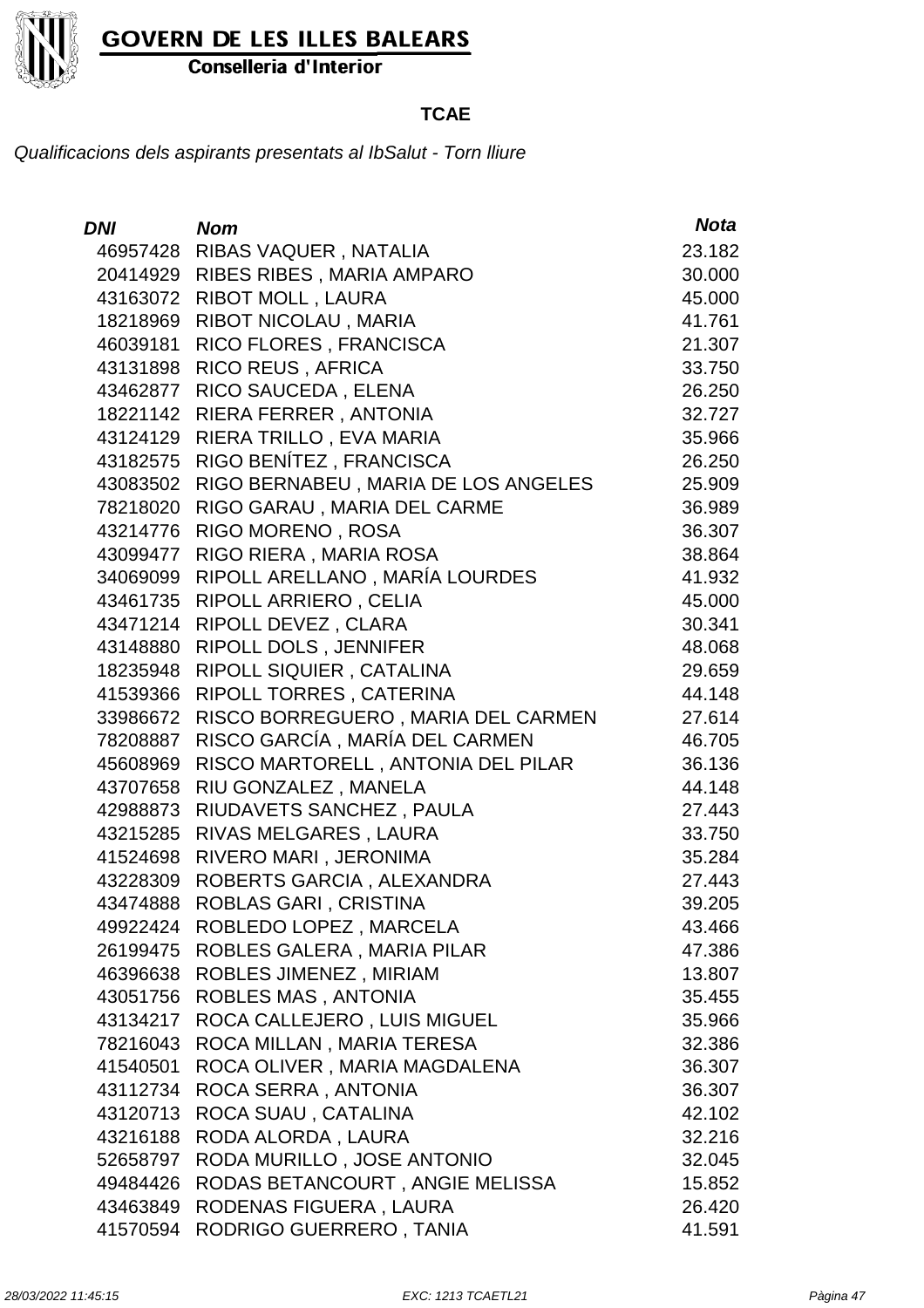

Conselleria d'Interior

#### **TCAE**

| <b>DNI</b> | <b>Nom</b>                          | <b>Nota</b> |
|------------|-------------------------------------|-------------|
| X1640621   | RODRIGUEZ, SYLVIE, MARIE-CHANTAL    | 23.864      |
| 78217209   | RODRIGUEZ AMER, EMILIA              | 33.409      |
| 43183000   | RODRIGUEZ ARROYO, SANDRA            | 19.091      |
| 37336257   | RODRIGUEZ BENNASSAR, MARIA CATALINA | 23.523      |
| 43173177   | RODRIGUEZ BLANCO, ANDREA            | 31.364      |
| 43186074   | RODRIGUEZ CAPO, MARIA ANTONIA       | 28.466      |
| 47257193   | RODRÍGUEZ CÁRDENAS , LUCÍA          | 48.920      |
| 09780964   | RODRIGUEZ CASTRO, MARIA DEL CARMEN  | 27.273      |
| 43195144   | RODRÍGUEZ CORTÉS, RAQUEL            | 33.580      |
| 43156143   | RODRIGUEZ DOMINGUEZ, MÓNICA         | 38.693      |
| 43210700   | RODRIGUEZ FERNANDEZ, BELEN          | 41.932      |
| 02198322   | RODRIGUEZ FERNANDEZ, ISABEL         | 42.784      |
| 41518908   | RODRÍGUEZ GARZARAN, SANDRA          | 39.545      |
| 43135653   | RODRIGUEZ GOMEZ, MARIA TERESA       | 21.989      |
| 46948008   | RODRÍGUEZ GÓMEZ , VÍCTOR            | 37.841      |
| 43476714   | RODRIGUEZ IZQUIERDO, ANDREA MARIA   | 36.989      |
| 41537449   | RODRIGUEZ JUAREZ, MARIA SOLEDAD     | 34.432      |
| 43003990   | RODRIGUEZ LOPEZ, EDUARDO            | 24.886      |
| 76406255   | RODRIGUEZ LOURIDO, MARIA CARMEN     | 43.977      |
| 47252850   | RODRIGUEZ MACHO, JUDITH             | 26.761      |
| 43057329   | RODRIGUEZ MORCILLO, FRANCISCA       | 29.659      |
| 43169807   | RODRIGUEZ MORCILLO, MARIA GUADALUPE | 25.739      |
| 18221260   | RODRIGUEZ MUÑOZ, MARIA              | 34.261      |
| 48102030   | RODRIGUEZ PASTOR, YAIZA             | 24.205      |
| 43078131   | RODRIGUEZ PAYERAS, MARIA DEL CARMEN | 20.625      |
| 43094109   | RODRÍGUEZ PINA , EVA MARÍA          | 53.523      |
| 43152736   | RODRÍGUEZ PULLEIRO, LAURA           | 24.375      |
| 43225359   | RODRIGUEZ RAYEL, ANGELES JAZMIN     | 23.864      |
| 44327733   | RODRIGUEZ REOLID, MONICA JOSEFA     | 35.625      |
| 46395357   | RODRIGUEZ RODRIGUEZ, ALBA           | 28.466      |
| 44953059   | RODRÍGUEZ RODRÍGUEZ, MARÍA JOSÉ     | 37.841      |
| 43150709   | RODRIGUEZ SAAVEDRA, LAURA           | 25.227      |
| 41739747   | RODRÍGUEZ SALORD, TERESA MARÍA      | 31.875      |
| 33899256   | RODRIGUEZ SANCHEZ, JUANA            | 32.557      |
| 47253287   | RODRIGUEZ SIMONETTY, LEILA          | 27.955      |
| 43473051   | RODRÍGUEZ TUMBACO, YULY IVETH       | 19.091      |
| 43109981   | RODRIGUEZ VILLADA, ENCARNACION      | 41.761      |
| 43219518   | ROEL HERNANDEZ, ESTEFANIA           | 39.886      |
| 43130274   | <b>ROIG GUILLAMON, SERGIO</b>       | 31.534      |
| 43018728   | ROIG LLADO, CATALINA                | 32.557      |
| 41460587   | ROIG RIERA, LAURA                   | 29.659      |
| 18983388   | ROIG VIDAL, EVA MARÍA               | 48.580      |
| 48445151   | ROJO GOMARIZ, MONICA                | 48.920      |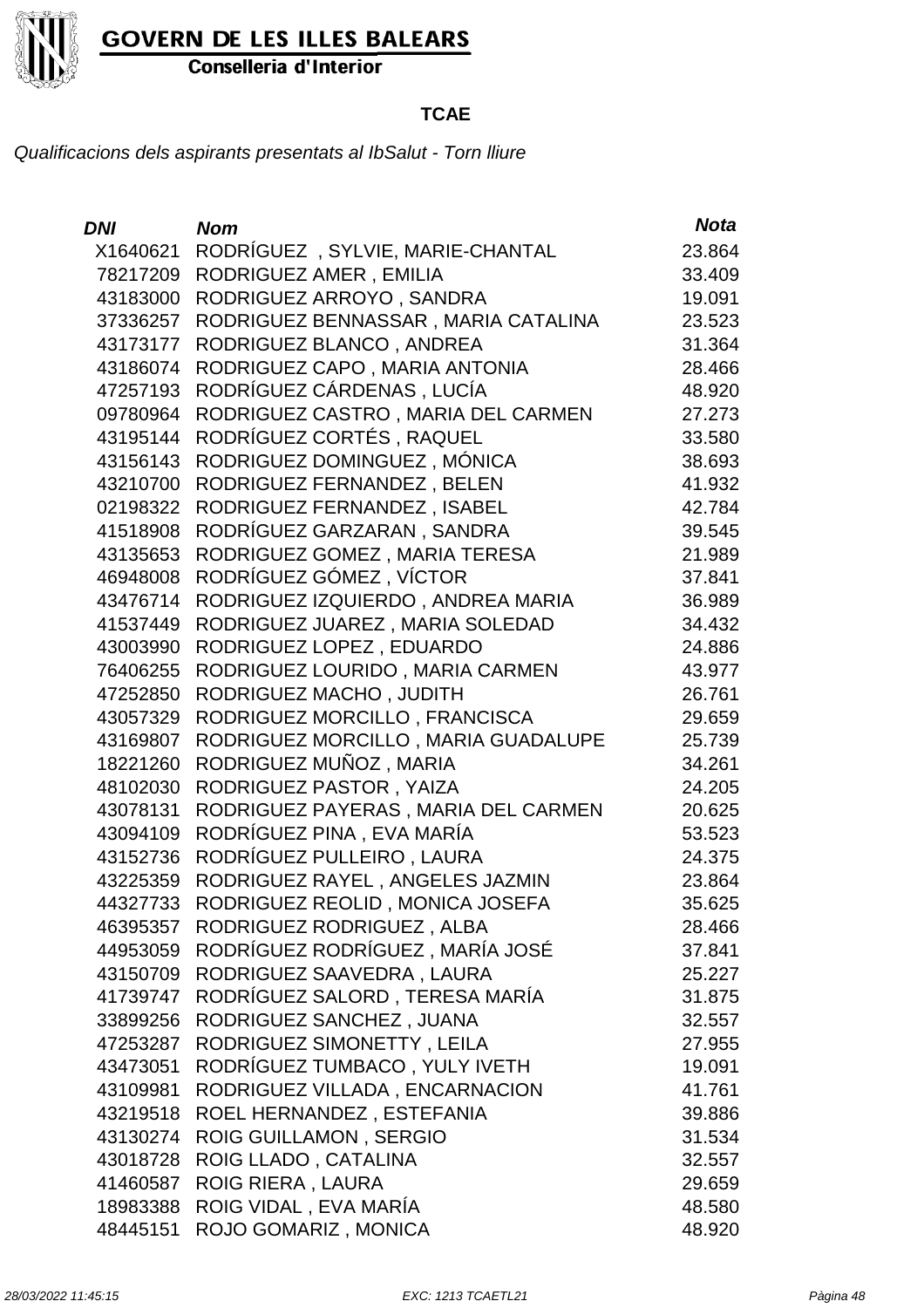

Conselleria d'Interior

#### **TCAE**

| <b>DNI</b> | <b>Nom</b>                             | <b>Nota</b> |
|------------|----------------------------------------|-------------|
| 40561122   | ROLDAN CALATRAVA, ANTONIO DAVID        | 48.239      |
| 78206297   | ROLDAN HERRERO, MARIA MERCEDES         | 26.591      |
| 43128747   | ROLDÁN LÓPEZ, MÓNICA                   | 31.875      |
| 24222646   | ROLDAN ROMAN, ANA MARIA                | 34.943      |
| 24222097   | ROLDAN ROMAN, ENCARNACION              | 32.386      |
| 47255513   | ROMAN ALCÁNTARA, MOISÉS                | 39.034      |
| 52585944   | ROMAN MOLINA, AURORA MARIA             | 38.523      |
| 43208571   | ROMAN MORENO, ISABEL MARIA             | 32.727      |
| 44329847   | ROMAN SANZ, MARIA DE LAS NIEVES        | 27.614      |
| 41607439   | ROMERO ALVAREZ, CONSUELO EDITHA        | 18.750      |
| 43159324   | ROMERO BARRANCO, MARIA ISABEL          | 31.875      |
| 43105930   | ROMERO BORRALLO, JOSE MANUEL           | 47.386      |
| 74881643   | ROMERO CASTILLEJOS, LIDIA              | 35.795      |
| 36986119   | ROMERO CEREZO, ANA MARÍA               | 34.773      |
| 43144422   | ROMERO DE LA TORRE, MARIA MERCEDES     | 34.091      |
| 43146749   | ROMERO DELGADO, MARINA                 | 34.773      |
| 43145496   | ROMERO GALINDO, REBECA                 | 34.773      |
| 37342312   | ROMERO GÓMEZ, MARIA TERESA             | 33.580      |
| 41715461   | ROMERO GONZALEZ, CRISTHIAN-ANDRES      | 38.693      |
| 43063215   | ROMERO PEREZ, MARIA                    | 49.432      |
| 37339413   | ROMERO PEREZ, MARIA CARMEN             | 25.057      |
| 43122702   | ROPERO JIMENEZ, VERONICA               | 19.773      |
| 38071474   | ROS COLET, ISABEL                      | 36.136      |
| 43209997   | <b>ROSALES SANCHES, MIRYAM</b>         | 36.307      |
| 78741945   | ROSEL AGUADO, BELINDA                  | 40.057      |
| 43114612   | ROSELL RIERA, EVA IRENE                | 43.807      |
| 41448393   | ROSELLO VADELL, MARIA MAGDALENA        | 18.580      |
| 49612797   | ROSERO SOLORZANO, ANDREA ESTEFANIA     | 48.239      |
| 35026208   | ROSILLO GARCIA, MARIA DOLORES          | 48.920      |
| 18221799   | ROSSELLÓ BINIMELIS, MONSERRATE         | 46.705      |
| 43180596   | ROSSELLO GARCIA, AINA ISABEL           | 34.432      |
| 43132645   | ROSSELLO SASTRE, MARÍA DE LA ESPERANZA | 35.966      |
| 41537319   | ROSSELLÓ TROBAT, MARGARITA             | 39.205      |
| 43178007   | ROTGER FERNANDEZ, SARA                 | 28.466      |
| 49867187   | RUA GALLEGO, IVETH ELISA               | 35.284      |
| 34864927   | RUANO DIL, MARIA DEL MAR               | 19.432      |
| 46955726   | RUANO MEDINA, MAYRA                    | 31.023      |
| 45188682   | <b>RUBERT SASTRE, ALICIA</b>           | 49.602      |
| 43153727   | RUBI MUNAR, JERONIMA MARIA             | 32.557      |
| 43199185   | RUBIO MIÑANO, VERONICA                 | 29.830      |
| 43152908   | RUEDA MARTINEZ, FRANCISCO ALBERTO      | 35.966      |
| 43233042   | RUEDA MUÑOZ, ESTRELLA                  | 34.261      |
| 43188593   | RUIBAL AMENGUAL, LORENA                | 28.466      |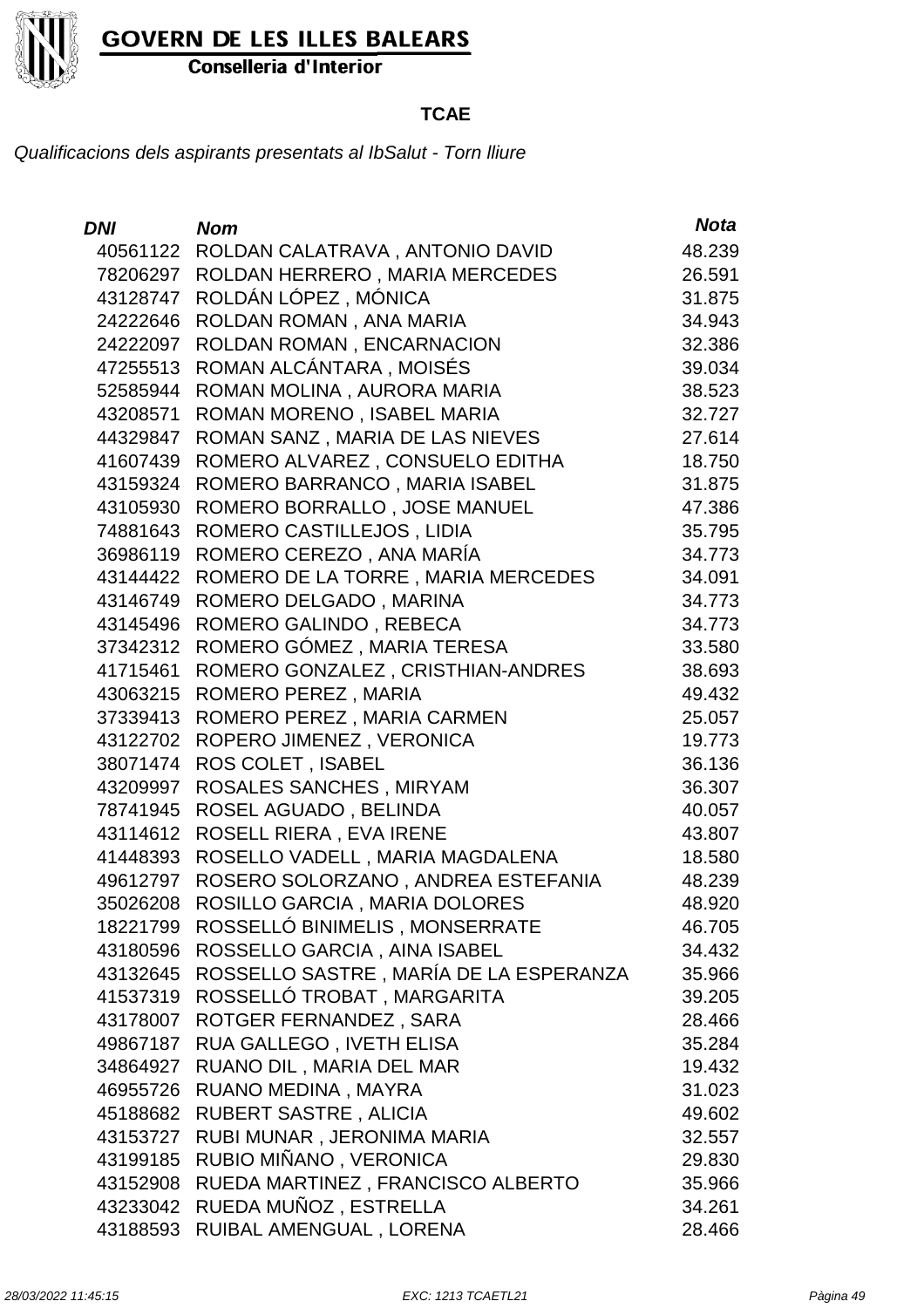

Conselleria d'Interior

#### **TCAE**

| <b>DNI</b> | <b>Nom</b>                        | <b>Nota</b> |
|------------|-----------------------------------|-------------|
| 43152659   | RUIZ ABRAHAM, ALFREDO             | 29.489      |
| 50728215   | RUIZ ALBERTOS, MARIA ROSA         | 38.352      |
| 43232245   | RUIZ ANGUITA, AMANDA              | 21.307      |
| 45694087   | RUIZ CABANELLAS, LORENA           | 30.000      |
| 48230010   | RUIZ CARDONA, PAULA               | 24.545      |
| 41607348   | RUIZ ECHEVERRY, SANDRA MILENA     | 33.750      |
| 44796133   | RUIZ ESCOBAR, PATRICIA            | 29.148      |
| 43181635   | RUIZ FERNANDEZ, TERESA            | 48.068      |
| 74832341   | RUIZ GONZALEZ, GEMA               | 33.920      |
| 43177851   | RUIZ GONZALEZ, HELENA             | 31.705      |
| 04592060   | RUIZ LOPEZ, ANA BELEN             | 35.795      |
| 43220506   | RUIZ LOZANO, VANESA               | 30.852      |
| 43083819   | RUIZ LUQUE, ROCIO MARGARITA       | 27.614      |
| 43078426   | RUIZ MUÑOZ, MARIA CASIMIRA        | 29.830      |
| 43129459   | RUIZ OCHOA, MARIA JOSE            | 27.784      |
| 77571649   | RUIZ SEGURA, MARIA ROCIO          | 30.511      |
| 46479076   | RUIZ TOLEDO, NADIA                | 24.034      |
| 52570440   | RUIZ TRIVIÑO, ISABEL              | 43.466      |
| 18219089   | <b>SABATER ROMERO, JULIA</b>      | 42.102      |
| 71516534   | SABIO VALLINAS, LORENA            | 24.205      |
| 13772191   | SAENZ SUERO, JUAN MANUEL          | 26.761      |
| 43189409   | SAGRERA LLORET, PATRICIA          | 29.318      |
| 18216714   | SAGRERA MASSANET, ISABEL          | 44.830      |
| 44325235   | SAGRERAS MUT, JUANA ANA           | 30.511      |
| 78205960   | SAGRERAS PICORNELL, FRANCISCA     | 44.318      |
| 43037637   | SAGRERES PICORNELL, CATALINA      | 20.625      |
| 41584726   | SALAMANCA TORRANDELL, CATALINA    | 18.580      |
| 43197063   | <b>SALAS LINARES, JESSICA</b>     | 37.330      |
| 43224262   | <b>SALAS ROSSELLO, NEUS</b>       | 19.091      |
| 43471563   | SALAZAR RAMÍREZ, JESSICA LEANDRA  | 34.943      |
| 41747365   | SALDAÑA ANGLADA, MARTA            | 21.818      |
| 42993182   | SALETAS MALONDRA, CATALINA        | 37.330      |
| 41709015   | SALHI HAJJI, NAOUAL               | 34.091      |
| 43132473   | SALMERON CUARTERO, MARIA DE LOS   | 26.250      |
| 43079972   | SALOM ARAGONÉS, MARIA MAGDALENA   | 27.614      |
| 43164024   | <b>SALOM MUNTANER, MERCE</b>      | 39.205      |
| 44328982   | <b>SALOM ORTEGA, MONICA</b>       | 40.909      |
| 43200655   | <b>SALOM RODRIGUEZ, JUAN</b>      | 43.125      |
| 41746687   | SALORD MARQUES, MARIA ISABEL      | 19.773      |
| 43155998   | SALVA ALBERTÍ, FRANCISCA          | 46.534      |
| 78216444   | SALVA COVAS, FRANCISCA            | 39.375      |
| 43204372   | SALVÁ VALLÉS, CLARA               | 28.466      |
| 25420492   | <b>SALVADOR GARRIGUES, ALICIA</b> | 35.966      |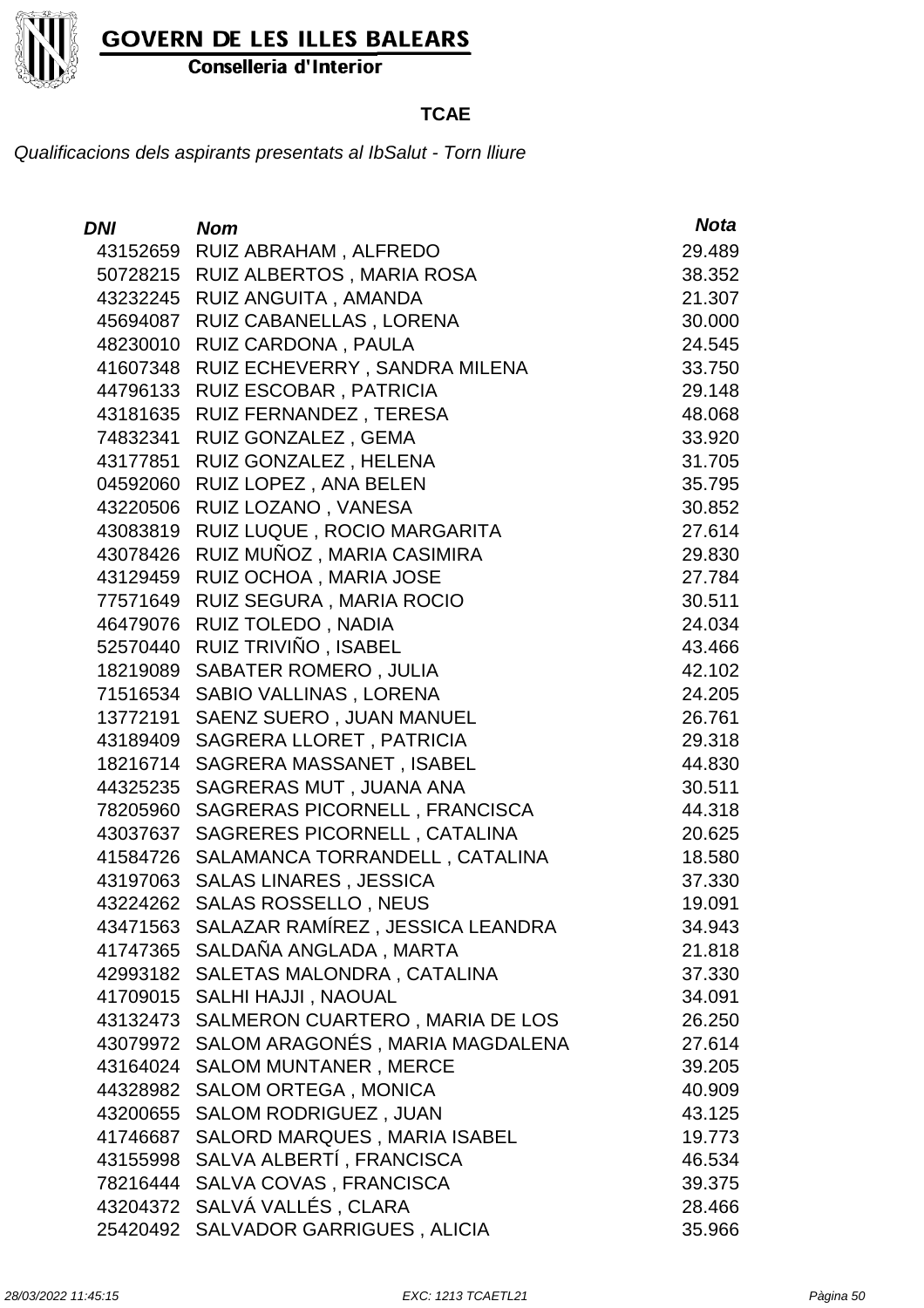

Conselleria d'Interior

#### **TCAE**

| DNI      | <b>Nom</b>                         | <b>Nota</b> |
|----------|------------------------------------|-------------|
| 41536509 | SALVATIERRA REYES, CAROLINA        | 16.875      |
| 78209900 | SAMPOL SABATER, MARIA              | 47.045      |
| 43125767 | SAN EMETERIO DOMINGUEZ, CARLOS     | 38.523      |
| 43205956 | SANCHA AZORÍN, LUCÍA               | 31.705      |
| 43205955 | SANCHA AZORIN, MIRIAM              | 27.102      |
| 25397290 | SANCHEZ ALVAREZ, MARIA JULIA       | 28.466      |
| 43117798 | SANCHEZ BAEZ, ISABEL MARIA         | 19.943      |
| 43178478 | SANCHEZ BLAZQUEZ, VANESA           | 43.466      |
| 43198555 | SANCHEZ BONNIN, CAROLINA           | 38.523      |
| 41745360 | SANCHEZ BOSCH, ESMERALDA           | 38.693      |
| 45614272 | SANCHEZ CANO, MARIA ANTONIA        | 41.761      |
| 43142889 | SANCHEZ CARPINTERO, RUBEN          | 25.909      |
| 43084708 | SANCHEZ CARRIQUI, EVA              | 36.648      |
| 43088687 | SANCHEZ DE ALCAZAR MORENO, FELIX   | 21.307      |
| 45184419 | SANCHEZ DE LUCAS, SUSANA           | 27.102      |
| 20209386 | SANCHEZ DIAZ, NOELIA               | 29.148      |
| 23791460 | SANCHEZ DÍAZ, SILVIA               | 37.841      |
| 43099183 | SANCHEZ FERNANDEZ, ANA MARÍA       | 43.466      |
| 45698319 | SANCHEZ FERREIRA, SANDRA JANETH    | 41.591      |
| 74505452 | SANCHEZ GARCIA, RAFAELA            | 45.511      |
| 43416521 | SANCHEZ GIL, FRANCISCO JAVIER      | 16.193      |
| 43233357 | SANCHEZ GONZALEZ, ALBA             | 42.614      |
| 41509944 | SANCHEZ HARO, EDUARD               | 33.920      |
| 24344674 | SANCHEZ JORDA, ISABEL              | 34.261      |
| 07817779 | SÁNCHEZ LÁZARO, MARÍA ÁNGELES      | 28.295      |
| 53151057 | SÁNCHEZ LUCENA, MARIA DEL MAR      | 41.250      |
| 43479250 | SANCHEZ MARIN, ROCIO               | 27.614      |
| 43211168 | SÁNCHEZ MARTÍ, SONIA               | 24.205      |
| 78214110 | SANCHEZ MARTINEZ, MONICA           | 28.125      |
|          | 43217161 SANCHEZ NAVARRO, FERNANDO | 21.818      |
| 43190607 | SANCHEZ PIZA, ALICIA               | 15.682      |
| 43104577 | SANCHEZ QUETGLAS, JOANA AINA       | 26.761      |
| 34768414 | SANCHEZ RAMIREZ, FRANCISCA         | 44.659      |
| 33460980 | SANCHEZ RUIZ, CRISTABEL            | 39.545      |
| 43021848 | SANCHEZ RUIZ, JUANA                | 25.398      |
| 43100634 | <b>SANCHEZ SALES, AMELIA</b>       | 40.227      |
| 43040065 | SANCHEZ SERRANO, MARIA CARMEN      | 36.989      |
| 43121798 | SANCHEZ VAZQUEZ, LAURA             | 46.023      |
| 43076190 | SANCHEZ VICTORI, ANTONIO FRANCISCO | 42.102      |
| 45496579 | SANCHEZ VIRDOSOLA, SILVIA          | 26.591      |
| 41457288 | SANCHEZ ZORRILLA, ADORACION        | 29.659      |
|          | 45697896 SANCHO CASAS, PAULA       | 29.318      |
| 43168224 | <b>SANCHO MIRALLES, FINA</b>       | 31.705      |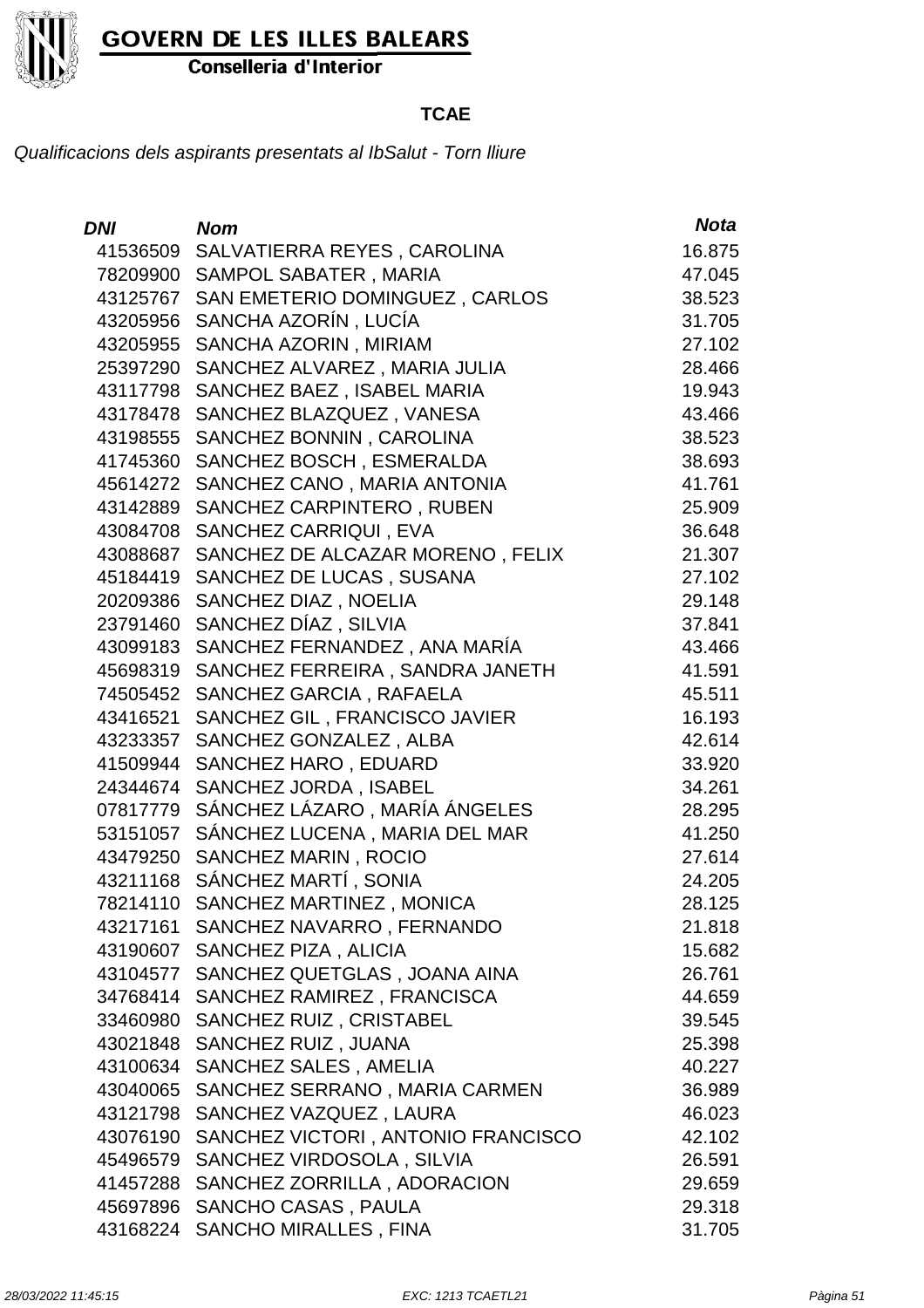

Conselleria d'Interior

#### **TCAE**

| DNI      | <b>Nom</b>                                | Nota   |
|----------|-------------------------------------------|--------|
| 47253990 | <b>SANCHO TORRES, SONIA</b>               | 40.227 |
|          | 43124762 SANDOVAL CAMPOS, ALICIA          | 34.773 |
| 50122814 | SANO POLANCO, MELBA ELISA                 | 24.545 |
|          | 41615616 SANSO EGIDOS, ANABEL             | 27.784 |
| 41509162 | SANTACASILDA CAULES, IVAN                 | 31.023 |
| 43479733 | SANTANA PROAÑO, JOSEFINA DEL ROSARIO      | 32.727 |
| 43087909 | SANTANA TORRES, LUISA MARÍA               | 49.943 |
|          | 43095625 SANTIAGO EXTREMERA, DAVID        | 42.443 |
| 41538144 | SANTMARTI BAUZA, LINA MARIA               | 27.784 |
| 41461426 | <b>SANTOS CUELLO, VICTORIA</b>            | 42.443 |
| 43202516 | SANZ CORREA, SHEILA                       | 35.795 |
| 43196569 | SANZ ESTEVA, MARGARITA                    | 18.239 |
| 43225218 | SANZ MARTINEZ, SONIA                      | 25.909 |
|          | 43209086 SANZ VALERA, IRENE               | 37.841 |
| 75863451 | SAÑUDO PAJUELO, FRANCISCA                 | 34.091 |
|          | 43083529 SARCH GUASP, CATERINA AINA       | 44.489 |
| 43189611 | <b>SARCH GUASP, SUSANA</b>                | 20.455 |
| 52253732 | SARRION ROMERO, MARIA CARMEN              | 38.864 |
| 41571449 | SASTRE FERRAGUT, MARGARITA                | 35.114 |
| 43085797 | SASTRE FONT, ANTONIA                      | 34.432 |
| 43235904 | SASTRE GARÍ, ISABEL MARIA                 | 48.580 |
| 43146618 | <b>SASTRE LOPEZ, DEBORA</b>               | 33.580 |
| 43200751 | SASTRE OLIVA, NEUS                        | 24.716 |
|          | 43016852 SASTRE REYNES, CATALINA          | 36.307 |
| 42990297 | SASTRE SASTRE, FRANCISCA                  | 25.909 |
|          | 43046696 SASTRE VALLESPIR, JUANA MARIA    | 26.761 |
| 43199002 | <b>SCHNEIDER BARCELO, SANDRA</b>          | 32.727 |
|          | 43167295 SCHNEIDER GAROLFI, NONICA MALENA | 25.398 |
|          | X1228765 SCHRENK, NICOLE                  | 37.159 |
|          | 43191527 SEBASTIA LLITERAS, MARIA         | 24.545 |
|          | 43182394 SECO DE HERRERA JIMENEZ, RAQUEL  | 19.602 |
|          | 43141364 SECO TALLEDO, MARIA DE LA O      | 27.273 |
|          | 44327424 SEDA CEPERO, MARIA DEL CARMEN    | 25.227 |
|          | 43189997 SEGADOR VILLAR, MARÍA VICTORIA   | 28.295 |
| 43093449 | <b>SEGOVIA GUTIERREZ, CRISTINA</b>        | 27.614 |
|          | 43193746 SEGUI CRESPI, MARINA             | 26.080 |
|          | 41512769 SEGUI MOMPEAN, GIBET             | 25.057 |
|          | 18235834 SEGUI MOYA, JUAN                 | 29.318 |
| 41493535 | <b>SEGUI ORFILA, JOANA CARME</b>          | 31.193 |
|          | 43018892 SEGUI PERICAS, JERONIMA          | 35.455 |
| 41508497 | <b>SEGUI PONS, MAGDALENA</b>              | 38.864 |
| 34066261 | <b>SEGUI SASTRE, ANTONIA</b>              | 40.568 |
| 43192813 | SEGUIDO ARCOS, ESTEFANIA                  | 23.182 |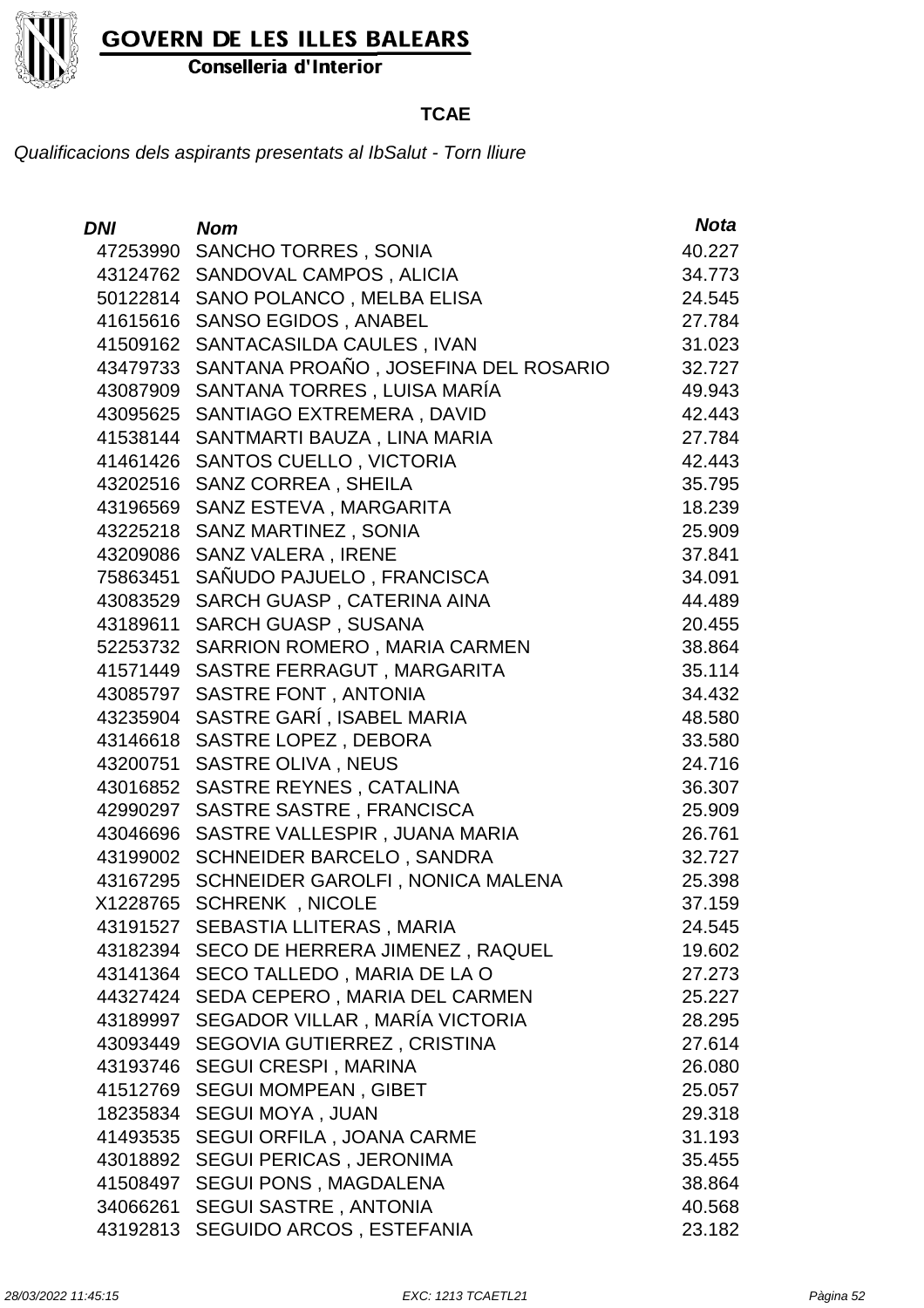Conselleria d'Interior

#### **TCAE**

| DNI      | <b>Nom</b>                              | <b>Nota</b> |
|----------|-----------------------------------------|-------------|
| 77340708 | SEGURA AGUILAR, MARIA TERESA            | 50.455      |
| 51375328 | SEGURA FORTEZA, MARTA ROSA              | 35.114      |
| 43028387 | SEGURA ROSELLO, MARIA GUADALUPE         | 40.398      |
| 43183607 | <b>SEGURA ROSENDE, LORENA</b>           | 29.489      |
| 41543039 | <b>SEGURA URBANO, GUADALUPE</b>         | 28.977      |
| 43225165 | SELVA BERNAT, MARIA                     | 29.659      |
| 43225164 | <b>SELVA BERNAT, MARTA</b>              | 34.943      |
| 43223609 | <b>SELLES CABOT, BARBARA</b>            | 27.784      |
| 43140178 | SEMPERE FERNANDEZ, BEATRIZ              | 21.477      |
| 44818806 | SEOANE VIAÑO, SANDRA MARIA              | 45.170      |
| 43155271 | <b>SERNA DUQUE, YOLANDA</b>             | 35.625      |
| 43171973 | <b>SERRA CANTALLOPS, ISABEL</b>         | 27.273      |
| 43182939 | <b>SERRA CULLA, NEUS</b>                | 24.205      |
| 43182940 | <b>SERRA CULLA, NURIA</b>               | 30.170      |
| 43163295 | <b>SERRA FERNANDEZ, ELEONOR</b>         | 34.091      |
| 41541075 | <b>SERRA GOMEZ, MIRIAM</b>              | 35.795      |
| 46955351 | <b>SERRA HORMIGO, FERNANDO</b>          | 37.500      |
| 43094575 | SERRA MARTINEZ, LAURA                   | 40.057      |
| 43163321 | SERRA SERRA, EULÀLIA JUANA              | 46.364      |
| 78211257 | <b>SERRA SERRA, JUAN</b>                | 36.307      |
| 43117096 | SERRA SOCIAS, MARINA AUBA               | 35.284      |
| 43139345 | SERRA VERD, JUANA MARIA                 | 45.682      |
| 43206160 | SERRANO ALONSO, SURIA                   | 28.295      |
| 43097249 | SERRANO CORTES, MARIA AMPARO            | 31.534      |
| 43105615 | SERRANO DIAZ, YOLANDA                   | 49.773      |
| 77334914 | SERRANO HERNANDEZ, MARIA DEL CARMEN     | 41.591      |
| 44326775 | SERRANO JURADO, MARIA VICTORIA          | 36.477      |
| 45698756 | <b>SERRANO POZAS, DAVID</b>             | 34.943      |
| 48641756 | <b>SERRANO SAMPER, ANTONIO</b>          | 28.466      |
|          | 43154970 SERROUKH SERROUKH, HAFIDA      | 34.602      |
|          | 43187720 SERVERA BALLESTER, CANDELA     | 30.682      |
|          | 43181919 SERVERA CIFRE, MARIA MAGDALENA | 37.841      |
| 43108183 | SERVERA GENTO, ALICIA                   | 30.170      |
| 43183041 | <b>SERVERA HIDALGO, CARMEN</b>          | 23.011      |
| 43108526 | SERVERA JIMENEZ, YOLANDA                | 33.068      |
| 78211268 | SERVERA MIQUEL, MARIA                   | 44.318      |
| 41615832 | SERVERA PONS, FRANCESCA                 | 14.318      |
| 43227630 | SERVERA SÁNCHEZ, BÁRBARA                | 30.341      |
| 43202985 | SHERIFF BEJARANO, CAROLINA              | 16.364      |
| 49483686 | SIERRA BOLIVAR, JULIANA ALEXANDRA       | 36.648      |
| 18227758 | SIERRA CAÑAS, MARIA JOSEFA              | 21.136      |
| 32651731 | SILVAR FERNANDEZ, MARIA ANTONIA         | 35.966      |
| 43093363 | SILVENTE EXPOSITO, TERESA MARIA         | 32.557      |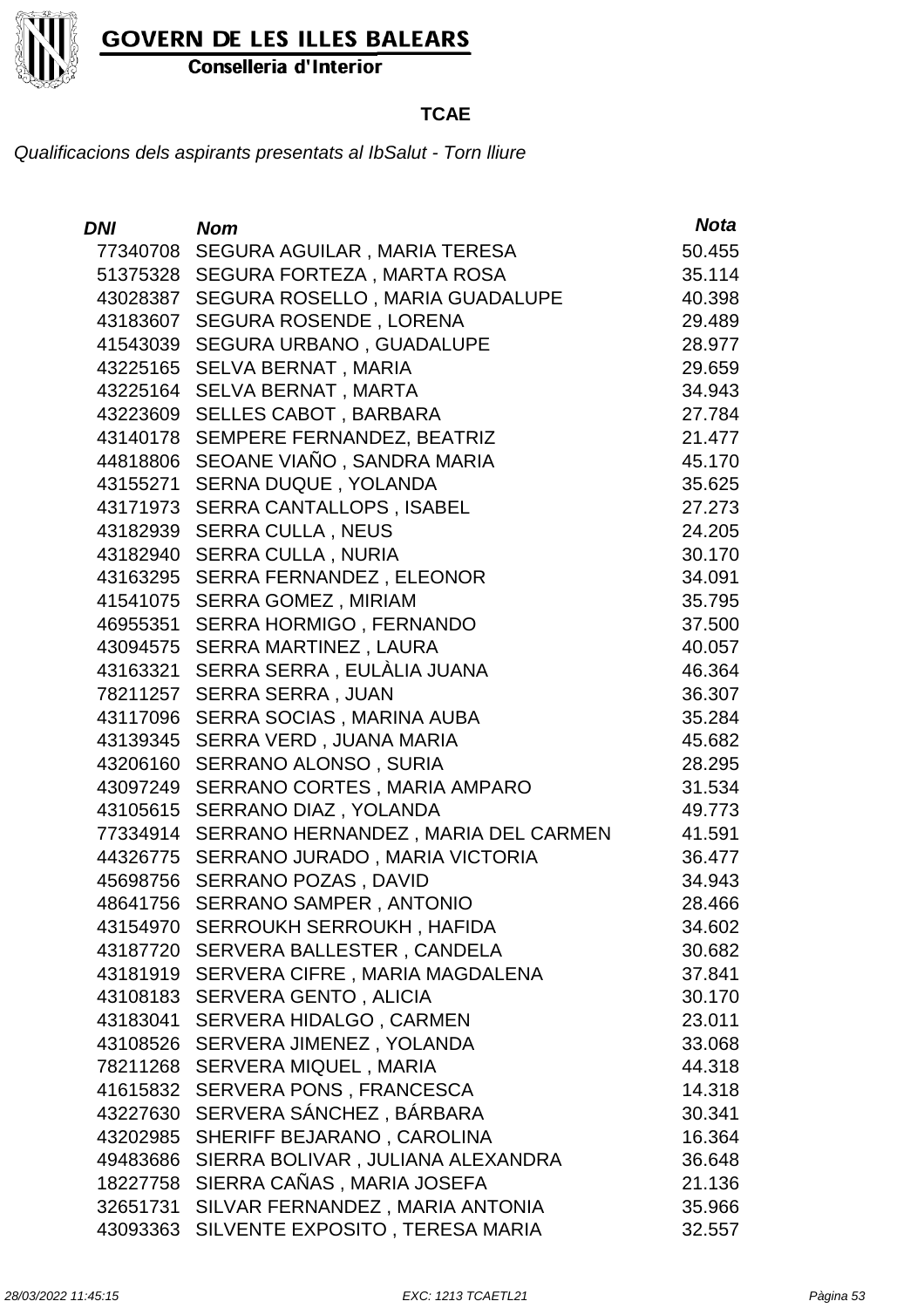

Conselleria d'Interior

#### **TCAE**

| <b>DNI</b> | <b>Nom</b>                         | <b>Nota</b> |
|------------|------------------------------------|-------------|
| 43126539   | SIMÓ GOST, SALVADORA               | 45.511      |
|            | 43233034 SIMÓ PÉREZ, JUAN JOSE     | 26.080      |
| 43038215   | SIMON NIEVAS, MARIA MAGDALENA      | 27.443      |
|            | 43189929 SIMON PEÑA, ALICIA        | 35.284      |
| 41508462   | SINTES ALARCON, SONIA              | 26.420      |
| 41500927   | SINTES JIMÉNEZ, ÁGUEDA CRISTINA    | 48.239      |
| 41524764   | SITGES MESQUIDA, EMMA              | 35.284      |
| 41537045   | SITGES VIVES, JAUME                | 22.670      |
| 43016212   | SOCIAS LLABRES, FRANCISCA          | 28.636      |
| 43219245   | SOCIAS MARTORELL, MARGARIDA        | 21.648      |
| 43093591   | SOLANO MORERA, ROSA MARIA          | 45.682      |
| 78206161   | SOLER CRESPI, ANTONIA              | 18.239      |
| 43158839   | <b>SOLER LLAMBIAS, NURIA</b>       | 20.966      |
| 78221414   | SOLIVELLAS PIERAS, MARGALIDA       | 23.352      |
| 43193202   | <b>SOMED CIRER, DEBORA</b>         | 38.693      |
| 43068784   | SORELL MATAS, MARGARITA            | 19.943      |
| 43018867   | SORIA VALERO, ROSARIO              | 42.955      |
| 03128845   | SORROCHE TORRES, NURIA             | 31.023      |
| 43207517   | SOTO MEDINA, Mª LUISA              | 21.136      |
| 01931960   | SOTO RUBIO, BEATRIZ                | 38.693      |
| 43141872   | SOTOS PELAEZ, LUCIA                | 40.568      |
| 41460847   | SOUSA QUARESMA, ROSA MARÍA         | 29.830      |
| 49924319   | SPERMEZAN FECIOR, OANA             | 23.693      |
| 43186496   | SUAREZ CARRILLO, CARLES FERRAN     | 40.739      |
| 78222312   | SUAREZ CARRILLO, JORDI ENRIC       | 31.364      |
| 43186495   | SUAREZ CARRILLO, LLUIS JOSEP       | 46.534      |
| 43223724   | SUAREZ DE URBINA REUS, IKER RAFAEL | 23.011      |
| 43464227   | SUAREZ MEZA, MERCEDES EDITH        | 35.795      |
| 32837355   | SUAREZ RODRIGUEZ , MARÍA BELÉN     | 39.205      |
| X5469628   | SUBOCH, ALINA                      | 31.705      |
| 41571816   | SUREDA ALYEKSYEYENKO, CRISTINA     | 36.136      |
| 18220201   | SUREDA GOMILA, MARGARITA ASUNCION  | 27.614      |
| 41524512   | SUREDA MORA, MARIA ANGELA          | 32.557      |
| 43154667   | SUREDA NAVARRO, MARGARITA          | 34.602      |
| 43119299   | SUREDA PEREZ, BARBARA              | 23.352      |
| 34067275   | SUREDA ROSSELLÓ, MARIA BELEN       | 35.966      |
| 33407680   | SUSIERRA GUILLEM, VICENTA VICTORIA | 26.420      |
| 43207014   | SUTIL GIL, MARIA DOLORES           | 30.170      |
| 43214851   | TABERNER GOMILA, NÚRIA             | 29.148      |
| 43212999   | <b>TALLON LASHERAS, ANDREA</b>     | 15.511      |
| 43212998   | <b>TALLON LASHERAS, NURIA</b>      | 22.500      |
| X6470952   | TAMAS, CARMEN ELENA                | 41.932      |
| 43466840   | TAMAYO FAJARDO, LUZ ANGELA         | 32.898      |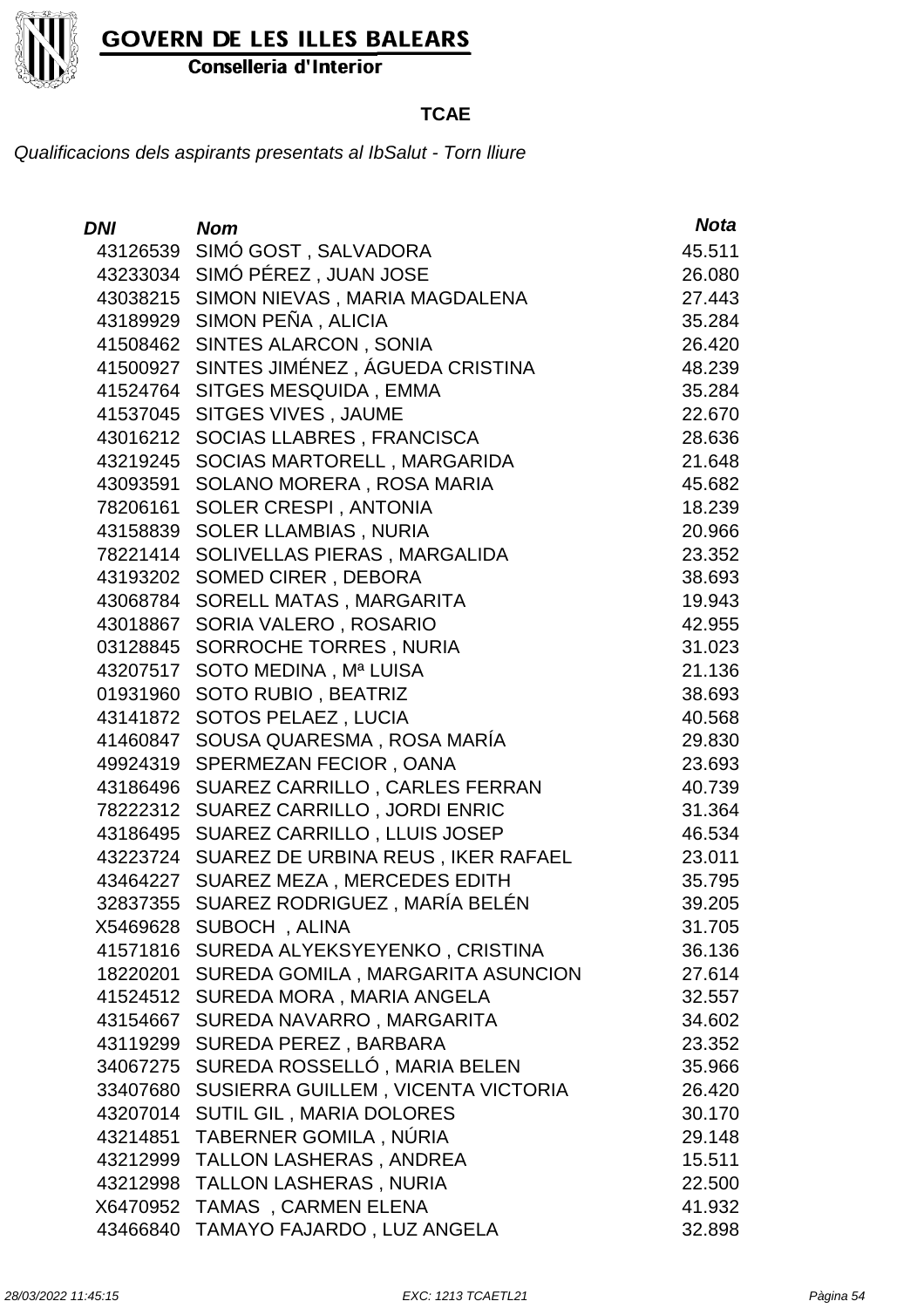

Conselleria d'Interior

#### **TCAE**

| <i>DNI</i> | <b>Nom</b>                              | <b>Nota</b> |
|------------|-----------------------------------------|-------------|
|            | 41515825 TARANCON LOPEZ, VERONICA       | 38.011      |
|            | 43141225 TARAVILLA DIEZ, PALOMA         | 26.420      |
| 43208130   | TÁRRAGA JIMÉNEZ, AINHOA                 | 30.682      |
| 45189115   | <b>TARRAGA REPISO, NATALIA</b>          | 22.500      |
| 34028261   | TARRIAS GARCIA-CALABRES, MARIA          | 48.580      |
| 43218838   | TEBAR MARTÍNEZ, ANA                     | 16.705      |
| 75153530   | TEJERO JIMENEZ, MARIA JOSE              | 44.659      |
| 41515441   | <b>TELLEZ LOPEZ, MIRIAM</b>             | 28.977      |
| 43178199   | TELLO SOCIAS, FRANCISCA MARIA           | 24.545      |
| 18233569   | <b>TENDERO LOPEZ, PIEDAD</b>            | 10.739      |
| 78215114   | TERRASA COLL, CATALINA MARIA            | 26.420      |
| 41620018   | TERRASSA ESTELA, FRANCISCA MARIA        | 28.295      |
| 43074136   | <b>TERRONES ARCOS, ANA</b>              | 35.795      |
| 43062492   | <b>TERRONES GARCIA, ANA</b>             | 23.352      |
| 43187809   | TERUEL SANTANDREU, CRISTINA             | 30.682      |
| 41515307   | <b>THOMAS FEMENIAS, AINA</b>            | 31.364      |
| 43036583   | TIMONER BOTER, CRISTINA                 | 47.898      |
| 43048513   | TINEO SANCHEZ, MARIA DE LOS ANGELES     | 23.182      |
| 46389420   | TOALA JAIME, ALEXANDRA LORENA           | 29.318      |
| 33467005   | TOBOSO JIMENEZ, MARTA INMACULADA        | 27.614      |
| X4923405   | TODOROVA STEFANOVA, DANIELA             | 19.943      |
| 41624376   | TOLEDO VELAZQUEZ, YURISLEYDI            | 25.739      |
| 43148676   | <b>TOMAS FERRER, JAIME</b>              | 20.625      |
| 41510422   | <b>TOMAS SERRA, ISABEL</b>              | 34.943      |
| 74373075   | <b>TORA TORRES, ROBERTO</b>             | 38.011      |
| 41518030   | <b>TORELLO CIFRE, MARGARIDA</b>         | 35.455      |
| 54870248   | TORO CARDONA, CARLA MARIA               | 25.398      |
|            | 49771573 TORRALBO CORBALAN, ESTEFANIA   | 20.966      |
| 43175957   | TORRANDELL VARGAS , SARA                | 33.750      |
|            | 18234757 TORREJON GONZALEZ, ENCARNACION | 48.580      |
| 41570941   | <b>TORRENS FORNARI, JUAN</b>            | 46.193      |
| 43207541   | <b>TORRENS SALLEINS, MARGARITA</b>      | 32.898      |
| 43159615   | TORRENTS DE LOS LLANOS, ESTER           | 47.045      |
| 43147340   | <b>TORRES AMENGUAL, MARTA</b>           | 28.125      |
| 41738679   | TORRES ARIAS, ZAIDA MARIA               | 30.170      |
| 47408847   | TORRES CAMACHO, MARIA DEL MAR           | 32.557      |
| 46952899   | TORRES CEJUDO, VANESSA                  | 36.136      |
| 42061232   | <b>TORRES CHINEA, MIGUEL ANTONIO</b>    | 32.045      |
| 75760496   | <b>TORRES DELGADO, BERNARDO</b>         | 26.761      |
| 41446766   | TORRES DELORGE, NATALIA CLARA           | 25.909      |
| 43071044   | TORRES FERNÁNDEZ, MARIA DE LOS          | 30.682      |
| 47256356   | TORRES JUAN, MARIA DEL CARMEN           | 13.466      |
| 45184853   | <b>TORRES LEON, MARCOS</b>              | 18.750      |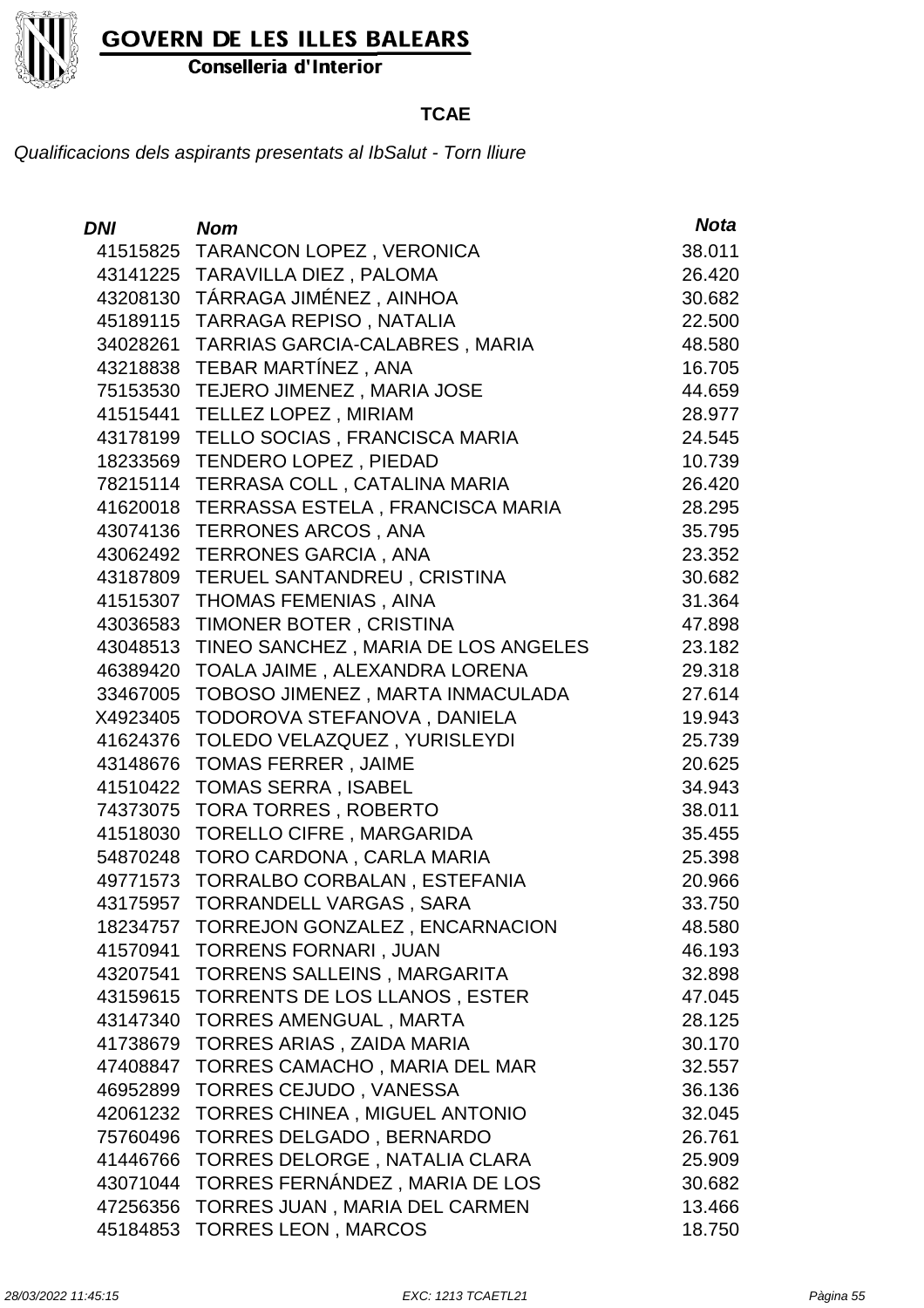

Conselleria d'Interior

#### **TCAE**

| <b>DNI</b> | <b>Nom</b>                          | <b>Nota</b> |
|------------|-------------------------------------|-------------|
| 43174422   | <b>TORRES LEON, MARIA JOSS</b>      | 41.420      |
| 46955042   | <b>TORRES MARI, EVA</b>             | 38.182      |
| 41454802   | <b>TORRES MORENO, ENCARNACION</b>   | 33.580      |
| 46954290   | TORRES RAMON, MARIA DE LOS ANGELES  | 31.875      |
| 41734451   | TORRES RIBOT, MARIA ANGELES         | 42.102      |
| 41452430   | <b>TORRES ROIG, CRISTINA</b>        | 31.023      |
| 41461344   | <b>TORRES SAINZ PARDO, SARA</b>     | 46.364      |
| 43118983   | <b>TORRES SERRA, MARIA VICTORIA</b> | 40.398      |
| 37339726   | TORRES TOMAS, JULIA MARÍA           | 44.659      |
| 54870661   | TORRICOS BALLIVIAN, ROY RODRIGO     | 22.500      |
| 46406400   | TOSAL CASTAÑO, MERITXELL            | 40.398      |
| 41583672   | <b>TRAVIESO ROTGER, AYSHA</b>       | 36.307      |
| 43474994   | TREJOS GIL, ADALGIZA                | 34.261      |
| 04583574   | TRIBALDOS MARTINEZ, FRANCISCA       | 26.761      |
| 43201522   | <b>TRIGO LINDO, BELEN</b>           | 38.182      |
| 80072577   | TRIGUERO POCH, PATRICIA             | 26.932      |
| 30478333   | TRINADO LUQUE, INMACULADA           | 49.261      |
| 43121687   | TRUJILLO BENNASAR, MARTINA          | 41.250      |
| 30800396   | TRUJILLO ROMERO, ANTONIA            | 30.170      |
| 53076333   | <b>TRUJILLO TEJERINA, RHUT</b>      | 32.557      |
| 41497517   | <b>TRUYOL OLIVES, ANTONIA</b>       | 19.261      |
| 43148815   | TUDURI JIMENEZ, IRENE               | 42.273      |
| 41514399   | TUDURÍ SABINO, MARC                 | 21.648      |
| 45191192   | TUGORES BAHANA, CRISTINA            | 21.818      |
| 43204293   | TUR FULLANA, VIRGINIA               | 54.886      |
| 46959825   | TUR NÚÑEZ, CATI                     | 22.330      |
| 47253793   | TUR TUR, ESPERANZA                  | 29.830      |
| X5683282   | TURNEA, RAMONA                      | 21.477      |
| 46054102   | <b>UBEDA GREGORI, FRANCISCO</b>     | 47.216      |
| 36979255   | UCEDA MORENO, MARIA PAZ             | 41.250      |
| 41571698   | <b>UCEDA RODRIGUEZ, SANDRA</b>      | 31.193      |
| 49864346   | UGARTE MARSANA, XIMENA              | 32.557      |
| 41697625   | URBINA YACARINI, CLORINDA ROBERTINA | 27.614      |
| 43158309   | UTRERA BURGUERA, LORENA             | 27.273      |
| 31722626   | UTRERA RODRIGUEZ, NURIA             | 32.898      |
| 43051361   | VADELL MASCARÓ, SEBASTIANA          | 25.568      |
| 78213273   | VADELL VIDAL, MARIA ANTONIA         | 42.273      |
| 43189963   | VALCANERAS MAYOL, MARGARITA MARIA   | 34.602      |
| 43079235   | <b>VALCÁZAR ROMERO, BRIGITTE</b>    | 37.330      |
| 41524991   | <b>VALENCIA MENA, LAURA</b>         | 51.477      |
| 41616753   | VALENZUELA MOBIGLIA, CARMEN         | 27.614      |
| 17738825   | <b>VALER MONTERDE, NOEMI</b>        | 36.136      |
| 44239409   | VALERIO PÉREZ, RAÚL                 | 40.398      |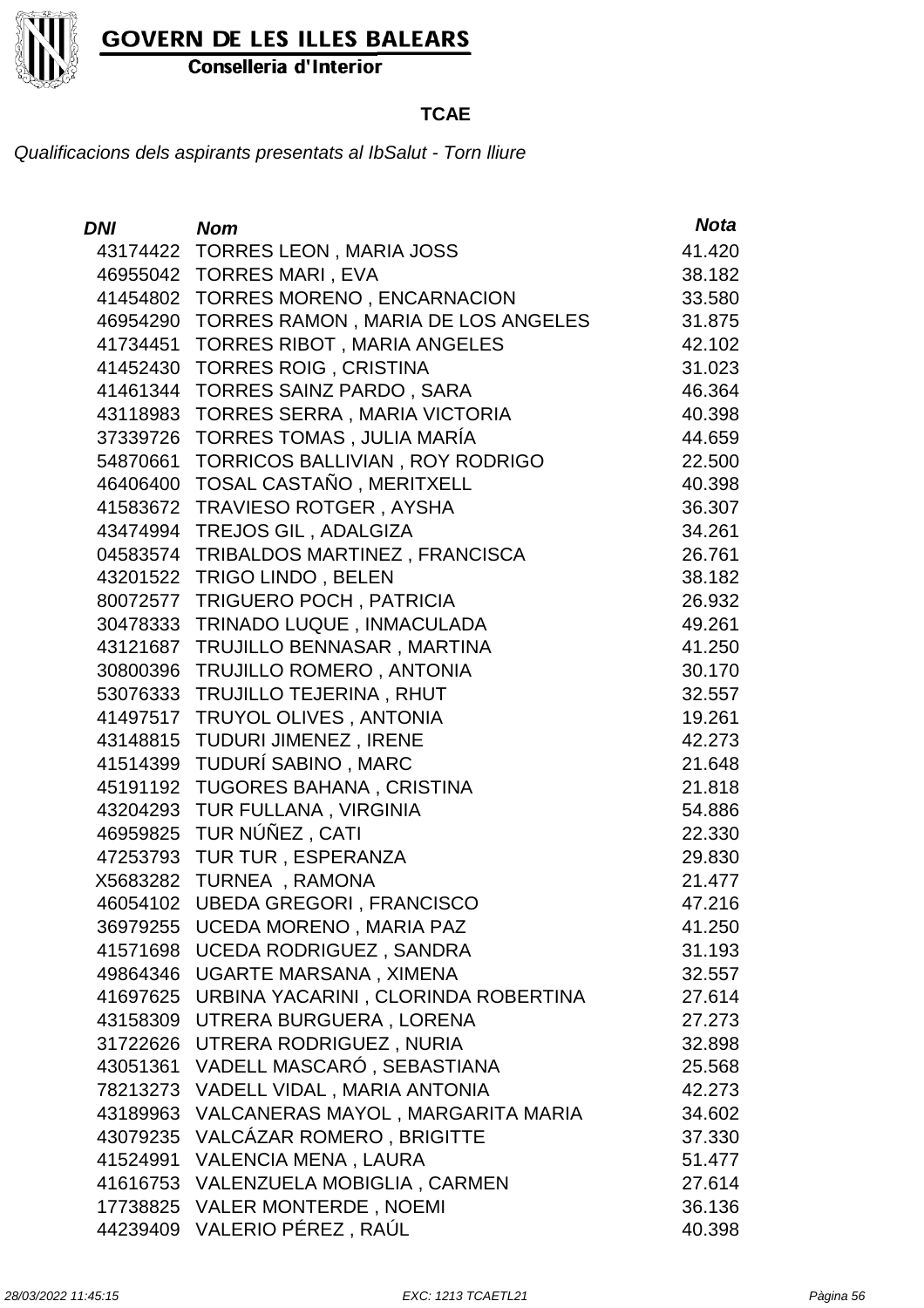

Conselleria d'Interior

#### **TCAE**

| <b>DNI</b> | <b>Nom</b>                             | <b>Nota</b> |
|------------|----------------------------------------|-------------|
| 43163398   | VALERO BAUTISTA, MARÍA LOURDES         | 34.432      |
| 43180089   | VALERO GARCIA, FRANCISCO JOSE          | 35.284      |
| 41453112   | <b>VALERO SORIA, PROVIDENCIA</b>       | 30.682      |
| 41451146   | VALLE SANCHEZ, MARIA DOLORES           | 33.580      |
| 49919665   | VALLE SANTA CRUZ, PAOLA VIVIANA        | 29.318      |
| 43195507   | <b>VALLESPIR FLORIT, NOEMI</b>         | 24.375      |
| 43099437   | <b>VALLORI REYNES, MARGARITA</b>       | 22.500      |
| 43023702   | VALLORI SERRA, JUAN JOSE               | 35.795      |
| 43001873   | VALLS BONNIN, CLARA MARIA              | 21.818      |
| 43179149   | <b>VALLS PLAZA, DAMARIS</b>            | 25.398      |
| 43116688   | <b>VALLS SABATER, FRANCISCA</b>        | 18.068      |
| 41537576   | <b>VALLS VARON, LAURA</b>              | 22.330      |
| 43149752   | VAN DEN HURK JIMÉNEZ, ALEXANDRA        | 47.557      |
| 43225740   | VAQUER TOMAS, ALEXANDRA                | 40.057      |
| 79325843   | <b>VARELA FERRO, TAMARA</b>            | 46.193      |
| 43110045   | <b>VARGAS CALERO, ROSARIO</b>          | 51.477      |
| 49414103   | VARGAS CUERVO, MARFA ELIZABETH         | 36.136      |
| 49920263   | VARGAS FONSECA, ALEJANDRA              | 20.795      |
| 47406762   | VARGAS GÓMEZ, MARÍA DEL CARMEN         | 25.398      |
| 44325033   | VARGAS MOLANO, MARIA DEL CARMEN        | 49.091      |
| 43478006   | VARGAS VALLEJO, MAYRA ALEJANDRA        | 36.648      |
| 41521196   | VARÓN RECHE, MARÍA JOSÉ                | 30.000      |
| X6202368   | VASILEVA DOCHEVA, MARIYANA             | 29.318      |
| 43046066   | VÁZQUEZ BORRÁS, Mª DE LOS ÁNGELES      | 40.568      |
| 43151664   | VAZQUEZ CARVAJAL, MÓNICA               | 41.250      |
| 04222432   | VÁZQUEZ PÉREZ, VERÓNICA                | 33.068      |
| 45371470   | VÁZQUEZ TRÍAS, MARTA MARÍA             | 38.693      |
| 43467970   | VEGA ANGULO, MARIA JOSÉ                | 33.068      |
| 41503610   | <b>VEGA BOLIVAR, CAROLINA</b>          | 37.330      |
|            | 41693869 VEGA CAÑON, PAOLA TATIANA     | 32.727      |
|            | 43097650 VEGA CARRO, RAÚL              | 15.682      |
|            | 43140741 VEGA CORTES, FRANCISCO JAVIER | 32.216      |
|            | 43184078 VEGA LOPEZ DE ROBLES, AINOA   | 30.511      |
|            | 43235533 VEGA MÁRQUEZ, NAIRA           | 33.239      |
| 43208721   | <b>VEGA RIERA, ANDREA</b>              | 36.989      |
|            | 25385448 VELA GOMEZ, CAROLINA          | 34.091      |
|            | 49484639 VELASCO LLAMAS, NEREA         | 21.307      |
|            | 43137626 VELAZQUEZ ESCOBAR, ANA BELEN  | 29.489      |
| 43178394   | VERA COLOMA, BEATRIZ ALEXIA            | 42.273      |
| 49413368   | VERA CHAO, YANISER DE LOURDES          | 24.545      |
|            | 49416488 VERA SANCHEZ, STEFANIA IRENE  | 21.648      |
|            | 47260232 VERDERA JUAN, PAQUITA         | 12.955      |
|            | 43141424 VERDERA MESQUIDA, LYDIA MARIA | 35.284      |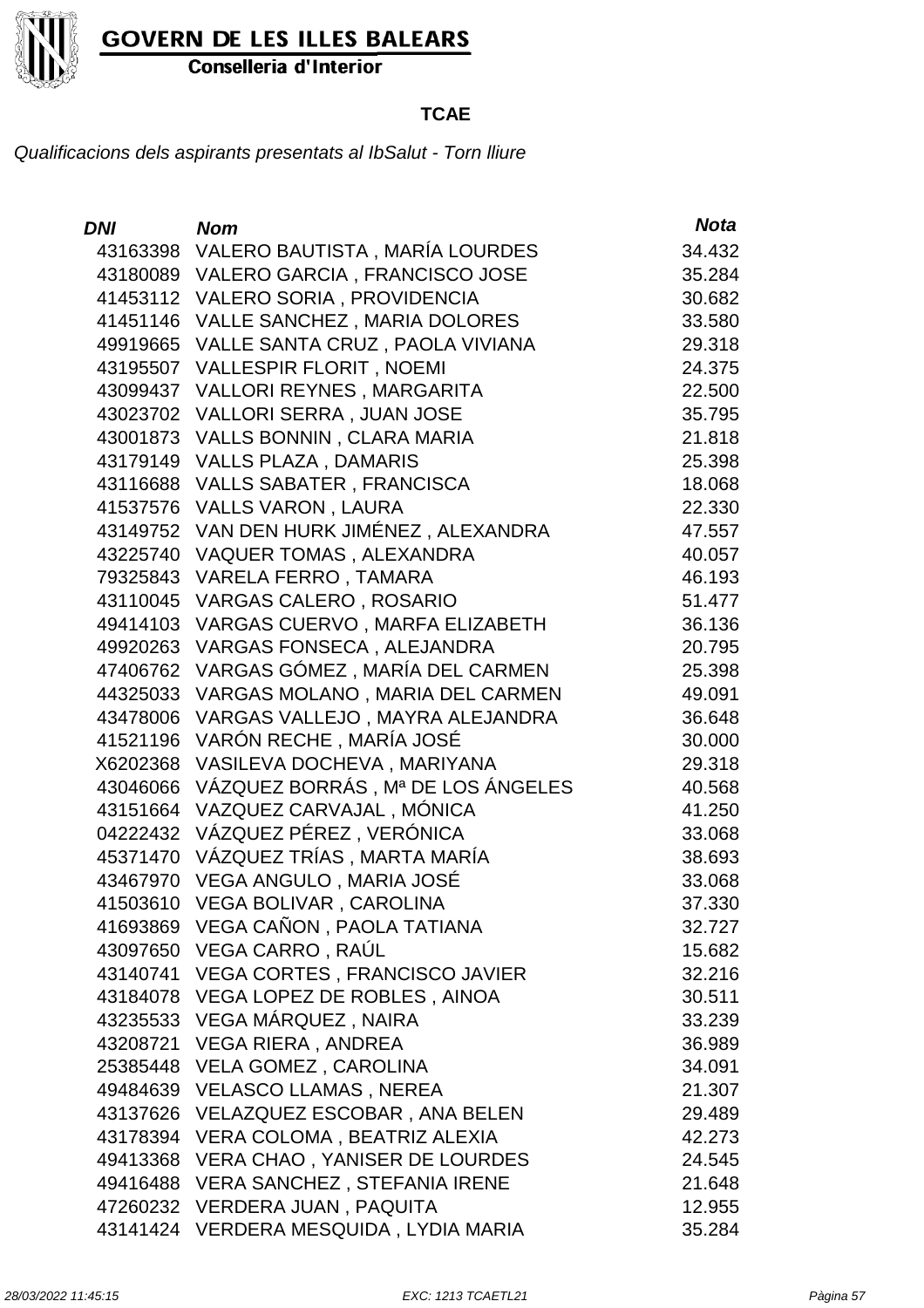

Conselleria d'Interior

#### **TCAE**

| <b>DNI</b> | <b>Nom</b>                                | <b>Nota</b> |
|------------|-------------------------------------------|-------------|
| 43184341   | VERGARA AZORIN, JUAN ANTONIO              | 33.239      |
|            | 45185808 VERGARA GODOY, MARIA AUXILIADORA | 28.807      |
|            | 43106112 VERGER REDAL, MARIA GRACIA       | 29.489      |
| 41615416   | <b>VERNET ROJALS, VANESSA</b>             | 26.420      |
| 43166249   | VIADA LLORENS, ANA DE LOS ANGELES         | 40.909      |
| 43063984   | VICENS RUIZ, ARANZAZU                     | 39.716      |
| 12780767   | VICENTE DIEZ, ANA ROCIO                   | 33.409      |
| 43470792   | <b>VICENTE SANCHEZ, MARIO</b>             | 35.284      |
| 74001869   | VICO BELTRA, MARIA TERESA                 | 27.273      |
| 41511835   | VICO CARA, JESSICA                        | 28.807      |
| 43146963   | VICO CRUZ, MARTA                          | 26.761      |
| 46958316   | VICO SERRANO, TAMARA                      | 48.068      |
| 43215506   | <b>VICH GUIJARRO, ESTEFANIA</b>           | 32.386      |
| 43000534   | VICH MOLL, CATALINA                       | 25.739      |
| 43196406   | <b>VICHO GELABERT, AURORA</b>             | 30.341      |
| 43481457   | VIDAL ARAYA, NEREA CATALINA               | 22.159      |
| 43094726   | VIDAL CABOT, CATERINA DE LES NEUS         | 31.875      |
| 43149267   | VIDAL GONZÁLEZ, ANTONIO                   | 36.989      |
| 43138151   | <b>VIDAL HACES, CATALINA</b>              | 28.977      |
| 52931268   | <b>VIDAL LAMPON, SANDRA</b>               | 51.648      |
| 18235261   | <b>VIDAL MAS, AGUEDA</b>                  | 24.886      |
| 43161791   | <b>VIDAL MATAS, MARGA</b>                 | 40.227      |
| 41509744   | <b>VIDAL SIERRA, GEMMA</b>                | 20.625      |
| 43156368   | VIDAL VERD, MARÍA MAGDALENA               | 30.170      |
| 43078223   | <b>VIDAL YANES, MARCIA DALICE</b>         | 38.864      |
| 78215270   | VIEDMA CAPO, CATALINA MARÍA               | 40.227      |
| 43212310   | VIGIL GONZÁLEZ, BEATRIZ                   | 20.625      |
| 43228060   | VILA GARCÍA, ROSA MARIA                   | 30.511      |
| 43174832   | VILCHEZ SALVADOR, MARIA PIEDAD            | 42.614      |
| 43101619   | VILLALBA CRUZ, MONICA                     | 34.261      |
| 43143948   | <b>VILLALBA MONTES, LUCIA</b>             | 26.250      |
| 43120782   | VILLALONGA LLADO, SEBASTIAN               | 19.943      |
| 41511091   | <b>VILLAMAR HERNANDEZ, JAVIER</b>         | 29.659      |
| 46397476   | <b>VILLAR GARCIA, MARIA ISABEL</b>        | 18.750      |
| 43193002   | VILLAR HERNÁNDEZ, ÁNGEL                   | 26.761      |
| Y0547795   | <b>VILLEDA RAMOS, ISIS BERSAVET</b>       | 49.773      |
| 41500268   | <b>VINENT PONS, ANTONIA</b>               | 18.409      |
| 04213936   | <b>VIVAS GUDIEL, ALICIA</b>               | 28.977      |
| 41512303   | <b>VIVER TUDURI, MARIA FRANCISCA</b>      | 50.284      |
| 78223131   | <b>VIVES BASSA, CATALINA MARIA</b>        | 28.466      |
| 41515132   | <b>VIVES BENNASAR, MARGALIDA</b>          | 16.534      |
| 43053654   | <b>VIVES COLOM, KARINA ZITA</b>           | 28.295      |
| 37336286   | <b>VIVES LLODRA, CATALINA</b>             | 37.330      |